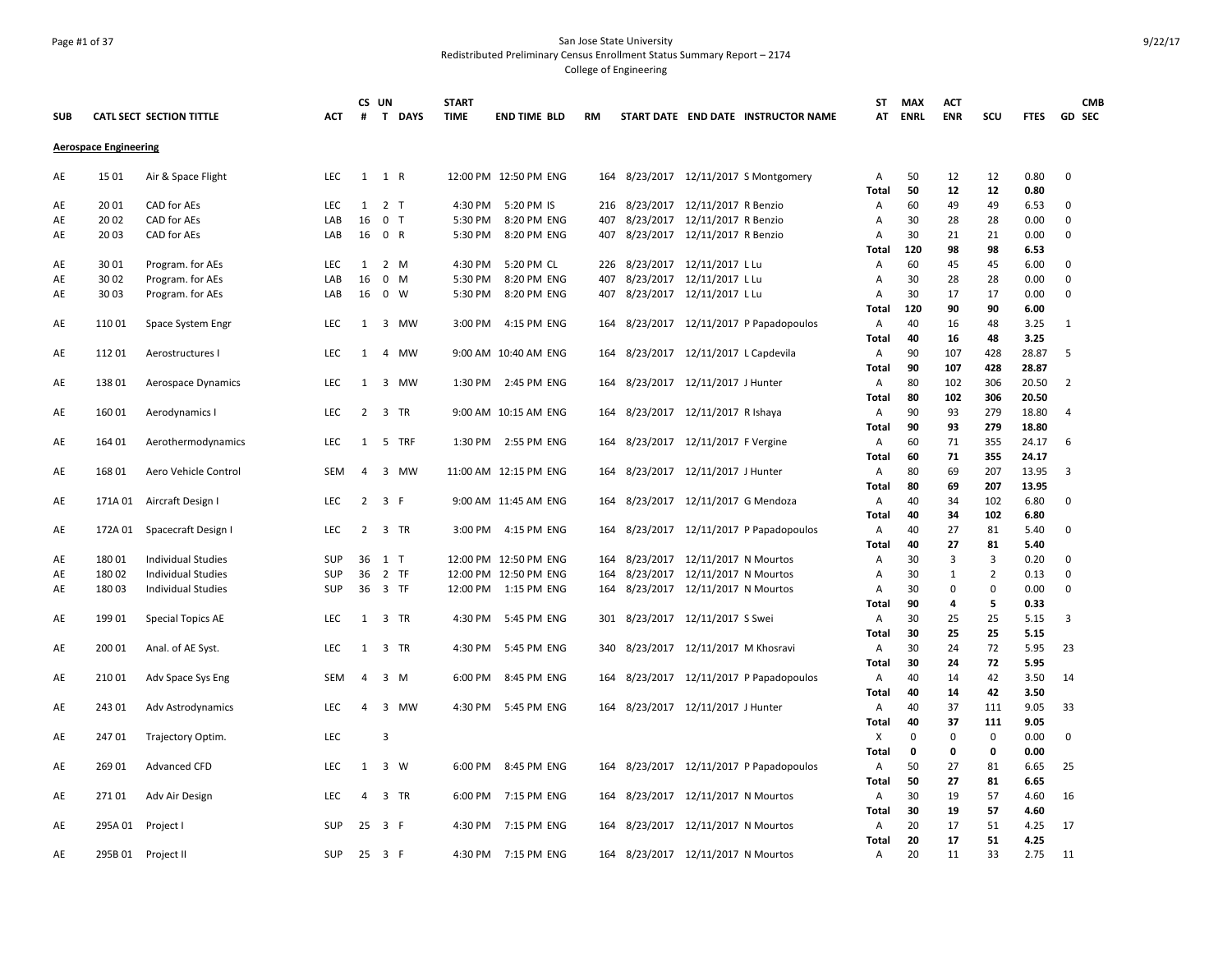### Page #2 of 37 San Jose State University Redistributed Preliminary Census Enrollment Status Summary Report – 2174 College of Engineering

| <b>SUB</b> |        | CATL SECT SECTION TITTLE    | ACT        | CS UN | <b>DAYS</b> | <b>START</b><br><b>TIME</b> | <b>END TIME BLD</b> | <b>RM</b> |               | START DATE END DATE INSTRUCTOR NAME | ST    | <b>MAX</b><br>AT ENRL | <b>ACT</b><br><b>ENR</b> | scu  | <b>FTES</b> | <b>CMB</b><br><b>GD SEC</b> |
|------------|--------|-----------------------------|------------|-------|-------------|-----------------------------|---------------------|-----------|---------------|-------------------------------------|-------|-----------------------|--------------------------|------|-------------|-----------------------------|
|            |        |                             |            |       |             |                             |                     |           |               |                                     | Total | -20                   | 11                       | 33   | 2.75        |                             |
| AE         | 298 01 | Spec Proj in Aerospace Engr | <b>SUP</b> |       | 25 3 F      | 12:00 PM                    | 1:15 PM ENG         | 164       | 8/23/2017     | 12/11/2017 N Mourtos                |       | 20                    | 4                        |      | $1.00 \t 4$ |                             |
|            |        |                             |            |       |             |                             |                     |           |               |                                     | Total | - 20                  | 4                        | 12   | 1.00        |                             |
| AE         | 299 01 | AE Thesis                   | <b>SUP</b> |       | 25 3 F      | 4:30 PM                     | 7:15 PM ENG         |           | 164 8/23/2017 | 12/11/2017 N Mourtos                |       | 20                    | $\Omega$                 |      | 0.00 0      |                             |
|            |        |                             |            |       |             |                             |                     |           |               |                                     | Total | 20                    | 0                        |      | 0.00        |                             |
|            |        |                             |            |       |             |                             |                     |           |               | Aerospace Engineering Total 1200    |       |                       | 901                      | 2495 | 178.30      |                             |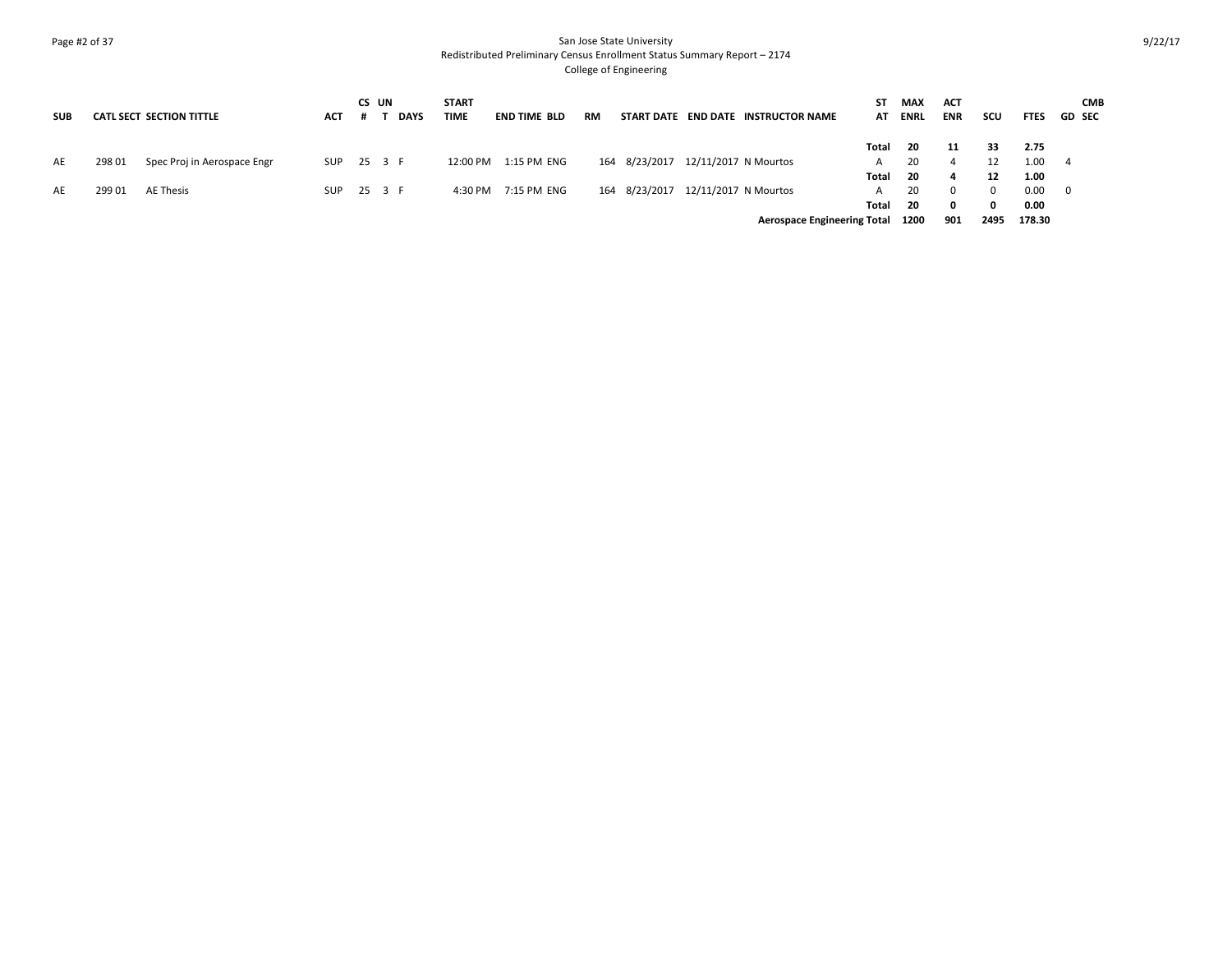### Page #3 of 37 San Jose State University Redistributed Preliminary Census Enrollment Status Summary Report – 2174 College of Engineering

| Aviation<br>201<br>3 MW<br>9:00 AM 10:15 AM ENG<br>8/23/2017 12/11/2017 F Favaro<br>20<br>105<br>7.00<br>$\mathbf 0$<br>SEM<br>4<br>339<br>Α<br>35<br>Intro to Aviation<br>$\overline{3}$<br>37<br>7.40<br>202<br><b>SEM</b><br>4<br>TR<br>9:00 AM 10:15 AM IS<br>216<br>8/23/2017  12/11/2017 T Spence<br>А<br>20<br>111<br>$\mathbf 0$<br>Intro to Aviation<br>40<br>72<br>216<br>14.40<br>Total<br>301<br>23<br>2 TBA<br>8/23/2017 12/11/2017 D Neal<br>20<br>21<br>42<br>2.80<br>Intro Private Flt<br>SUP<br>Α<br>0<br>20<br>42<br>2.80<br>21<br>Total<br>2:20 PM CL<br>226 8/23/2017 12/11/2017 D Neal<br>94<br>42 01<br><b>Aircraft Systems</b><br><b>LEC</b><br>2<br>3 MW<br>1:30 PM<br>40<br>47<br>9.40<br>$\mathbf 0$<br>А<br>Aircraft Systems<br>16<br>$\mathbf 0$<br>6:00 PM<br>8:45 PM RHV<br>8/23/2017<br>12/11/2017 D Neal<br>20<br>23<br>23<br>$\mathbf 0$<br>42 11<br>LAB<br>M<br>120<br>А<br>0.00<br>AVIA<br>8/23/2017 12/11/2017 D Neal<br>42 12<br><b>Aircraft Systems</b><br>0 <sub>T</sub><br>9:00 AM 11:45 AM RHV<br>120<br>20<br>24<br>24<br>0.00<br>$\mathbf 0$<br>LAB<br>16<br>Α<br>AVIA<br>94<br>141<br>9.40<br>80<br>Total<br>Instru Flight Tech<br>$\overline{2}$<br>$3 \, M$<br>9:00 AM 10:45 AM IS<br>8/23/2017 12/11/2017 T Spence<br>22<br>2.20<br>AVIA<br>6201<br><b>LEC</b><br>133<br>Α<br>24<br>11<br>$\mathbf 0$<br>$0$ M<br>12:00 PM 2:45 PM IS<br>8/23/2017 12/11/2017 T Spence<br>11<br>11<br>0.00<br>$\mathbf 0$<br>62 11<br>Instru Flight Tech<br>LAB<br>16<br>133<br>А<br>24<br>AVIA<br>8/23/2017 12/11/2017<br>$\mathbf 0$<br>0.00<br>$\mathbf 0$<br>62 12<br>Instru Flight Tech<br>16<br>$0 \quad W$<br>9:00 AM 11:45 AM IS<br>133<br>18<br>0<br>LAB<br>А<br>AVIA<br>22<br>33<br>2.20<br>Total<br>66<br>23<br>2 TBA<br>8/23/2017 12/11/2017 D Neal<br>20<br>9<br>18<br>1.20<br>$\mathbf 0$<br>AVIA<br>6301<br>Instrument Flight<br>SUP<br>Α<br>1.20<br>20<br>9<br>18<br>Total<br>216 8/23/2017<br>12/11/2017 D Neal<br>47<br>94<br>9.40<br>68 01<br>Avionics/Airb Comm<br>$\overline{2}$<br>3<br>MW<br>10:30 AM 11:20 AM IS<br>40<br>$\mathbf 0$<br>AVIA<br>LEC<br>Α<br>68 11<br>Avionics/Airb Comm<br>LAB<br>16<br>$\mathbf 0$<br>8/23/2017<br>12/11/2017<br>Χ<br>$\mathbf 0$<br>$\mathbf 0$<br>$\mathbf 0$<br>0.00<br>$\mathbf 0$<br>AVIA<br>68 12<br>Avionics/Airb Comm<br>16<br>$0$ T<br>12:00 PM<br>2:45 PM RHV<br>120 8/23/2017 12/11/2017 D Neal<br>20<br>18<br>0.00<br>$\mathbf 0$<br>AVIA<br>LAB<br>А<br>18<br>8/23/2017 12/11/2017 D Neal<br>20<br>29<br>29<br>0.00<br>$\mathbf 0$<br>68 13<br>Avionics/Airb Comm<br>16<br>$\mathbf{0}$<br>W<br>6:00 PM<br>8:45 PM RHV<br>120<br>AVIA<br>LAB<br>А<br>80<br>94<br>141<br>9.40<br>Total<br>7801<br>LEC<br>2<br>3<br>MW<br>12:00 PM<br>1:15 PM IS<br>216 8/23/2017 12/11/2017 D Neal<br>50<br>55<br>165<br>11.00<br>$\mathbf 0$<br>AVIA<br>Intro Avia Mgmt<br>A<br>Total<br>50<br>55<br>165<br>11.00<br>12/11/2017 D Romano<br>38<br>7.60<br>$\mathbf 0$<br>9101<br>Air Turbine Engnes<br>LEC<br>2<br>3<br>TR<br>12:00 PM<br>1:15 PM IS<br>216<br>8/23/2017<br>А<br>46<br>114<br>46<br>38<br>114<br>7.60<br>Total<br>8/23/2017 12/11/2017 D Neal<br>$\overline{2}$<br>113 01<br>Comm Prof Flight<br>SUP<br>23<br>2 TBA<br>Α<br>20<br>$\overline{4}$<br>0.27<br>$\mathbf 0$<br>20<br>$\overline{2}$<br><b>Total</b><br>4<br>0.27<br>141 01<br>$\overline{2}$<br>3 M<br>6:00 PM 8:45 PM CL<br>8/23/2017<br>12/11/2017 D Wood<br>50<br>138<br>9.30<br>$\overline{2}$<br>Hum Fact Avia Envirn<br>LEC<br>225<br>А<br>46<br>50<br>138<br>9.30<br>46<br>Total<br>150 01<br>10:30 AM 11:45 AM ENG<br>8/23/2017 12/11/2017 F Favaro<br>40<br>5<br>15<br>Unman. Aerial Syst<br><b>LEC</b><br>2<br>3 MW<br>303<br>Α<br>1.00<br>$\mathbf 0$<br>40<br>5<br>15<br>1.00<br>Total<br>93<br>17701<br>$\overline{2}$<br>7:30 AM 8:45 AM IS<br>216 8/23/2017 12/11/2017 V Collom<br>35<br>31<br>6.20<br>$\mathbf 0$<br>Genl Av Ops & Mgmt<br>LEC<br>3 MW<br>A<br>35<br>31<br>93<br>6.20<br>Total<br>$\overline{2}$<br>$3 \, M$<br>3:00 PM<br>5:45 PM CL<br>8/23/2017 12/11/2017 W Wei<br>48<br>34<br>102<br>6.80<br>$\mathbf 0$<br>178 01<br>Airport Plan & Mgmt<br>LEC<br>324<br>Α<br>48<br>34<br>102<br>6.80<br>Total<br>180 01<br>8/23/2017 12/11/2017 W Wei<br>20<br><b>Individual Studies</b><br><b>SUP</b><br>36<br>3 TBA<br>1<br>3<br>0.20<br>$\mathbf 0$<br>А<br>180H 01<br><b>SUP</b><br>36<br>1<br>TBA<br>8/23/2017<br>12/11/2017 W Wei<br>А<br>20<br>$\mathbf 0$<br>$\mathbf 0$<br>0.00<br>$\mathbf 0$<br><b>Individual Studies</b><br>180H 02<br><b>Individual Studies</b><br>SUP<br>36<br>2 TBA<br>8/23/2017 12/11/2017 W Wei<br>20<br>2<br>$\overline{4}$<br>0.27<br>$\mathbf 0$<br>AVIA<br>А<br>$\overline{7}$<br>Total<br>60<br>3<br>0.47<br>90<br>190 01<br>$\overline{2}$<br>3 W<br>3:00 PM<br>5:45 PM IS<br>8/23/2017 12/11/2017 W Wei<br>50<br>30<br>6.00<br>$\mathbf 0$<br>Senior Capstone<br>LEC<br>216<br>Α<br>AVIA<br>50<br>30<br>90<br>6.00<br>Total<br>8:50 AM IS<br>8/23/2017 12/11/2017 P Kutler<br>193 01<br>Aerodynamics<br><b>LEC</b><br>$\overline{2}$<br>3 TR<br>8:00 AM<br>216<br>40<br>28<br>56<br>5.60<br>$\mathbf 0$<br>AVIA<br>А<br>0 <sub>T</sub><br>8/23/2017 12/11/2017 P Kutler<br>20<br>28<br>28<br>$\mathbf 0$<br>193 11<br>Aerodynamics<br>LAB<br>16<br>9:00 AM 11:45 AM IS<br>133<br>А<br>0.00<br>AVIA<br>133 8/23/2017 12/11/2017<br>193 12<br>0 R<br>20<br>0<br>0<br>0.00<br>$\mathbf 0$<br>Aerodynamics<br>LAB<br>16<br>9:00 AM 11:45 AM IS<br>А<br>AVIA<br>Total<br>80<br>56<br>84<br>5.60<br>195 01<br>8/23/2017 12/11/2017 W Wei<br>20<br>39<br>2.60<br><b>AVIA</b><br>Intern Avia Indust<br><b>SUP</b><br>36<br>3 TBA<br>А<br>13<br>$\Omega$<br>39<br>20<br>13<br>2.60<br>Total | <b>SUB</b> | <b>CATL SECT SECTION TITTLE</b> | ACT | CS UN<br># | T DAYS | <b>START</b><br><b>TIME</b> | <b>END TIME BLD</b> | <b>RM</b> |  | START DATE END DATE INSTRUCTOR NAME | SΤ<br>AT              | <b>MAX</b><br>ENRL | ACT<br><b>ENR</b> | SCU  | <b>FTES</b> | <b>CMB</b><br><b>GD SEC</b> |
|----------------------------------------------------------------------------------------------------------------------------------------------------------------------------------------------------------------------------------------------------------------------------------------------------------------------------------------------------------------------------------------------------------------------------------------------------------------------------------------------------------------------------------------------------------------------------------------------------------------------------------------------------------------------------------------------------------------------------------------------------------------------------------------------------------------------------------------------------------------------------------------------------------------------------------------------------------------------------------------------------------------------------------------------------------------------------------------------------------------------------------------------------------------------------------------------------------------------------------------------------------------------------------------------------------------------------------------------------------------------------------------------------------------------------------------------------------------------------------------------------------------------------------------------------------------------------------------------------------------------------------------------------------------------------------------------------------------------------------------------------------------------------------------------------------------------------------------------------------------------------------------------------------------------------------------------------------------------------------------------------------------------------------------------------------------------------------------------------------------------------------------------------------------------------------------------------------------------------------------------------------------------------------------------------------------------------------------------------------------------------------------------------------------------------------------------------------------------------------------------------------------------------------------------------------------------------------------------------------------------------------------------------------------------------------------------------------------------------------------------------------------------------------------------------------------------------------------------------------------------------------------------------------------------------------------------------------------------------------------------------------------------------------------------------------------------------------------------------------------------------------------------------------------------------------------------------------------------------------------------------------------------------------------------------------------------------------------------------------------------------------------------------------------------------------------------------------------------------------------------------------------------------------------------------------------------------------------------------------------------------------------------------------------------------------------------------------------------------------------------------------------------------------------------------------------------------------------------------------------------------------------------------------------------------------------------------------------------------------------------------------------------------------------------------------------------------------------------------------------------------------------------------------------------------------------------------------------------------------------------------------------------------------------------------------------------------------------------------------------------------------------------------------------------------------------------------------------------------------------------------------------------------------------------------------------------------------------------------------------------------------------------------------------------------------------------------------------------------------------------------------------------------------------------------------------------------------------------------------------------------------------------------------------------------------------------------------------------------------------------------------------------------------------------------------------------------------------------------------------------------------------------------------------------------------------------------------------------------------------------------------------------------------------------------------------------------------------------------------------------------------------------------------------------------------------------------------------------------------------------------------------------------------------------------------------------------------------------------------------------------------------------------------------------------------------------------------------------|------------|---------------------------------|-----|------------|--------|-----------------------------|---------------------|-----------|--|-------------------------------------|-----------------------|--------------------|-------------------|------|-------------|-----------------------------|
|                                                                                                                                                                                                                                                                                                                                                                                                                                                                                                                                                                                                                                                                                                                                                                                                                                                                                                                                                                                                                                                                                                                                                                                                                                                                                                                                                                                                                                                                                                                                                                                                                                                                                                                                                                                                                                                                                                                                                                                                                                                                                                                                                                                                                                                                                                                                                                                                                                                                                                                                                                                                                                                                                                                                                                                                                                                                                                                                                                                                                                                                                                                                                                                                                                                                                                                                                                                                                                                                                                                                                                                                                                                                                                                                                                                                                                                                                                                                                                                                                                                                                                                                                                                                                                                                                                                                                                                                                                                                                                                                                                                                                                                                                                                                                                                                                                                                                                                                                                                                                                                                                                                                                                                                                                                                                                                                                                                                                                                                                                                                                                                                                                                                                                                      |            |                                 |     |            |        |                             |                     |           |  |                                     |                       |                    |                   |      |             |                             |
|                                                                                                                                                                                                                                                                                                                                                                                                                                                                                                                                                                                                                                                                                                                                                                                                                                                                                                                                                                                                                                                                                                                                                                                                                                                                                                                                                                                                                                                                                                                                                                                                                                                                                                                                                                                                                                                                                                                                                                                                                                                                                                                                                                                                                                                                                                                                                                                                                                                                                                                                                                                                                                                                                                                                                                                                                                                                                                                                                                                                                                                                                                                                                                                                                                                                                                                                                                                                                                                                                                                                                                                                                                                                                                                                                                                                                                                                                                                                                                                                                                                                                                                                                                                                                                                                                                                                                                                                                                                                                                                                                                                                                                                                                                                                                                                                                                                                                                                                                                                                                                                                                                                                                                                                                                                                                                                                                                                                                                                                                                                                                                                                                                                                                                                      | AVIA       |                                 |     |            |        |                             |                     |           |  |                                     |                       |                    |                   |      |             |                             |
|                                                                                                                                                                                                                                                                                                                                                                                                                                                                                                                                                                                                                                                                                                                                                                                                                                                                                                                                                                                                                                                                                                                                                                                                                                                                                                                                                                                                                                                                                                                                                                                                                                                                                                                                                                                                                                                                                                                                                                                                                                                                                                                                                                                                                                                                                                                                                                                                                                                                                                                                                                                                                                                                                                                                                                                                                                                                                                                                                                                                                                                                                                                                                                                                                                                                                                                                                                                                                                                                                                                                                                                                                                                                                                                                                                                                                                                                                                                                                                                                                                                                                                                                                                                                                                                                                                                                                                                                                                                                                                                                                                                                                                                                                                                                                                                                                                                                                                                                                                                                                                                                                                                                                                                                                                                                                                                                                                                                                                                                                                                                                                                                                                                                                                                      | AVIA       |                                 |     |            |        |                             |                     |           |  |                                     |                       |                    |                   |      |             |                             |
|                                                                                                                                                                                                                                                                                                                                                                                                                                                                                                                                                                                                                                                                                                                                                                                                                                                                                                                                                                                                                                                                                                                                                                                                                                                                                                                                                                                                                                                                                                                                                                                                                                                                                                                                                                                                                                                                                                                                                                                                                                                                                                                                                                                                                                                                                                                                                                                                                                                                                                                                                                                                                                                                                                                                                                                                                                                                                                                                                                                                                                                                                                                                                                                                                                                                                                                                                                                                                                                                                                                                                                                                                                                                                                                                                                                                                                                                                                                                                                                                                                                                                                                                                                                                                                                                                                                                                                                                                                                                                                                                                                                                                                                                                                                                                                                                                                                                                                                                                                                                                                                                                                                                                                                                                                                                                                                                                                                                                                                                                                                                                                                                                                                                                                                      |            |                                 |     |            |        |                             |                     |           |  |                                     |                       |                    |                   |      |             |                             |
|                                                                                                                                                                                                                                                                                                                                                                                                                                                                                                                                                                                                                                                                                                                                                                                                                                                                                                                                                                                                                                                                                                                                                                                                                                                                                                                                                                                                                                                                                                                                                                                                                                                                                                                                                                                                                                                                                                                                                                                                                                                                                                                                                                                                                                                                                                                                                                                                                                                                                                                                                                                                                                                                                                                                                                                                                                                                                                                                                                                                                                                                                                                                                                                                                                                                                                                                                                                                                                                                                                                                                                                                                                                                                                                                                                                                                                                                                                                                                                                                                                                                                                                                                                                                                                                                                                                                                                                                                                                                                                                                                                                                                                                                                                                                                                                                                                                                                                                                                                                                                                                                                                                                                                                                                                                                                                                                                                                                                                                                                                                                                                                                                                                                                                                      | AVIA       |                                 |     |            |        |                             |                     |           |  |                                     |                       |                    |                   |      |             |                             |
|                                                                                                                                                                                                                                                                                                                                                                                                                                                                                                                                                                                                                                                                                                                                                                                                                                                                                                                                                                                                                                                                                                                                                                                                                                                                                                                                                                                                                                                                                                                                                                                                                                                                                                                                                                                                                                                                                                                                                                                                                                                                                                                                                                                                                                                                                                                                                                                                                                                                                                                                                                                                                                                                                                                                                                                                                                                                                                                                                                                                                                                                                                                                                                                                                                                                                                                                                                                                                                                                                                                                                                                                                                                                                                                                                                                                                                                                                                                                                                                                                                                                                                                                                                                                                                                                                                                                                                                                                                                                                                                                                                                                                                                                                                                                                                                                                                                                                                                                                                                                                                                                                                                                                                                                                                                                                                                                                                                                                                                                                                                                                                                                                                                                                                                      |            |                                 |     |            |        |                             |                     |           |  |                                     |                       |                    |                   |      |             |                             |
|                                                                                                                                                                                                                                                                                                                                                                                                                                                                                                                                                                                                                                                                                                                                                                                                                                                                                                                                                                                                                                                                                                                                                                                                                                                                                                                                                                                                                                                                                                                                                                                                                                                                                                                                                                                                                                                                                                                                                                                                                                                                                                                                                                                                                                                                                                                                                                                                                                                                                                                                                                                                                                                                                                                                                                                                                                                                                                                                                                                                                                                                                                                                                                                                                                                                                                                                                                                                                                                                                                                                                                                                                                                                                                                                                                                                                                                                                                                                                                                                                                                                                                                                                                                                                                                                                                                                                                                                                                                                                                                                                                                                                                                                                                                                                                                                                                                                                                                                                                                                                                                                                                                                                                                                                                                                                                                                                                                                                                                                                                                                                                                                                                                                                                                      | AVIA       |                                 |     |            |        |                             |                     |           |  |                                     |                       |                    |                   |      |             |                             |
|                                                                                                                                                                                                                                                                                                                                                                                                                                                                                                                                                                                                                                                                                                                                                                                                                                                                                                                                                                                                                                                                                                                                                                                                                                                                                                                                                                                                                                                                                                                                                                                                                                                                                                                                                                                                                                                                                                                                                                                                                                                                                                                                                                                                                                                                                                                                                                                                                                                                                                                                                                                                                                                                                                                                                                                                                                                                                                                                                                                                                                                                                                                                                                                                                                                                                                                                                                                                                                                                                                                                                                                                                                                                                                                                                                                                                                                                                                                                                                                                                                                                                                                                                                                                                                                                                                                                                                                                                                                                                                                                                                                                                                                                                                                                                                                                                                                                                                                                                                                                                                                                                                                                                                                                                                                                                                                                                                                                                                                                                                                                                                                                                                                                                                                      |            |                                 |     |            |        |                             |                     |           |  |                                     |                       |                    |                   |      |             |                             |
|                                                                                                                                                                                                                                                                                                                                                                                                                                                                                                                                                                                                                                                                                                                                                                                                                                                                                                                                                                                                                                                                                                                                                                                                                                                                                                                                                                                                                                                                                                                                                                                                                                                                                                                                                                                                                                                                                                                                                                                                                                                                                                                                                                                                                                                                                                                                                                                                                                                                                                                                                                                                                                                                                                                                                                                                                                                                                                                                                                                                                                                                                                                                                                                                                                                                                                                                                                                                                                                                                                                                                                                                                                                                                                                                                                                                                                                                                                                                                                                                                                                                                                                                                                                                                                                                                                                                                                                                                                                                                                                                                                                                                                                                                                                                                                                                                                                                                                                                                                                                                                                                                                                                                                                                                                                                                                                                                                                                                                                                                                                                                                                                                                                                                                                      |            |                                 |     |            |        |                             |                     |           |  |                                     |                       |                    |                   |      |             |                             |
|                                                                                                                                                                                                                                                                                                                                                                                                                                                                                                                                                                                                                                                                                                                                                                                                                                                                                                                                                                                                                                                                                                                                                                                                                                                                                                                                                                                                                                                                                                                                                                                                                                                                                                                                                                                                                                                                                                                                                                                                                                                                                                                                                                                                                                                                                                                                                                                                                                                                                                                                                                                                                                                                                                                                                                                                                                                                                                                                                                                                                                                                                                                                                                                                                                                                                                                                                                                                                                                                                                                                                                                                                                                                                                                                                                                                                                                                                                                                                                                                                                                                                                                                                                                                                                                                                                                                                                                                                                                                                                                                                                                                                                                                                                                                                                                                                                                                                                                                                                                                                                                                                                                                                                                                                                                                                                                                                                                                                                                                                                                                                                                                                                                                                                                      |            |                                 |     |            |        |                             |                     |           |  |                                     |                       |                    |                   |      |             |                             |
|                                                                                                                                                                                                                                                                                                                                                                                                                                                                                                                                                                                                                                                                                                                                                                                                                                                                                                                                                                                                                                                                                                                                                                                                                                                                                                                                                                                                                                                                                                                                                                                                                                                                                                                                                                                                                                                                                                                                                                                                                                                                                                                                                                                                                                                                                                                                                                                                                                                                                                                                                                                                                                                                                                                                                                                                                                                                                                                                                                                                                                                                                                                                                                                                                                                                                                                                                                                                                                                                                                                                                                                                                                                                                                                                                                                                                                                                                                                                                                                                                                                                                                                                                                                                                                                                                                                                                                                                                                                                                                                                                                                                                                                                                                                                                                                                                                                                                                                                                                                                                                                                                                                                                                                                                                                                                                                                                                                                                                                                                                                                                                                                                                                                                                                      |            |                                 |     |            |        |                             |                     |           |  |                                     |                       |                    |                   |      |             |                             |
|                                                                                                                                                                                                                                                                                                                                                                                                                                                                                                                                                                                                                                                                                                                                                                                                                                                                                                                                                                                                                                                                                                                                                                                                                                                                                                                                                                                                                                                                                                                                                                                                                                                                                                                                                                                                                                                                                                                                                                                                                                                                                                                                                                                                                                                                                                                                                                                                                                                                                                                                                                                                                                                                                                                                                                                                                                                                                                                                                                                                                                                                                                                                                                                                                                                                                                                                                                                                                                                                                                                                                                                                                                                                                                                                                                                                                                                                                                                                                                                                                                                                                                                                                                                                                                                                                                                                                                                                                                                                                                                                                                                                                                                                                                                                                                                                                                                                                                                                                                                                                                                                                                                                                                                                                                                                                                                                                                                                                                                                                                                                                                                                                                                                                                                      |            |                                 |     |            |        |                             |                     |           |  |                                     |                       |                    |                   |      |             |                             |
|                                                                                                                                                                                                                                                                                                                                                                                                                                                                                                                                                                                                                                                                                                                                                                                                                                                                                                                                                                                                                                                                                                                                                                                                                                                                                                                                                                                                                                                                                                                                                                                                                                                                                                                                                                                                                                                                                                                                                                                                                                                                                                                                                                                                                                                                                                                                                                                                                                                                                                                                                                                                                                                                                                                                                                                                                                                                                                                                                                                                                                                                                                                                                                                                                                                                                                                                                                                                                                                                                                                                                                                                                                                                                                                                                                                                                                                                                                                                                                                                                                                                                                                                                                                                                                                                                                                                                                                                                                                                                                                                                                                                                                                                                                                                                                                                                                                                                                                                                                                                                                                                                                                                                                                                                                                                                                                                                                                                                                                                                                                                                                                                                                                                                                                      |            |                                 |     |            |        |                             |                     |           |  |                                     |                       |                    |                   |      |             |                             |
|                                                                                                                                                                                                                                                                                                                                                                                                                                                                                                                                                                                                                                                                                                                                                                                                                                                                                                                                                                                                                                                                                                                                                                                                                                                                                                                                                                                                                                                                                                                                                                                                                                                                                                                                                                                                                                                                                                                                                                                                                                                                                                                                                                                                                                                                                                                                                                                                                                                                                                                                                                                                                                                                                                                                                                                                                                                                                                                                                                                                                                                                                                                                                                                                                                                                                                                                                                                                                                                                                                                                                                                                                                                                                                                                                                                                                                                                                                                                                                                                                                                                                                                                                                                                                                                                                                                                                                                                                                                                                                                                                                                                                                                                                                                                                                                                                                                                                                                                                                                                                                                                                                                                                                                                                                                                                                                                                                                                                                                                                                                                                                                                                                                                                                                      |            |                                 |     |            |        |                             |                     |           |  |                                     |                       |                    |                   |      |             |                             |
|                                                                                                                                                                                                                                                                                                                                                                                                                                                                                                                                                                                                                                                                                                                                                                                                                                                                                                                                                                                                                                                                                                                                                                                                                                                                                                                                                                                                                                                                                                                                                                                                                                                                                                                                                                                                                                                                                                                                                                                                                                                                                                                                                                                                                                                                                                                                                                                                                                                                                                                                                                                                                                                                                                                                                                                                                                                                                                                                                                                                                                                                                                                                                                                                                                                                                                                                                                                                                                                                                                                                                                                                                                                                                                                                                                                                                                                                                                                                                                                                                                                                                                                                                                                                                                                                                                                                                                                                                                                                                                                                                                                                                                                                                                                                                                                                                                                                                                                                                                                                                                                                                                                                                                                                                                                                                                                                                                                                                                                                                                                                                                                                                                                                                                                      |            |                                 |     |            |        |                             |                     |           |  |                                     |                       |                    |                   |      |             |                             |
|                                                                                                                                                                                                                                                                                                                                                                                                                                                                                                                                                                                                                                                                                                                                                                                                                                                                                                                                                                                                                                                                                                                                                                                                                                                                                                                                                                                                                                                                                                                                                                                                                                                                                                                                                                                                                                                                                                                                                                                                                                                                                                                                                                                                                                                                                                                                                                                                                                                                                                                                                                                                                                                                                                                                                                                                                                                                                                                                                                                                                                                                                                                                                                                                                                                                                                                                                                                                                                                                                                                                                                                                                                                                                                                                                                                                                                                                                                                                                                                                                                                                                                                                                                                                                                                                                                                                                                                                                                                                                                                                                                                                                                                                                                                                                                                                                                                                                                                                                                                                                                                                                                                                                                                                                                                                                                                                                                                                                                                                                                                                                                                                                                                                                                                      |            |                                 |     |            |        |                             |                     |           |  |                                     |                       |                    |                   |      |             |                             |
|                                                                                                                                                                                                                                                                                                                                                                                                                                                                                                                                                                                                                                                                                                                                                                                                                                                                                                                                                                                                                                                                                                                                                                                                                                                                                                                                                                                                                                                                                                                                                                                                                                                                                                                                                                                                                                                                                                                                                                                                                                                                                                                                                                                                                                                                                                                                                                                                                                                                                                                                                                                                                                                                                                                                                                                                                                                                                                                                                                                                                                                                                                                                                                                                                                                                                                                                                                                                                                                                                                                                                                                                                                                                                                                                                                                                                                                                                                                                                                                                                                                                                                                                                                                                                                                                                                                                                                                                                                                                                                                                                                                                                                                                                                                                                                                                                                                                                                                                                                                                                                                                                                                                                                                                                                                                                                                                                                                                                                                                                                                                                                                                                                                                                                                      |            |                                 |     |            |        |                             |                     |           |  |                                     |                       |                    |                   |      |             |                             |
|                                                                                                                                                                                                                                                                                                                                                                                                                                                                                                                                                                                                                                                                                                                                                                                                                                                                                                                                                                                                                                                                                                                                                                                                                                                                                                                                                                                                                                                                                                                                                                                                                                                                                                                                                                                                                                                                                                                                                                                                                                                                                                                                                                                                                                                                                                                                                                                                                                                                                                                                                                                                                                                                                                                                                                                                                                                                                                                                                                                                                                                                                                                                                                                                                                                                                                                                                                                                                                                                                                                                                                                                                                                                                                                                                                                                                                                                                                                                                                                                                                                                                                                                                                                                                                                                                                                                                                                                                                                                                                                                                                                                                                                                                                                                                                                                                                                                                                                                                                                                                                                                                                                                                                                                                                                                                                                                                                                                                                                                                                                                                                                                                                                                                                                      |            |                                 |     |            |        |                             |                     |           |  |                                     |                       |                    |                   |      |             |                             |
|                                                                                                                                                                                                                                                                                                                                                                                                                                                                                                                                                                                                                                                                                                                                                                                                                                                                                                                                                                                                                                                                                                                                                                                                                                                                                                                                                                                                                                                                                                                                                                                                                                                                                                                                                                                                                                                                                                                                                                                                                                                                                                                                                                                                                                                                                                                                                                                                                                                                                                                                                                                                                                                                                                                                                                                                                                                                                                                                                                                                                                                                                                                                                                                                                                                                                                                                                                                                                                                                                                                                                                                                                                                                                                                                                                                                                                                                                                                                                                                                                                                                                                                                                                                                                                                                                                                                                                                                                                                                                                                                                                                                                                                                                                                                                                                                                                                                                                                                                                                                                                                                                                                                                                                                                                                                                                                                                                                                                                                                                                                                                                                                                                                                                                                      |            |                                 |     |            |        |                             |                     |           |  |                                     |                       |                    |                   |      |             |                             |
|                                                                                                                                                                                                                                                                                                                                                                                                                                                                                                                                                                                                                                                                                                                                                                                                                                                                                                                                                                                                                                                                                                                                                                                                                                                                                                                                                                                                                                                                                                                                                                                                                                                                                                                                                                                                                                                                                                                                                                                                                                                                                                                                                                                                                                                                                                                                                                                                                                                                                                                                                                                                                                                                                                                                                                                                                                                                                                                                                                                                                                                                                                                                                                                                                                                                                                                                                                                                                                                                                                                                                                                                                                                                                                                                                                                                                                                                                                                                                                                                                                                                                                                                                                                                                                                                                                                                                                                                                                                                                                                                                                                                                                                                                                                                                                                                                                                                                                                                                                                                                                                                                                                                                                                                                                                                                                                                                                                                                                                                                                                                                                                                                                                                                                                      |            |                                 |     |            |        |                             |                     |           |  |                                     |                       |                    |                   |      |             |                             |
|                                                                                                                                                                                                                                                                                                                                                                                                                                                                                                                                                                                                                                                                                                                                                                                                                                                                                                                                                                                                                                                                                                                                                                                                                                                                                                                                                                                                                                                                                                                                                                                                                                                                                                                                                                                                                                                                                                                                                                                                                                                                                                                                                                                                                                                                                                                                                                                                                                                                                                                                                                                                                                                                                                                                                                                                                                                                                                                                                                                                                                                                                                                                                                                                                                                                                                                                                                                                                                                                                                                                                                                                                                                                                                                                                                                                                                                                                                                                                                                                                                                                                                                                                                                                                                                                                                                                                                                                                                                                                                                                                                                                                                                                                                                                                                                                                                                                                                                                                                                                                                                                                                                                                                                                                                                                                                                                                                                                                                                                                                                                                                                                                                                                                                                      |            |                                 |     |            |        |                             |                     |           |  |                                     |                       |                    |                   |      |             |                             |
|                                                                                                                                                                                                                                                                                                                                                                                                                                                                                                                                                                                                                                                                                                                                                                                                                                                                                                                                                                                                                                                                                                                                                                                                                                                                                                                                                                                                                                                                                                                                                                                                                                                                                                                                                                                                                                                                                                                                                                                                                                                                                                                                                                                                                                                                                                                                                                                                                                                                                                                                                                                                                                                                                                                                                                                                                                                                                                                                                                                                                                                                                                                                                                                                                                                                                                                                                                                                                                                                                                                                                                                                                                                                                                                                                                                                                                                                                                                                                                                                                                                                                                                                                                                                                                                                                                                                                                                                                                                                                                                                                                                                                                                                                                                                                                                                                                                                                                                                                                                                                                                                                                                                                                                                                                                                                                                                                                                                                                                                                                                                                                                                                                                                                                                      |            |                                 |     |            |        |                             |                     |           |  |                                     |                       |                    |                   |      |             |                             |
|                                                                                                                                                                                                                                                                                                                                                                                                                                                                                                                                                                                                                                                                                                                                                                                                                                                                                                                                                                                                                                                                                                                                                                                                                                                                                                                                                                                                                                                                                                                                                                                                                                                                                                                                                                                                                                                                                                                                                                                                                                                                                                                                                                                                                                                                                                                                                                                                                                                                                                                                                                                                                                                                                                                                                                                                                                                                                                                                                                                                                                                                                                                                                                                                                                                                                                                                                                                                                                                                                                                                                                                                                                                                                                                                                                                                                                                                                                                                                                                                                                                                                                                                                                                                                                                                                                                                                                                                                                                                                                                                                                                                                                                                                                                                                                                                                                                                                                                                                                                                                                                                                                                                                                                                                                                                                                                                                                                                                                                                                                                                                                                                                                                                                                                      | AVIA       |                                 |     |            |        |                             |                     |           |  |                                     |                       |                    |                   |      |             |                             |
|                                                                                                                                                                                                                                                                                                                                                                                                                                                                                                                                                                                                                                                                                                                                                                                                                                                                                                                                                                                                                                                                                                                                                                                                                                                                                                                                                                                                                                                                                                                                                                                                                                                                                                                                                                                                                                                                                                                                                                                                                                                                                                                                                                                                                                                                                                                                                                                                                                                                                                                                                                                                                                                                                                                                                                                                                                                                                                                                                                                                                                                                                                                                                                                                                                                                                                                                                                                                                                                                                                                                                                                                                                                                                                                                                                                                                                                                                                                                                                                                                                                                                                                                                                                                                                                                                                                                                                                                                                                                                                                                                                                                                                                                                                                                                                                                                                                                                                                                                                                                                                                                                                                                                                                                                                                                                                                                                                                                                                                                                                                                                                                                                                                                                                                      |            |                                 |     |            |        |                             |                     |           |  |                                     |                       |                    |                   |      |             |                             |
|                                                                                                                                                                                                                                                                                                                                                                                                                                                                                                                                                                                                                                                                                                                                                                                                                                                                                                                                                                                                                                                                                                                                                                                                                                                                                                                                                                                                                                                                                                                                                                                                                                                                                                                                                                                                                                                                                                                                                                                                                                                                                                                                                                                                                                                                                                                                                                                                                                                                                                                                                                                                                                                                                                                                                                                                                                                                                                                                                                                                                                                                                                                                                                                                                                                                                                                                                                                                                                                                                                                                                                                                                                                                                                                                                                                                                                                                                                                                                                                                                                                                                                                                                                                                                                                                                                                                                                                                                                                                                                                                                                                                                                                                                                                                                                                                                                                                                                                                                                                                                                                                                                                                                                                                                                                                                                                                                                                                                                                                                                                                                                                                                                                                                                                      | AVIA       |                                 |     |            |        |                             |                     |           |  |                                     |                       |                    |                   |      |             |                             |
|                                                                                                                                                                                                                                                                                                                                                                                                                                                                                                                                                                                                                                                                                                                                                                                                                                                                                                                                                                                                                                                                                                                                                                                                                                                                                                                                                                                                                                                                                                                                                                                                                                                                                                                                                                                                                                                                                                                                                                                                                                                                                                                                                                                                                                                                                                                                                                                                                                                                                                                                                                                                                                                                                                                                                                                                                                                                                                                                                                                                                                                                                                                                                                                                                                                                                                                                                                                                                                                                                                                                                                                                                                                                                                                                                                                                                                                                                                                                                                                                                                                                                                                                                                                                                                                                                                                                                                                                                                                                                                                                                                                                                                                                                                                                                                                                                                                                                                                                                                                                                                                                                                                                                                                                                                                                                                                                                                                                                                                                                                                                                                                                                                                                                                                      |            |                                 |     |            |        |                             |                     |           |  |                                     |                       |                    |                   |      |             |                             |
|                                                                                                                                                                                                                                                                                                                                                                                                                                                                                                                                                                                                                                                                                                                                                                                                                                                                                                                                                                                                                                                                                                                                                                                                                                                                                                                                                                                                                                                                                                                                                                                                                                                                                                                                                                                                                                                                                                                                                                                                                                                                                                                                                                                                                                                                                                                                                                                                                                                                                                                                                                                                                                                                                                                                                                                                                                                                                                                                                                                                                                                                                                                                                                                                                                                                                                                                                                                                                                                                                                                                                                                                                                                                                                                                                                                                                                                                                                                                                                                                                                                                                                                                                                                                                                                                                                                                                                                                                                                                                                                                                                                                                                                                                                                                                                                                                                                                                                                                                                                                                                                                                                                                                                                                                                                                                                                                                                                                                                                                                                                                                                                                                                                                                                                      | AVIA       |                                 |     |            |        |                             |                     |           |  |                                     |                       |                    |                   |      |             |                             |
|                                                                                                                                                                                                                                                                                                                                                                                                                                                                                                                                                                                                                                                                                                                                                                                                                                                                                                                                                                                                                                                                                                                                                                                                                                                                                                                                                                                                                                                                                                                                                                                                                                                                                                                                                                                                                                                                                                                                                                                                                                                                                                                                                                                                                                                                                                                                                                                                                                                                                                                                                                                                                                                                                                                                                                                                                                                                                                                                                                                                                                                                                                                                                                                                                                                                                                                                                                                                                                                                                                                                                                                                                                                                                                                                                                                                                                                                                                                                                                                                                                                                                                                                                                                                                                                                                                                                                                                                                                                                                                                                                                                                                                                                                                                                                                                                                                                                                                                                                                                                                                                                                                                                                                                                                                                                                                                                                                                                                                                                                                                                                                                                                                                                                                                      |            |                                 |     |            |        |                             |                     |           |  |                                     |                       |                    |                   |      |             |                             |
|                                                                                                                                                                                                                                                                                                                                                                                                                                                                                                                                                                                                                                                                                                                                                                                                                                                                                                                                                                                                                                                                                                                                                                                                                                                                                                                                                                                                                                                                                                                                                                                                                                                                                                                                                                                                                                                                                                                                                                                                                                                                                                                                                                                                                                                                                                                                                                                                                                                                                                                                                                                                                                                                                                                                                                                                                                                                                                                                                                                                                                                                                                                                                                                                                                                                                                                                                                                                                                                                                                                                                                                                                                                                                                                                                                                                                                                                                                                                                                                                                                                                                                                                                                                                                                                                                                                                                                                                                                                                                                                                                                                                                                                                                                                                                                                                                                                                                                                                                                                                                                                                                                                                                                                                                                                                                                                                                                                                                                                                                                                                                                                                                                                                                                                      | AVIA       |                                 |     |            |        |                             |                     |           |  |                                     |                       |                    |                   |      |             |                             |
|                                                                                                                                                                                                                                                                                                                                                                                                                                                                                                                                                                                                                                                                                                                                                                                                                                                                                                                                                                                                                                                                                                                                                                                                                                                                                                                                                                                                                                                                                                                                                                                                                                                                                                                                                                                                                                                                                                                                                                                                                                                                                                                                                                                                                                                                                                                                                                                                                                                                                                                                                                                                                                                                                                                                                                                                                                                                                                                                                                                                                                                                                                                                                                                                                                                                                                                                                                                                                                                                                                                                                                                                                                                                                                                                                                                                                                                                                                                                                                                                                                                                                                                                                                                                                                                                                                                                                                                                                                                                                                                                                                                                                                                                                                                                                                                                                                                                                                                                                                                                                                                                                                                                                                                                                                                                                                                                                                                                                                                                                                                                                                                                                                                                                                                      |            |                                 |     |            |        |                             |                     |           |  |                                     |                       |                    |                   |      |             |                             |
|                                                                                                                                                                                                                                                                                                                                                                                                                                                                                                                                                                                                                                                                                                                                                                                                                                                                                                                                                                                                                                                                                                                                                                                                                                                                                                                                                                                                                                                                                                                                                                                                                                                                                                                                                                                                                                                                                                                                                                                                                                                                                                                                                                                                                                                                                                                                                                                                                                                                                                                                                                                                                                                                                                                                                                                                                                                                                                                                                                                                                                                                                                                                                                                                                                                                                                                                                                                                                                                                                                                                                                                                                                                                                                                                                                                                                                                                                                                                                                                                                                                                                                                                                                                                                                                                                                                                                                                                                                                                                                                                                                                                                                                                                                                                                                                                                                                                                                                                                                                                                                                                                                                                                                                                                                                                                                                                                                                                                                                                                                                                                                                                                                                                                                                      | AVIA       |                                 |     |            |        |                             |                     |           |  |                                     |                       |                    |                   |      |             |                             |
|                                                                                                                                                                                                                                                                                                                                                                                                                                                                                                                                                                                                                                                                                                                                                                                                                                                                                                                                                                                                                                                                                                                                                                                                                                                                                                                                                                                                                                                                                                                                                                                                                                                                                                                                                                                                                                                                                                                                                                                                                                                                                                                                                                                                                                                                                                                                                                                                                                                                                                                                                                                                                                                                                                                                                                                                                                                                                                                                                                                                                                                                                                                                                                                                                                                                                                                                                                                                                                                                                                                                                                                                                                                                                                                                                                                                                                                                                                                                                                                                                                                                                                                                                                                                                                                                                                                                                                                                                                                                                                                                                                                                                                                                                                                                                                                                                                                                                                                                                                                                                                                                                                                                                                                                                                                                                                                                                                                                                                                                                                                                                                                                                                                                                                                      |            |                                 |     |            |        |                             |                     |           |  |                                     |                       |                    |                   |      |             |                             |
|                                                                                                                                                                                                                                                                                                                                                                                                                                                                                                                                                                                                                                                                                                                                                                                                                                                                                                                                                                                                                                                                                                                                                                                                                                                                                                                                                                                                                                                                                                                                                                                                                                                                                                                                                                                                                                                                                                                                                                                                                                                                                                                                                                                                                                                                                                                                                                                                                                                                                                                                                                                                                                                                                                                                                                                                                                                                                                                                                                                                                                                                                                                                                                                                                                                                                                                                                                                                                                                                                                                                                                                                                                                                                                                                                                                                                                                                                                                                                                                                                                                                                                                                                                                                                                                                                                                                                                                                                                                                                                                                                                                                                                                                                                                                                                                                                                                                                                                                                                                                                                                                                                                                                                                                                                                                                                                                                                                                                                                                                                                                                                                                                                                                                                                      | AVIA       |                                 |     |            |        |                             |                     |           |  |                                     |                       |                    |                   |      |             |                             |
|                                                                                                                                                                                                                                                                                                                                                                                                                                                                                                                                                                                                                                                                                                                                                                                                                                                                                                                                                                                                                                                                                                                                                                                                                                                                                                                                                                                                                                                                                                                                                                                                                                                                                                                                                                                                                                                                                                                                                                                                                                                                                                                                                                                                                                                                                                                                                                                                                                                                                                                                                                                                                                                                                                                                                                                                                                                                                                                                                                                                                                                                                                                                                                                                                                                                                                                                                                                                                                                                                                                                                                                                                                                                                                                                                                                                                                                                                                                                                                                                                                                                                                                                                                                                                                                                                                                                                                                                                                                                                                                                                                                                                                                                                                                                                                                                                                                                                                                                                                                                                                                                                                                                                                                                                                                                                                                                                                                                                                                                                                                                                                                                                                                                                                                      |            |                                 |     |            |        |                             |                     |           |  |                                     |                       |                    |                   |      |             |                             |
|                                                                                                                                                                                                                                                                                                                                                                                                                                                                                                                                                                                                                                                                                                                                                                                                                                                                                                                                                                                                                                                                                                                                                                                                                                                                                                                                                                                                                                                                                                                                                                                                                                                                                                                                                                                                                                                                                                                                                                                                                                                                                                                                                                                                                                                                                                                                                                                                                                                                                                                                                                                                                                                                                                                                                                                                                                                                                                                                                                                                                                                                                                                                                                                                                                                                                                                                                                                                                                                                                                                                                                                                                                                                                                                                                                                                                                                                                                                                                                                                                                                                                                                                                                                                                                                                                                                                                                                                                                                                                                                                                                                                                                                                                                                                                                                                                                                                                                                                                                                                                                                                                                                                                                                                                                                                                                                                                                                                                                                                                                                                                                                                                                                                                                                      | AVIA       |                                 |     |            |        |                             |                     |           |  |                                     |                       |                    |                   |      |             |                             |
|                                                                                                                                                                                                                                                                                                                                                                                                                                                                                                                                                                                                                                                                                                                                                                                                                                                                                                                                                                                                                                                                                                                                                                                                                                                                                                                                                                                                                                                                                                                                                                                                                                                                                                                                                                                                                                                                                                                                                                                                                                                                                                                                                                                                                                                                                                                                                                                                                                                                                                                                                                                                                                                                                                                                                                                                                                                                                                                                                                                                                                                                                                                                                                                                                                                                                                                                                                                                                                                                                                                                                                                                                                                                                                                                                                                                                                                                                                                                                                                                                                                                                                                                                                                                                                                                                                                                                                                                                                                                                                                                                                                                                                                                                                                                                                                                                                                                                                                                                                                                                                                                                                                                                                                                                                                                                                                                                                                                                                                                                                                                                                                                                                                                                                                      | AVIA       |                                 |     |            |        |                             |                     |           |  |                                     |                       |                    |                   |      |             |                             |
|                                                                                                                                                                                                                                                                                                                                                                                                                                                                                                                                                                                                                                                                                                                                                                                                                                                                                                                                                                                                                                                                                                                                                                                                                                                                                                                                                                                                                                                                                                                                                                                                                                                                                                                                                                                                                                                                                                                                                                                                                                                                                                                                                                                                                                                                                                                                                                                                                                                                                                                                                                                                                                                                                                                                                                                                                                                                                                                                                                                                                                                                                                                                                                                                                                                                                                                                                                                                                                                                                                                                                                                                                                                                                                                                                                                                                                                                                                                                                                                                                                                                                                                                                                                                                                                                                                                                                                                                                                                                                                                                                                                                                                                                                                                                                                                                                                                                                                                                                                                                                                                                                                                                                                                                                                                                                                                                                                                                                                                                                                                                                                                                                                                                                                                      |            |                                 |     |            |        |                             |                     |           |  |                                     |                       |                    |                   |      |             |                             |
|                                                                                                                                                                                                                                                                                                                                                                                                                                                                                                                                                                                                                                                                                                                                                                                                                                                                                                                                                                                                                                                                                                                                                                                                                                                                                                                                                                                                                                                                                                                                                                                                                                                                                                                                                                                                                                                                                                                                                                                                                                                                                                                                                                                                                                                                                                                                                                                                                                                                                                                                                                                                                                                                                                                                                                                                                                                                                                                                                                                                                                                                                                                                                                                                                                                                                                                                                                                                                                                                                                                                                                                                                                                                                                                                                                                                                                                                                                                                                                                                                                                                                                                                                                                                                                                                                                                                                                                                                                                                                                                                                                                                                                                                                                                                                                                                                                                                                                                                                                                                                                                                                                                                                                                                                                                                                                                                                                                                                                                                                                                                                                                                                                                                                                                      |            |                                 |     |            |        |                             |                     |           |  |                                     |                       |                    |                   |      |             |                             |
|                                                                                                                                                                                                                                                                                                                                                                                                                                                                                                                                                                                                                                                                                                                                                                                                                                                                                                                                                                                                                                                                                                                                                                                                                                                                                                                                                                                                                                                                                                                                                                                                                                                                                                                                                                                                                                                                                                                                                                                                                                                                                                                                                                                                                                                                                                                                                                                                                                                                                                                                                                                                                                                                                                                                                                                                                                                                                                                                                                                                                                                                                                                                                                                                                                                                                                                                                                                                                                                                                                                                                                                                                                                                                                                                                                                                                                                                                                                                                                                                                                                                                                                                                                                                                                                                                                                                                                                                                                                                                                                                                                                                                                                                                                                                                                                                                                                                                                                                                                                                                                                                                                                                                                                                                                                                                                                                                                                                                                                                                                                                                                                                                                                                                                                      |            |                                 |     |            |        |                             |                     |           |  |                                     |                       |                    |                   |      |             |                             |
|                                                                                                                                                                                                                                                                                                                                                                                                                                                                                                                                                                                                                                                                                                                                                                                                                                                                                                                                                                                                                                                                                                                                                                                                                                                                                                                                                                                                                                                                                                                                                                                                                                                                                                                                                                                                                                                                                                                                                                                                                                                                                                                                                                                                                                                                                                                                                                                                                                                                                                                                                                                                                                                                                                                                                                                                                                                                                                                                                                                                                                                                                                                                                                                                                                                                                                                                                                                                                                                                                                                                                                                                                                                                                                                                                                                                                                                                                                                                                                                                                                                                                                                                                                                                                                                                                                                                                                                                                                                                                                                                                                                                                                                                                                                                                                                                                                                                                                                                                                                                                                                                                                                                                                                                                                                                                                                                                                                                                                                                                                                                                                                                                                                                                                                      |            |                                 |     |            |        |                             |                     |           |  |                                     |                       |                    |                   |      |             |                             |
|                                                                                                                                                                                                                                                                                                                                                                                                                                                                                                                                                                                                                                                                                                                                                                                                                                                                                                                                                                                                                                                                                                                                                                                                                                                                                                                                                                                                                                                                                                                                                                                                                                                                                                                                                                                                                                                                                                                                                                                                                                                                                                                                                                                                                                                                                                                                                                                                                                                                                                                                                                                                                                                                                                                                                                                                                                                                                                                                                                                                                                                                                                                                                                                                                                                                                                                                                                                                                                                                                                                                                                                                                                                                                                                                                                                                                                                                                                                                                                                                                                                                                                                                                                                                                                                                                                                                                                                                                                                                                                                                                                                                                                                                                                                                                                                                                                                                                                                                                                                                                                                                                                                                                                                                                                                                                                                                                                                                                                                                                                                                                                                                                                                                                                                      |            |                                 |     |            |        |                             |                     |           |  |                                     |                       |                    |                   |      |             |                             |
|                                                                                                                                                                                                                                                                                                                                                                                                                                                                                                                                                                                                                                                                                                                                                                                                                                                                                                                                                                                                                                                                                                                                                                                                                                                                                                                                                                                                                                                                                                                                                                                                                                                                                                                                                                                                                                                                                                                                                                                                                                                                                                                                                                                                                                                                                                                                                                                                                                                                                                                                                                                                                                                                                                                                                                                                                                                                                                                                                                                                                                                                                                                                                                                                                                                                                                                                                                                                                                                                                                                                                                                                                                                                                                                                                                                                                                                                                                                                                                                                                                                                                                                                                                                                                                                                                                                                                                                                                                                                                                                                                                                                                                                                                                                                                                                                                                                                                                                                                                                                                                                                                                                                                                                                                                                                                                                                                                                                                                                                                                                                                                                                                                                                                                                      |            |                                 |     |            |        |                             |                     |           |  |                                     |                       |                    |                   |      |             |                             |
|                                                                                                                                                                                                                                                                                                                                                                                                                                                                                                                                                                                                                                                                                                                                                                                                                                                                                                                                                                                                                                                                                                                                                                                                                                                                                                                                                                                                                                                                                                                                                                                                                                                                                                                                                                                                                                                                                                                                                                                                                                                                                                                                                                                                                                                                                                                                                                                                                                                                                                                                                                                                                                                                                                                                                                                                                                                                                                                                                                                                                                                                                                                                                                                                                                                                                                                                                                                                                                                                                                                                                                                                                                                                                                                                                                                                                                                                                                                                                                                                                                                                                                                                                                                                                                                                                                                                                                                                                                                                                                                                                                                                                                                                                                                                                                                                                                                                                                                                                                                                                                                                                                                                                                                                                                                                                                                                                                                                                                                                                                                                                                                                                                                                                                                      |            |                                 |     |            |        |                             |                     |           |  |                                     |                       |                    |                   |      |             |                             |
|                                                                                                                                                                                                                                                                                                                                                                                                                                                                                                                                                                                                                                                                                                                                                                                                                                                                                                                                                                                                                                                                                                                                                                                                                                                                                                                                                                                                                                                                                                                                                                                                                                                                                                                                                                                                                                                                                                                                                                                                                                                                                                                                                                                                                                                                                                                                                                                                                                                                                                                                                                                                                                                                                                                                                                                                                                                                                                                                                                                                                                                                                                                                                                                                                                                                                                                                                                                                                                                                                                                                                                                                                                                                                                                                                                                                                                                                                                                                                                                                                                                                                                                                                                                                                                                                                                                                                                                                                                                                                                                                                                                                                                                                                                                                                                                                                                                                                                                                                                                                                                                                                                                                                                                                                                                                                                                                                                                                                                                                                                                                                                                                                                                                                                                      |            |                                 |     |            |        |                             |                     |           |  |                                     |                       |                    |                   |      |             |                             |
|                                                                                                                                                                                                                                                                                                                                                                                                                                                                                                                                                                                                                                                                                                                                                                                                                                                                                                                                                                                                                                                                                                                                                                                                                                                                                                                                                                                                                                                                                                                                                                                                                                                                                                                                                                                                                                                                                                                                                                                                                                                                                                                                                                                                                                                                                                                                                                                                                                                                                                                                                                                                                                                                                                                                                                                                                                                                                                                                                                                                                                                                                                                                                                                                                                                                                                                                                                                                                                                                                                                                                                                                                                                                                                                                                                                                                                                                                                                                                                                                                                                                                                                                                                                                                                                                                                                                                                                                                                                                                                                                                                                                                                                                                                                                                                                                                                                                                                                                                                                                                                                                                                                                                                                                                                                                                                                                                                                                                                                                                                                                                                                                                                                                                                                      |            |                                 |     |            |        |                             |                     |           |  |                                     |                       |                    |                   |      |             |                             |
|                                                                                                                                                                                                                                                                                                                                                                                                                                                                                                                                                                                                                                                                                                                                                                                                                                                                                                                                                                                                                                                                                                                                                                                                                                                                                                                                                                                                                                                                                                                                                                                                                                                                                                                                                                                                                                                                                                                                                                                                                                                                                                                                                                                                                                                                                                                                                                                                                                                                                                                                                                                                                                                                                                                                                                                                                                                                                                                                                                                                                                                                                                                                                                                                                                                                                                                                                                                                                                                                                                                                                                                                                                                                                                                                                                                                                                                                                                                                                                                                                                                                                                                                                                                                                                                                                                                                                                                                                                                                                                                                                                                                                                                                                                                                                                                                                                                                                                                                                                                                                                                                                                                                                                                                                                                                                                                                                                                                                                                                                                                                                                                                                                                                                                                      |            |                                 |     |            |        |                             |                     |           |  |                                     | <b>Aviation Total</b> | 805                | 625               | 1442 | 96.23       |                             |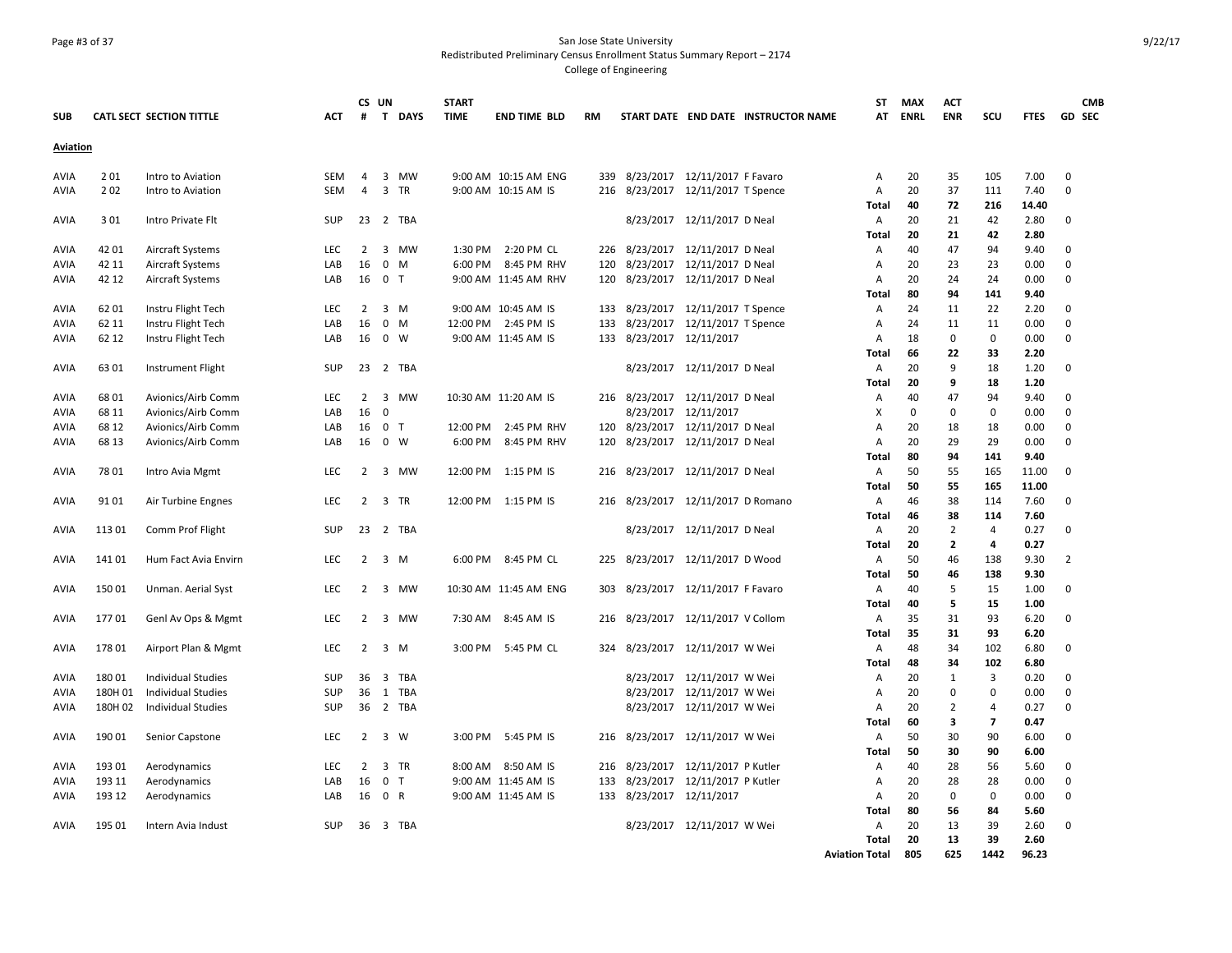# Page #4 of 37 San Jose State University Redistributed Preliminary Census Enrollment Status Summary Report – 2174

College of Engineering

|             |                               |                                 |            | CS UN          |                |              | <b>START</b>      |                       |           |                                      |                               |                                          | <b>ST</b>      | <b>MAX</b>  | ACT          |              |             | <b>CMB</b>     |  |
|-------------|-------------------------------|---------------------------------|------------|----------------|----------------|--------------|-------------------|-----------------------|-----------|--------------------------------------|-------------------------------|------------------------------------------|----------------|-------------|--------------|--------------|-------------|----------------|--|
| <b>SUB</b>  |                               | <b>CATL SECT SECTION TITTLE</b> | ACT        | #              | T              | <b>DAYS</b>  | <b>TIME</b>       | <b>END TIME BLD</b>   | <b>RM</b> |                                      |                               | START DATE END DATE INSTRUCTOR NAME      | AT             | <b>ENRL</b> | <b>ENR</b>   | scu          | <b>FTES</b> | GD SEC         |  |
|             | <b>Biomedical Engineering</b> |                                 |            |                |                |              |                   |                       |           |                                      |                               |                                          |                |             |              |              |             |                |  |
|             |                               |                                 |            |                |                |              |                   |                       |           |                                      |                               |                                          |                |             |              |              |             |                |  |
| <b>BME</b>  | 25 01                         | Intro BioMed                    | LEC        | 4              |                | 3 MW         | 3:00 PM           | 3:50 PM ENG           | 329       |                                      | 8/23/2017 12/11/2017 P Kernen |                                          | А              | 60          | 42           | 84           | 8.40        | $\mathbf 0$    |  |
| BME         | 25 02                         | Intro BioMed                    | LAB        | 16             | $\mathbf{0}$   | $\mathsf{T}$ | 1:30 PM           | 4:20 PM ENG           | 388       | 8/23/2017 12/11/2017 Z Moore         |                               |                                          | A              | 20          | 18           | 18           | 0.00        | $\mathbf{0}$   |  |
| BME         | 25 03                         | Intro BioMed                    | LAB        | 16             | 0 R            |              | 1:30 PM           | 4:20 PM ENG           | 388       |                                      |                               | 8/23/2017 12/11/2017 . Renu Parameswaran | Α              | 20          | 10           | 10           | 0.00        | 0              |  |
| BME         | 25 04                         | Intro BioMed                    | LAB        | 16             |                | $0 \quad W$  |                   | 7:30 AM 10:20 AM ENG  |           | 333 8/23/2017 12/11/2017 D Lopez     |                               |                                          | A              | 20          | 14           | 14           | 0.00        | 0              |  |
|             |                               |                                 |            |                |                |              |                   |                       |           |                                      |                               |                                          | Total          | 120         | 84           | 126          | 8.40        |                |  |
| BME         | 115 01                        | <b>Fndtns Biomed Engr</b>       | LEC        | 4              |                | 4 TR         |                   | 3:00 PM 4:15 PM ENG   | 329       | 8/23/2017 12/11/2017 A Bellofiore    |                               |                                          | Α              | 60          | 56           | 168          | 15.60       | 10             |  |
| BME         | 115 02                        | <b>Fndtns Biomed Engr</b>       | LAB        | 16             | $\mathbf{0}$   | -F           |                   | 9:00 AM 11:45 AM ENG  | 2331      |                                      | 8/23/2017 12/11/2017 J Tam    |                                          | A              | 15          | 16           | 16           | 0.00        | $\overline{2}$ |  |
| BME         | 115 03                        | <b>Fndtns Biomed Engr</b>       | LAB        | 16             | 0 R            |              |                   | 9:00 AM 11:45 AM ENG  | 2331      |                                      | 8/23/2017 12/11/2017 E Young  |                                          | $\overline{A}$ | 15          | 15           | 15           | 0.00        | $\mathbf{1}$   |  |
| BME         | 115 04                        | <b>Fndtns Biomed Engr</b>       | LAB        | 16             | 0 F            |              | 1:30 PM           | 4:15 PM ENG           | 2331      |                                      | 8/23/2017 12/11/2017 P Phan   |                                          | A              | 15          | 16           | 16           | 0.00        | 4              |  |
| <b>BME</b>  | 115 05                        | <b>Fndtns Biomed Engr</b>       | LAB        | 16             | 0 <sub>T</sub> |              |                   | 9:00 AM 11:45 AM ENG  | 2331      |                                      | 8/23/2017 12/11/2017 N Lapnet |                                          | A              | 15          | 9            | 9            | 0.00        | 3              |  |
|             |                               |                                 |            |                |                |              |                   |                       |           |                                      |                               |                                          | Total          | 120         | 112          | 224          | 15.60       |                |  |
| <b>BME</b>  | 11701                         | <b>Biotransport Phen</b>        | LEC        | $\overline{2}$ |                | 3 TR         | 1:30 PM           | 2:45 PM ENG           | 329       | 8/23/2017 12/11/2017 A Bellofiore    |                               |                                          | Α              | 45          | 25           | 75           | 5.45        | 9              |  |
|             |                               |                                 |            |                |                |              |                   |                       |           |                                      |                               |                                          | Total          | 45          | 25           | 75           | 5.45        |                |  |
| <b>BME</b>  | 130 01                        | Num. Methods BME                | <b>LEC</b> | 1              | 3              | MW           |                   | 12:00 PM 12:50 PM ENG | 329       |                                      |                               | 8/23/2017 12/11/2017 M Leineweber        | A              | 60          | 56           | 112          | 11.25       | $\mathbf{1}$   |  |
| <b>BME</b>  | 130 02                        | Num. Methods BME                | LAB        | 16             |                | $0 \quad W$  | 1:30 PM           | 4:15 PM ENG           |           | 333 8/23/2017 12/11/2017 M Friedman  |                               |                                          | A              | 60          | 56           | 56           | 0.00        | $\mathbf{1}$   |  |
|             |                               |                                 |            |                |                |              |                   |                       |           |                                      |                               |                                          | Total          | 120         | 112          | 168          | 11.25       |                |  |
| <b>BME</b>  | 14702                         | Stat BioMed Engr                | LEC        | $\mathbf{1}$   |                | 3 M          |                   | 6:00 PM 8:45 PM BBC   |           | 202 8/23/2017 12/11/2017 A El Demery |                               |                                          | Α              | 80          | 77           | 231          | 16.35       | 19             |  |
|             |                               |                                 |            |                |                |              |                   |                       |           |                                      |                               |                                          | Total          | 80          | 77           | 231          | 16.35       |                |  |
| BME         | 17501                         | <b>Biomaterials</b>             | <b>LEC</b> | 2              |                | 3 TR         |                   | 10:30 AM 11:20 AM ENG | 341       | 8/23/2017 12/11/2017 M Simon         |                               |                                          | A              | $\Omega$    | 79           | 158          | 16.55       | 15 C           |  |
|             |                               |                                 |            |                |                |              |                   |                       |           |                                      |                               |                                          | Total          | 0           | 79           | 158          | 16.55       |                |  |
| BME         | 17701                         | Physiol for Engr                | <b>LEC</b> | 1              | 3              | MW           | 4:30 PM           | 5:20 PM ENG           | 343       |                                      |                               | 8/23/2017 12/11/2017 F Erogbogbo         | A              | 80          | 69           | 138          | 14.75       | 19 C           |  |
| <b>BIOL</b> | 17701                         | Physiol for Engr                | LEC        | $\mathbf{1}$   | 3              | MW           | 4:30 PM           | 5:20 PM ENG           |           |                                      |                               | 343 8/23/2017 12/11/2017 F Erogbogbo     | A              | 0           | $\mathbf 0$  | $\mathbf{0}$ | 0.00        | 0 <sub>c</sub> |  |
| <b>BME</b>  | 17702                         | Physiol for Engr                | LAB        | 16             | $\mathbf{0}$   | M            | 6:00 PM           | 8:45 PM ENG           |           | 221 8/23/2017 12/11/2017 N Lapnet    |                               |                                          | A              | 20          | 20           | 20           | 0.00        | 5 <sup>C</sup> |  |
| <b>BIOL</b> | 17702                         | Physiol for Engr                | LAB        | 16             | $0$ M          |              | 6:00 PM           | 8:45 PM ENG           |           | 221 8/23/2017 12/11/2017 N Lapnet    |                               |                                          | $\overline{A}$ | $\Omega$    | $\mathbf{0}$ | $\mathbf{0}$ | 0.00        | 0 <sup>o</sup> |  |
| BME         | 17703                         | Physiol for Engr                | LAB        | 16             | $0 \quad W$    |              | 6:00 PM           | 8:45 PM ENG           |           | 221 8/23/2017 12/11/2017 N Nguyen    |                               |                                          | A              | 20          | 20           | 20           | 0.00        | $9-$           |  |
| <b>BIOL</b> | 17703                         | Physiol for Engr                | LAB        | 16             |                | $0 \quad W$  | 6:00 PM           | 8:45 PM ENG           |           | 221 8/23/2017 12/11/2017 N Nguyen    |                               |                                          | $\overline{A}$ | 0           | $\mathbf{0}$ | $\mathbf{0}$ | 0.00        | 0 <sup>o</sup> |  |
| <b>BME</b>  | 17704                         | Physiol for Engr                | LAB        | 16             | 0 <sub>T</sub> |              | 12:00 PM          | 2:45 PM ENG           |           | 221 8/23/2017 12/11/2017 P Nimbalkar |                               |                                          | $\overline{A}$ | 20          | 21           | 21           | 0.00        | 4C             |  |
| <b>BIOL</b> | 17704                         | Physiol for Engr                | LAB        | 16             | 0 <sub>T</sub> |              | 12:00 PM          | 2:45 PM ENG           | 221       |                                      |                               | 8/23/2017 12/11/2017 P Nimbalkar         | A              | 0           | $\mathbf{0}$ | $\mathbf{0}$ | 0.00        | 0 <sup>o</sup> |  |
| BME         | 17705                         | Physiol for Engr                | LAB        | 16             | 0 R            |              | 6:00 PM           | 8:45 PM ENG           | 221       |                                      |                               | 8/23/2017 12/11/2017 F Erogbogbo         | $\overline{A}$ | 15          | 8            | 8            | 0.00        | $1\quad C$     |  |
| <b>BIOL</b> | 17705                         | Physiol for Engr                | LAB        | 16             | 0 R            |              | 6:00 PM           | 8:45 PM ENG           | 221       |                                      |                               | 8/23/2017 12/11/2017 F Erogbogbo         | $\overline{A}$ | 0           | $\mathbf 0$  | $\mathbf{0}$ | 0.00        | 0 <sup>o</sup> |  |
|             |                               |                                 |            |                |                |              |                   |                       |           |                                      |                               |                                          | Total          | 155         | 138          | 207          | 14.75       |                |  |
| BME         | 18801                         | <b>BIOMED MANUFAC</b>           | <b>SEM</b> | 5              |                | 3 TR         | 4:30 PM           | 5:50 PM ENG           | 329       | 8/23/2017  12/11/2017 H Bellucci     |                               |                                          | A              | 60          | 54           | 162          | 11.70       | 18             |  |
|             |                               |                                 |            |                |                |              |                   |                       |           |                                      |                               |                                          | Total          | 60          | 54           | 162          | 11.70       |                |  |
| <b>BME</b>  | 198A 01                       | Senior Project I                | <b>LEC</b> | $\overline{2}$ | 2 F            |              | $9:00 \text{ AM}$ | 9:50 AM ENG           | 329       |                                      |                               | 8/23/2017 12/11/2017 F Erogbogbo         | А              | 50          | 44           | 44           | 5.87        | $\mathbf{0}$   |  |
| <b>BME</b>  | 198A 02                       | Senior Project I                | LAB        | 16             | 0 F            |              |                   | 10:00 AM 12:45 PM ENG | 329       |                                      |                               | 8/23/2017 12/11/2017 F Erogbogbo         | A              | 50          | 44           | 44           | 0.00        | $\mathbf 0$    |  |
| <b>BME</b>  | 198A 03                       | Senior Project I                | <b>LEC</b> | $\overline{2}$ | 2 F            |              | 9:00 AM           | 9:50 AM ENG           | 343       |                                      |                               | 8/23/2017 12/11/2017 F Erogbogbo         | A              | 50          | 17           | 17           | 2.27        | 0              |  |
| BME         | 198A 04                       | Senior Project I                | LAB        | 16             | 0 F            |              |                   | 10:00 AM 12:45 PM ENG | 343       |                                      |                               | 8/23/2017 12/11/2017 F Erogbogbo         | A              | 50          | 17           | 17           | 0.00        | 0              |  |
|             |                               |                                 |            |                |                |              |                   |                       |           |                                      |                               |                                          | Total          | 200         | 122          | 122          | 8.13        |                |  |
| BME         | 254 01                        | <b>BME Microsystems</b>         | LEC        | $\overline{2}$ | 3 <sub>7</sub> |              | 6:00 PM           | 8:45 PM ENG           | 333       |                                      | 8/23/2017 12/11/2017 M Simon  |                                          | Α              | 45          | 30           | 90           | 7.20        | 24             |  |
|             |                               |                                 |            |                |                |              |                   |                       |           |                                      |                               |                                          | Total          | 45          | 30           | 90           | 7.20        |                |  |
| BME         | 258 01                        | <b>Medical Imaging</b>          | LEC        | $\overline{2}$ | 3 R            |              | 6:00 PM           | 7:45 PM ENG           | 333       |                                      |                               | 8/23/2017 12/11/2017 M Leineweber        | Α              | 45          | 35           | 70           | 8.65        | 33             |  |
| <b>BME</b>  | 258 02                        | Medical Imaging                 | LAB        | 16             | 0 F            |              | 6:00 PM           | 8:45 PM ENG           |           |                                      |                               | 333 8/23/2017 12/11/2017 M Leineweber    | A              | 45          | 35           | 35           | 0.00        | 33             |  |
|             |                               |                                 |            |                |                |              |                   |                       |           |                                      |                               |                                          | <b>Total</b>   | 90          | 70           | 105          | 8.65        |                |  |

**Biomedical Engineering Total 1035 903 1668 124.03**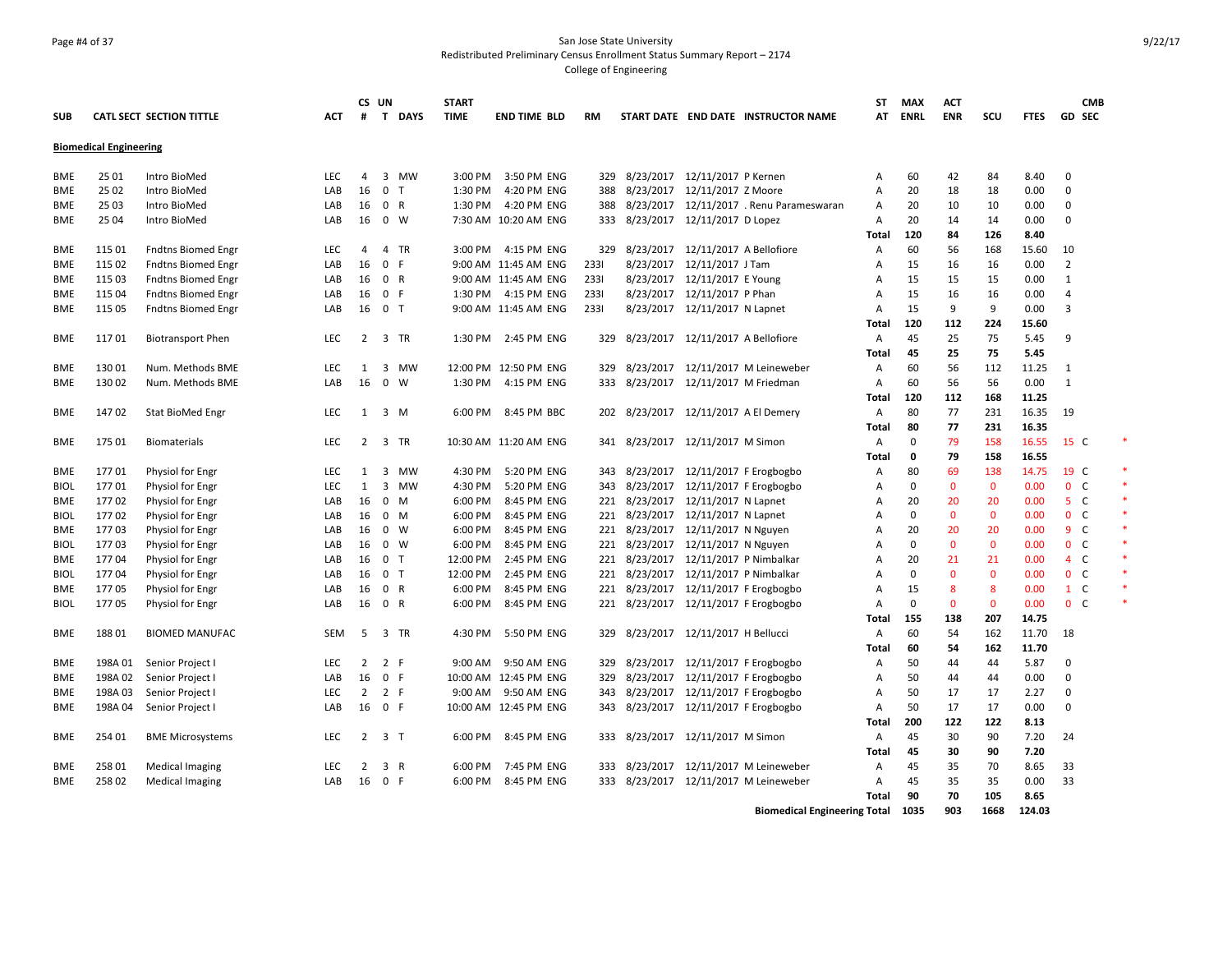#### Page #5 of 37 San Jose State University Redistributed Preliminary Census Enrollment Status Summary Report – 2174 College of Engineering

**SUB CATL SECT SECTION TITTLE ACT CS UN # T DAYS START TIME END TIME BLD RM START DATE END DATE INSTRUCTOR NAME ST AT MAX ENRL ACT ENR SCU FTES GD SEC CMB Chemical Engineering** CHE 109 01 Heat Trans Electr 
LEC 2 3 TR 6:00 PM 7:15 PM ENG 327 8/23/2017 12/11/2017 L Rosenfeld A 30 16 48 3.20 0 C ME 109 01 Heat Trans Electr Carries LEC 2 3 TR 6:00 PM 7:15 PM ENG 327 8/23/2017 12/11/2017 L Rosenfeld A 0 0 0 0.00 0 C **Total 30 16 48 3.20** CHE 115 01 Indus Chem Calc LEC 2 3 TR 1:30 PM 2:45 PM CL 222 8/23/2017 12/11/2017 C Komives A 40 47 141 9.45 1 CHE 115 02 Indus Chem Calc LEC 2 3 TR 3:00 PM 4:15 PM CL 222 8/23/2017 12/11/2017 C Komives A 40 46 138 9.35 3 **Total 80 93 279 18.80** CHE 158 01 Kin and React Des SEM 4 3 M 12:00 PM 1:40 PM ENG 189 8/23/2017 12/11/2017 A Ramasubramanian A 80 55 110 11.30 6 CHE 158 02 Kin and React Des LAB 16 0 T 9:00 AM 11:45 AM ENG 333 8/23/2017 12/11/2017 A Ramasubramanian A 35 31 31 0.00 4 CHE 158 03 Kin and React Des LAB 16 0 T 1:30 PM 4:15 PM ENG 333 8/23/2017 12/11/2017 A Ramasubramanian A 35 24 24 0.00 2 **Total 150 110 165 11.30** CHE 160B 01 Unit Oper II SEM 4 4 MW 9:00 AM 10:15 AM CL 222 8/23/2017 12/11/2017 L Gerber A 70 54 162 14.80 6 CHE 160B 02 Unit Oper II LAB 16 0 R 9:00 AM 11:45 AM ENG 333 8/23/2017 12/11/2017 S Sabbaghianrad A 35 28 28 0.00 4 CHE 160B 03 Unit Oper II LAB 16 0 R 1:30 PM 4:15 PM ENG 333 8/23/2017 12/11/2017 S Sabbaghianrad A 35 26 26 0.00 2 **Total 140 108 216 14.80** CHE 16101 Proc Sfty Engr Ethics SEM 4 1 R 4:30 PM 5:20 PM BBC 4 8/23/2017 12/11/2017 X Sinha A 110 111 111 7.40 0 **Total 110 111 111 7.40** CHE 161L 01 UG ChE Engr Lab LEC 2 2 8/23/2017 12/11/2017 X 0 0 0 0.00 0 CHE 161L 02 UG ChE Engr Lab LAB 0 X 0 0 0 0.00 0 CHE 161L 03 UG ChE Engr Lab LAB 0 X 0 0 0 0.00 0 CHE 161L 04 UG ChE Engr Lab LAB 0 X 0 0 0 0.00 0 CHE 161L 05 UG ChE Engr Lab LAB 0 X 0 0 0 0.00 0 CHE 161L 06 UG ChE Engr Lab LAB 0 X 0 0 0 0.00 0 CHE 161L 07 UG ChE Engr Lab LAB 0 X 0 0 0 0.00 0 CHE 161L 08 UG ChE Engr Lab LEC 2 2 M 2:00 PM 2:50 PM ENG 189 8/23/2017 12/11/2017 M Mcneil A 60 48 48 6.40 0 CHE 161L 09 UG ChE Engr Lab LAB 16 0 M 3:00 PM 5:45 PM ENG 205 8/23/2017 12/11/2017 M Aguilar Perez A 12 12 12 0.00 0 CHE 161L 10 UG ChE Engr Lab LAB 16 0 T 2:30 PM 5:15 PM ENG 205 8/23/2017 12/11/2017 M Mcneil A 12 10 10 0.00 0 CHE 161L 11 UG ChE Engr Lab LAB 0 X 0 0 0 0.00 0 CHE 161L 12 UG ChE Engr Lab LAB 16 0 W 2:00 PM 4:45 PM ENG 205 8/23/2017 12/11/2017 M Mcneil A 12 12 12 0.00 0 CHE 161L 13 UG ChE Engr Lab LAB 16 0 F 12:00 PM 2:45 PM ENG 205 8/23/2017 12/11/2017 M Aguilar Perez A 12 8 8 0.00 0 CHE 161L 14 UG ChE Engr Lab LAB 16 0 R 1:30 PM 4:15 PM ENG 205 8/23/2017 12/11/2017 C Puligundla A 12 6 6 0.00 0 CHE 161L 15 UG ChE Engr Lab LAB 16 0 W 10:30 AM 1:15 PM ENG 205 8/23/2017 12/11/2017 A 12 0 0 0.00 0 **Total 132 96 96 6.40** CHE 162 01 Engr Stat Analysis 
LEC 1 2 T 
4:30 PM 5:20 PM BBC 
204 8/23/2017 12/11/2017 H Tsao 
A 100 0 0 0.00 0 C CHE 162 02 Engr Stat Analysis 6 1 LAB 16 0 T 5:30 PM 8:15 PM BBC 204 8/23/2017 12/11/2017 H Tsao 6 A 100 110 110 0.00 1 C ISE 162 02 Engr Stat Analysis 
LAB 16 0 T 5:30 PM 8:15 PM BBC 204 8/23/2017 12/11/2017 H Tsao A 0 0 0 0.00 0 C **Total 200 110 110 0.00** CHE 165A 01 Plant Design I LAB 16 1 F 9:00 AM 11:45 AM ENG 189 8/23/2017 12/11/2017 L Gerber A 70 49 49 3.27 0 **Total 70 49 49 3.27** CHE 172 01 Biofuels Proc Engr LEC 2 3 T 6:00 PM 8:45 PM ENG 329 8/23/2017 12/11/2017 F Rongere A 45 19 57 4.15 7 **Total 45 19 57 4.15** CHE 174 01 Hazardous Materials SEM 4 3 T 6:00 PM 8:45 PM ENG 339 8/23/2017 12/11/2017 J Oberdorfer A 45 30 90 6.60 12 C \* GEOL 17401 Hazardous Materials SEM 4 3 T 6:00 PM 8:45 PM ENG 339 8/23/2017 12/11/2017 J Oberdorfer A 0 0 0 0.00 0 C **Total 45 30 90 6.60** CHE 180 01 Individual Studies SUP 36 1 TBA 8/23/2017 12/11/2017 G Selvaduray A 25 6 6 0.45 3 CHE 180 02 Individual Studies SUP 36 2 TBA 8/23/2017 12/11/2017 G Selvaduray A 25 1 2 0.17 1 CHE 18003 Individual Studies 6 SUP 36 3 TBA 8/23/2017 12/11/2017 4 A 25 0 0 0.00 0 **Total 75 7 8 0.62**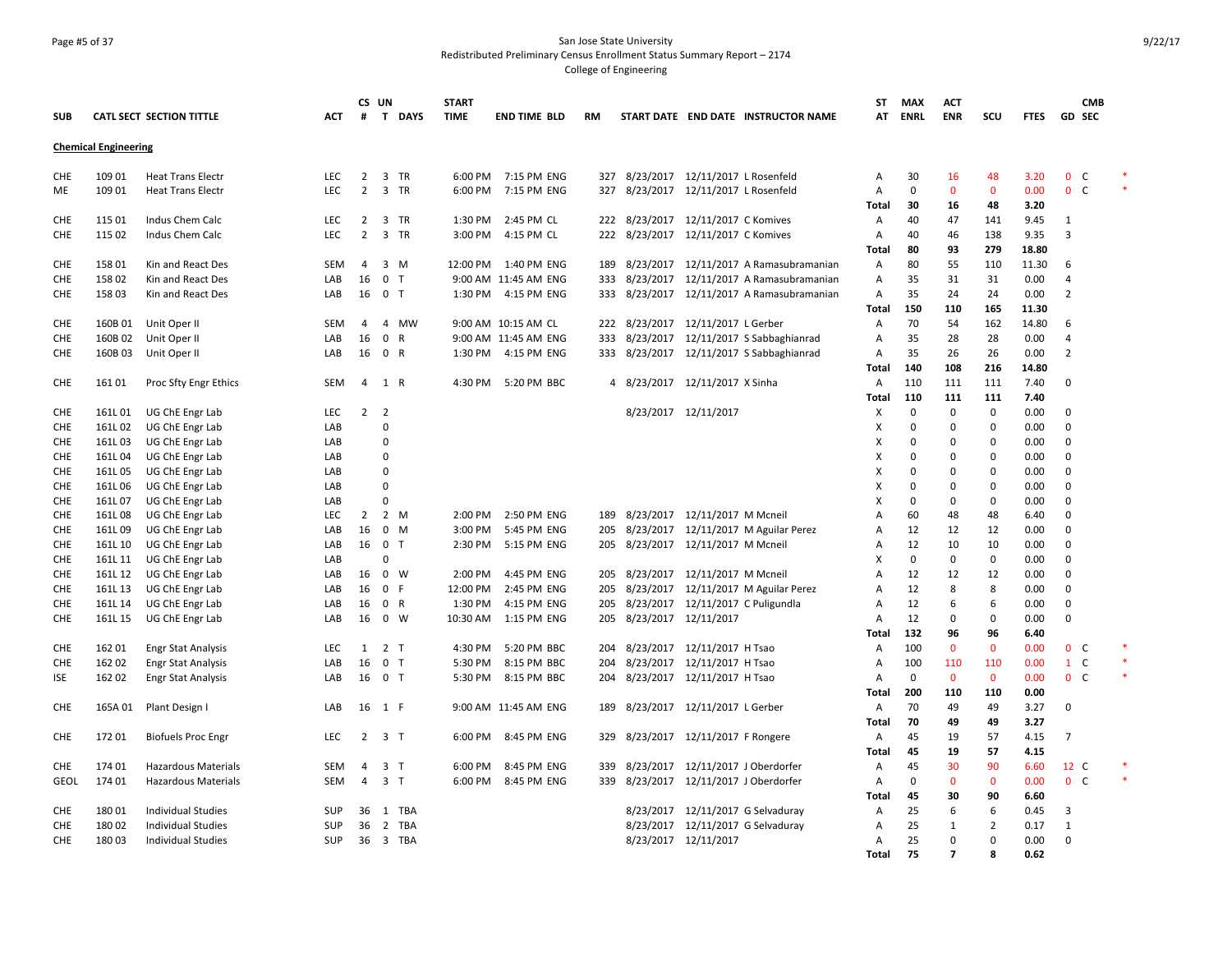### Page #6 of 37 San Jose State University Redistributed Preliminary Census Enrollment Status Summary Report – 2174 College of Engineering

|            |        |                                 |            | CS UN |             |             | <b>START</b> |                     |            |           |               |                        |                                     | SΤ           | <b>MAX</b>  | <b>ACT</b>   |              |             | <b>CMB</b>     |   |
|------------|--------|---------------------------------|------------|-------|-------------|-------------|--------------|---------------------|------------|-----------|---------------|------------------------|-------------------------------------|--------------|-------------|--------------|--------------|-------------|----------------|---|
| <b>SUB</b> |        | <b>CATL SECT SECTION TITTLE</b> | <b>ACT</b> |       |             | <b>DAYS</b> | <b>TIME</b>  | <b>END TIME BLD</b> |            | <b>RM</b> |               |                        | START DATE END DATE INSTRUCTOR NAME | AT           | <b>ENRL</b> | <b>ENR</b>   | scu          | <b>FTES</b> | <b>GD SEC</b>  |   |
| <b>CHE</b> | 190 01 | Intro to Tran Phen              | <b>LEC</b> | 2     |             | 3 MW        | 12:00 PM     | 1:15 PM ENG         |            | 339       | 8/23/2017     | 12/11/2017 L Rosenfeld |                                     | А            | 40          | 50           | 150          | 10.05       | -1             |   |
| <b>CHE</b> | 190 02 | Intro to Tran Phen              | LEC        |       | 3           | <b>MW</b>   | 1:30 PM      | 2:45 PM ENG         |            | 331       | 8/23/2017     | 12/11/2017 L Rosenfeld |                                     | А            | 40          | 43           | 129          | 8.75        | 3              |   |
|            |        |                                 |            |       |             |             |              |                     |            |           |               |                        |                                     | Total        | 80          | 93           | 279          | 18.80       |                |   |
| <b>CHE</b> | 192 01 | Intro Biochem Engr              | <b>SEM</b> | 4     | 3 R         |             | 6:00 PM      | 8:45 PM ENG         |            | 339       | 8/23/2017     | 12/11/2017 X Sinha     |                                     | A            | 45          | 33           | 99           | 7.10        | 10             |   |
|            |        |                                 |            |       |             |             |              |                     |            |           |               |                        |                                     | <b>Total</b> | 45          | 33           | 99           | 7.10        |                |   |
| CHE        | 211 01 | Adv Ch Engr Thermo              | <b>SEM</b> |       | 3           |             |              |                     |            |           |               |                        |                                     | X            | $\Omega$    | 0            | 0            | 0.00        | $\mathbf 0$    |   |
| <b>CHE</b> | 211 02 | Adv Ch Engr Thermo              | SEM        | 5     | 3 M         |             | 6:00 PM      | 8:45 PM ENG         |            |           | 333 8/23/2017 |                        | 12/11/2017 S Sabbaghianrad          | A            | 35          | 16           | 48           | 4.00        | 16             |   |
|            |        |                                 |            |       |             |             |              |                     |            |           |               |                        |                                     | <b>Total</b> | 35          | 16           | 48           | 4.00        |                |   |
| CHE        | 219 01 | <b>Transport Proc</b>           | <b>SEM</b> |       | 3           |             |              |                     |            |           |               |                        |                                     | X            | $\Omega$    | 0            | $\mathbf 0$  | 0.00        | 0              |   |
| <b>CHE</b> | 219 02 | <b>Transport Proc</b>           | SEM        | 5     | $3 \quad W$ |             | 6:00 PM      | 8:45 PM BBC         |            |           | 203 8/23/2017 | 12/11/2017 S Datwani   |                                     | А            | 35          | 15           | 45           | 3.75        | 15             |   |
|            |        |                                 |            |       |             |             |              |                     |            |           |               |                        |                                     | <b>Total</b> | 35          | 15           | 45           | 3.75        |                |   |
| <b>CHE</b> | 298 01 | <b>MS Res Project</b>           | SUP        | 25    |             | 1 TBA       |              |                     | <b>ENG</b> | 329       | 8/23/2017     | 12/11/2017 S Diaz      |                                     | А            | 40          | $\mathbf{0}$ | $\mathbf{0}$ | 0.00        | 0 <sup>o</sup> | * |
| <b>BME</b> | 298 01 | <b>MS Res Project</b>           | <b>SUP</b> | 25    |             | 1 TBA       |              |                     | <b>ENG</b> | 329       | 8/23/2017     | 12/11/2017 S Diaz      |                                     | А            | $\Omega$    | $\Omega$     | $\mathbf 0$  | 0.00        | 0 <sup>o</sup> | * |
| <b>CHE</b> | 298 02 | <b>MS Res Project</b>           | SUP        | 25    |             | 2 TBA       |              |                     | <b>ENG</b> | 329       | 8/23/2017     | 12/11/2017 S Diaz      |                                     | А            | 40          | 2            | 4            | 0.33        | 2 <sub>c</sub> |   |
| <b>BME</b> | 298 02 | <b>MS Res Project</b>           | SUP        | 25    |             | 2 TBA       |              |                     | <b>ENG</b> | 329       | 8/23/2017     | 12/11/2017 S Diaz      |                                     | A            | $\Omega$    | $\mathbf{0}$ | $\mathbf{0}$ | 0.00        | 0 <sup>o</sup> |   |
| <b>CHE</b> | 298 03 | <b>MS Res Project</b>           | SUP        | 25    | 2 F         |             | 3:00 PM      | 5:45 PM ENG         |            | 329       | 8/23/2017     | 12/11/2017 S Diaz      |                                     | А            | 40          | 6            | 12           | 1.00        | 6 C            | * |
| <b>BME</b> | 298 03 | <b>MS Res Project</b>           | SUP        | 25    | 2 F         |             | 3:00 PM      | 5:45 PM ENG         |            | 329       | 8/23/2017     | 12/11/2017 S Diaz      |                                     | А            | $\Omega$    | $\mathbf{0}$ | $\mathbf{0}$ | 0.00        | 0 <sup>o</sup> |   |
|            |        |                                 |            |       |             |             |              |                     |            |           |               |                        |                                     | Total        | 120         | 8            | 16           | 1.33        |                |   |
| <b>CHE</b> | 299 01 | Master's Thesis                 | <b>SUP</b> | 25    |             | 3 TBA       |              |                     | <b>ENG</b> | 329       | 8/23/2017     | 12/11/2017 S Diaz      |                                     | A            | 25          | $\Omega$     | $\mathbf{0}$ | 0.00        | 0 <sup>o</sup> | * |
| <b>BME</b> | 299 01 | Master's Thesis                 | SUP        | 25    | 3           | TBA         |              |                     | <b>ENG</b> | 329       | 8/23/2017     | 12/11/2017 S Diaz      |                                     | А            | $\Omega$    | $\Omega$     | $\mathbf 0$  | 0.00        | 0 <sup>o</sup> | * |
| <b>CHE</b> | 299 02 | Master's Thesis                 | SUP        | 25    | 3 F         |             | 3:00 PM      | 5:45 PM ENG         |            | 329       | 8/23/2017     | 12/11/2017             |                                     | A            | 25          | $\Omega$     | $\Omega$     | 0.00        | 0 <sup>o</sup> | * |
| <b>BME</b> | 299 02 | Master's Thesis                 | SUP        | 25    | 3 F         |             | 3:00 PM      | 5:45 PM ENG         |            | 329       | 8/23/2017     | 12/11/2017             |                                     | А            | $\Omega$    | $\mathbf{0}$ | $\mathbf 0$  | 0.00        | 0 <sup>o</sup> | * |
|            |        |                                 |            |       |             |             |              |                     |            |           |               |                        |                                     | Total        | 50          | 0            | 0            | 0.00        |                |   |

**Chemical Engineering Total 1442 914 1716 111.52**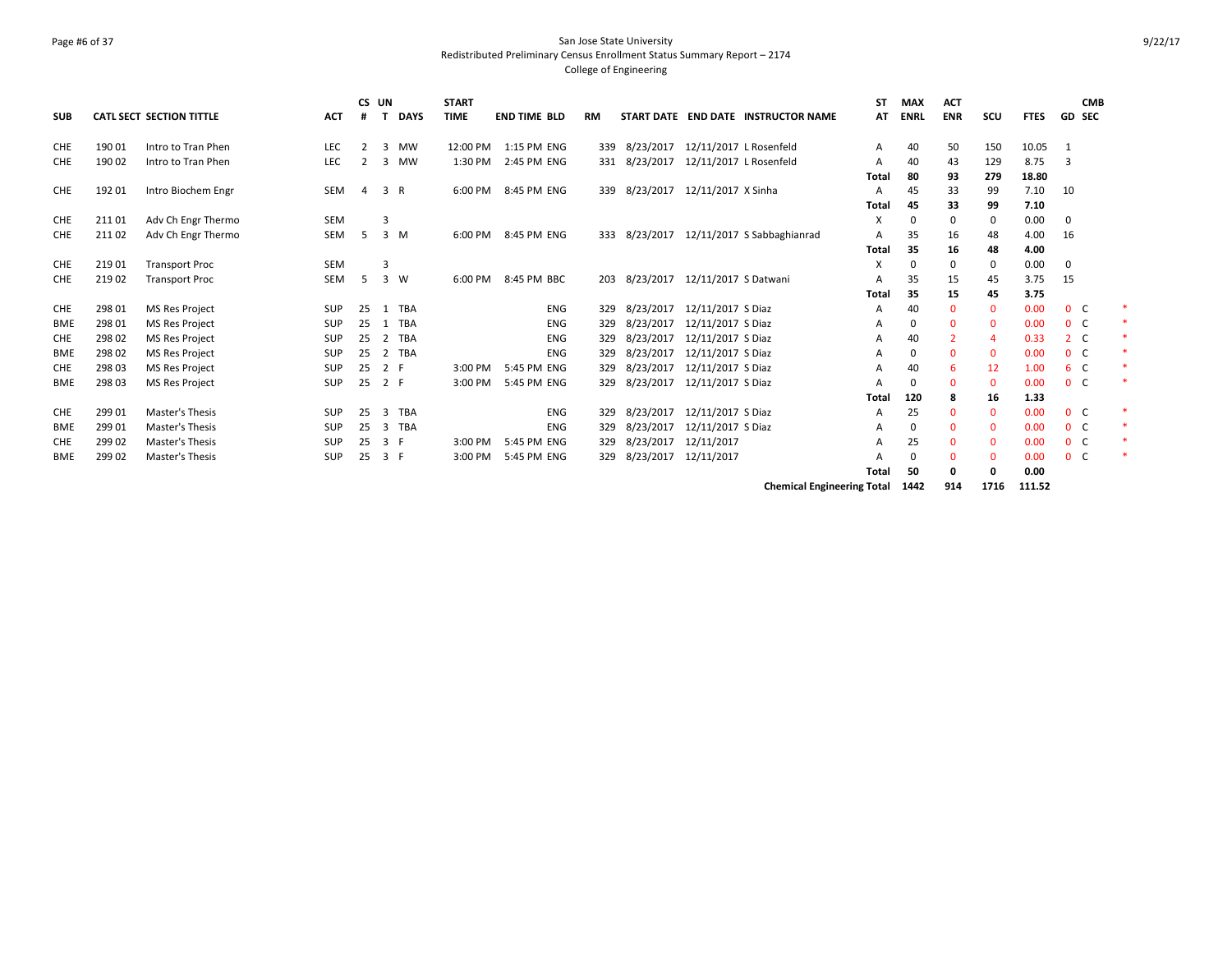### Page #7 of 37 San Jose State University Redistributed Preliminary Census Enrollment Status Summary Report – 2174 College of Engineering

|            |        |                                              |            | CS UN          |                               | <b>START</b> |                       |     |                                    |                                |                                       | ST    | MAX         | <b>ACT</b>     |                |             | <b>CMB</b>     |
|------------|--------|----------------------------------------------|------------|----------------|-------------------------------|--------------|-----------------------|-----|------------------------------------|--------------------------------|---------------------------------------|-------|-------------|----------------|----------------|-------------|----------------|
| <b>SUB</b> |        | <b>CATL SECT SECTION TITTLE</b>              | ACT        | #              | T DAYS                        | <b>TIME</b>  | <b>END TIME BLD</b>   | RM  |                                    |                                | START DATE END DATE INSTRUCTOR NAME   | AT    | <b>ENRL</b> | <b>ENR</b>     | scu            | <b>FTES</b> | <b>GD SEC</b>  |
|            |        | <b>Civil &amp; Environmental Engineering</b> |            |                |                               |              |                       |     |                                    |                                |                                       |       |             |                |                |             |                |
|            |        |                                              |            |                |                               |              |                       |     |                                    |                                |                                       |       |             |                |                |             | $\overline{2}$ |
| CE         | 801    | <b>Plane Surveying</b>                       | <b>SEM</b> |                | 2 3 TR                        |              | 7:30 AM 8:20 AM ENG   |     |                                    |                                | 341 8/23/2017 12/11/2017 R Kachhapati | Α     | 72          | 80             | 160            | 16.10       |                |
| CE         | 802    | <b>Plane Surveying</b>                       | LAB        | 16             | 0 <sub>T</sub>                |              | 8:30 AM 11:15 AM ENG  |     |                                    |                                | 132 8/23/2017 12/11/2017 R Kachhapati | А     | 18          | 22             | 22             | 0.00        | 1              |
| CE         | 803    | <b>Plane Surveying</b>                       | LAB        | 16             | $0$ T                         |              | 12:30 PM 3:15 PM ENG  |     | 132 8/23/2017                      |                                | 12/11/2017 R Kachhapati               | Α     | 18          | 18             | 18             | 0.00        | 0              |
| CE         | 804    | <b>Plane Surveying</b>                       | LAB        |                | 16 0 R                        |              | 8:30 AM 11:15 AM ENG  |     |                                    |                                | 132 8/23/2017 12/11/2017 R Kachhapati | A     | 18          | 18             | 18             | 0.00        | $\mathbf 0$    |
| CE         | 805    | <b>Plane Surveying</b>                       | LAB        | 16             | 0 R                           | 12:30 PM     | 3:15 PM ENG           | 132 | 8/23/2017                          |                                | 12/11/2017 R Kachhapati               | Α     | 18          | 22             | 22             | 0.00        | 1              |
|            |        |                                              |            |                |                               |              |                       |     |                                    |                                |                                       | Total | 144         | 160            | 240            | 16.10       |                |
| CE         | 2001   | Graphics/CAD/Prog                            | <b>SEM</b> | $\overline{2}$ | 3 MW                          |              | 7:30 AM 8:20 AM ENG   |     | 341 8/23/2017 12/11/2017 A Wong    |                                |                                       | Α     | 72          | 64             | 128            | 12.80       | 0              |
| CE         | 20 02  | Graphics/CAD/Prog                            | LAB        | 16             | $0 \quad M$                   |              | 9:00 AM 11:45 AM ENG  | 407 |                                    | 8/23/2017 12/11/2017 A Wong    |                                       | A     | 18          | 20             | 20             | 0.00        | $\Omega$       |
| CE         | 2003   | Graphics/CAD/Prog                            | LAB        | 16             | $0 \quad M$                   | 12:00 PM     | 2:45 PM ENG           | 407 |                                    | 8/23/2017 12/11/2017 A Wong    |                                       | Α     | 18          | 19             | 19             | 0.00        | $\Omega$       |
| CE         | 20 04  | Graphics/CAD/Prog                            | LAB        | 16             | $0 \quad W$                   |              | 9:00 AM 11:45 AM ENG  | 407 | 8/23/2017                          | 12/11/2017 A Wong              |                                       | А     | 18          | 18             | 18             | 0.00        | $\mathbf 0$    |
| CE         | 20 05  | Graphics/CAD/Prog                            | LAB        | 16             | $0 \quad W$                   |              | 12:00 PM 2:45 PM ENG  | 407 |                                    | 8/23/2017 12/11/2017 A Wong    |                                       | A     | 18          | $\overline{7}$ | $\overline{7}$ | 0.00        | $\mathbf 0$    |
|            |        |                                              |            |                |                               |              |                       |     |                                    |                                |                                       | Total | 144         | 128            | 192            | 12.80       |                |
| CE         | 95 01  | Theory App Statics                           | LEC        | $\overline{2}$ | 3 TR                          |              | 9:00 AM 10:15 AM DMH  | 227 |                                    | 8/23/2017 12/11/2017 H Habib   |                                       | Α     | 65          | 57             | 171            | 11.55       | 3              |
| CE         | 95 02  | Theory App Statics                           | <b>LEC</b> | $\overline{2}$ | 3 MW                          |              | 9:00 AM 10:15 AM CL   | 226 | 8/23/2017                          |                                | 12/11/2017 A Boylan-Ashraf            | А     | 65          | 62             | 186            | 12.45       | 1              |
| CE         | 95 03  | Theory App Statics                           | <b>LEC</b> | $\overline{2}$ | 3 TR                          |              | 10:30 AM 11:45 AM ENG |     | 339 8/23/2017 12/11/2017 R Lukkoor |                                |                                       | Α     | 60          | 63             | 189            | 12.75       | 3              |
|            |        |                                              |            |                |                               |              |                       |     |                                    |                                |                                       | Total | 190         | 182            | 546            | 36.75       |                |
| CE         | 99 01  | <b>Intro Statics</b>                         | <b>LEC</b> | $\overline{2}$ | 2 MW                          |              | 8:00 AM 8:50 AM CL    |     | 222 8/23/2017 12/11/2017 M Maaz    |                                |                                       | Α     | 65          | 54             | 108            | 7.20        | $\mathbf 0$    |
|            |        |                                              |            |                |                               |              |                       |     |                                    |                                |                                       | Total | 65          | 54             | 108            | 7.20        |                |
| CE         | 112 01 | Mech of Matls                                | <b>LEC</b> | $\overline{2}$ | 3<br><b>MW</b>                |              | 10:30 AM 11:45 AM BBC | 204 | 8/23/2017                          |                                | 12/11/2017 A Boylan-Ashraf            | Α     | 65          | 65             | 195            | 13.35       | $\overline{7}$ |
| CE         | 112 02 | Mech of Matls                                | <b>LEC</b> | $\overline{2}$ | 3<br>TR                       |              | 10:30 AM 11:45 AM CL  |     | 222 8/23/2017                      | 12/11/2017 M Soliman           |                                       | А     | 65          | 63             | 189            | 13.00       | 8              |
| CE         | 112 03 | Mech of Matls                                | LEC        | $\overline{2}$ | $\overline{3}$<br>MW          |              | 9:00 AM 10:15 AM DMH  | 150 | 8/23/2017                          | 12/11/2017 M Soliman           |                                       | А     | 65          | 62             | 186            | 12.75       | $\overline{7}$ |
| CE         | 112 04 | Mech of Matls                                | LEC        | $\overline{2}$ | 3 TR                          |              | 9:00 AM 10:15 AM BBC  | 320 |                                    | 8/23/2017 12/11/2017 M Soliman |                                       | А     | 60          | 51             | 153            | 10.25       | 1              |
|            |        |                                              |            |                |                               |              |                       |     |                                    |                                |                                       | Total | 255         | 241            | 723            | 49.35       |                |
| CE         | 12001  | Construc Matl Lab                            | LAB        | 16             | 1 M                           | 6:00 PM      | 8:45 PM ENG           | 134 |                                    | 8/23/2017 12/11/2017 M Maaz    |                                       | Α     | 18          | 16             | 16             | 1.07        | $\mathbf 0$    |
| CE         | 120 02 | Construc Matl Lab                            | LAB        | 16             | $1$ T                         | 6:00 PM      | 8:45 PM ENG           | 134 |                                    | 8/23/2017 12/11/2017           |                                       | Α     | 18          | $\mathbf{0}$   | $\mathbf 0$    | 0.00        | $\mathbf 0$    |
| CE         | 120 03 | Construc Matl Lab                            | LAB        | 16             | 1 W                           | 6:00 PM      | 8:45 PM ENG           | 134 |                                    | 8/23/2017 12/11/2017 M Maaz    |                                       | Α     | 18          | 18             | 18             | 1.20        | $\mathbf 0$    |
| CE         | 120 04 | <b>Construc Matl Lab</b>                     | LAB        |                | 16 1 R                        | 6:00 PM      | 8:45 PM ENG           |     | 134 8/23/2017 12/11/2017 M Maaz    |                                |                                       | Α     | 18          | 18             | 18             | 1.22        | 1              |
|            |        |                                              |            |                |                               |              |                       |     |                                    |                                |                                       | Total | 72          | 52             | 52             | 3.48        |                |
| CE         | 121 01 | <b>Transp Engrg</b>                          | LEC        | $\overline{2}$ | 3 MW                          |              | 10:30 AM 11:20 AM CL  |     | 222 8/23/2017 12/11/2017 J Botha   |                                |                                       | Α     | 54          | 60             | 120            | 12.05       | 1              |
| CE         | 121 02 | <b>Transp Engrg</b>                          | LAB        | 16             | $\mathbf 0$<br>M              | 1:30 PM      | 4:15 PM ENG           | 339 | 8/23/2017                          | 12/11/2017 J Botha             |                                       | Α     | 18          | 20             | 20             | 0.00        | 0              |
| CE         | 121 03 | <b>Transp Engrg</b>                          | LAB        | 16             | $0 \quad W$                   | 1:30 PM      | 4:15 PM ENG           | 339 |                                    | 8/23/2017 12/11/2017 J Botha   |                                       | Α     | 18          | 20             | 20             | 0.00        | $\mathbf 0$    |
| CE         | 121 04 | <b>Transp Engrg</b>                          | LAB        | 16             | $0$ T                         | 1:30 PM      | 4:15 PM ENG           | 339 |                                    | 8/23/2017 12/11/2017 J Botha   |                                       | Α     | 18          | 20             | 20             | 0.00        | 1              |
| CE         | 121 05 | <b>Transp Engrg</b>                          | LEC        | $\overline{2}$ | 3 TR                          |              | 12:00 PM 12:50 PM ENG |     | 395 8/23/2017                      | 12/11/2017 S Koosha            |                                       | Α     | 18          | 15             | 30             | 3.00        | 0              |
| CE         | 121 06 | <b>Transp Engrg</b>                          | LAB        | 16             | 0 R                           | 6:00 PM      | 8:45 PM               |     |                                    | 8/23/2017 12/11/2017 S Koosha  |                                       | Α     | 18          | 15             | 15             | 0.00        | $\mathbf 0$    |
|            |        |                                              |            |                |                               |              |                       |     |                                    |                                |                                       | Total | 144         | 150            | 225            | 15.05       |                |
| CE         | 122 01 | <b>Traffic Engrg</b>                         | SEM        | 4              | 3 R                           | 1:30 PM      | 4:15 PM CL            |     | 225 8/23/2017 12/11/2017 D Pitton  |                                |                                       | Α     | 35          | 39             | 117            | 7.85        | 1              |
|            |        |                                              |            |                |                               |              |                       |     |                                    |                                |                                       | Total | 35          | 39             | 117            | 7.85        |                |
| CE         | 123 01 | Highway & Stree Des                          | <b>SEM</b> | 4              | 3 <sub>1</sub>                | 6:00 PM      | 8:45 PM CL            |     | 234 8/23/2017 12/11/2017 S Koosha  |                                |                                       | A     | 35          | 35             | 105            | 7.00        | $\mathbf 0$    |
|            |        |                                              |            |                |                               |              |                       |     |                                    |                                |                                       | Total | 35          | 35             | 105            | 7.00        |                |
| CE         | 13001  | CE Econ Analysis                             | LEC        | 2              | 2 M                           | 6:00 PM      | 7:50 PM CL            | 310 |                                    | 8/23/2017 12/11/2017 J Tang    |                                       | Α     | 60          | 60             | 120            | 8.03        | 1              |
| CE         | 130 02 | <b>CE Econ Analysis</b>                      | <b>LEC</b> | $\overline{2}$ | 2 M                           | 8:00 PM      | 9:50 PM CL            |     | 310 8/23/2017 12/11/2017 J Tang    |                                |                                       | Α     | 35          | 35             | 70             | 4.77        | 3              |
|            |        |                                              |            |                |                               |              |                       |     |                                    |                                |                                       | Total | 95          | 95             | 190            | 12.80       |                |
| CE         | 131 01 | Intr to Const Engr                           | LEC        | $\overline{2}$ | $\overline{\mathbf{3}}$<br>MW |              | 4:30 PM 5:45 PM DH    |     | 250 8/23/2017 12/11/2017 J Pyeon   |                                |                                       | Α     | 60          | 59             | 177            | 11.85       | 1              |
| CE         | 131 02 | Intr to Const Engr                           | LEC        |                | 3                             |              |                       |     |                                    |                                |                                       | Χ     | 0           | $\mathbf{0}$   | $\mathbf 0$    | 0.00        | 0              |
|            |        |                                              |            |                |                               |              |                       |     |                                    |                                |                                       | Total | 60          | 59             | 177            | 11.85       |                |
| CE         | 132 01 | Constr Meth & Equip                          | SEM        | 4              | 3T                            |              | 1:30 PM 4:15 PM CL    |     | 225 8/23/2017 12/11/2017 J Pyeon   |                                |                                       | Α     | 35          | 36             | 108            | 8.00        | 16             |
|            |        |                                              |            |                |                               |              |                       |     |                                    |                                |                                       | Total | 35          | 36             | 108            | 8.00        |                |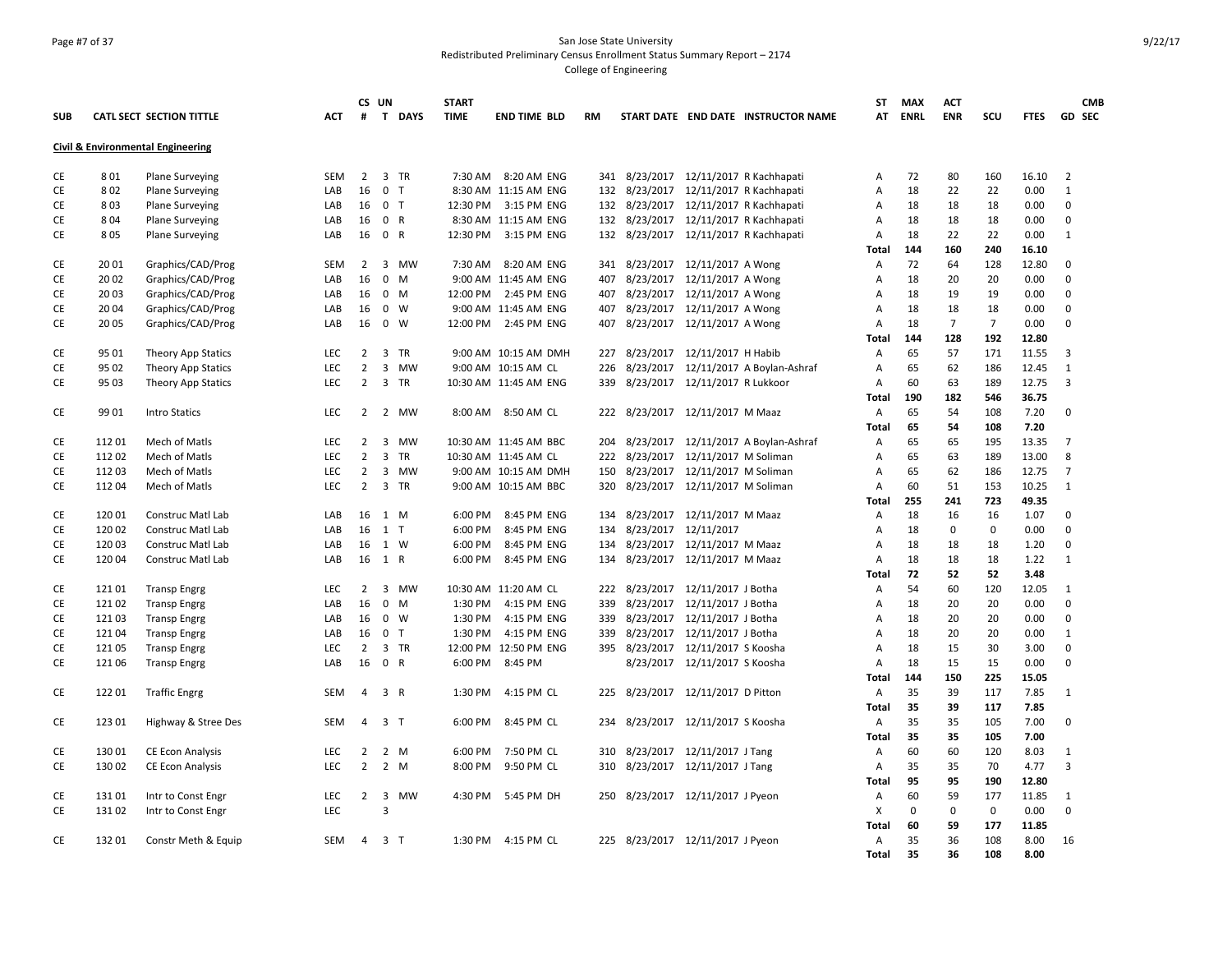### Page #8 of 37 San Jose State University Redistributed Preliminary Census Enrollment Status Summary Report – 2174 College of Engineering

|     |        |                           |            | CS UN          |                                      | <b>START</b> |                       |     |           |                                     |                                        | <b>ST</b>    | <b>MAX</b>   | <b>ACT</b>   |             |             | <b>CMB</b>              |
|-----|--------|---------------------------|------------|----------------|--------------------------------------|--------------|-----------------------|-----|-----------|-------------------------------------|----------------------------------------|--------------|--------------|--------------|-------------|-------------|-------------------------|
| SUB |        | CATL SECT SECTION TITTLE  | ACT        | #              | $\mathbf{T}$<br><b>DAYS</b>          | <b>TIME</b>  | <b>END TIME BLD</b>   | RM  |           |                                     | START DATE END DATE INSTRUCTOR NAME    | AT           | <b>ENRL</b>  | <b>ENR</b>   | scu         | <b>FTES</b> | GD SEC                  |
| CE  | 140 01 | Geotech Engr              | <b>SEM</b> | $2^{\circ}$    | 3 TR                                 |              | 9:00 AM 9:50 AM ENG   | 329 |           | 8/23/2017 12/11/2017 A Moore        |                                        | Α            | 54           | 59           | 118         | 11.95       | $\overline{\mathbf{3}}$ |
| CE  | 140 02 | Geotech Engr              | LAB        | 16             | 0 <sub>T</sub>                       | 1:30 PM      | 4:15 PM ENG           | 209 |           | 8/23/2017 12/11/2017 S Chalian      |                                        | Α            | 18           | 19           | 19          | 0.00        | $\mathbf 0$             |
| CE  | 140 03 | Geotech Engr              | LAB        | 16             | $\mathbf{0}$<br>W                    | 1:30 PM      | 4:15 PM ENG           | 209 | 8/23/2017 | 12/11/2017 S Chalian                |                                        | Α            | 18           | 20           | 20          | 0.00        | $\overline{2}$          |
| CE  | 140 04 | Geotech Engr              | LAB        | 16             | 0 R                                  | 1:30 PM      | 4:15 PM ENG           | 209 |           | 8/23/2017 12/11/2017 S Chalian      |                                        | Α            | 18           | 20           | 20          | 0.00        | $\mathbf{1}$            |
| CE  | 140 05 | Geotech Engr              | <b>SEM</b> | $\overline{2}$ | 3 TR                                 | 8:00 AM      | 8:50 AM ENG           | 301 |           | 8/23/2017 12/11/2017 A Moore        |                                        | A            | 18           | 9            | 18          | 1.80        | $\mathbf 0$             |
| CE  | 140 06 | Geotech Engr              | LAB        | 16             | 0 T                                  | 6:00 PM      | 8:45 PM ENG           | 209 |           | 8/23/2017  12/11/2017 A Moore       |                                        | Α            | 18           | 9            | 9           | 0.00        | $\mathbf 0$             |
|     |        |                           |            |                |                                      |              |                       |     |           |                                     |                                        | <b>Total</b> | 144          | 136          | 204         | 13.75       |                         |
| CE  | 145 01 | <b>Foundation Engr</b>    | LEC        | $\overline{2}$ | 3 W                                  |              | 6:00 PM 8:45 PM CL    |     |           |                                     | 303 8/23/2017 12/11/2017 M Thummaluru  | Α            | 35           | 35           | 105         | 7.05        | 1                       |
|     |        |                           |            |                |                                      |              |                       |     |           |                                     |                                        | <b>Total</b> | 35           | 35           | 105         | 7.05        |                         |
| CE  | 15001  | Hydro and Hydrau          | SEM        | $\overline{2}$ | $\overline{\mathbf{3}}$<br><b>MW</b> |              | 12:00 PM 12:50 PM ENG | 341 |           | 8/23/2017 12/11/2017 W Wang         |                                        | Α            | 54           | 58           | 116         | 11.65       | 1                       |
| CE  | 150 02 | Hydro and Hydrau          | LAB        | 16             | $\mathbf 0$<br>M                     |              | 1:30 PM 4:15 PM ENG   | 150 |           | 8/23/2017 12/11/2017 W Wang         |                                        | Α            | 18           | 20           | 20          | 0.00        | $\Omega$                |
| CE  | 150 03 | Hydro and Hydrau          | LAB        | 16             | $\mathsf{R}$<br>$\mathbf{0}$         | 1:30 PM      | 4:15 PM ENG           | 150 |           | 8/23/2017 12/11/2017 R Guzzetta     |                                        | Α            | 18           | 19           | 19          | 0.00        | $\mathbf 0$             |
| CE  | 150 04 | Hydro and Hydrau          | LAB        | 16             | 0 W                                  |              | 1:30 PM 4:15 PM ENG   |     |           | 150 8/23/2017 12/11/2017 W Wang     |                                        | Α            | 18           | 19           | 19          | 0.00        | 1                       |
| CE  | 150 05 | Hydro and Hydrau          | <b>SEM</b> |                | $\overline{3}$                       |              |                       |     |           |                                     |                                        | X            | $\mathbf 0$  | $\mathbf{0}$ | $\mathbf 0$ | 0.00        | $\mathbf 0$             |
| CE  | 150 06 | Hydro and Hydrau          | LAB        |                | 0                                    |              |                       |     |           |                                     |                                        | X            | $\mathbf 0$  | $\mathbf 0$  | $\mathbf 0$ | 0.00        | $\mathbf 0$             |
| CE  | 150 07 | Hydro and Hydrau          | SEM        | $\overline{2}$ | 3 MW                                 |              | 4:30 PM 5:20 PM CL    | 308 |           | 8/23/2017 12/11/2017 W Wang         |                                        | Α            | 18           | 19           | 38          | 3.80        | $\mathbf 0$             |
| CE  | 150 08 | Hydro and Hydrau          | LAB        | 16             | $\overline{0}$<br>W                  |              | 6:00 PM 8:45 PM ENG   | 150 |           | 8/23/2017 12/11/2017 R Guzzetta     |                                        | Α            | 18           | 19           | 19          | 0.00        | $\Omega$                |
|     |        |                           |            |                |                                      |              |                       |     |           |                                     |                                        | <b>Total</b> | 144          | 154          | 231         | 15.45       |                         |
| CE  | 152 01 | Engr Hydrology            | SEM        | 4              | 3 <sub>1</sub>                       | 6:00 PM      | 8:45 PM CL            | 303 |           | 8/23/2017 12/11/2017 W Wang         |                                        | Α            | 35           | 19           | 57          | 4.25        | 9                       |
|     |        |                           |            |                |                                      |              |                       |     |           |                                     |                                        | <b>Total</b> | 35           | 19           | 57          | 4.25        |                         |
| CE  | 154 01 | <b>Hydraulic Design</b>   | <b>SEM</b> | $\overline{4}$ | 3 R                                  |              | 6:00 PM 8:45 PM CL    | 303 |           | 8/23/2017 12/11/2017 B Kassab       |                                        | Α            | 35           | 24           | 72          | 4.85        | 1                       |
|     |        |                           |            |                |                                      |              |                       |     |           |                                     |                                        | <b>Total</b> | 35           | 24           | 72          | 4.85        |                         |
| CE  | 160 01 | <b>Struc Anlys</b>        | SEM        | $\overline{2}$ | 3 TR                                 |              | 10:30 AM 11:20 AM ENG | 331 |           | 8/23/2017 12/11/2017 S Vukazich     |                                        | Α            | 54           | 60           | 120         | 12.00       | 0                       |
| CE  | 160 02 | <b>Struc Anlys</b>        | LAB        | 16             | 0 <sub>T</sub>                       |              | 1:30 PM 4:15 PM ENG   | 340 |           |                                     | 8/23/2017 12/11/2017 A Boylan-Ashraf   | Α            | 18           | 20           | 20          | 0.00        | $\Omega$                |
| CE  | 160 03 | <b>Struc Anlys</b>        | LAB        |                | 16 0 R                               |              | 1:30 PM 4:15 PM ENG   | 340 |           | 8/23/2017 12/11/2017 S Vukazich     |                                        | Α            | 18           | 20           | 20          | 0.00        | $\Omega$                |
| CE  | 160 04 | <b>Struc Anlys</b>        | LAB        | 16             | 0 M                                  |              | 1:30 PM 4:15 PM ENG   | 340 |           | 8/23/2017 12/11/2017 S Vukazich     |                                        | Α            | 18           | 20           | 20          | 0.00        | $\mathbf 0$             |
| CE  | 160 05 | <b>Struc Anlys</b>        | <b>SEM</b> |                | 3                                    |              |                       |     |           |                                     |                                        | X            | $\mathbf 0$  | $\mathbf 0$  | $\mathbf 0$ | 0.00        | $\mathbf 0$             |
| CE  | 160 06 | <b>Struc Anlys</b>        | LAB        |                | $\mathbf 0$                          |              |                       |     |           |                                     |                                        | X            | $\mathbf 0$  | $\mathbf{0}$ | $\mathbf 0$ | 0.00        | $\mathbf 0$             |
|     |        |                           |            |                |                                      |              |                       |     |           |                                     |                                        | Total        | 108          | 120          | 180         | 12.00       |                         |
| CE  | 162 01 | <b>Struc Concrete Des</b> | SEM        | 4              | 3 TR                                 |              | 10:30 AM 11:20 AM ENG | 329 |           |                                     | 8/23/2017 12/11/2017 A Al-Manaseer     | Α            | 54           | 58           | 116         | 11.60       | $\mathbf 0$             |
| CE  | 162 02 | <b>Struc Concrete Des</b> | LAB        | 16             | 0 <sub>T</sub>                       |              | 1:30 PM 4:15 PM ENG   | 134 |           |                                     | 8/23/2017 12/11/2017 A Al-Manaseer     | Α            | 18           | 19           | 19          | 0.00        | $\mathbf 0$             |
| CE  | 162 03 | <b>Struc Concrete Des</b> | LAB        |                | 16 0 W                               |              | 1:30 PM 4:15 PM ENG   | 134 |           |                                     | 8/23/2017 12/11/2017 A Al-Manaseer     | Α            | 18           | 21           | 21          | 0.00        | $\Omega$                |
| CE  | 162 04 | <b>Struc Concrete Des</b> | LAB        | 16 0           | R                                    |              | 1:30 PM 4:15 PM ENG   |     |           |                                     | 134 8/23/2017 12/11/2017 A Al-Manaseer | Α            | 18           | 18           | 18          | 0.00        | $\mathbf 0$             |
| CE  | 162 05 | <b>Struc Concrete Des</b> | <b>SEM</b> |                | 3                                    |              |                       |     |           |                                     |                                        | X            | $\mathbf 0$  | $\mathbf{0}$ | $\mathbf 0$ | 0.00        | $\mathbf 0$             |
| CE  | 162 06 | <b>Struc Concrete Des</b> | LAB        |                | 0                                    |              |                       |     |           |                                     |                                        | Χ            | $\mathbf 0$  | $\mathbf 0$  | $\mathbf 0$ | 0.00        | $\mathbf 0$             |
| CE  | 162 07 | <b>Struc Concrete Des</b> | LAB        |                | $\mathbf 0$                          |              |                       |     |           |                                     |                                        | X            | $\mathbf 0$  | 0            | $\mathbf 0$ | 0.00        | $\mathbf 0$             |
|     |        |                           |            |                |                                      |              |                       |     |           |                                     |                                        | <b>Total</b> | 108          | 116          | 174         | 11.60       |                         |
| CE  | 164 01 | Design Wood Struc         | <b>SEM</b> | 4              | 3 W                                  | 1:30 PM      | 4:15 PM ENG           |     |           | 131 8/23/2017 12/11/2017 K McMullin |                                        | Α            | 35           | 33           | 99          | 6.85        | 5                       |
|     |        |                           |            |                |                                      |              |                       |     |           |                                     |                                        | Total        | 35           | 33           | 99          | 6.85        |                         |
| CE  | 165 01 | <b>Erthquk Resis Dsgn</b> | SEM        | 5              | 3 M                                  |              | 1:30 PM 4:15 PM ENG   |     |           | 131 8/23/2017 12/11/2017 K McMullin |                                        | Α            | 35           | 26           | 78          | 5.70        | 10                      |
|     |        |                           |            |                |                                      |              |                       |     |           |                                     |                                        | <b>Total</b> | 35           | 26           | 78          | 5.70        |                         |
| CE  | 170 01 | Prin Environ Engr         | LEC        | 2              | $\overline{\mathbf{3}}$<br>MW        | 9:00 AM      | 9:50 AM ENG           | 329 |           | 8/23/2017 12/11/2017 U Ndon         |                                        | Α            | 54           | 58           | 116         | 11.60       | $\mathbf 0$             |
| CE  | 170 02 | Prin Environ Engr         | LAB        | 16             | $\mathbf 0$<br>M                     | 1:30 PM      | 4:15 PM ENG           | 395 |           | 8/23/2017 12/11/2017 U Ndon         |                                        | Α            | 18           | 21           | 21          | 0.00        | $\mathbf 0$             |
| CE  | 170 03 | Prin Environ Engr         | LAB        | 16             | $\overline{0}$<br>M                  |              | 6:00 PM 8:45 PM ENG   | 329 |           | 8/23/2017 12/11/2017 U Ndon         |                                        | Α            | 18           | 20           | 20          | 0.00        | $\mathbf 0$             |
| CE  | 170 04 | Prin Environ Engr         | LAB        |                | $\mathbf 0$                          |              |                       |     |           |                                     |                                        | X            | $\mathbf{0}$ | $\mathbf 0$  | $\mathbf 0$ | 0.00        | $\mathbf 0$             |
| CE  | 170 05 | Prin Environ Engr         | LEC        |                | $\overline{\mathbf{3}}$              |              |                       |     |           |                                     |                                        | X            | 0            | 0            | $\pmb{0}$   | 0.00        | $\mathbf 0$             |
| CE  | 170 06 | Prin Environ Engr         | LAB        |                | 0                                    |              |                       |     |           |                                     |                                        | х            | $\mathbf 0$  | $\mathbf 0$  | $\mathbf 0$ | 0.00        | $\mathbf 0$             |
| CE  | 170 07 | Prin Environ Engr         | LAB        | 16             | $\overline{0}$<br>W                  |              | 1:30 PM 4:15 PM ENG   |     |           | 395 8/23/2017 12/11/2017 U Ndon     |                                        | A            | 18           | 17           | 17          | 0.00        | $\Omega$                |
| CE  | 170 08 | Prin Environ Engr         | LAB        |                | 0                                    |              |                       |     |           |                                     |                                        | X            | $\Omega$     | $\mathbf 0$  | $\mathbf 0$ | 0.00        | $\mathbf 0$             |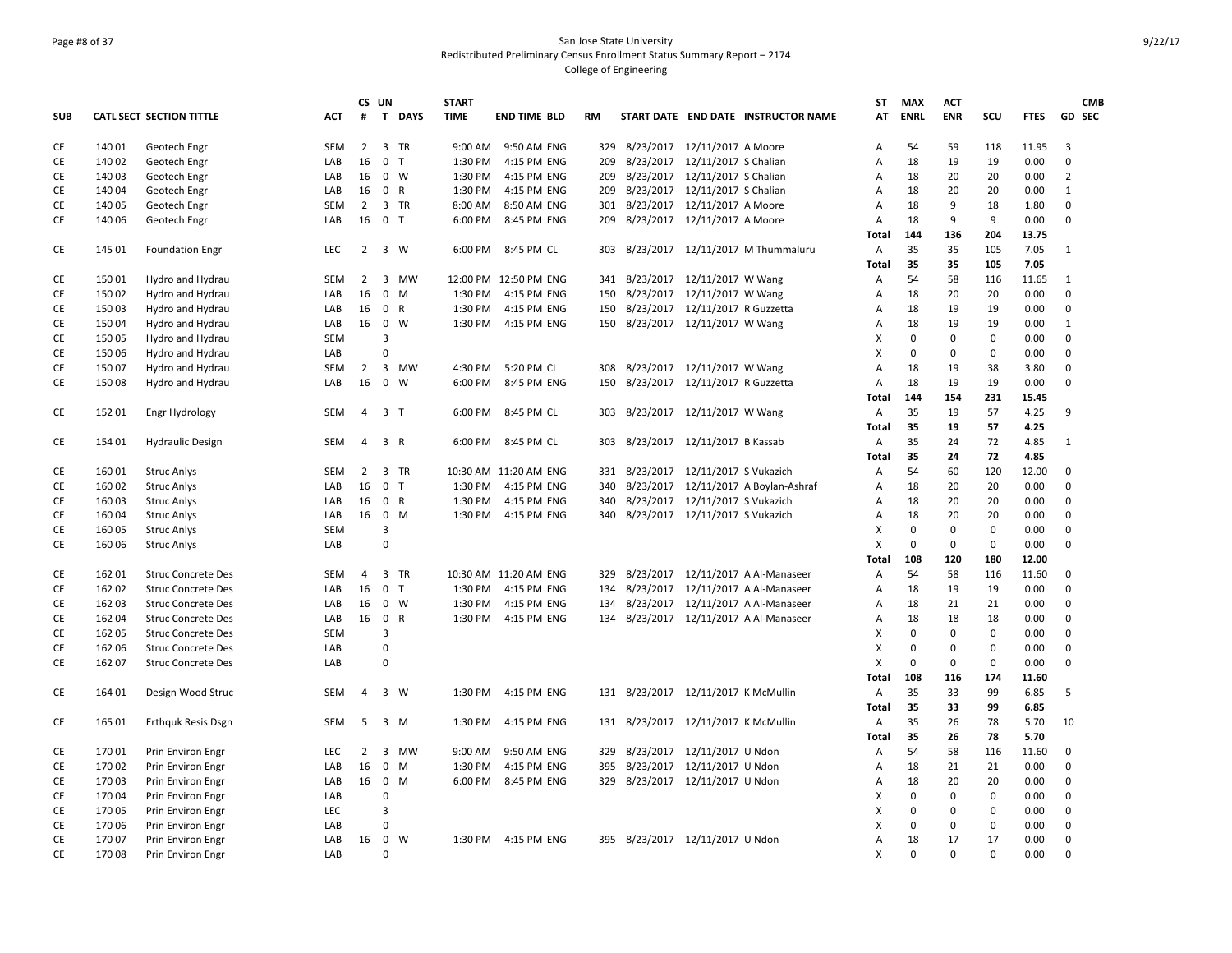### Page #9 of 37 San Jose State University Redistributed Preliminary Census Enrollment Status Summary Report – 2174 College of Engineering

|            |        |                           |            |                | CS UN                                | <b>START</b> |                      |           |                                    |                                 |                                              | <b>ST</b>    | <b>MAX</b>  | <b>ACT</b>       |                |             | <b>CMB</b>     |
|------------|--------|---------------------------|------------|----------------|--------------------------------------|--------------|----------------------|-----------|------------------------------------|---------------------------------|----------------------------------------------|--------------|-------------|------------------|----------------|-------------|----------------|
| <b>SUB</b> |        | CATL SECT SECTION TITTLE  | <b>ACT</b> | #              | $\mathbf{T}$<br><b>DAYS</b>          | <b>TIME</b>  | <b>END TIME BLD</b>  | <b>RM</b> |                                    |                                 | START DATE END DATE INSTRUCTOR NAME          | AT           | <b>ENRL</b> | <b>ENR</b>       | SCU            | <b>FTES</b> | <b>GD SEC</b>  |
|            |        |                           |            |                |                                      |              |                      |           |                                    |                                 |                                              | Total        | 108         | 116              | 174            | 11.60       |                |
| CE         | 174 01 | Wtr Dist WW Coll          | SEM        | 5              | 3 M                                  |              | 6:00 PM 8:45 PM ENG  |           | 232 8/23/2017 12/11/2017 B Kassab  |                                 |                                              | Α            | 35          | 24               | 72             | 5.00        | $\overline{4}$ |
|            |        |                           |            |                |                                      |              |                      |           |                                    |                                 |                                              | Total        | 35          | 24               | 72             | 5.00        |                |
| CE         | 18101  | Civ Eng Systems           | <b>SEM</b> | 5              | <b>MW</b><br>$\overline{\mathbf{3}}$ |              | 9:00 AM 10:15 AM ENG | 327       |                                    |                                 | 8/23/2017 12/11/2017 I Jeyachandran          | Α            | 18          | 18               | 54             | 3.60        | 0              |
| CE         | 181 02 | Civ Eng Systems           | SEM        | 5              | $\overline{\mathbf{3}}$<br>M         |              | 6:00 PM 8:45 PM ENG  | 327       |                                    |                                 | 8/23/2017 12/11/2017 I Jeyachandran          | Α            | 18          | 19               | 57             | 3.80        | $\mathbf 0$    |
| CE         | 181 03 | Civ Eng Systems           | <b>SEM</b> |                | 3                                    |              |                      |           |                                    |                                 |                                              | Χ            | $\mathbf 0$ | 0                | $\mathbf 0$    | 0.00        | 0              |
| CE         | 18104  | Civ Eng Systems           | SEM        | 5              | $\overline{\mathbf{3}}$<br>R         | 6:00 PM      | 8:45 PM ENG          | 395       |                                    |                                 | 8/23/2017 12/11/2017 I Jeyachandran          | Α            | 18          | 18               | 54             | 3.60        | 0              |
| CE         | 181 05 | Civ Eng Systems           | <b>SEM</b> | 5              | $\overline{\mathbf{3}}$<br>MW        | 4:30 PM      | 5:45 PM ENG          | 395       |                                    |                                 | 8/23/2017 12/11/2017 I Jeyachandran          | Α            | 18          | 10               | 30             | 2.00        | 0              |
|            |        |                           |            |                |                                      |              |                      |           |                                    |                                 |                                              | Total        | 72          | 65               | 195            | 13.00       |                |
| CE         | 190 01 | Numer Solu CE Prob        | <b>LEC</b> | $\overline{2}$ | 2 T                                  | 6:00 PM      | 7:50 PM DMH          | 348       | 8/23/2017 12/11/2017 N Pham        |                                 |                                              | Α            | 60          | 59               | 118            | 7.97        | 3              |
| CE         | 190 02 | Numer Solu CE Prob        | LEC        |                | $\overline{2}$                       |              |                      |           |                                    |                                 |                                              | X            | $\mathbf 0$ | 0                | $\mathbf{0}$   | 0.00        | $\mathbf 0$    |
|            |        |                           |            |                |                                      |              |                      |           |                                    |                                 |                                              | Total        | 60          | 59               | 118            | 7.97        |                |
| CE         | 192 01 | Prob Models for CE        | SEM        | $\overline{2}$ | 2 R                                  | 6:00 PM      | 7:50 PM DMH          | 348       |                                    | 8/23/2017 12/11/2017 U Ndon     |                                              | А            | 60          | 58               | 116            | 7.80        | $\overline{2}$ |
| CE         | 192 02 | Prob Models for CE        | <b>SEM</b> |                | $\overline{2}$                       |              |                      |           |                                    |                                 |                                              | Χ            | $\mathbf 0$ | 0                | 0              | 0.00        | 0              |
|            |        |                           |            |                |                                      |              |                      |           |                                    |                                 |                                              | Total        | 60          | 58               | 116            | 7.80        |                |
| CE         | 212 01 | <b>Struct Dynamics</b>    | <b>SEM</b> | 5              | 3 R                                  |              | 6:00 PM 8:45 PM ENG  |           | 303 8/23/2017 12/11/2017 A Singhal |                                 |                                              | Α            | 40          | 20               | 60             | 4.95        | 19             |
|            |        |                           |            |                |                                      |              |                      |           |                                    |                                 |                                              | Total        | 40          | 20               | 60             | 4.95        |                |
| CE         | 221 01 | ADV HWY DESIGN            | <b>SEM</b> | 5              | $\overline{\mathbf{3}}$<br>W         | 6:00 PM      | 8:45 PM ENG          | 395       | 8/23/2017 12/11/2017 S Koosha      |                                 |                                              | Α            | 30          | 13               | 39             | 3.25        | 13             |
|            |        |                           |            |                |                                      |              |                      |           |                                    |                                 |                                              | Total        | 30          | 13               | 39             | 3.25        |                |
| CE         | 224 01 | <b>Traffic Operations</b> | SEM        | 5              | $\overline{\mathbf{3}}$<br>M         | 6:00 PM      | 8:45 PM ENG          | 303       |                                    |                                 | 8/23/2017 12/11/2017 J Bhattacharya          | Α            | 40          | 23               | 69             | 5.75        | 23             |
|            |        |                           |            |                |                                      |              |                      |           |                                    |                                 |                                              | Total        | 40          | 23               | 69             | 5.75        |                |
| CE         | 23701  | Sustainable Constr        | <b>SEM</b> | 5              | 3 R                                  | 6:00 PM      | 8:45 PM CL           | 224       | 8/23/2017 12/11/2017 J Durrin      |                                 |                                              | Α            | 50          | 41               | 123            | 10.25       | 41             |
|            |        |                           |            |                |                                      |              |                      |           |                                    |                                 |                                              | Total        | 50          | 41               | 123            | 10.25       |                |
| CE         | 243 01 | Adv Found Design          | <b>LEC</b> | 2              | 3 M                                  | 6:00 PM      | 8:45 PM ENG          | 340       | 8/23/2017 12/11/2017 S Huang       |                                 |                                              | Α            | 40          | 16               | 48             | 4.00        | 16             |
|            |        |                           |            |                |                                      |              |                      |           |                                    |                                 |                                              | Total        | 40          | 16               | 48             | 4.00        |                |
| CE         | 258 01 | GIS Water Eng             | <b>SEM</b> | 5              | 3 W                                  |              | 6:00 PM 8:45 PM CL   |           |                                    |                                 | 117 8/23/2017 12/11/2017 I Jeyachandran      | Α            | 40          | 37               | 111            | 9.25        | 37             |
|            |        |                           |            |                |                                      |              |                      |           |                                    |                                 |                                              | Total        | 40          | 37               | 111            | 9.25        |                |
| CE         | 269 01 | Adv Topic Struc           | <b>SEM</b> | 5              | 3 <sub>1</sub>                       | 6:00 PM      | 8:45 PM ENG          | 395       | 8/23/2017 12/11/2017 K McMullin    |                                 |                                              | A            | 30          | 27               | 81             | 6.60        | 24             |
|            |        |                           |            |                |                                      |              |                      |           |                                    |                                 |                                              | Total        | 30          | 27               | 81             | 6.60        |                |
| CE         | 27301  | Water Tr Plant Des        | <b>SEM</b> | 5              | 3 R                                  | 6:00 PM      | 8:45 PM ENG          | 340       |                                    | 8/23/2017 12/11/2017 R Kaur     |                                              | Α            | 40          | 23               | 69             | 5.75        | 23             |
|            |        |                           |            |                |                                      |              |                      |           |                                    |                                 |                                              | Total        | 40          | 23               | 69             | 5.75        |                |
| CE         | 276 01 | Mgmt / Reuse Solids       | SEM        | 5              | 3 T                                  | 6:00 PM      | 8:45 PM ENG          | 340       | 8/23/2017  12/11/2017 R Mukhar     |                                 |                                              | A            | 40          | 25               | 75             | 6.20        | 24             |
|            |        |                           |            |                |                                      |              |                      |           |                                    |                                 |                                              | Total        | 40          | 25               | 75             | 6.20        |                |
| CE         | 29701  | <b>Special Topics CE</b>  | <b>SEM</b> | 5              | 3 T                                  | 6:00 PM      | 8:45 PM ENG          | 232       | 8/23/2017 12/11/2017 J Pyeon       |                                 |                                              | Α            | 40          | 19               | 19             | 4.75        | 19             |
|            |        |                           |            |                |                                      |              |                      |           |                                    |                                 |                                              | Total        | 40          | 19               | 19             | 4.75        |                |
| CE         | 298 01 | <b>Special Problems</b>   | <b>SUP</b> |                | 25 3 TBA                             |              |                      |           |                                    |                                 | 8/23/2017 12/11/2017 A Al-Manaseer           | Α            | 10          | 1                | 3              | 0.25        | 1              |
| CE         | 298 02 | <b>Special Problems</b>   | <b>SUP</b> | 25             | 3 TBA                                |              |                      |           |                                    | 8/23/2017 12/11/2017 J Pyeon    |                                              | Α            | 10          | 1                | 3              | 0.25        | 1              |
| CE         | 298 03 | <b>Special Problems</b>   | <b>SUP</b> |                | 25 1 TBA                             |              |                      |           |                                    | 8/23/2017 12/11/2017 J Pyeon    |                                              | А            | -5<br>5     | 1<br>$\mathbf 0$ | 1              | 0.08        | 1              |
| CE         | 298 04 | <b>Special Problems</b>   | <b>SUP</b> | 25             | 3 TBA                                |              |                      |           |                                    | 8/23/2017 12/11/2017            |                                              | A            |             |                  | $\mathbf 0$    | 0.00        | $\mathbf 0$    |
|            |        |                           |            |                |                                      |              |                      |           |                                    |                                 |                                              | <b>Total</b> | 30          | 3                | $\overline{ }$ | 0.58        |                |
| CE         | 299 01 | <b>Masters Thesis</b>     | <b>SUP</b> | 25             | $\overline{\mathbf{3}}$<br>TBA       |              |                      |           |                                    |                                 | 8/23/2017 12/11/2017 L Sullivan-Green        | Α            | 10          | 1                | 3              | 0.25        | 1              |
| <b>CE</b>  | 299 02 | <b>Masters Thesis</b>     | <b>SUP</b> |                | 25 3 TBA                             |              |                      |           |                                    | 8/23/2017 12/11/2017 K McMullin |                                              | A            | 10          | $\overline{2}$   | 6              | 0.50        | $\overline{2}$ |
|            |        |                           |            |                |                                      |              |                      |           |                                    |                                 |                                              | Total        | 20          | 3                | 9              | 0.75        |                |
|            |        |                           |            |                |                                      |              |                      |           |                                    |                                 | Civil & Environmental Engineering Total 2728 |              |             | 2466             | 5368           | 377.18      |                |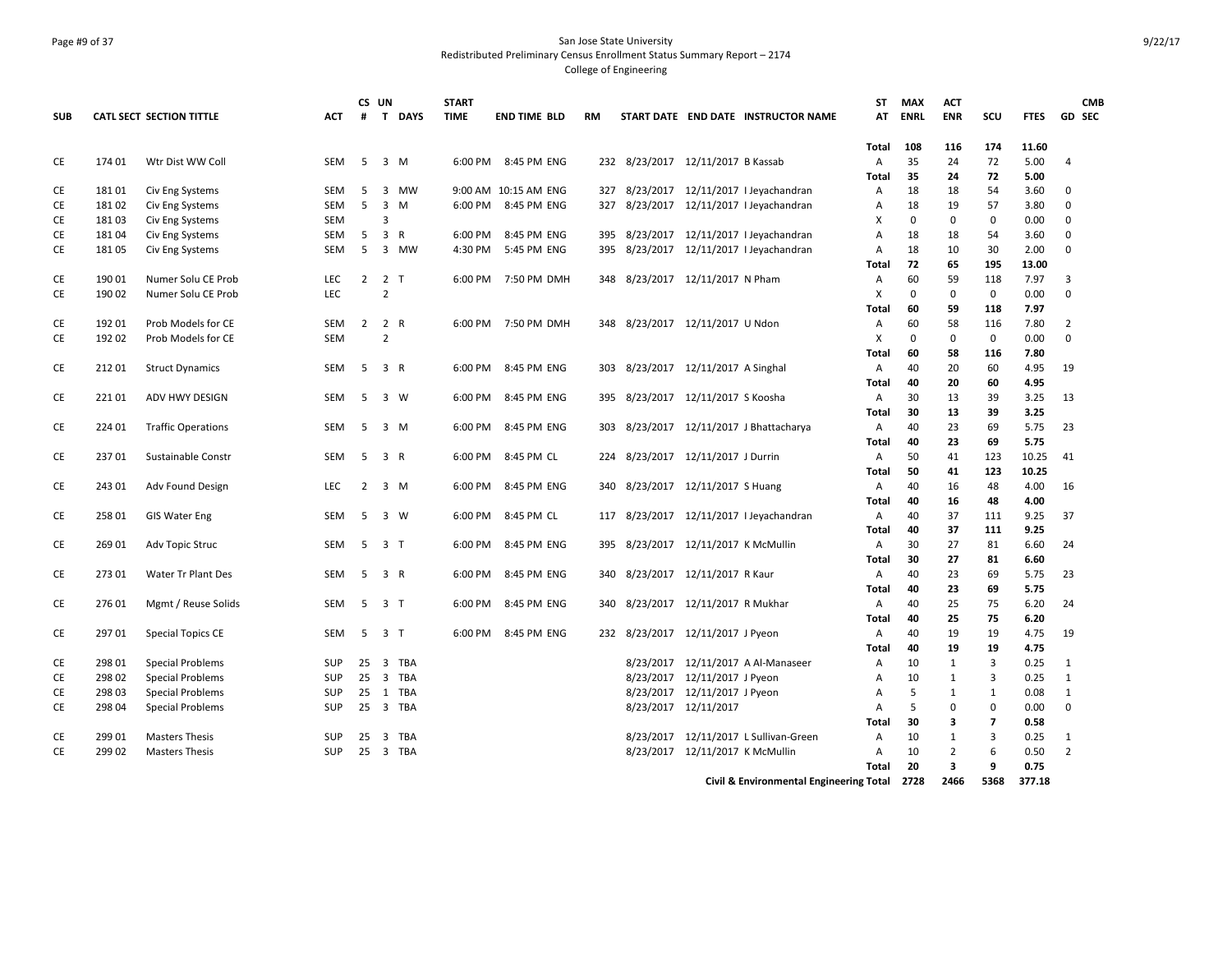### Page #10 of 37 San Jose State University Redistributed Preliminary Census Enrollment Status Summary Report – 2174 College of Engineering

|             |                             |                                                          |                          |              | CS UN                            |              | <b>START</b> |                           |     |                                      |                                  |                                        | <b>ST</b>           | <b>MAX</b>     | <b>ACT</b>         |                          |               |                                       | <b>CMB</b> |
|-------------|-----------------------------|----------------------------------------------------------|--------------------------|--------------|----------------------------------|--------------|--------------|---------------------------|-----|--------------------------------------|----------------------------------|----------------------------------------|---------------------|----------------|--------------------|--------------------------|---------------|---------------------------------------|------------|
| <b>SUB</b>  |                             | <b>CATL SECT SECTION TITTLE</b>                          | АСТ                      | #            | T.                               | <b>DAYS</b>  | <b>TIME</b>  | <b>END TIME BLD</b>       | RM  |                                      |                                  | START DATE END DATE INSTRUCTOR NAME    | AT                  | <b>ENRL</b>    | <b>ENR</b>         | SCU                      | <b>FTES</b>   | GD SEC                                |            |
|             | <b>Computer Engineering</b> |                                                          |                          |              |                                  |              |              |                           |     |                                      |                                  |                                        |                     |                |                    |                          |               |                                       |            |
| <b>CMPE</b> | 3001                        | Programming Concept & Meth                               | LEC                      | 1            |                                  | 3 TR         | 8:00 AM      | 8:50 AM ENG               |     | 337 8/23/2017 12/11/2017 F Mortezaie |                                  |                                        | A                   | 60             | 53                 | 106                      | 10.60         | 0                                     |            |
| <b>CMPE</b> | 30 02                       | Programming Concept & Meth                               | LAB                      | 16           | $\mathbf 0$                      | $\mathsf{R}$ | 5:45 PM      | 8:35 PM ENG               | 405 |                                      | 8/23/2017 12/11/2017 C Abboud    |                                        | A                   | 30             | 27                 | 27                       | 0.00          | $\mathbf 0$                           |            |
| <b>CMPE</b> | 3003                        |                                                          | LAB                      | 16           | $\mathbf 0$                      | W            | 5:45 PM      | 8:35 PM ENG               |     | 405 8/23/2017 12/11/2017 C Abboud    |                                  |                                        | A                   | 30             | 26                 | 26                       | 0.00          | $\mathbf 0$                           |            |
| <b>CMPE</b> | 30 04                       | Programming Concept & Meth                               | <b>LEC</b>               |              | 3                                |              |              |                           |     |                                      |                                  |                                        | X                   | 0              | $\mathbf 0$        | $\mathbf 0$              | 0.00          | $\mathbf 0$                           |            |
| <b>CMPE</b> | 3005                        | Programming Concept & Meth                               | LAB                      |              | $\Omega$                         |              |              |                           |     |                                      |                                  |                                        | X                   | 0              | $\mathbf 0$        | $\mathbf 0$              | 0.00          | $\mathbf 0$                           |            |
| <b>CMPE</b> | 30 06                       | Programming Concept & Meth<br>Programming Concept & Meth | LEC                      | $\mathbf{1}$ |                                  | 3 TR         | 4:30 PM      | 5:20 PM CL                |     | 310 8/23/2017 12/11/2017 B Hartbeck  |                                  |                                        | A                   | 60             | 59                 | 118                      | 11.80         | $\mathbf 0$                           |            |
| <b>CMPE</b> | 30 07                       | Programming Concept & Meth                               | LAB                      | 16           | $\mathbf 0$                      | $\mathsf{T}$ | 5:30 PM      | 8:20 PM ENG               | 405 |                                      | 8/23/2017 12/11/2017 B Hartbeck  |                                        | A                   | 30             | 30                 | 30                       | 0.00          | $\Omega$                              |            |
| CMPE        | 3008                        | Programming Concept & Meth                               | LAB                      | 16           | 0 F                              |              |              | 10:00 AM 12:50 PM ENG     | 405 |                                      | 8/23/2017 12/11/2017 B Hartbeck  |                                        | $\overline{A}$      | 30             | 29                 | 29                       | 0.00          | $\Omega$                              |            |
|             |                             |                                                          |                          |              |                                  |              |              |                           |     |                                      |                                  |                                        |                     | 240            | 224                | 336                      | 22.40         |                                       |            |
| <b>CMPE</b> | 5001                        |                                                          | <b>LEC</b>               | 1            |                                  | 3 TR         | 4:30 PM      | 5:20 PM CL                |     | 226 8/23/2017 12/11/2017 C Tarng     |                                  |                                        | Total               |                |                    | 112                      | 11.20         | $\mathbf 0$                           |            |
| <b>CMPE</b> | 5002                        | <b>Object Orient Concept Meth</b>                        | LAB                      | 16           | $\mathbf 0$                      | $\top$       | 1:30 PM      | 4:20 PM ENG               | 489 |                                      | 8/23/2017 12/11/2017 C Tarng     |                                        | Α<br>A              | 60             | 56<br>28           | 28                       | 0.00          | $\Omega$                              |            |
|             | 5003                        | Object Orient Concept Meth                               |                          |              | 0 R                              |              | 1:30 PM      | 4:20 PM ENG               |     |                                      | 8/23/2017 12/11/2017 C Tarng     |                                        |                     | 30<br>30       | 28                 | 28                       | 0.00          | 0                                     |            |
| <b>CMPE</b> |                             | Object Orient Concept Meth                               | LAB                      | 16           |                                  |              |              |                           | 489 |                                      |                                  |                                        | A                   |                |                    | $\mathbf 0$              |               | $\mathbf 0$                           |            |
| <b>CMPE</b> | 50 04                       | <b>Object Orient Concept Meth</b>                        | LAB                      | 16           | $0 \quad W$                      |              | 1:30 PM      | 4:20 PM ENG               | 489 | 8/23/2017 12/11/2017                 |                                  |                                        | A                   | 30<br>150      | $\mathbf 0$<br>112 |                          | 0.00          |                                       |            |
|             |                             |                                                          |                          |              |                                  |              |              |                           |     |                                      |                                  |                                        | Total               |                | 49                 | 168                      | 11.20<br>9.80 | C                                     |            |
| <b>CMPE</b> | 102 01                      | Assembly Language Programming                            | SEM                      | 4            |                                  | 3 TR         |              | 9:00 AM 10:15 AM ENG      | 325 |                                      | 8/23/2017 12/11/2017 F Mortezaie |                                        | Α                   | 50             |                    | 147<br>$\mathbf{0}$      |               | $\mathbf{0}$                          |            |
| SE          | 102 01                      | Assembly Language Programming                            | SEM                      | 4            |                                  | 3 TR         | 9:00 AM      | 10:15 AM ENG              | 325 |                                      | 8/23/2017 12/11/2017 F Mortezaie |                                        | A                   | 0              | $\mathbf{0}$       |                          | 0.00          | $\mathbf{0}$<br>C                     |            |
| <b>CMPE</b> | 102 02                      | Assembly Language Programming                            | SEM                      | 4            | 3 <sub>7</sub>                   |              | 6:00 PM      | 8:45 PM DMH               | 161 |                                      | 8/23/2017 12/11/2017 K Nguyen    |                                        | A                   | 50<br>$\Omega$ | 52                 | 156                      | 10.40         | 0 <sub>c</sub><br>$\mathsf{C}$        |            |
| SE          | 102 02<br>102 03            | Assembly Language Programming                            | SEM                      | 4            | 3 <sub>T</sub>                   |              | 6:00 PM      | 8:45 PM DMH               | 161 |                                      | 8/23/2017 12/11/2017 K Nguyen    |                                        | A<br>A              | 70             | $\mathbf{0}$<br>69 | $\mathbf{0}$<br>207      | 0.00<br>13.80 | 0<br>$\mathbf{0}$<br>C                |            |
| <b>CMPE</b> |                             | Assembly Language Programming                            | SEM                      | 4            | 3                                | MW           | 3:00 PM      | 4:15 PM CL                | 226 |                                      | 8/23/2017 12/11/2017 M Robinson  |                                        |                     |                |                    |                          |               |                                       |            |
| SE          | 102 03                      | Assembly Language Programming                            | <b>SEM</b>               | 4            |                                  | 3 MW         | 3:00 PM      | 4:15 PM CL                | 226 |                                      | 8/23/2017 12/11/2017 M Robinson  |                                        | A                   | 0              | $\mathbf 0$        | $\mathbf 0$              | 0.00          | $0-$                                  |            |
| <b>CMPE</b> | 11001                       | Electronics                                              | <b>SEM</b>               | 4            | 3                                | <b>MW</b>    | 12:00 PM     | 12:50 PM ENG              |     |                                      | 8/23/2017 12/11/2017 A Bindal    |                                        | Total               | 170            | 170<br>50          | 510                      | 34.00         | $\Omega$                              |            |
|             |                             |                                                          |                          |              |                                  |              |              |                           | 325 |                                      |                                  |                                        | А                   | 50             |                    | 100                      | 10.00         | $\Omega$                              |            |
| <b>CMPE</b> | 110 02                      | Electronics                                              | LAB                      | 16           | $\mathbf 0$                      | Т            | 1:30 PM      | 4:20 PM ENG               | 286 |                                      | 8/23/2017 12/11/2017 A Bindal    |                                        | A                   | 25             | 24                 | 24                       | 0.00          |                                       |            |
| <b>CMPE</b> | 110 03                      | Electronics                                              | LAB                      | 16           | $\mathbf 0$                      | $\top$       | 4:30 PM      | 7:20 PM ENG<br>6:50 PM CL | 286 |                                      | 8/23/2017 12/11/2017 A Bindal    |                                        | A                   | 25             | 26                 | 26<br>122                | 0.00          | $\Omega$<br>$\Omega$                  |            |
| <b>CMPE</b> | 110 04                      | Electronics                                              | <b>SEM</b>               | 4            | 3                                | MW           | 6:00 PM      |                           | 226 |                                      | 8/23/2017 12/11/2017 M Smoszna   |                                        | A                   | 60             | 61                 |                          | 12.20         | $\mathbf 0$                           |            |
| <b>CMPE</b> | 110 05                      | Electronics                                              | LAB                      | 16           | $\mathbf 0$                      | M            | 7:00 PM      | 9:50 PM ENG               | 286 |                                      | 8/23/2017 12/11/2017 M Smoszna   |                                        | A                   | 30             | 30                 | 30                       | 0.00          |                                       |            |
| <b>CMPE</b> | 110 06                      | Electronics                                              | LAB                      | 16           |                                  | $0 \quad W$  | 7:00 PM      | 9:50 PM ENG               | 286 |                                      | 8/23/2017 12/11/2017 M Smoszna   |                                        | $\overline{A}$      | 30             | 31                 | 31                       | 0.00          | $\mathbf 0$                           |            |
|             |                             |                                                          |                          |              |                                  |              |              |                           |     |                                      |                                  |                                        | Total               | 220            | 222                | 333                      | 22.20         |                                       |            |
| <b>CMPE</b> | 12001                       | Computer Org & Arch                                      | <b>SEM</b>               |              | $\overline{3}$                   |              |              |                           |     |                                      |                                  |                                        | х                   | 0              | $\mathbf 0$        | $\mathbf 0$              | 0.00          | $\Omega$                              |            |
| SE          | 120 01                      | Computer Org & Arch                                      | <b>SEM</b>               |              | $\overline{3}$<br>$\overline{3}$ |              |              |                           |     |                                      |                                  |                                        | X                   | $\Omega$       | $\Omega$           | $\mathbf 0$              | 0.00          | $\Omega$                              |            |
| <b>CMPE</b> | 120 02                      | Computer Org & Arch                                      | <b>SEM</b>               |              |                                  |              |              |                           |     |                                      |                                  |                                        | X                   | $\Omega$       | $\mathbf 0$        | $\mathbf 0$              | 0.00          | $\mathbf 0$                           |            |
| SE          | 120 02                      | Computer Org & Arch                                      | <b>SEM</b><br><b>SEM</b> |              | $\overline{3}$<br>3              | MW           | 4:30 PM      | 5:45 PM ENG               |     |                                      |                                  |                                        | X<br>A              | 0<br>60        | 0                  | $\pmb{0}$<br>171         | 0.00          | 0                                     |            |
| <b>CMPE</b> | 120 03                      | Computer Org & Arch                                      |                          | 4<br>4       |                                  |              |              |                           | 341 |                                      | 8/23/2017 12/11/2017 H Jeon      |                                        | $\overline{A}$      | $\Omega$       | 57                 |                          | 11.40         | 0<br>C<br>$\mathbf 0$<br>$\mathsf{C}$ |            |
| SE          | 120 03<br>12004             | Computer Org & Arch                                      | SEM                      |              | 3                                | MW           | 4:30 PM      | 5:45 PM ENG               |     | 341 8/23/2017 12/11/2017 H Jeon      |                                  |                                        |                     |                | $\mathbf 0$        | $\mathbf 0$<br>$\pmb{0}$ | 0.00<br>0.00  | $\mathsf 0$                           |            |
| <b>CMPE</b> |                             | Computer Org & Arch                                      | SEM                      |              | 3<br>3                           |              |              |                           |     |                                      |                                  |                                        | X                   | 0              | 0                  | $\mathbf 0$              |               | $\mathbf 0$                           |            |
| SE          | 120 04                      | Computer Org & Arch                                      | <b>SEM</b>               |              |                                  |              |              |                           |     |                                      |                                  |                                        | X<br>$\overline{A}$ | 0              | 0                  |                          | 0.00          |                                       |            |
| <b>CMPE</b> | 120 05                      | Computer Org & Arch                                      | <b>SEM</b>               | 4            | 3                                | TR           | 1:30 PM      | 2:45 PM BBC               | 224 |                                      | 8/23/2017 12/11/2017 H Li        |                                        |                     | 50             | 50                 | 150                      | 10.00         | $\mathbf 0$<br>C                      |            |
| SE          | 120 05                      | Computer Org & Arch                                      | SEM                      | 4            |                                  | 3 TR         | 1:30 PM      | 2:45 PM BBC               | 224 |                                      | 8/23/2017 12/11/2017 H Li        |                                        | A                   | 0              | $\mathbf 0$        | $\mathbf{0}$             | 0.00          | 0 <sup>o</sup>                        |            |
|             |                             |                                                          |                          |              |                                  |              |              |                           |     |                                      |                                  |                                        | Total               | 110            | 107                | 321                      | 21.40         |                                       |            |
| <b>CMPE</b> | 124 01                      | Digital Design I                                         | <b>SEM</b>               | 4            | 3                                | MW           | 8:00 AM      | 8:50 AM ENG               | 337 |                                      | 8/23/2017 12/11/2017 H Ozemek    |                                        | Α                   | 40             | 60                 | 120                      | 12.00         | $\Omega$                              |            |
| <b>CMPE</b> | 124 02                      | Digital Design I                                         | LAB                      | 16           | $\mathbf 0$                      | M            | 1:30 PM      | 4:20 PM ENG               | 278 |                                      | 8/23/2017 12/11/2017 H Ozemek    |                                        | Α                   | 20             | 20                 | 20                       | 0.00          | $\Omega$                              |            |
| <b>CMPE</b> | 124 03                      | Digital Design I                                         | LAB                      | 16           | $\mathbf 0$                      | W            | 1:30 PM      | 4:20 PM ENG               | 278 |                                      | 8/23/2017 12/11/2017 H Ozemek    |                                        | A                   | 20             | 20                 | 20                       | 0.00          | $\mathbf 0$                           |            |
| <b>CMPE</b> | 124 04                      | Digital Design I                                         | LAB                      |              | $\Omega$                         |              |              |                           |     |                                      |                                  |                                        | X                   | 0              | $\mathbf 0$        | $\mathbf 0$              | 0.00          | $\mathbf 0$                           |            |
| <b>CMPE</b> | 124 05                      | Digital Design I                                         | SEM                      | 4            | 3                                | MW           | 9:00 AM      | 9:50 AM ENG               |     |                                      |                                  | 325 8/23/2017 12/11/2017 H Katircioglu | A                   | 40             | 40                 | 80                       | 8.00          | $\Omega$                              |            |
| <b>CMPE</b> | 124 06                      | Digital Design I                                         | LAB                      | 16           | $\mathbf 0$                      | ℸ            | 1:30 PM      | 4:20 PM ENG               | 278 |                                      |                                  | 8/23/2017 12/11/2017 H Katircioglu     | $\overline{A}$      | 20             | 20                 | 20                       | 0.00          | $\Omega$                              |            |
| CMPE        | 124 07                      | Digital Design I                                         | LAB                      | 16           | $\mathbf 0$                      | R            | 1:30 PM      | 4:20 PM ENG               |     |                                      |                                  | 278 8/23/2017 12/11/2017 H Katircioglu | A                   | 20             | 20                 | 20                       | 0.00          | $\mathbf 0$                           |            |
| <b>CMPE</b> | 124 08                      | Digital Design I                                         | LAB                      |              | $\Omega$                         |              |              |                           |     |                                      |                                  |                                        | X                   | $\Omega$       | $\Omega$           | $\Omega$                 | 0.00          | $\Omega$                              |            |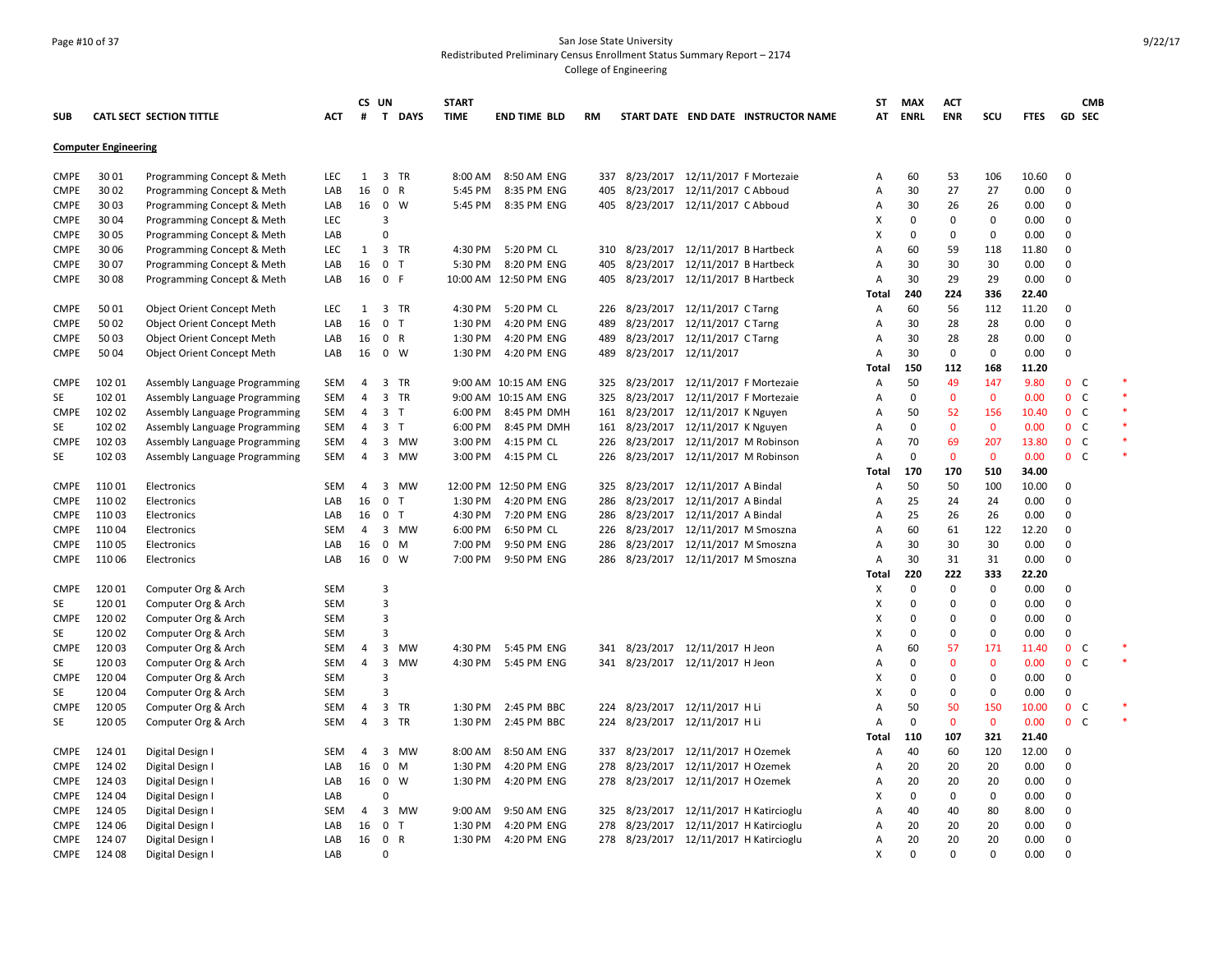### Page #11 of 37 San Jose State University Redistributed Preliminary Census Enrollment Status Summary Report – 2174 College of Engineering

|             |        |                                 |            | CS UN          |                |        | <b>START</b> |                       |     |                                   |                                 |                                          | <b>ST</b>      | <b>MAX</b>  | <b>ACT</b>   |              |             |                | <b>CMB</b>   |  |
|-------------|--------|---------------------------------|------------|----------------|----------------|--------|--------------|-----------------------|-----|-----------------------------------|---------------------------------|------------------------------------------|----------------|-------------|--------------|--------------|-------------|----------------|--------------|--|
| <b>SUB</b>  |        | <b>CATL SECT SECTION TITTLE</b> | ACT        | #              |                | T DAYS | <b>TIME</b>  | <b>END TIME BLD</b>   | RM  |                                   |                                 | START DATE END DATE INSTRUCTOR NAME      | AT             | <b>ENRL</b> | <b>ENR</b>   | SCU          | <b>FTES</b> | GD SEC         |              |  |
| CMPE        | 124 09 | Digital Design I                | LAB        | 16             | $\mathbf{0}$   | R      |              | 10:30 AM  1:15 PM ENG |     |                                   |                                 | 278 8/23/2017 12/11/2017 A Shokouhbakhsh | $\overline{A}$ | 20          | 20           | 20           | 0.00        | $\mathbf 0$    |              |  |
|             |        |                                 |            |                |                |        |              |                       |     |                                   |                                 |                                          | <b>Total</b>   | 180         | 200          | 300          | 20.00       |                |              |  |
| <b>CMPE</b> | 125 01 | Digital Design 2                | <b>SEM</b> | $\overline{4}$ | 3              | MW     | 12:00 PM     | 12:50 PM ENG          | 337 | 8/23/2017 12/11/2017 D Hung       |                                 |                                          | Α              | 75          | 74           | 148          | 14.80       | $\mathbf 0$    |              |  |
| <b>CMPE</b> | 125 02 | Digital Design 2                | LAB        | 16             | 0              | M      | 2:30 PM      | 5:20 PM ENG           | 288 | 8/23/2017 12/11/2017 D Hung       |                                 |                                          | Α              | 25          | 26           | 26           | 0.00        | $\Omega$       |              |  |
| <b>CMPE</b> | 125 03 | Digital Design 2                | LAB        | 16             | $0 \quad W$    |        | 2:30 PM      | 5:20 PM ENG           | 288 | 8/23/2017 12/11/2017 D Hung       |                                 |                                          | A              | 25          | 24           | 24           | 0.00        | $\Omega$       |              |  |
| CMPE        | 125 04 | Digital Design 2                | LAB        | 16             | $\mathbf{0}$   | M      | 6:00 PM      | 8:50 PM ENG           | 288 | 8/23/2017 12/11/2017 D Hung       |                                 |                                          | A              | 25          | 24           | 24           | 0.00        | $\Omega$       |              |  |
|             |        |                                 |            |                |                |        |              |                       |     |                                   |                                 |                                          | Total          | 150         | 148          | 222          | 14.80       |                |              |  |
| CMPE        | 126 01 | Alg & Data Str Des              | LEC        | 4              | 3 TR           |        | 1:30 PM      | 2:20 PM ENG           | 337 | 8/23/2017 12/11/2017 G Saldamli   |                                 |                                          | Α              | 48          | 48           | 96           | 9.60        | $\Omega$       |              |  |
| <b>CMPE</b> | 126 02 | Alg & Data Str Des              | LAB        | 16             | $\mathbf{0}$   | $\top$ | 2:30 PM      | 5:20 PM ENG           | 206 |                                   | 8/23/2017 12/11/2017 G Saldamli |                                          | Α              | 24          | 24           | 24           | 0.00        | $\Omega$       |              |  |
| CMPE        | 126 03 | Alg & Data Str Des              | LAB        | 16             | $\mathbf{0}$   | R      | 2:30 PM      | 5:20 PM ENG           | 206 | 8/23/2017 12/11/2017 G Saldamli   |                                 |                                          | $\overline{A}$ | 24          | 24           | 24           | 0.00        | $\mathbf 0$    |              |  |
| <b>CMPE</b> | 126 04 | Alg & Data Str Des              | LEC        | 4              |                | 3 MW   | 3:00 PM      | 3:50 PM ENG           |     | 325 8/23/2017 12/11/2017 F Lin    |                                 |                                          | $\overline{A}$ | 48          | 46           | 92           | 9.20        | $\Omega$       |              |  |
| CMPE        | 126 05 | Alg & Data Str Des              | LAB        | 16             | $\mathbf 0$    | M      | 12:00 PM     | 2:50 PM ENG           | 206 | 8/23/2017 12/11/2017 F Lin        |                                 |                                          | A              | 24          | 23           | 23           | 0.00        | $\mathbf 0$    |              |  |
| <b>CMPE</b> | 126 06 | Alg & Data Str Des              | LAB        | 16             | $0 \quad W$    |        | 12:00 PM     | 2:50 PM ENG           | 206 | 8/23/2017  12/11/2017 F Lin       |                                 |                                          | A              | 24          | 23           | 23           | 0.00        | $\Omega$       |              |  |
|             |        |                                 |            |                |                |        |              |                       |     |                                   |                                 |                                          | Total          | 192         | 188          | 282          | 18.80       |                |              |  |
| <b>CMPE</b> | 12701  | Microproc Design 1              | SEM        | 4              |                | 3 MW   | 1:30 PM      | 2:20 PM ENG           | 337 | 8/23/2017 12/11/2017 H Li         |                                 |                                          | Α              | 72          | 74           | 148          | 14.80       | $\Omega$       |              |  |
| CMPE        | 12702  | Microproc Design 1              | LAB        | 16             | $\mathbf 0$    | $\top$ | 1:30 PM      | 4:20 PM ENG           | 268 |                                   | 8/23/2017 12/11/2017 H Li       |                                          | A              | 24          | 23           | 23           | 0.00        | $\mathbf 0$    |              |  |
| CMPE        | 12703  | Microproc Design 1              | LAB        | 16             | $0$ M          |        | 2:30 PM      | 5:20 PM ENG           | 268 | 8/23/2017 12/11/2017 H Li         |                                 |                                          | Α              | 24          | 28           | 28           | 0.00        | $\mathbf 0$    |              |  |
| CMPE        | 12704  | Microproc Design 1              | LAB        | 16             | $0 \quad W$    |        | 2:30 PM      | 5:20 PM ENG           | 268 | 8/23/2017 12/11/2017 H Li         |                                 |                                          | A              | 24          | 23           | 23           | 0.00        | $\Omega$       |              |  |
|             |        |                                 |            |                |                |        |              |                       |     |                                   |                                 |                                          | Total          | 144         | 148          | 222          | 14.80       |                |              |  |
| <b>CMPE</b> | 130 01 | Adv Alg Des                     | LEC        | $\overline{2}$ | 3 TR           |        |              | 10:30 AM 11:45 AM ENG | 337 | 8/23/2017 12/11/2017 G Guzun      |                                 |                                          | A              | 50          | 47           | 141          | 9.40        | $\Omega$       |              |  |
| CMPE        | 130 02 | Adv Alg Des                     | <b>LEC</b> | 2              | 3 TR           |        |              | 9:00 AM 10:15 AM ENG  | 303 |                                   | 8/23/2017 12/11/2017 G Guzun    |                                          | A              | 40          | 38           | 114          | 7.60        | 0              |              |  |
|             |        |                                 |            |                |                |        |              |                       |     |                                   |                                 |                                          | Total          | 90          | 85           | 255          | 17.00       |                |              |  |
| <b>CMPE</b> | 131 01 | Software Engr I                 | <b>SEM</b> | 4              | 3              | TR     | 3:00 PM      | 4:15 PM CL            | 226 |                                   | 8/23/2017 12/11/2017 B Eswar    |                                          | Α              | 70          | 59           | 177          | 11.80       | 0 <sup>o</sup> |              |  |
| SE          | 131 01 | Software Engr I                 | SEM        | $\overline{4}$ | 3 TR           |        | 3:00 PM      | 4:15 PM CL            | 226 | 8/23/2017 12/11/2017 B Eswar      |                                 |                                          | A              | 0           | $\mathbf{0}$ | $\mathbf{0}$ | 0.00        | 0 <sup>o</sup> |              |  |
| CMPE        | 13102  | Software Engr I                 | SEM        |                | $\overline{3}$ |        |              |                       |     |                                   |                                 |                                          | X              | 0           | 0            | 0            | 0.00        | 0              |              |  |
| SE          | 131 02 | Software Engr I                 | <b>SEM</b> |                | 3              |        |              |                       |     |                                   |                                 |                                          | X              | $\mathbf 0$ | $\mathbf 0$  | 0            | 0.00        | 0              |              |  |
| CMPE        | 13103  | Software Engr I                 | SEM        | 4              | 3 TR           |        |              | 10:30 AM 11:45 AM ENG | 303 | 8/23/2017 12/11/2017 W Yu         |                                 |                                          | A              | 40          | 40           | 120          | 8.00        | $\mathbf{0}$   | C            |  |
| SE          | 13103  | Software Engr I                 | SEM        | $\overline{4}$ | 3 TR           |        |              | 10:30 AM 11:45 AM ENG | 303 | 8/23/2017 12/11/2017 W Yu         |                                 |                                          | A              | $\mathbf 0$ | $\mathbf{0}$ | $\mathbf{0}$ | 0.00        | $\mathbf{0}$   | C            |  |
| <b>CMPE</b> | 13104  | Software Engr I                 | SEM        | $\overline{4}$ | $3 \, M$       |        | 6:00 PM      | 8:45 PM DMH           |     | 161 8/23/2017 12/11/2017 K Nguyen |                                 |                                          | Α              | 50          | 45           | 135          | 9.00        | 0 <sub>c</sub> |              |  |
| SE          | 13104  | Software Engr I                 | SEM        | $\overline{4}$ | 3              | M      | 6:00 PM      | 8:45 PM DMH           |     | 161 8/23/2017 12/11/2017 K Nguyen |                                 |                                          | A              | 0           | $\mathbf{0}$ | $\mathbf{0}$ | 0.00        | $\mathbf{0}$   | C            |  |
| CMPE        | 131 05 | Software Engr I                 | SEM        | 4              | 3 TR           |        | 4:30 PM      | 5:45 PM ENG           |     | 325 8/23/2017 12/11/2017 H Li     |                                 |                                          | Α              | 50          | 50           | 150          | 10.00       | 0 <sup>o</sup> |              |  |
| SE          | 131 05 | Software Engr I                 | <b>SEM</b> | 4              | 3 TR           |        | 4:30 PM      | 5:45 PM ENG           | 325 | 8/23/2017 12/11/2017 H Li         |                                 |                                          | $\overline{A}$ | $\mathbf 0$ | $\mathbf{0}$ | $\mathbf{0}$ | 0.00        | 0 <sup>o</sup> |              |  |
| <b>CMPE</b> | 131 06 | Software Engr I                 | SEM        | 4              | 3 TR           |        |              | 9:00 AM 10:15 AM BBC  | 104 | 8/23/2017 12/11/2017 B Bhasker    |                                 |                                          | A              | 50          | 55           | 165          | 11.00       | 0 <sup>o</sup> |              |  |
| SE          | 13106  | Software Engr I                 | <b>SEM</b> | $\overline{4}$ | 3 TR           |        |              | 9:00 AM 10:15 AM BBC  | 104 | 8/23/2017 12/11/2017 B Bhasker    |                                 |                                          | $\overline{A}$ | 0           | $\mathbf{0}$ | $\mathbf{0}$ | 0.00        | 0 <sup>o</sup> |              |  |
|             |        |                                 |            |                |                |        |              |                       |     |                                   |                                 |                                          | Total          | 260         | 249          | 747          | 49.80       |                |              |  |
| <b>CMPE</b> | 13301  | Software Engr II                | SEM        | 4              | 3 <sub>1</sub> |        | 2:30 PM      | 4:15 PM ENG           | 325 | 8/23/2017 12/11/2017 H Meng       |                                 |                                          | Α              | 50          | 48           | 96           | 9.60        | 0 <sup>o</sup> |              |  |
| SE          | 13301  | Software Engr II                | <b>SEM</b> | $\overline{4}$ | 3 <sub>T</sub> |        | 2:30 PM      | 4:15 PM ENG           | 325 | 8/23/2017 12/11/2017 H Meng       |                                 |                                          | $\overline{A}$ | $\mathbf 0$ | $\mathbf{0}$ | $\mathbf{0}$ | 0.00        | $\mathbf{0}$   | <sub>c</sub> |  |
| <b>CMPE</b> | 13302  | Software Engr II                | LAB        | 16             | $0$ M          |        | 10:30 AM     | 1:20 PM ENG           |     | 489 8/23/2017 12/11/2017 H Meng   |                                 |                                          | Α              | 25          | 24           | 24           | 0.00        | 0 <sup>o</sup> |              |  |
| SE          | 133 02 | Software Engr II                | LAB        | 16             | 0 M            |        | 10:30 AM     | 1:20 PM ENG           | 489 |                                   | 8/23/2017 12/11/2017 H Meng     |                                          | Α              | 0           | $\mathbf{0}$ | $\mathbf{0}$ | 0.00        | $\mathbf{0}$   | C            |  |
| <b>CMPE</b> | 13303  | Software Engr II                | LAB        | 16             | $0 \quad W$    |        | 10:30 AM     | 1:20 PM ENG           | 489 |                                   | 8/23/2017 12/11/2017 H Meng     |                                          | Α              | 25          | 24           | 24           | 0.00        | 0 <sup>o</sup> |              |  |
| SE          | 133 03 | Software Engr II                | LAB        | 16             | $0 \quad W$    |        | 10:30 AM     | 1:20 PM ENG           | 489 |                                   | 8/23/2017 12/11/2017 H Meng     |                                          | Α              | 0           | $\mathbf{0}$ | $\mathbf{0}$ | 0.00        | $0-$           |              |  |
| <b>CMPE</b> | 13304  | Software Engr II                | <b>SEM</b> | 4              | 3 F            |        | 3:00 PM      | 4:45 PM ENG           |     | 325 8/23/2017 12/11/2017 B Eswar  |                                 |                                          | A              | 50          | 20           | 40           | 4.00        | 0 <sup>o</sup> |              |  |
| SE          | 13304  | Software Engr II                | <b>SEM</b> | $\overline{4}$ | 3 F            |        | 3:00 PM      | 4:45 PM ENG           | 325 | 8/23/2017 12/11/2017 B Eswar      |                                 |                                          | $\overline{A}$ | 0           | $\mathbf{0}$ | $\mathbf{0}$ | 0.00        | $\mathbf{0}$   | <sub>c</sub> |  |
| CMPE        | 133 05 | Software Engr II                | LAB        | 16             | $\mathbf 0$    | -F     | 5:00 PM      | 7:50 PM ENG           | 325 |                                   | 8/23/2017 12/11/2017 B Eswar    |                                          | $\overline{A}$ | 50          | 20           | 20           | 0.00        | 0 <sub>c</sub> |              |  |
| SE          | 133 05 | Software Engr II                | LAB        | 16             | $\mathbf{0}$   | -F     | 5:00 PM      | 7:50 PM ENG           | 325 | 8/23/2017 12/11/2017 B Eswar      |                                 |                                          | $\overline{A}$ | $\mathbf 0$ | $\mathbf{0}$ | $\mathbf{0}$ | 0.00        | 0 <sup>o</sup> |              |  |
|             |        |                                 |            |                |                |        |              |                       |     |                                   |                                 |                                          | Total          | 200         | 136          | 204          | 13.60       |                |              |  |
| <b>CMPE</b> | 13501  | Obj Orient Anl Des              | SEM        | 4              | 3 TR           |        | 1:30 PM      | 2:45 PM BBC           | 226 | 8/23/2017 12/11/2017 R Mak        |                                 |                                          | Α              | 40          | 10           | 30           | 2.00        | 0 <sup>o</sup> |              |  |
| SE          | 135 01 | Obj Orient Anl Des              | <b>SEM</b> | 4              | 3 TR           |        | 1:30 PM      | 2:45 PM BBC           |     | 226 8/23/2017 12/11/2017 R Mak    |                                 |                                          | Α              | $\mathbf 0$ | $\mathbf{0}$ | $\mathbf{0}$ | 0.00        | 0 <sup>o</sup> |              |  |
|             |        |                                 |            |                |                |        |              |                       |     |                                   |                                 |                                          | <b>Total</b>   | 40          | 10           | 30           | 2.00        |                |              |  |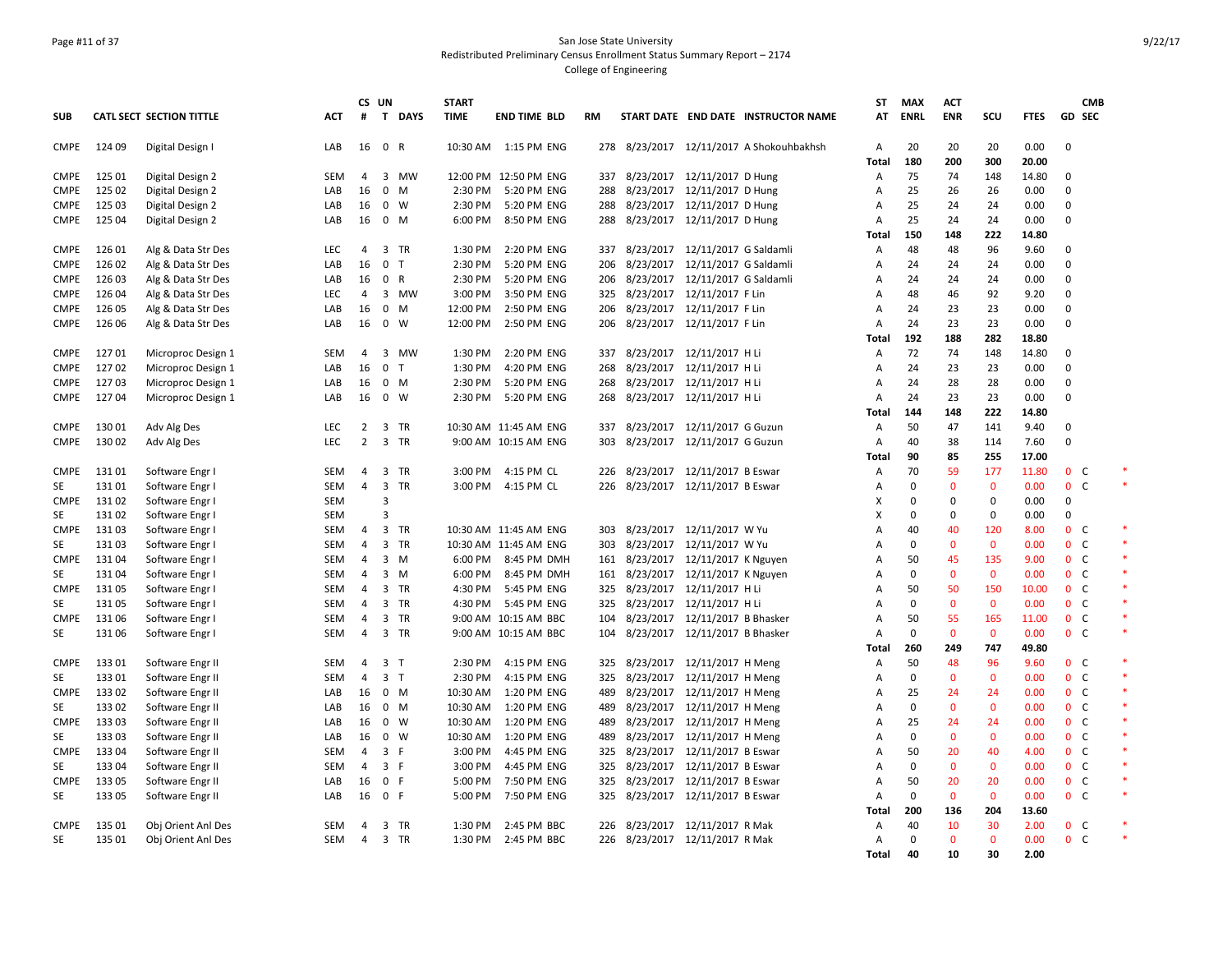### Page #12 of 37 San Jose State University Redistributed Preliminary Census Enrollment Status Summary Report – 2174 College of Engineering

|                            |        |                                                      |                   |                | CS UN                   |                | <b>START</b> |                       |     |                                       |                                   |                                     | ST           | <b>MAX</b>  | <b>ACT</b>         |                     |               |                            | <b>CMB</b>   |                  |
|----------------------------|--------|------------------------------------------------------|-------------------|----------------|-------------------------|----------------|--------------|-----------------------|-----|---------------------------------------|-----------------------------------|-------------------------------------|--------------|-------------|--------------------|---------------------|---------------|----------------------------|--------------|------------------|
| <b>SUB</b>                 |        | <b>CATL SECT SECTION TITTLE</b>                      | ACT               | #              | $\mathbf{T}$            | <b>DAYS</b>    | <b>TIME</b>  | <b>END TIME BLD</b>   | RM  |                                       |                                   | START DATE END DATE INSTRUCTOR NAME | AT           | <b>ENRL</b> | <b>ENR</b>         | scu                 | <b>FTES</b>   |                            | GD SEC       |                  |
| <b>CMPE</b>                | 13701  | Mobile Software Engineer                             | SEM               |                | 3                       |                |              |                       |     |                                       |                                   |                                     | Χ            | $\Omega$    | $\mathbf 0$        | 0                   | 0.00          | $\mathbf 0$                |              |                  |
| SE                         | 13701  | Mobile Software Engineer                             | SEM               |                | 3                       |                |              |                       |     |                                       |                                   |                                     | X            | $\mathbf 0$ | $\mathbf 0$        | $\mathbf 0$         | 0.00          | $\mathbf 0$                |              |                  |
| <b>CMPE</b>                | 13702  | Mobile Software Engineer                             | <b>SEM</b>        | 5              | $\overline{3}$          | W              |              | 3:00 PM 5:45 PM CL    |     | 303 8/23/2017 12/11/2017 K Perry      |                                   |                                     | A            | 50          | 51                 | 153                 | 10.20         | $\mathbf{0}$               | C            |                  |
| SE                         | 137 02 | Mobile Software Engineer                             | <b>SEM</b>        | 5              |                         | 3 W            |              | 3:00 PM 5:45 PM CL    |     | 303 8/23/2017 12/11/2017 K Perry      |                                   |                                     | A            | $\Omega$    | $\mathbf{0}$       | $\mathbf{0}$        | 0.00          | 0 <sup>o</sup>             |              |                  |
|                            |        |                                                      |                   |                |                         |                |              |                       |     |                                       |                                   |                                     | Total        | 50          | 51                 | 153                 | 10.20         |                            |              |                  |
| <b>CMPE</b>                | 138 01 | Database Systems I                                   | SEM               |                | 3                       |                |              |                       |     |                                       |                                   |                                     | X            | $\Omega$    | $\mathbf 0$        | $\mathbf 0$         | 0.00          | $\mathbf 0$                |              |                  |
| <b>CMPE</b>                | 138 02 | Database Systems I                                   | <b>SEM</b>        | $\overline{4}$ | $\overline{\mathbf{3}}$ | MW             | 3:00 PM      | 4:15 PM ENG           |     | 341 8/23/2017 12/11/2017 KLi          |                                   |                                     | А            | 30          | 27                 | 81                  | 5.65          | 5                          |              |                  |
|                            |        |                                                      |                   |                |                         |                |              |                       |     |                                       |                                   |                                     | Total        | 30          | 27                 | 81                  | 5.65          |                            |              |                  |
| <b>CMPE</b>                | 139 01 | FundamDataMining                                     | <b>LEC</b>        | 2              |                         | 3 TR           | 1:30 PM      | 2:45 PM ENG           |     | 301 8/23/2017 12/11/2017 D Anastasiu  |                                   |                                     | Α            | 30          | 27                 | 81                  | 5.40          | 0 <sup>o</sup>             |              | $\ast$<br>$\ast$ |
| SE                         | 139 01 | FundamDataMining                                     | <b>LEC</b>        | 2              | $\overline{3}$          | TR             | 1:30 PM      | 2:45 PM ENG           | 301 |                                       | 8/23/2017 12/11/2017 D Anastasiu  |                                     | Α            | 0           | $\mathbf 0$        | $\mathbf{0}$        | 0.00          | 0 <sup>o</sup>             |              |                  |
|                            |        |                                                      |                   |                |                         |                |              |                       |     |                                       |                                   |                                     | Total        | 30          | 27                 | 81                  | 5.40          |                            |              |                  |
| <b>CMPE</b>                | 140 01 | Comp Arch & Design                                   | <b>SEM</b>        | 4              | 3                       | MW             |              | 10:30 AM 11:20 AM ENG | 325 |                                       | 8/23/2017 12/11/2017 D Hung       |                                     | А            | 50          | 52                 | 104                 | 10.40         | $\mathbf 0$                |              |                  |
| <b>CMPE</b>                | 140 02 | Comp Arch & Design                                   | LAB               | 16             | $\mathbf 0$             | $\mathsf{T}$   | 2:30 PM      | 5:20 PM ENG           | 288 |                                       | 8/23/2017 12/11/2017 D Hung       |                                     | А            | 25          | 26                 | 26                  | 0.00          | $\mathbf 0$<br>$\mathbf 0$ |              |                  |
| <b>CMPE</b>                | 140 03 | Comp Arch & Design                                   | LAB               | 16             | $\mathbf 0$             | R              | 4:30 PM      | 7:20 PM ENG           | 288 |                                       | 8/23/2017 12/11/2017 D Hung       |                                     | А            | 25<br>100   | 26                 | 26                  | 0.00          |                            |              |                  |
|                            | 142 01 |                                                      |                   |                | 3                       |                |              |                       |     |                                       |                                   |                                     | <b>Total</b> | $\Omega$    | 104<br>0           | 156<br>$\mathbf 0$  | 10.40<br>0.00 | 0                          |              |                  |
| <b>CMPE</b><br><b>CMPE</b> | 142 02 | <b>Operating Systems</b>                             | SEM<br><b>SEM</b> |                | 3                       |                |              |                       |     |                                       |                                   |                                     | X<br>X       | $\mathbf 0$ | $\mathbf 0$        | $\Omega$            | 0.00          | $\mathbf 0$                |              |                  |
| <b>CMPE</b>                | 142 03 | <b>Operating Systems</b>                             | SEM               | $\overline{4}$ | 3                       | MW             |              | 10:30 AM 11:45 AM DMH |     | 163 8/23/2017 12/11/2017 S Tavarageri |                                   |                                     | Α            | 50          | 52                 | 156                 | 10.40         | $\mathbf 0$                |              |                  |
| <b>CMPE</b>                | 142 04 | <b>Operating Systems</b><br><b>Operating Systems</b> | SEM               | $\overline{4}$ | 3                       | MW             |              | 3:00 PM 4:15 PM DMH   | 357 |                                       | 8/23/2017 12/11/2017 S Tavarageri |                                     | A            | 50          | 40                 | 120                 | 8.10          | $\overline{2}$             |              |                  |
|                            |        |                                                      |                   |                |                         |                |              |                       |     |                                       |                                   |                                     | Total        | 100         | 92                 | 276                 | 18.50         |                            |              |                  |
| <b>CMPE</b>                | 146 01 | RT Embedded CoDes                                    | <b>SEM</b>        | 4              | 3                       | MW             | 9:00 AM      | 9:50 AM ENG           | 337 |                                       | 8/23/2017 12/11/2017 H Ozemek     |                                     | Α            | 60          | 66                 | 132                 | 13.20         | $\mathbf 0$                |              |                  |
| <b>CMPE</b>                | 146 02 | <b>RT Embedded CoDes</b>                             | LAB               | 16             | 0                       | F              |              | 8:00 AM 11:20 AM ENG  | 278 |                                       | 8/23/2017 12/11/2017 P Kang       |                                     | Α            | 30          | 33                 | 33                  | 0.00          | $\mathbf 0$                |              |                  |
| <b>CMPE</b>                | 146 03 | <b>RT Embedded CoDes</b>                             | LAB               | 16             |                         | $0 \mathsf{M}$ | 5:30 PM      | 8:50 PM ENG           |     | 278 8/23/2017 12/11/2017 H Ozemek     |                                   |                                     | A            | 30          | 33                 | 33                  | 0.00          | $\Omega$                   |              |                  |
|                            |        |                                                      |                   |                |                         |                |              |                       |     |                                       |                                   |                                     | Total        | 120         | 132                | 198                 | 13.20         |                            |              |                  |
| <b>CMPE</b>                | 148 01 | Comptr Networks I                                    | <b>SEM</b>        |                | 3                       |                |              |                       |     |                                       |                                   |                                     | Χ            | 0           | $\mathbf 0$        | $\Omega$            | 0.00          | $\mathbf 0$                |              |                  |
| SE                         | 148 01 | Comptr Networks                                      | <b>SEM</b>        |                | 3                       |                |              |                       |     |                                       |                                   |                                     | X            | $\Omega$    | $\Omega$           | $\Omega$            | 0.00          | $\Omega$                   |              |                  |
| <b>CMPE</b>                | 148 02 | Comptr Networks                                      | SEM               | 4              |                         | 3 W            | 6:00 PM      | 8:45 PM ENG           | 325 |                                       | 8/23/2017 12/11/2017 B Vinnakota  |                                     | А            | 50          | 50                 | 150                 | 10.00         | $\mathbf{0}$               | C            |                  |
| SE                         | 148 02 | Comptr Networks                                      | <b>SEM</b>        | 4              |                         | 3 W            | 6:00 PM      | 8:45 PM ENG           | 325 |                                       | 8/23/2017 12/11/2017 B Vinnakota  |                                     | Α            | $\Omega$    | $\mathbf{0}$       | $\mathbf{0}$        | 0.00          | $\mathbf{0}$               | C            | $\ast$           |
| <b>CMPE</b>                | 148 03 | Comptr Networks                                      | SEM               | 4              |                         | 3 TR           |              | 10:30 AM 11:45 AM BBC | 103 |                                       | 8/23/2017 12/11/2017 R Fatoohi    |                                     | Α            | 50          | 44                 | 132                 | 8.80          | 0 <sup>o</sup>             |              |                  |
| SE                         | 148 03 | Comptr Networks                                      | <b>SEM</b>        | 4              |                         | 3 TR           |              | 10:30 AM 11:45 AM BBC | 103 |                                       | 8/23/2017 12/11/2017 R Fatoohi    |                                     | A            | $\Omega$    | $\mathbf{0}$       | $\mathbf{0}$        | 0.00          | 0 <sup>o</sup>             |              | $\ast$           |
|                            |        |                                                      |                   |                |                         |                |              |                       |     |                                       |                                   |                                     | Total        | 100         | 94                 | 282                 | 18.80         |                            |              |                  |
| <b>CMPE</b>                | 152 01 | <b>Compiler Design</b>                               | <b>SEM</b>        | 4              |                         | 3 TR           | 3:00 PM      | 3:50 PM ENG           |     | 337 8/23/2017 12/11/2017 M Robinson   |                                   |                                     | Α            | 60          | 59                 | 118                 | 11.80         | $\mathbf 0$                |              |                  |
| <b>CMPE</b>                | 152 02 | <b>Compiler Design</b>                               | LAB               | 16             | $\mathbf{0}$            | TR             | 4:00 PM      | 5:30 PM ENG           |     | 492 8/23/2017 12/11/2017 M Robinson   |                                   |                                     | Α            | 30          | 32                 | 32                  | 0.00          | $\Omega$                   |              |                  |
| <b>CMPE</b>                | 152 03 | <b>Compiler Design</b>                               | LAB               | 16             |                         | $0$ TR         |              | 10:30 AM 12:00 PM ENG |     | 492 8/23/2017 12/11/2017 M Robinson   |                                   |                                     | A            | 30          | 27                 | 27                  | 0.00          | 0                          |              |                  |
| <b>CMPE</b>                | 152 04 | <b>Compiler Design</b>                               | <b>SEM</b>        | 4              |                         | 3 TR           | 4:30 PM      | 5:20 PM ENG           | 403 |                                       | 8/23/2017 12/11/2017 R Mak        |                                     | А            | 30          | 34                 | 68                  | 6.80          | $\Omega$                   |              |                  |
| <b>CMPE</b>                | 152 05 | <b>Compiler Design</b>                               | LAB               | 16             | 0 <sub>T</sub>          |                | 6:00 PM      | 8:45 PM ENG           |     | 206 8/23/2017 12/11/2017 R Mak        |                                   |                                     | Α            | 30          | 34                 | 34                  | 0.00          | $\mathbf 0$                |              |                  |
|                            |        |                                                      |                   |                |                         |                |              |                       |     |                                       |                                   |                                     | Total        | 180         | 186                | 279                 | 18.60         |                            |              |                  |
| <b>CMPE</b>                | 163 01 | Intro CG & AR                                        | <b>SEM</b>        | 4              | 3 R                     |                | 6:00 PM      | 8:45 PM ENG           |     | 325 8/23/2017 12/11/2017 H Li         |                                   |                                     | А            | 50          | 12                 | 36                  | 2.40          | 0 <sub>c</sub>             |              |                  |
| SE                         | 163 01 | Intro CG & AR                                        | SEM               | 4              | $\overline{3}$          | $\mathsf{R}$   | 6:00 PM      | 8:45 PM ENG           |     | 325 8/23/2017 12/11/2017 H Li         |                                   |                                     | А            | 0           | $\mathbf 0$        | $\mathbf{0}$        | 0.00          | 0 <sub>c</sub>             |              | $\ast$           |
|                            |        |                                                      |                   |                |                         |                |              |                       |     |                                       |                                   |                                     | Total        | 50          | 12                 | 36                  | 2.40          |                            |              |                  |
| <b>CMPE</b>                | 165 01 | SW Engl Process Mgt                                  | <b>SEM</b>        | $\overline{4}$ | 3                       | MW             | 4:30 PM      | 5:45 PM ENG           |     | 325 8/23/2017 12/11/2017 H Meng       |                                   |                                     | А            | 45          | 41                 | 123                 | 8.20          | 0 <sub>c</sub>             |              | $\ast$           |
| SE                         | 165 01 | SW Engl Process Mgt                                  | SEM               | 4              | 3                       | MW             | 4:30 PM      | 5:45 PM ENG           | 325 |                                       | 8/23/2017 12/11/2017 H Meng       |                                     | А            | $\Omega$    | $\mathbf{0}$       | $\mathbf{0}$        | 0.00          | $0-$                       |              |                  |
|                            |        |                                                      |                   |                |                         |                |              |                       |     |                                       |                                   |                                     | Total        | 45          | 41                 | 123                 | 8.20          |                            |              | *                |
| <b>CMPE</b>                | 17201  | <b>Enterprise Software</b>                           | LEC               | $\overline{2}$ | $\overline{3}$          | TR             | 1:30 PM      | 2:45 PM ENG           | 331 |                                       | 8/23/2017 12/11/2017 D Harkey     |                                     | Α            | 45          | 43                 | 129                 | 8.60          | 0 <sup>o</sup>             |              | $\ast$           |
| SE                         | 17201  | <b>Enterprise Software</b>                           | <b>LEC</b>        | $\overline{2}$ |                         | 3 TR           | 1:30 PM      | 2:45 PM ENG           |     | 331 8/23/2017 12/11/2017 D Harkey     |                                   |                                     | A            | 0<br>45     | $\mathbf{0}$       | $\mathbf{0}$<br>129 | 0.00<br>8.60  | 0 <sup>o</sup>             |              |                  |
| <b>CMPE</b>                | 18001  |                                                      | <b>SUP</b>        | 36             |                         | TBA            |              |                       |     |                                       | 8/23/2017 12/11/2017 R Fatoohi    |                                     | Total<br>Α   | 15          | 43<br>$\mathbf{0}$ | $\mathbf{0}$        | 0.00          | 0 <sup>o</sup>             |              |                  |
| SE                         | 180 01 | Individual Studies<br><b>Individual Studies</b>      | <b>SUP</b>        | 36             | 1<br>1                  | TBA            |              |                       |     |                                       | 8/23/2017 12/11/2017 R Fatoohi    |                                     | A            | $\Omega$    | $\mathbf{0}$       | $\Omega$            | 0.00          | 0 <sub>c</sub>             |              |                  |
| <b>CMPE</b>                | 180 02 | <b>Individual Studies</b>                            | SUP               |                | $36 \quad 3$            | TBA            |              |                       |     |                                       | 8/23/2017 12/11/2017 S Meldal     |                                     | A            | 15          | 13                 | 39                  | 2.60          | $\mathbf{0}$               | <sub>c</sub> |                  |
|                            |        |                                                      |                   |                |                         |                |              |                       |     |                                       |                                   |                                     |              |             |                    |                     |               |                            |              |                  |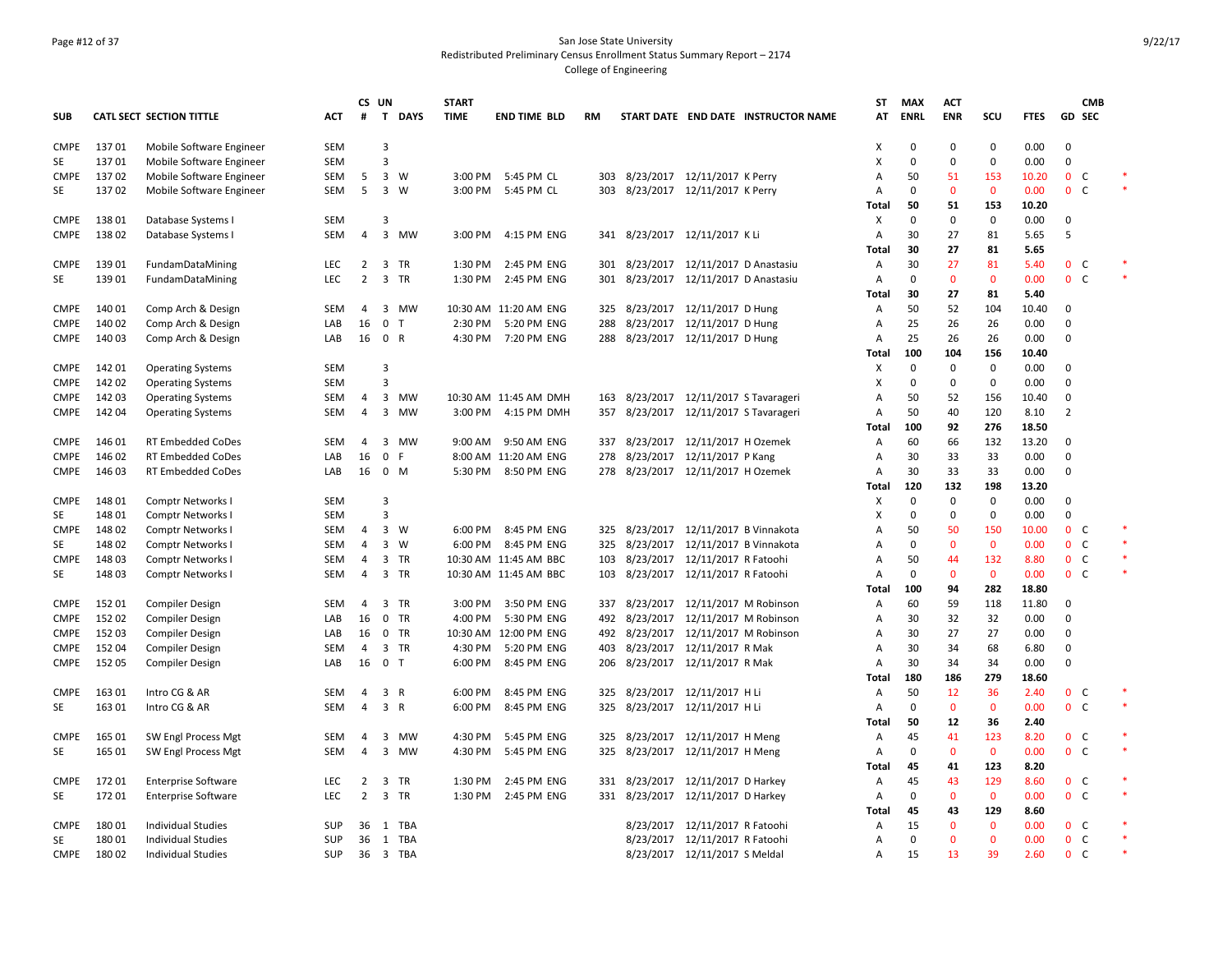### Page #13 of 37 San Jose State University Redistributed Preliminary Census Enrollment Status Summary Report – 2174 College of Engineering

|             |         |                                 |            | CS UN |                         |          | <b>START</b> |                       |           |                      |                                    |                                     | ST    | <b>MAX</b>  | <b>ACT</b>   |              |             |                 | <b>CMB</b>   |        |
|-------------|---------|---------------------------------|------------|-------|-------------------------|----------|--------------|-----------------------|-----------|----------------------|------------------------------------|-------------------------------------|-------|-------------|--------------|--------------|-------------|-----------------|--------------|--------|
| <b>SUB</b>  |         | <b>CATL SECT SECTION TITTLE</b> | <b>ACT</b> | #     |                         | T DAYS   | <b>TIME</b>  | <b>END TIME BLD</b>   | <b>RM</b> |                      |                                    | START DATE END DATE INSTRUCTOR NAME | AT    | <b>ENRL</b> | <b>ENR</b>   | SCU          | <b>FTES</b> | <b>GD SEC</b>   |              |        |
| SE          | 180 02  | <b>Individual Studies</b>       | SUP        | 36    |                         | 3 TBA    |              |                       |           |                      | 8/23/2017 12/11/2017 S Meldal      |                                     | Α     | $\mathbf 0$ | $\mathbf 0$  | $\mathbf{0}$ | 0.00        | 0 <sup>o</sup>  |              |        |
| <b>CMPE</b> | 180 38  | <b>Individual Studies</b>       | SUP        | 36    | 3 R                     |          | 1:30 PM      | 4:15 PM ENG           | 325       |                      | 8/23/2017 12/11/2017 M Fayad       |                                     | Α     | 50          | 53           | 159          | 13.25       | 53 C            |              | $\ast$ |
| SE          | 180 38  | Individual Studies              | SUP        | 36    | 3 R                     |          | 1:30 PM      | 4:15 PM ENG           | 325       |                      | 8/23/2017 12/11/2017 M Fayad       |                                     | A     | $\mathbf 0$ | $\mathbf 0$  | $\mathbf{0}$ | 0.00        | 0 <sub>c</sub>  |              |        |
| <b>CMPE</b> | 180 90  | <b>Individual Studies</b>       | <b>SUP</b> | 36    |                         | 3 MW     |              | 10:30 AM 11:45 AM ENG | 337       |                      | 8/23/2017 12/11/2017 H Katircioglu |                                     | A     | 50          | 62           | 186          | 15.50       | 62 C            |              | $\ast$ |
| SE          | 180 90  | Individual Studies              | SUP        | 36    |                         | 3 MW     |              | 10:30 AM 11:45 AM ENG | 337       |                      | 8/23/2017 12/11/2017 H Katircioglu |                                     | A     | $\mathbf 0$ | $\mathbf 0$  | $\mathbf{0}$ | 0.00        | 0 <sub>c</sub>  |              |        |
| <b>CMPE</b> | 180 92  | <b>Individual Studies</b>       | <b>SUP</b> | 36    | 3 R                     |          |              | 6:00 PM 8:45 PM ENG   | 189       |                      | 8/23/2017 12/11/2017 R Mak         |                                     | A     | 90          | 106          | 318          | 26.50       | 106 C           |              | $\ast$ |
| SE          | 180 92  | <b>Individual Studies</b>       | SUP        | 36    | 3 R                     |          | 6:00 PM      | 8:45 PM ENG           | 189       | 8/23/2017            | 12/11/2017 R Mak                   |                                     | A     | $\Omega$    | $\mathbf 0$  | $\mathbf{0}$ | 0.00        | 0 <sub>c</sub>  |              |        |
| <b>CMPE</b> | 180 93  | <b>Individual Studies</b>       | SUP        | 36    | 3 R                     |          | 6:00 PM      | 8:45 PM ENG           |           |                      | 337 8/23/2017 12/11/2017 J Gomez   |                                     | A     | 50          | 49           | 147          | 12.25       | 49 C            |              |        |
| SE          | 180 93  | <b>Individual Studies</b>       | <b>SUP</b> | 36    | 3 R                     |          | 6:00 PM      | 8:45 PM ENG           | 337       |                      | 8/23/2017 12/11/2017 J Gomez       |                                     | A     | $\Omega$    | $\mathbf{0}$ | $\Omega$     | 0.00        | 0 <sup>o</sup>  |              | $\ast$ |
| <b>CMPE</b> | 180 94  | Individual Studies              | SUP        | 36    | 3 F                     |          | 1:00 PM      | 3:45 PM ENG           | 337       |                      | 8/23/2017 12/11/2017 H Li          |                                     | Α     | 90          | 89           | 267          | 22.25       | 89 C            |              |        |
| SE          | 180 94  | <b>Individual Studies</b>       | SUP        | 36    | 3 F                     |          | 1:00 PM      | 3:45 PM ENG           |           |                      | 337 8/23/2017 12/11/2017 H Li      |                                     | A     | $\mathbf 0$ | $\mathbf{0}$ | $\mathbf{0}$ | 0.00        | 0 <sup>o</sup>  |              | $\ast$ |
|             |         |                                 |            |       |                         |          |              |                       |           |                      |                                    |                                     | Total | 360         | 372          | 1116         | 92.35       |                 |              |        |
| <b>CMPE</b> | 18701   | Soft Quality Engr               | SEM        | 4     | 3 R                     |          | 6:00 PM      | 8:45 PM SH            | 100       |                      | 8/23/2017 12/11/2017 B Eswar       |                                     | A     | 80          | 80           | 240          | 16.00       | 0 <sup>o</sup>  |              |        |
| SE          | 18701   | Soft Quality Engr               | SEM        | 4     | 3 R                     |          | 6:00 PM      | 8:45 PM SH            | 100       |                      | 8/23/2017 12/11/2017 B Eswar       |                                     | A     | $\mathbf 0$ | $\mathbf{0}$ | $\mathbf{0}$ | 0.00        | 0 <sup>o</sup>  |              | $\ast$ |
|             |         |                                 |            |       |                         |          |              |                       |           |                      |                                    |                                     | Total | 80          | 80           | 240          | 16.00       |                 |              |        |
| <b>CMPE</b> | 18901   | Spcl Topics in CmpE             | SEM        |       | 3                       |          |              |                       |           |                      |                                    |                                     | х     | $\mathbf 0$ | 0            | $\mathbf 0$  | 0.00        | 0               |              |        |
| <b>CMPE</b> | 18902   | Spcl Topics in CmpE             | SEM        | 4     | 3                       | MW       | 1:30 PM      | 2:45 PM ENG           | 303       |                      | 8/23/2017 12/11/2017 K Liu         |                                     | Α     | 30          | 19           | 57           | 3.80        | 0               |              |        |
|             |         |                                 |            |       |                         |          |              |                       |           |                      |                                    |                                     | Total | 30          | 19           | 57           | 3.80        |                 |              |        |
| <b>CMPE</b> |         | 195A 01 Sr Design Project       | LAB        | 16    | 1 W                     |          | 6:00 PM      | 8:45 PM ENG           | 337       |                      | 8/23/2017 12/11/2017 R Fatoohi     |                                     | A     | 60          | 47           | 47           | 3.13        | 0 <sup>o</sup>  |              | $\ast$ |
| SE          | 195A 01 | Sr Design Project I             | LAB        | 16    | 1                       | W        | 6:00 PM      | 8:45 PM ENG           | 337       |                      | 8/23/2017 12/11/2017 R Fatoohi     |                                     | A     | $\mathbf 0$ | $\mathbf{0}$ | $\mathbf{0}$ | 0.00        | 0 <sup>o</sup>  |              | $\ast$ |
| <b>CMPE</b> | 195A 02 | Sr Design Project I             | LAB        | 16    |                         | 2 TBA    |              |                       |           | 8/23/2017 12/11/2017 |                                    |                                     | A     | 60          | 60           | 60           | 8.00        | 0 <sup>o</sup>  |              |        |
| SE          |         | 195A 02 Sr Design Project I     | LAB        |       |                         | 16 2 TBA |              |                       |           |                      | 8/23/2017 12/11/2017               |                                     | Α     | $\mathbf 0$ | $\mathbf 0$  | $\mathbf 0$  | 0.00        | 0 <sup>o</sup>  |              |        |
|             |         |                                 |            |       |                         |          |              |                       |           |                      |                                    |                                     | Total | 120         | 107          | 107          | 11.13       |                 |              |        |
| <b>CMPE</b> | 195B 01 | Sr Design Project II            | LAB        |       | 3                       |          |              |                       |           |                      |                                    |                                     | X     | $\mathbf 0$ | 0            | $\mathbf 0$  | 0.00        | 0               |              |        |
| SE          | 195B 01 | Sr Design Project II            | LAB        |       | $\overline{3}$          |          |              |                       |           |                      |                                    |                                     | х     | $\Omega$    | 0            | 0            | 0.00        | 0               |              |        |
| <b>CMPE</b> | 195B02  | Sr Design Project II            | LAB        |       | 3                       |          |              |                       |           |                      |                                    |                                     | х     | $\Omega$    | $\mathbf 0$  | 0            | 0.00        | $\mathbf 0$     |              |        |
| SE          | 195B 02 | Sr Design Project II            | LAB        |       | 3                       |          |              |                       |           |                      |                                    |                                     | X     | $\Omega$    | 0            | 0            | 0.00        | $\mathbf 0$     |              |        |
| <b>CMPE</b> | 195B 03 | Sr Design Project II            | LAB        | 16    | $\overline{\mathbf{3}}$ | TBA      |              |                       |           |                      | 8/23/2017 12/11/2017               |                                     | A     | 45          | 60           | 180          | 12.00       | $\mathbf 0$     | C            |        |
| SE          | 195B03  | Sr Design Project II            | LAB        | 16    |                         | 3 TBA    |              |                       |           | 8/23/2017 12/11/2017 |                                    |                                     | A     | $\mathbf 0$ | $\mathbf{0}$ | $\mathbf{0}$ | 0.00        | $\mathbf{0}$    | $\mathsf{C}$ |        |
| <b>CMPE</b> | 195B 04 | Sr Design Project II            | LAB        |       | 3                       |          |              |                       |           |                      |                                    |                                     | х     | $\Omega$    | 0            | 0            | 0.00        | 0               |              |        |
| SE          | 195B 04 | Sr Design Project II            | LAB        |       | 3                       |          |              |                       |           |                      |                                    |                                     | X     | 0           | $\mathbf 0$  | 0            | 0.00        | 0               |              |        |
|             |         |                                 |            |       |                         |          |              |                       |           |                      |                                    |                                     | Total | 45          | 60           | 180          | 12.00       |                 |              |        |
| <b>CMPE</b> | 195F 01 | Snr Design Proj II              | LAB        | 16    |                         | 3 TBA    |              |                       |           |                      | 8/23/2017 12/11/2017               |                                     | A     | 45          | 36           | 108          | 7.20        | $\mathbf 0$     |              |        |
|             |         |                                 |            |       |                         |          |              |                       |           |                      |                                    |                                     | Total | 45          | 36           | 108          | 7.20        |                 |              |        |
| CMPE        | 200 01  | Comp Architecture               | SEM        | -5    | 3                       | W        | 3:00 PM      | 5:45 PM ENG           | 337       |                      | 8/23/2017 12/11/2017 A Bindal      |                                     | Α     | 40          | 19           | 57           | 4.75        | 19              |              |        |
| <b>CMPE</b> | 200 02  | Comp Architecture               | SEM        | - 5   |                         | 3 M      | 6:00 PM      | 8:45 PM BBC           |           |                      | 326 8/23/2017 12/11/2017 S Song    |                                     | Α     | 50          | 50           | 150          | 12.50       | 50              |              |        |
|             |         |                                 |            |       |                         |          |              |                       |           |                      |                                    |                                     | Total | 90          | 69           | 207          | 17.25       |                 |              |        |
| <b>CMPE</b> | 202 01  | <b>SW Systems Engr</b>          | <b>LEC</b> | 1     | $\overline{\mathbf{3}}$ | M        | 6:00 PM      | 8:45 PM ENG           |           |                      | 337 8/23/2017 12/11/2017 M Fayad   |                                     | Α     | 80          | 44           | 132          | 11.00       | 44              |              |        |
| <b>CMPE</b> | 202 02  | <b>SW Systems Engr</b>          | <b>LEC</b> | 1     | 3 <sub>1</sub>          |          | 6:00 PM      | 8:45 PM ENG           |           |                      | 325 8/23/2017 12/11/2017 M Fayad   |                                     | A     | 50          | 41           | 123          | 10.25       | 41              |              |        |
| CMPE        | 202 03  | <b>SW Systems Engr</b>          | LEC        | 1     | 3 S                     |          | 12:00 PM     | 2:45 PM ENG           |           |                      | 189 8/23/2017 12/11/2017 P Nguyen  |                                     | Α     | 65          | 84           | 252          | 21.00       | 84              |              |        |
|             |         |                                 |            |       |                         |          |              |                       |           |                      |                                    |                                     | Total | 195         | 169          | 507          | 42.25       |                 |              |        |
| <b>CMPE</b> | 206 01  | Comp Netwrk Design              | SEM        | -5    | 3 <sub>1</sub>          |          | 6:00 PM      | 8:45 PM CL            |           |                      | 222 8/23/2017 12/11/2017 J Gomez   |                                     | Α     | 80          | 63           | 189          | 15.75       | 63              |              |        |
|             |         |                                 |            |       |                         |          |              |                       |           |                      |                                    |                                     | Total | 80          | 63           | 189          | 15.75       |                 |              |        |
| <b>CMPE</b> | 207 01  | Net Prog & Appl                 | <b>LEC</b> | 4     |                         | 3 TR     | 4:30 PM      | 5:45 PM ENG           |           |                      | 337 8/23/2017 12/11/2017 R Fatoohi |                                     | Α     | 80          | 44           | 132          | 11.00       | 44              |              |        |
|             |         |                                 |            |       |                         |          |              |                       |           |                      |                                    |                                     | Total | 80          | 44           | 132          | 11.00       |                 |              |        |
| <b>CMPE</b> | 208 01  | Net Arch & Proto                | <b>LEC</b> | 4     |                         | 3 W      | 6:00 PM      | 8:45 PM WSQ           | 109       |                      | 8/23/2017 12/11/2017 S Silberman   |                                     | Α     | 80          | 68           | 204          | 17.00       | 68              |              |        |
|             |         |                                 |            |       |                         |          |              |                       |           |                      |                                    |                                     | Total | 80          | 68           | 204          | 17.00       |                 |              |        |
| <b>CMPE</b> | 209 01  | <b>Network Security</b>         | <b>LEC</b> | 1     |                         | 3 MW     | 4:30 PM      | 5:45 PM ENG           |           |                      | 339 8/23/2017 12/11/2017 C Tarng   |                                     | A     | 65          | 27           | 81           | 6.75        | 27 <sub>c</sub> |              |        |
| CMPE        | 209 02  | <b>Network Security</b>         | LEC        | 1     |                         | 3 TR     | 3:00 PM      | 4:15 PM DMH           | 357       |                      | 8/23/2017 12/11/2017 J Zhao        |                                     | A     | 65          | 25           | 75           | 6.25        | 25 C            |              |        |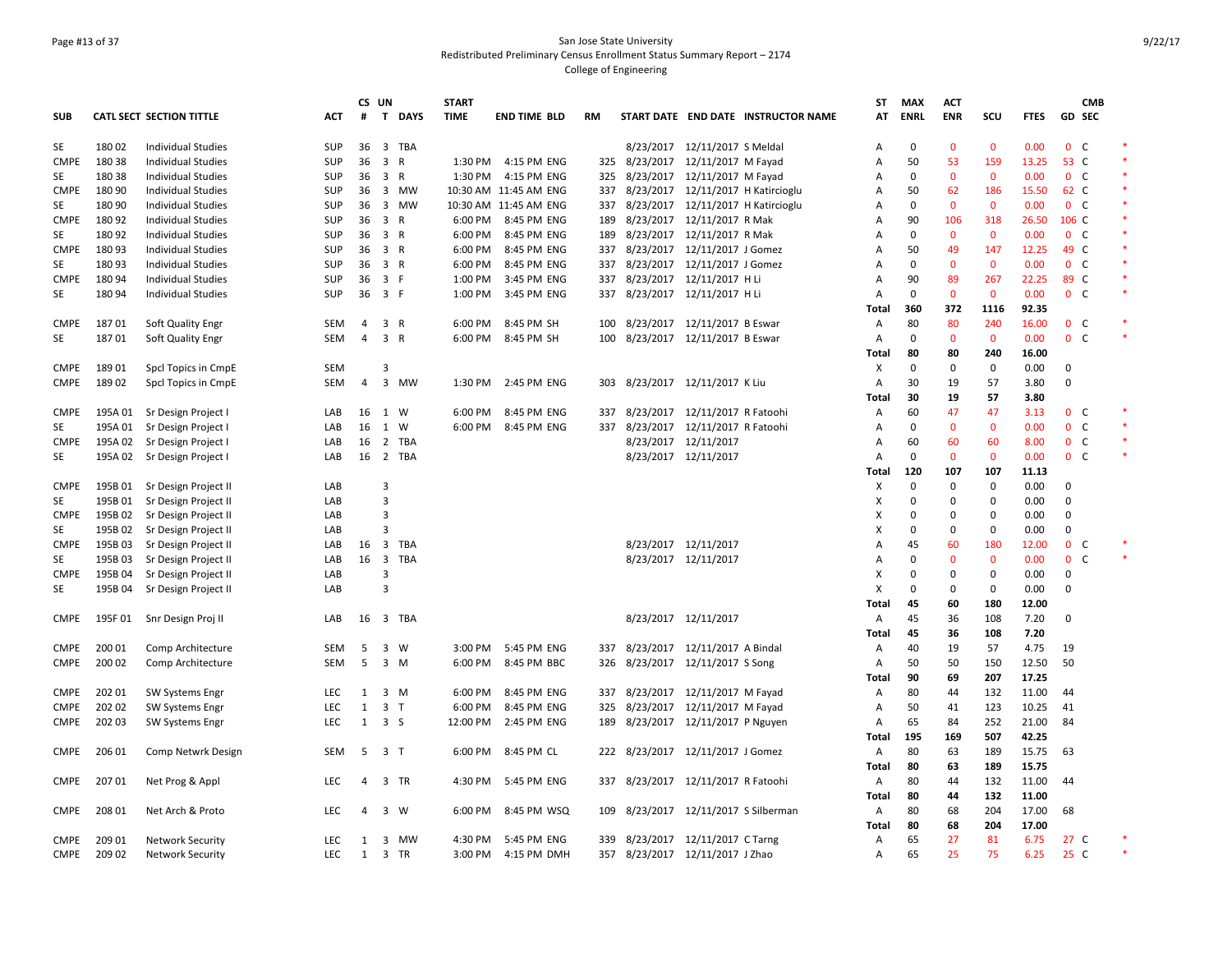### Page #14 of 37 San Jose State University Redistributed Preliminary Census Enrollment Status Summary Report – 2174 College of Engineering

|                            |                |                                |                   | CS UN          |                       | <b>START</b>               |                            |     |                                   |                                  |                                     | ST           | <b>MAX</b>  | <b>ACT</b>        |                    |               | <b>CMB</b>  |
|----------------------------|----------------|--------------------------------|-------------------|----------------|-----------------------|----------------------------|----------------------------|-----|-----------------------------------|----------------------------------|-------------------------------------|--------------|-------------|-------------------|--------------------|---------------|-------------|
| <b>SUB</b>                 |                | CATL SECT SECTION TITTLE       | ACT               | #              | $\mathbf{T}$          | <b>DAYS</b><br><b>TIME</b> | <b>END TIME BLD</b>        | RM  |                                   |                                  | START DATE END DATE INSTRUCTOR NAME | AT           | <b>ENRL</b> | <b>ENR</b>        | scu                | <b>FTES</b>   | GD SEC      |
| <b>CMPE</b>                | 209 03         | <b>Network Security</b>        | LEC               |                | 3                     |                            |                            |     |                                   |                                  |                                     | х            | 0           | $\mathbf 0$       | $\mathbf 0$        | 0.00          | $\mathbf 0$ |
| EE                         | 209 03         | <b>Network Security</b>        | <b>LEC</b>        |                | $\overline{3}$        |                            |                            |     |                                   |                                  |                                     | X            | $\mathbf 0$ | $\mathbf 0$       | $\mathbf 0$        | 0.00          | $\mathbf 0$ |
|                            |                |                                |                   |                |                       |                            |                            |     |                                   |                                  |                                     | Total        | 130         | 52                | 156                | 13.00         |             |
| <b>CMPE</b>                | 210 01         | SDN and NFV                    | <b>LEC</b>        |                | 1 3 TR                |                            | 9:00 AM 10:15 AM BBC       |     | 204 8/23/2017 12/11/2017 A Bond   |                                  |                                     | Α            | 70          | 37                | 111                | 9.25          | 37          |
|                            |                |                                |                   |                |                       |                            |                            |     |                                   |                                  |                                     | <b>Total</b> | 70          | 37                | 111                | 9.25          |             |
| CMPE                       | 212 01         | Soc Systems                    | SEM               | 5              | 3 <sub>1</sub>        | 6:00 PM                    | 8:45 PM BBC                | 326 |                                   | 8/23/2017 12/11/2017 Y Sun       |                                     | Α            | 45          | 11                | 33                 | 2.70          | 10          |
|                            |                |                                |                   |                |                       |                            |                            |     |                                   |                                  |                                     | Total        | 45          | 11                | 33                 | 2.70          |             |
| <b>CMPE</b>                | 22001          | System Software                | SEM<br><b>SEM</b> | 5<br>5         | 3 R<br>3 <sub>1</sub> | 6:00 PM                    | 8:45 PM DMH<br>8:45 PM BBC | 227 |                                   | 8/23/2017 12/11/2017 H Li        |                                     | Α            | 60          | 68                | 204                | 17.00         | 68<br>18    |
| <b>CMPE</b>                | 220 02         | System Software                |                   |                |                       | 6:00 PM                    |                            | 322 |                                   | 8/23/2017 12/11/2017 K Liu       |                                     | Α<br>Total   | 50<br>110   | 18<br>86          | 54<br>258          | 4.50<br>21.50 |             |
| <b>CMPE</b>                | 226 01         | Database Design                | LEC               | 1              | 3 MW                  |                            | 1:30 PM 2:45 PM ENG        |     | 325 8/23/2017 12/11/2017 K Li     |                                  |                                     |              | 50          | 37                | 111                | 9.25          | 37          |
|                            |                |                                |                   |                |                       |                            |                            |     |                                   |                                  |                                     | A<br>Total   | 50          | 37                | 111                | 9.25          |             |
| <b>CMPE</b>                | 235 01         | Mobile SW Design               | <b>LEC</b>        |                | $\overline{3}$        |                            |                            |     |                                   |                                  |                                     | X            | $\Omega$    | $\mathbf 0$       | $\mathbf 0$        | 0.00          | $\mathbf 0$ |
|                            |                |                                |                   |                |                       |                            |                            |     |                                   |                                  |                                     | Total        | 0           | 0                 | 0                  | 0.00          |             |
| <b>CMPE</b>                | 240 01         | Adv Comp Design                | SEM               | 5              | 3 M                   |                            | 3:00 PM 5:45 PM ENG        |     | 337 8/23/2017 12/11/2017 A Bindal |                                  |                                     | Α            | 40          | 29                | 87                 | 7.20          | 28          |
| <b>CMPE</b>                | 240 02         | Adv Comp Design                | <b>SEM</b>        |                | $\overline{3}$        |                            |                            |     |                                   |                                  |                                     | х            | $\mathbf 0$ | $\mathbf 0$       | $\mathbf 0$        | 0.00          | $\mathbf 0$ |
| <b>CMPE</b>                | 240 03         | Adv Comp Design                | SEM               | 5              | 3 <sub>7</sub>        | 6:00 PM                    | 8:45 PM BBC                | 108 |                                   | 8/23/2017 12/11/2017 L Lam       |                                     | Α            | 50          | 24                | 72                 | 6.00          | 24          |
|                            |                |                                |                   |                |                       |                            |                            |     |                                   |                                  |                                     | Total        | 90          | 53                | 159                | 13.20         |             |
| <b>CMPE</b>                | 243 01         | <b>Embed Sys Applications</b>  | LEC               | $\overline{4}$ | 3 <sub>1</sub>        | 6:00 PM                    | 8:45 PM BBC                |     | 202 8/23/2017 12/11/2017 P Kang   |                                  |                                     | Α            | 80          | 69                | 207                | 16.70         | 58          |
|                            |                |                                |                   |                |                       |                            |                            |     |                                   |                                  |                                     | Total        | 80          | 69                | 207                | 16.70         |             |
| CMPE                       | 245 01         | <b>Embed Wireless Architec</b> | <b>LEC</b>        | $\overline{4}$ | 3<br>MW               | 12:00 PM                   | 1:15 PM ENG                | 331 |                                   | 8/23/2017 12/11/2017 H Li        |                                     | Α            | 45          | 35                | 105                | 8.75          | 35          |
|                            |                |                                |                   |                |                       |                            |                            |     |                                   |                                  |                                     | Total        | 45          | 35                | 105                | 8.75          |             |
| <b>CMPE</b>                | 25501          | Data Mining                    | <b>LEC</b>        | 1              | 3 TR                  |                            | 9:00 AM 10:15 AM ENG       | 337 |                                   | 8/23/2017 12/11/2017 D Anastasiu |                                     | Α            | 45          | 39                | 117                | 9.75          | 39          |
|                            |                |                                |                   |                |                       |                            |                            |     |                                   |                                  |                                     | <b>Total</b> | 45          | 39                | 117                | 9.75          |             |
| <b>CMPE</b>                | 25601          | LargeScaleAnalyt               | <b>LEC</b>        | 1              | 3 TR                  |                            | 10:30 AM 11:45 AM ENG      | 325 |                                   | 8/23/2017 12/11/2017 M Eirinaki  |                                     | Α            | 45          | 50                | 150                | 12.50         | 50          |
|                            |                |                                |                   |                |                       |                            |                            |     |                                   |                                  |                                     | Total        | 45          | 50                | 150                | 12.50         |             |
| <b>CMPE</b>                | 25701          | <b>Machine Learning</b>        | <b>LEC</b>        | 1              | 3 <sub>1</sub>        |                            | 6:00 PM 8:45 PM ENG        |     | 331 8/23/2017 12/11/2017 R Tsou   |                                  |                                     | А            | 80          | 73                | 219                | 18.25         | -73         |
|                            |                |                                |                   |                |                       |                            |                            |     |                                   |                                  |                                     | Total        | 80          | 73                | 219                | 18.25         |             |
| <b>CMPE</b>                | 264 01         | Adv Dig/Cmp System             | SEM               |                | 3                     |                            |                            |     |                                   |                                  |                                     | X            | 0           | $\mathbf 0$       | $\mathbf 0$        | 0.00          | $\mathbf 0$ |
|                            |                |                                |                   |                |                       |                            |                            |     |                                   |                                  |                                     | <b>Total</b> | 0           | 0                 | 0                  | 0.00          |             |
| <b>CMPE</b>                | 265 01         | Hi Speed Dig Des               | LEC               | $\overline{4}$ | 3 R                   | 6:00 PM                    | 8:45 PM CL                 | 225 |                                   |                                  | 8/23/2017  12/11/2017 H Katircioglu | Α            | 30          | 11                | 33                 | 2.65          | 9           |
|                            |                |                                |                   |                |                       |                            |                            |     |                                   |                                  |                                     | <b>Total</b> | 30          | 11                | 33                 | 2.65          |             |
| <b>CMPE</b>                | 272 01         | Ent SW Platforms               | LEC               | 1              | 3 M                   | 6:00 PM                    | 8:45 PM ENG                | 189 |                                   | 8/23/2017 12/11/2017 R Ranjan    |                                     | Α            | 90          | 111               | 333                | 27.75         | 111         |
| <b>CMPE</b>                | 272 02         | <b>Ent SW Platforms</b>        | <b>LEC</b>        | 1              | 3S                    |                            | 9:15 AM 12:00 PM ENG       | 337 |                                   | 8/23/2017 12/11/2017 R Sinn      |                                     | Α            | 90          | 79                | 237                | 19.75         | -79         |
|                            |                |                                |                   |                |                       |                            |                            |     |                                   |                                  |                                     | <b>Total</b> | 180         | 190               | 570                | 47.50         |             |
| CMPE                       | 273 01         | <b>Ent Dist Systems</b>        | LEC               | 1              | 3 MW                  | 4:30 PM                    | 5:45 PM WSQ                | 109 |                                   | 8/23/2017 12/11/2017 S Shim      |                                     | Α            | 90          | 90                | 270                | 22.50         | 90          |
| <b>CMPE</b>                | 273 02         | Ent Dist Systems               | <b>LEC</b>        | 1              | 3<br>W                | 6:00 PM                    | 8:45 PM DMH                | 160 |                                   | 8/23/2017 12/11/2017 S Aung      |                                     | Α            | 50          | 44                | 132                | 11.00         | 44          |
|                            |                |                                |                   |                |                       |                            |                            |     |                                   |                                  |                                     | Total        | 140         | 134               | 402                | 33.50         |             |
| <b>CMPE</b>                | 274 01         | <b>Bus Intel Tech</b>          | <b>LEC</b>        | $\overline{4}$ | 3 <sub>1</sub>        | 6:00 PM                    | 8:45 PM ENG                | 337 |                                   | 8/23/2017 12/11/2017 W Yu        |                                     | Α            | 70          | 54                | 162                | 13.50         | 54          |
|                            |                |                                |                   |                |                       |                            |                            |     |                                   |                                  |                                     | Total        | 70          | 54                | 162                | 13.50         |             |
| <b>CMPE</b>                | 275 01         | Enterprise App Dev             | LEC               | 1              | 3 M                   | 6:00 PM                    | 8:45 PM DMH                | 348 |                                   | 8/23/2017 12/11/2017 J Gash      |                                     | Α            | 60          | 19                | 57                 | 4.75          | 19          |
| <b>CMPE</b>                | 275 02         | Enterprise App Dev             | <b>LEC</b>        | 1              | 3 W                   | 6:00 PM                    | 8:45 PM CL                 | 222 | 8/23/2017 12/11/2017 C Zhang      |                                  |                                     | Α            | 60          | 63                | 189                | 15.75         | 63          |
|                            |                |                                |                   |                |                       |                            |                            |     |                                   |                                  |                                     | <b>Total</b> | 120         | 82                | 246                | 20.50         |             |
| <b>CMPE</b>                | 27701          | Smartphone App Dev             | LEC<br><b>LEC</b> | 1              | 3 R<br>3              | 6:00 PM                    | 8:45 PM CL                 |     | 222 8/23/2017 12/11/2017 C Zhang  |                                  |                                     | Α            | 60          | 55<br>$\mathbf 0$ | 165<br>$\mathbf 0$ | 13.75<br>0.00 | 55          |
| <b>CMPE</b><br><b>CMPE</b> | 27702<br>27703 | Smartphone App Dev             | <b>LEC</b>        | 1              | 3 <sub>7</sub>        | 6:30 PM                    | 9:15 PM DMH                | 150 |                                   |                                  |                                     | x            | 0<br>60     | 9                 | 27                 | 2.25          | 0<br>9      |
|                            |                | Smartphone App Dev             |                   |                |                       |                            |                            |     |                                   |                                  | 8/23/2017 12/11/2017 C Vuppalapati  | Α<br>Total   | 120         | 64                | 192                | 16.00         |             |
| <b>CMPE</b>                | 280 01         | Web UI Design                  | <b>LEC</b>        |                | $\overline{3}$        |                            |                            |     |                                   |                                  |                                     | x            | 0           | $\mathbf 0$       | 0                  | 0.00          | $\mathbf 0$ |
| CMPE                       | 280 02         | Web UI Design                  | <b>LEC</b>        |                | $\overline{3}$        |                            |                            |     |                                   |                                  |                                     | x            | $\Omega$    | $\Omega$          | $\Omega$           | 0.00          | $\mathbf 0$ |
|                            |                |                                |                   |                |                       |                            |                            |     |                                   |                                  |                                     |              |             |                   |                    |               |             |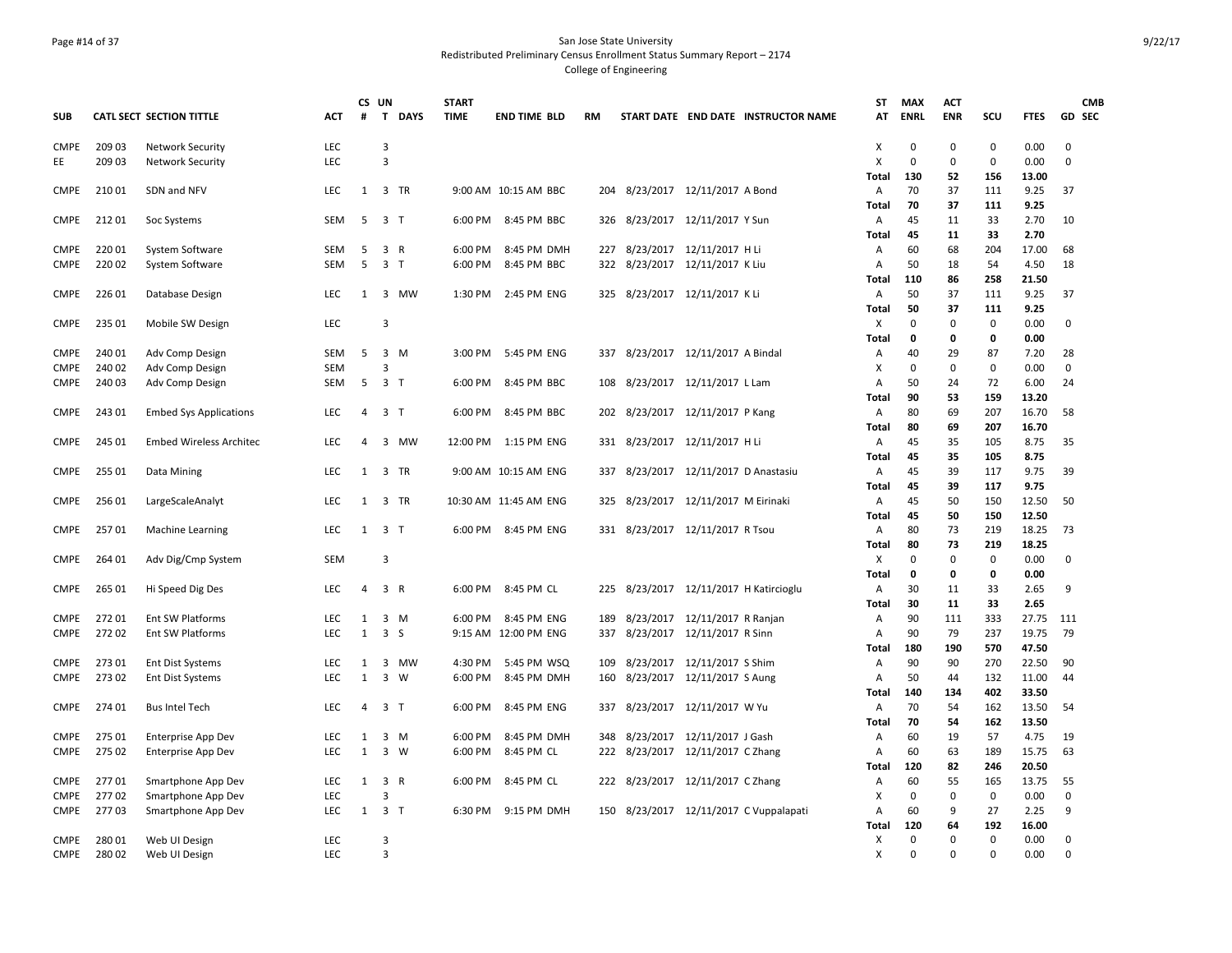### Page #15 of 37 San Jose State University Redistributed Preliminary Census Enrollment Status Summary Report – 2174 College of Engineering

|                            |                  |                                            |            | CS UN        |                                      | <b>START</b> |                      |     |                                    |                                 |                                       | ST     | <b>MAX</b>        | <b>ACT</b>        |                   |              | <b>CMB</b>        |
|----------------------------|------------------|--------------------------------------------|------------|--------------|--------------------------------------|--------------|----------------------|-----|------------------------------------|---------------------------------|---------------------------------------|--------|-------------------|-------------------|-------------------|--------------|-------------------|
| <b>SUB</b>                 |                  | <b>CATL SECT SECTION TITTLE</b>            | ACT        | #            | $\mathbf{T}$<br><b>DAYS</b>          | <b>TIME</b>  | <b>END TIME BLD</b>  | RM  |                                    |                                 | START DATE END DATE INSTRUCTOR NAME   | AT     | <b>ENRL</b>       | <b>ENR</b>        | scu               | <b>FTES</b>  | <b>GD SEC</b>     |
| <b>CMPE</b>                | 280 03           | Web UI Design                              | <b>LEC</b> | 1            | 3 R                                  | 6:30 PM      | 9:15 PM BBC          | 103 |                                    |                                 | 8/23/2017 12/11/2017 C Vuppalapati    | А      | 50                | 25                | 75                | 6.25         | 25                |
| <b>CMPE</b>                | 280 04           | Web UI Design                              | LEC        | $\mathbf{1}$ | 3 TR                                 |              | 12:00 PM 1:15 PM ENG | 341 | 8/23/2017 12/11/2017 R Mak         |                                 |                                       | A      | 50                | 47                | 141               | 11.75        | 47                |
|                            |                  |                                            |            |              |                                      |              |                      |     |                                    |                                 |                                       | Total  | 100               | 72                | 216               | 18.00        |                   |
| <b>CMPE</b>                | 281 01           | <b>Cloud Technologies</b>                  | <b>LEC</b> | 1            | 3 <sub>1</sub>                       |              | 6:00 PM 8:45 PM WSQ  | 109 |                                    | 8/23/2017 12/11/2017 Z Gao      |                                       | Α      | 90                | 70                | 210               | 17.50        | 70                |
| <b>CMPE</b>                | 281 02           | <b>Cloud Technologies</b>                  | LEC        | 1            | $\overline{3}$<br><sub>S</sub>       |              | 9:00 AM 11:45 AM ENG | 189 |                                    | 8/23/2017 12/11/2017 P Nguyen   |                                       | Α      | 90                | 52                | 156               | 13.00        | 52                |
| <b>CMPE</b>                | 281 03           | <b>Cloud Technologies</b>                  | LEC        |              | 3                                    |              |                      |     |                                    |                                 |                                       | X      | 0                 | $\mathbf 0$       | $\mathbf 0$       | 0.00         | $\mathbf 0$       |
|                            |                  |                                            |            |              |                                      |              |                      |     |                                    |                                 |                                       | Total  | 180               | 122               | 366               | 30.50        |                   |
| <b>CMPE</b>                | 282 01           | <b>Cloud Services</b>                      | <b>LEC</b> | 2            | 3 TR                                 | 3:00 PM      | 4:15 PM CL           | 303 | 8/23/2017 12/11/2017 K Li          |                                 |                                       | Α      | 60                | 12                | 36                | 3.00         | 12                |
|                            |                  |                                            |            |              |                                      |              |                      |     |                                    |                                 |                                       | Total  | 60                | 12                | 36                | 3.00         |                   |
| <b>CMPE</b>                | 283 01           | Virtualization Tec                         | LEC        | 1            | $\overline{3}$<br>M                  | 6:00 PM      | 8:45 PM DMH          | 227 |                                    | 8/23/2017 12/11/2017 M Larkin   |                                       | Α      | 60                | 29                | 87                | 7.25         | 29                |
| <b>CMPE</b>                | 283 02           | Virtualization Tec                         | LEC        | 1            | 3 <sub>1</sub>                       | 6:00 PM      | 8:45 PM DMH          |     | 234 8/23/2017 12/11/2017 M Larkin  |                                 |                                       | Α      | 60                | 45                | 135               | 11.25        | 45                |
|                            |                  |                                            |            |              |                                      |              |                      |     |                                    |                                 |                                       | Total  | 120               | 74                | 222               | 18.50        |                   |
| <b>CMPE</b>                | 284 01           | Storage & Nwk Virt                         | LEC        |              | 3                                    |              |                      |     |                                    |                                 |                                       | х      | $\Omega$          | $\mathbf 0$       | $\mathbf 0$       | 0.00         | $\mathbf 0$       |
|                            |                  |                                            |            |              |                                      |              |                      |     |                                    |                                 |                                       | Total  | 0                 | 0                 | 0                 | 0.00         |                   |
| <b>CMPE</b>                | 285 01           | Sw Engr Processes                          | LEC        | 1            | 3 M                                  | 6:00 PM      | 8:45 PM CL           |     | 117 8/23/2017 12/11/2017 R Sinn    |                                 |                                       | Α      | 50                | 49                | 147               | 12.25        | 49                |
|                            |                  |                                            |            |              |                                      |              |                      |     |                                    |                                 |                                       | Total  | 50                | 49                | 147               | 12.25        |                   |
| <b>CMPE</b>                | 28701            | SW Qlty Assur                              | LEC        | 1            | 3 R                                  | 6:00 PM      | 8:45 PM ENG          |     | 331 8/23/2017 12/11/2017 Z Gao     |                                 |                                       | Α      | 70                | 45                | 135               | 11.25        | 45                |
|                            |                  |                                            |            |              |                                      |              |                      |     |                                    |                                 |                                       | Total  | 70                | 45                | 135               | 11.25        |                   |
| <b>CMPE</b>                | 294 01           | <b>CMPE Seminar</b>                        | SEM        |              | 3                                    |              |                      |     |                                    |                                 |                                       | х      | $\mathbf 0$       | $\mathbf 0$       | $\mathbf 0$       | 0.00         | $\Omega$          |
| <b>CMPE</b>                | 294 02           | <b>CMPE Seminar</b>                        | <b>SEM</b> |              | 3                                    |              |                      |     |                                    |                                 |                                       | X      | $\Omega$          | $\Omega$          | 0                 | 0.00         | $\Omega$          |
| <b>CMPE</b>                | 294 03           | <b>CMPE Seminar</b>                        | SEM        | 4            | $\overline{\mathbf{3}}$<br>M         | 6:00 PM      | 8:45 PM ENG          | 492 |                                    | 8/23/2017 12/11/2017 M Robinson |                                       | Α      | 30                | 30                | 90                | 7.50         | 30                |
| <b>CMPE</b>                | 294 04           | <b>CMPE Seminar</b>                        | SEM        | 4            | $\overline{\mathbf{3}}$<br>$\top$    | 12:00 PM     | 2:45 PM ENG          | 492 |                                    | 8/23/2017 12/11/2017            |                                       | A      | 30                | 0                 | 0                 | 0.00         | $\mathbf 0$       |
| <b>CMPE</b>                | 294 05           | <b>CMPE Seminar</b>                        | SEM        | 4            | $\overline{3}$<br>$\mathsf{R}$       | 12:00 PM     | 2:45 PM ENG          | 492 |                                    | 8/23/2017 12/11/2017 V Parrish  |                                       | А      | 30                | 30                | 90                | 7.50         | 30                |
| <b>CMPE</b>                | 294 06           | <b>CMPE Seminar</b>                        | <b>SEM</b> | 4            | 3 W                                  | 6:00 PM      | 8:45 PM ENG          | 492 |                                    | 8/23/2017 12/11/2017 V Parrish  |                                       | A      | 30                | 27                | 81                | 6.75         | 27                |
| <b>CMPE</b>                | 294 07           | <b>CMPE Seminar</b>                        | SEM        | 4            | $\overline{\mathbf{3}}$<br>- T       | 6:30 PM      | 9:15 PM ENG          | 492 |                                    | 8/23/2017 12/11/2017 R Bruce    |                                       | Α      | 30                | 31                | 93                | 7.75         | 31                |
| <b>CMPE</b><br><b>CMPE</b> | 294 08<br>294 09 | <b>CMPE Seminar</b><br><b>CMPE Seminar</b> | SEM<br>SEM |              | 3<br>$\overline{\mathbf{3}}$<br>R    |              | 6:00 PM 8:45 PM ENG  |     |                                    |                                 | 492 8/23/2017 12/11/2017 M Gangireddy | X<br>A | $\mathbf 0$<br>30 | $\mathbf 0$<br>17 | $\mathbf 0$<br>51 | 0.00<br>4.25 | $\mathbf 0$<br>17 |
| <b>CMPE</b>                | 294 10           | <b>CMPE Seminar</b>                        | <b>SEM</b> | 4            | 3                                    |              |                      |     |                                    |                                 |                                       | X      | $\Omega$          | $\Omega$          | $\mathbf 0$       | 0.00         | $\Omega$          |
| <b>CMPE</b>                | 294 11           | <b>CMPE Seminar</b>                        | <b>SEM</b> |              | $\overline{3}$                       |              |                      |     |                                    |                                 |                                       | X      | $\mathbf 0$       | $\mathbf 0$       | $\mathbf 0$       | 0.00         | $\mathbf{0}$      |
| <b>CMPE</b>                | 294 12           | <b>CMPE Seminar</b>                        | SEM        | 4            | $\overline{\mathbf{3}}$<br>М         | 12:30 PM     | 3:15 PM ENG          | 492 |                                    | 8/23/2017 12/11/2017 V Parrish  |                                       | A      | 30                | 23                | 69                | 5.75         | 23                |
| <b>CMPE</b>                | 294 13           | <b>CMPE Seminar</b>                        | SEM        | 4            | $\overline{\mathbf{3}}$<br>W         | 12:30 PM     | 3:15 PM ENG          |     | 492 8/23/2017 12/11/2017 V Parrish |                                 |                                       | A      | 30                | 25                | 75                | 6.25         | 25                |
| <b>CMPE</b>                | 294 14           | <b>CMPE Seminar</b>                        | SEM        |              | $\overline{3}$                       |              |                      |     |                                    |                                 |                                       | X      | $\Omega$          | $\mathbf 0$       | $\Omega$          | 0.00         | $\mathbf 0$       |
|                            |                  |                                            |            |              |                                      |              |                      |     |                                    |                                 |                                       | Total  | 240               | 183               | 549               | 45.75        |                   |
| CMPE                       | 295A 01          | Master Project I                           | LAB        | 16           | 3 MW                                 | 8:30 AM      | 9:45 AM ENG          | 206 |                                    | 8/23/2017 12/11/2017            |                                       | Α      | 20                | 16                | 48                | 4.00         | 16                |
| <b>CMPE</b>                | 295A 02          | Master Project I                           | LAB        | 16           | $\overline{\mathbf{3}}$<br><b>MW</b> |              | 11:30 AM 3:00 PM ENG | 206 |                                    | 8/23/2017 12/11/2017            |                                       | A      | 20                | $\mathbf 0$       | $\mathbf 0$       | 0.00         | $\mathbf{0}$      |
| <b>CMPE</b>                | 295A 03          | Master Project I                           | LAB        |              | 16 3 TR                              |              | 8:30 AM 12:00 PM ENG | 206 |                                    | 8/23/2017 12/11/2017            |                                       | A      | 20                | 16                | 48                | 4.00         | 16                |
| <b>CMPE</b>                | 295A 04          | Master Project I                           | LAB        | 16           | 3<br>MW                              |              | 8:30 AM 12:00 PM ENG | 276 |                                    | 8/23/2017 12/11/2017            |                                       | А      | 20                | 14                | 42                | 3.50         | 14                |
| CMPE                       | 295A 05          | Master Project I                           | LAB        | 16           | 3<br>MW                              |              | 9:00 AM 11:50 AM ENG | 492 |                                    | 8/23/2017 12/11/2017            |                                       | A      | 20                | 25                | 75                | 6.25         | 25                |
| <b>CMPE</b>                | 295A 06          | Master Project I                           | LAB        | 16           | $\overline{3}$<br><b>MW</b>          | 3:00 PM      | 5:50 PM ENG          | 276 | 8/23/2017                          | 12/11/2017                      |                                       | A      | 20                | $\overline{2}$    | 6                 | 0.50         | $\overline{2}$    |
| <b>CMPE</b>                | 295A 07          | Master Project I                           | LAB        | 16           | 3 TR                                 |              | 9:00 AM 11:50 AM ENG | 489 |                                    | 8/23/2017 12/11/2017            |                                       | A      | 20                | 9                 | 27                | 2.25         | 9                 |
| <b>CMPE</b>                | 295A08           | Master Project I                           | LAB        | 16           | $\overline{\mathbf{3}}$<br><b>TR</b> | 12:00 PM     | 2:50 PM ENG          | 405 |                                    | 8/23/2017 12/11/2017            |                                       | Α      | 20                | 1                 | 3                 | 0.25         | $\mathbf{1}$      |
| <b>CMPE</b>                | 295A 09          | Master Project I                           | LAB        | 16           | 3 MW                                 |              | 9:00 AM 11:50 AM ENG | 405 |                                    | 8/23/2017 12/11/2017            |                                       | A      | 20                | 32                | 96                | 8.00         | 32                |
| <b>CMPE</b>                | 295A 10          | Master Project I                           | LAB        | 16           | 3 TR                                 |              | 9:00 AM 11:50 AM ENG | 405 |                                    | 8/23/2017 12/11/2017            |                                       | A      | 20                | 23                | 69                | 5.75         | 23                |
| <b>CMPE</b>                | 295A 11          | Master Project I                           | LAB        | 16           | 3 TR                                 |              | 9:00 AM 12:00 PM ENG | 487 |                                    | 8/23/2017 12/11/2017            |                                       | Α      | 20                | 28                | 84                | 7.00         | 28                |
| <b>CMPE</b>                | 295A 12          | Master Project I                           | LAB        | 16           | $\overline{\mathbf{3}}$<br>TR        |              | 12:00 PM 3:00 PM ENG | 487 |                                    | 8/23/2017 12/11/2017            |                                       | А      | 20                | 7                 | 21                | 1.75         | 7                 |
| <b>CMPE</b>                | 295A 13          | Master Project I                           | LAB        | 16           | 3<br>MW                              |              | 9:00 AM 12:00 PM ENG | 489 |                                    | 8/23/2017 12/11/2017            |                                       | А      | 20                | 27                | 81                | 6.75         | 27                |
| <b>CMPE</b>                | 295A 14          | Master Project                             | LAB        | 16           | $\overline{\mathbf{3}}$<br>MW        | 3:00 PM      | 6:00 PM ENG          | 487 |                                    | 8/23/2017 12/11/2017            |                                       | A      | 20                | $\overline{7}$    | 21                | 1.75         | $\overline{7}$    |
| <b>CMPE</b>                | 295A 15          | Master Project I                           | LAB        | 16           | 3 TR                                 |              | 9:00 AM 12:00 PM ENG |     | 276 8/23/2017 12/11/2017           |                                 |                                       | A      | 20                | 15                | 45                | 3.75         | 15                |
|                            |                  |                                            |            |              |                                      |              |                      |     |                                    |                                 |                                       | Total  | 300               | 222               | 666               | 55.50        |                   |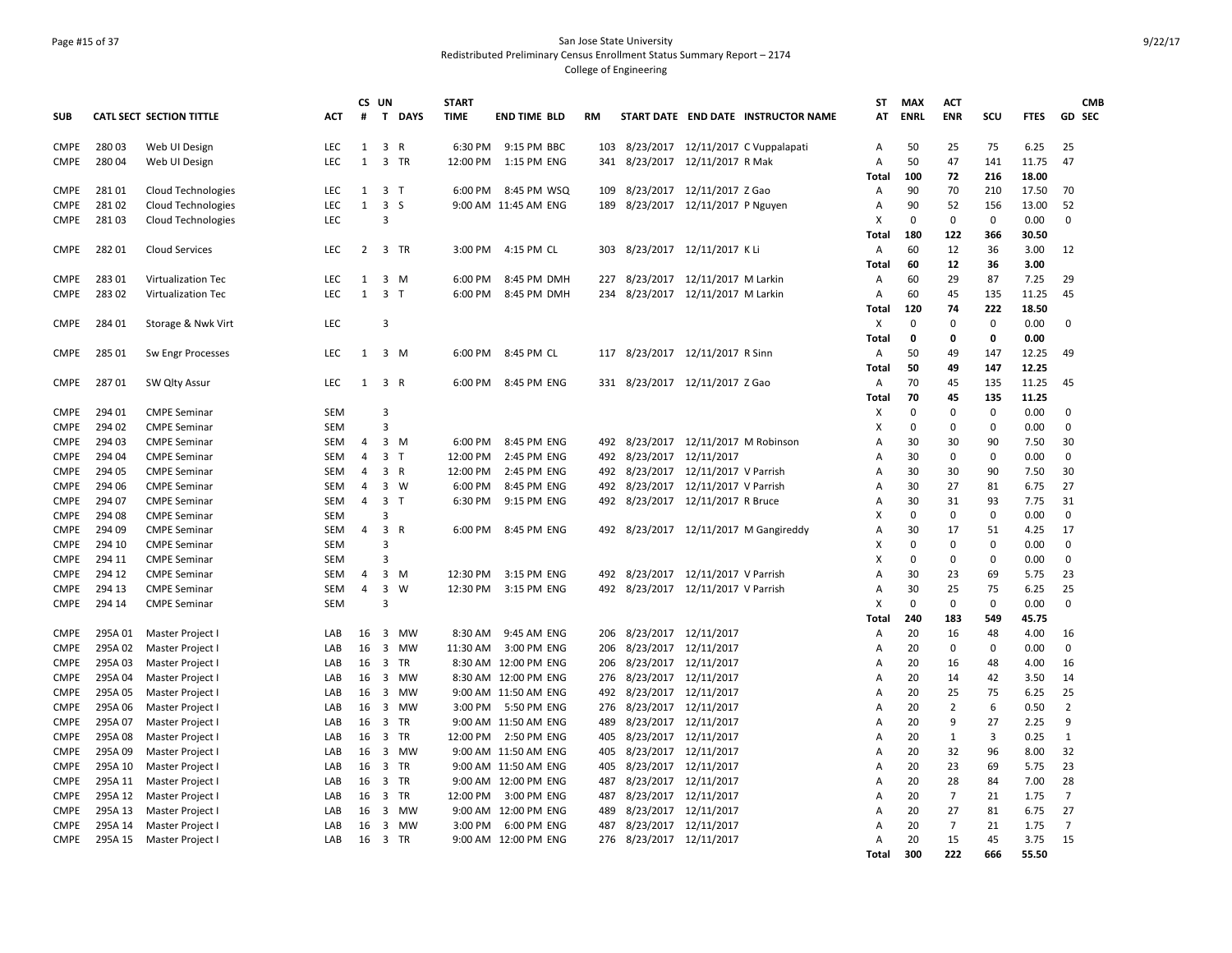### Page #16 of 37 San Jose State University Redistributed Preliminary Census Enrollment Status Summary Report – 2174 College of Engineering

|             |         |                                 |            | CS UN          |                                | <b>START</b> |                      |     |           |                                     | ST           | <b>MAX</b>  | <b>ACT</b>     |             |             | <b>CMB</b>    |
|-------------|---------|---------------------------------|------------|----------------|--------------------------------|--------------|----------------------|-----|-----------|-------------------------------------|--------------|-------------|----------------|-------------|-------------|---------------|
| <b>SUB</b>  |         | <b>CATL SECT SECTION TITTLE</b> | АСТ        | #              | T DAYS                         | <b>TIME</b>  | <b>END TIME BLD</b>  | RM  |           | START DATE END DATE INSTRUCTOR NAME | AΤ           | <b>ENRL</b> | <b>ENR</b>     | scu         | <b>FTES</b> | <b>GD SEC</b> |
| <b>CMPE</b> | 295B 01 | Master Project II               | LAB        | 16             | 3 F                            |              | 9:00 AM 2:40 PM ENG  | 268 |           | 8/23/2017 12/11/2017                | Α            | 30          | 36             | 108         | 9.00        | 36            |
| <b>CMPE</b> | 295B 02 | Master Project II               | LAB        | 16             | $\mathbf{3}$<br><b>TR</b>      | 12:00 PM     | 2:50 PM ENG          | 278 | 8/23/2017 | 12/11/2017                          | А            | 30          | 30             | 90          | 7.50        | 30            |
| <b>CMPE</b> | 295B03  | Master Project II               | LAB        | 16             | 3<br>MW                        | 12:00 PM     | 2:50 PM ENG          | 276 | 8/23/2017 | 12/11/2017                          | Α            | 30          | 32             | 96          | 8.00        | 32            |
| <b>CMPE</b> | 295B 04 | <b>Master Project II</b>        | LAB        | 16             | 3<br>TR                        |              | 9:00 AM 12:00 PM ENG | 268 | 8/23/2017 | 12/11/2017                          | А            | 30          | 25             | 75          | 6.25        | 25            |
| <b>CMPE</b> | 295B 05 | Master Project II               | LAB        | 16             | 3<br><b>MW</b>                 | 12:00 PM     | 3:00 PM ENG          | 276 | 8/23/2017 | 12/11/2017                          | А            | 30          | 8              | 24          | 2.00        | 8             |
| <b>CMPE</b> | 295B 06 | Master Project II               | LAB        | 16             | $\overline{3}$<br><b>TR</b>    | 3:00 PM      | 6:00 PM ENG          | 276 | 8/23/2017 | 12/11/2017                          | А            | 30          | 9              | 27          | 2.25        | 9             |
| <b>CMPE</b> | 295B 07 | Master Project II               | LAB        | 16             | $\overline{3}$<br>MW           |              | 9:00 AM 12:00 PM ENG | 268 | 8/23/2017 | 12/11/2017                          | А            | 30          | 13             | 39          | 3.25        | 13            |
| <b>CMPE</b> | 295B 08 | Master Project II               | LAB        | 16             | $\overline{\mathbf{3}}$<br>TR  |              | 3:00 PM 6:00 PM ENG  | 487 | 8/23/2017 | 12/11/2017                          | Α            | 30          | 5              | 15          | 1.25        | 5             |
| <b>CMPE</b> | 295B 09 | Master Project II               | LAB        | 16             | 3<br>MW                        |              | 9:00 AM 11:50 AM ENG | 286 | 8/23/2017 | 12/11/2017                          | Α            | 30          | 5              | 15          | 1.25        | .5            |
| <b>CMPE</b> | 295B 10 | Master Project II               | LAB        | 16             | 3<br>MW                        |              | 9:00 AM 11:50 AM ENG | 278 | 8/23/2017 | 12/11/2017                          | Α            | 30          | 6              | 18          | 1.50        | 6             |
| <b>CMPE</b> | 295B 11 | Master Project II               | LAB        | 16             | 3<br>MW                        |              | 9:00 AM 12:00 PM ENG | 487 | 8/23/2017 | 12/11/2017                          | Α            | 30          | 3              | 9           | 0.75        | 3             |
| <b>CMPE</b> | 295B 12 | <b>Master Project II</b>        | LAB        | 16             | 3<br><b>MW</b>                 | 12:00 PM     | 3:00 PM ENG          | 405 | 8/23/2017 | 12/11/2017                          | Α            | 30          | 5              | 15          | 1.25        | .5            |
|             |         |                                 |            |                |                                |              |                      |     |           |                                     | Total        | 360         | 177            | 531         | 44.25       |               |
| <b>CMPE</b> | 297 01  | <b>Special Topics</b>           | <b>SEM</b> |                | 3                              |              |                      |     |           |                                     | Х            | 0           | $\Omega$       | 0           | 0.00        | $\mathbf 0$   |
| <b>CMPE</b> | 297 02  | <b>Special Topics</b>           | <b>SEM</b> |                | $\overline{3}$                 |              |                      |     |           |                                     | х            | $\Omega$    | $\mathbf 0$    | 0           | 0.00        | $\Omega$      |
| <b>CMPE</b> | 297 03  | <b>Special Topics</b>           | SEM        | $\overline{2}$ | 3 R                            | 6:00 PM      | 8:45 PM ENG          | 329 | 8/23/2017 | 12/11/2017 W Yu                     | A            | 50          | 48             | 144         | 12.00       | 48            |
| <b>CMPE</b> | 297 04  | <b>Special Topics</b>           | <b>SEM</b> |                | 3                              |              |                      |     |           |                                     | х            | $\Omega$    | $\mathbf 0$    | 0           | 0.00        | $\mathbf 0$   |
| <b>CMPE</b> | 297 05  | <b>Special Topics</b>           | SEM        | 2              | 3 W                            | 6:00 PM      | 8:45 PM DMH          | 348 | 8/23/2017 | 12/11/2017 A Rayes                  | А            | 50          | 34             | 102         | 8.50        | 34            |
| <b>CMPE</b> | 297 06  | <b>Special Topics</b>           | SEM        | $\overline{2}$ | 3 R                            | 6:00 PM      | 8:45 PM DMH          | 160 | 8/23/2017 | 12/11/2017 R Bruce                  | A            | 50          | 18             | 54          | 4.30        | 14            |
| <b>CMPE</b> | 297 07  | <b>Special Topics</b>           | SEM        | $\overline{2}$ | $\mathbf{3}$<br>$\mathsf{T}$   | 6:00 PM      | 8:45 PM ENG          |     |           | 288 8/23/2017 12/11/2017 H Jeon     | Α            | 30          | 15             | 45          | 3.70        | 14            |
| <b>CMPE</b> | 297 08  | <b>Special Topics</b>           | SEM        |                | 3                              |              |                      |     |           |                                     | х            | 0           | $\mathbf 0$    | 0           | 0.00        | 0             |
| <b>CMPE</b> | 297 09  | <b>Special Topics</b>           | <b>SEM</b> |                | 3                              |              |                      |     |           |                                     | x            | 0           | $\mathbf 0$    | $\mathbf 0$ | 0.00        | $\mathbf 0$   |
| CMPE        | 297 10  | <b>Special Topics</b>           | SEM        | $\overline{2}$ | 3<br>M                         | 6:00 PM      | 8:45 PM CL           | 324 | 8/23/2017 | 12/11/2017 Y Park                   | А            | 40          | 38             | 114         | 9.50        | 38            |
| <b>CMPE</b> | 297 11  | <b>Special Topics</b>           | SEM        | $\overline{2}$ | 3 <sub>1</sub>                 | 3:00 PM      | 5:45 PM HB           | 407 |           | 8/23/2017 12/11/2017 S Shim         | A            | 20          | 19             | 57          | 4.75        | 19            |
|             |         |                                 |            |                |                                |              |                      |     |           |                                     | Total        | 240         | 172            | 516         | 42.75       |               |
| <b>CMPE</b> | 298 01  | Special Problems                | SUP        | 25             | 1 TBA                          |              |                      |     | 8/23/2017 | 12/11/2017 D Harkey                 | Α            | 20          | 6              | 6           | 0.50        | 6             |
|             |         |                                 |            |                |                                |              |                      |     |           |                                     | Total        | 20          | 6              | 6           | 0.50        |               |
| <b>CMPE</b> | 298131  | <b>CMPE/SE Internship</b>       | SUP        | 48             | 3<br>TBA                       |              |                      |     | 8/23/2017 | 12/11/2017 B Eswar                  | Α            | 25          | 24             | 72          | 6.00        | 24            |
| <b>CMPE</b> | 298132  | <b>CMPE/SE Internship</b>       | SUP        | 48             | 3<br>TBA                       |              |                      |     | 8/23/2017 | 12/11/2017 B Eswar                  | Α            | 25          | 24             | 72          | 6.00        | 24            |
| <b>CMPE</b> | 298133  | <b>CMPE/SE Internship</b>       | SUP        | 48             | 3<br>TBA                       |              |                      |     | 8/23/2017 | 12/11/2017 B Eswar                  | А            | 25          | 25             | 75          | 6.25        | 25            |
| <b>CMPE</b> | 298134  | <b>CMPE/SE Internship</b>       | SUP        | 48             | 3<br>TBA                       |              |                      |     | 8/23/2017 | 12/11/2017 B Eswar                  | А            | 25          | 25             | 75          | 6.25        | 25            |
| <b>CMPE</b> | 298135  | <b>CMPE/SE Internship</b>       | <b>SUP</b> | 48             | <b>TBA</b><br>3                |              |                      |     | 8/23/2017 | 12/11/2017 B Eswar                  | А            | 25          | 23             | 69          | 5.75        | 23            |
| <b>CMPE</b> | 298136  | <b>CMPE/SE Internship</b>       | SUP        | 48             | $\overline{3}$<br>TBA          |              |                      |     | 8/23/2017 | 12/11/2017 B Eswar                  | A            | 25          | 24             | 72          | 6.00        | 24            |
| <b>CMPE</b> | 298137  | <b>CMPE/SE Internship</b>       | SUP        | 48             | 3<br>TBA                       |              |                      |     | 8/23/2017 | 12/11/2017 B Eswar                  | А            | 25          | 24             | 72          | 6.00        | 24            |
| <b>CMPE</b> | 298138  | <b>CMPE/SE Internship</b>       | SUP        | 48             | $\overline{\mathbf{3}}$<br>TBA |              |                      |     | 8/23/2017 | 12/11/2017 B Eswar                  | А            | 25          | $\overline{3}$ | 9           | 0.75        | 3             |
| <b>CMPE</b> | 298139  | CMPE/SE Internship              | SUP        | 48             | $\overline{3}$<br>TBA          |              |                      |     | 8/23/2017 | 12/11/2017 B Eswar                  | Α            | 25          | 0              | 0           | 0.00        | $\mathbf 0$   |
| <b>CMPE</b> | 298140  | <b>CMPE/SE Internship</b>       | SUP        | 48             | $\overline{\mathbf{3}}$<br>TBA |              |                      |     | 8/23/2017 | 12/11/2017 B Eswar                  | А            | 25          | $\Omega$       | $\mathbf 0$ | 0.00        | $\Omega$      |
| <b>CMPE</b> | 298141  | <b>CMPE/SE Internship</b>       | SUP        | 48             | 3<br>TBA                       |              |                      |     | 8/23/2017 | 12/11/2017 B Eswar                  | A            | 25          | $\mathbf 0$    | 0           | 0.00        | $\mathbf 0$   |
| <b>CMPE</b> | 298142  | <b>CMPE/SE Internship</b>       | SUP        | 48             | 3<br>TBA                       |              |                      |     | 8/23/2017 | 12/11/2017 B Eswar                  | Α            | 25          | 0              | 0           | 0.00        | $\Omega$      |
|             |         |                                 |            |                |                                |              |                      |     |           |                                     | Total        | 300         | 172            | 516         | 43.00       |               |
| <b>CMPE</b> | 299A 01 | Master Thesis I                 | SUP        | 25             | TBA<br>3                       |              |                      |     | 8/23/2017 | 12/11/2017 D Harkey                 | A            | 15          | $\overline{4}$ | 12          | 1.00        | 4             |
|             |         |                                 |            |                |                                |              |                      |     |           |                                     | Total        | 15          | 4              | 12          | 1.00        |               |
| <b>CMPE</b> | 299B 01 | Master Thesis II                | <b>SUP</b> | 25             | $\overline{3}$<br>TBA          |              |                      |     |           | 8/23/2017 12/11/2017 D Harkey       | $\mathsf{A}$ | 10          | $\Omega$       | 0           | 0.00        | 0             |
|             |         |                                 |            |                |                                |              |                      |     |           |                                     | Total        | 10          | 0              | 0           | 0.00        |               |
|             |         |                                 |            |                |                                |              |                      |     |           | <b>Computer Engineering Total</b>   |              | 7716        | 6282           | 15920       | 1222.43     |               |
|             |         |                                 |            |                |                                |              |                      |     |           |                                     |              |             |                |             |             |               |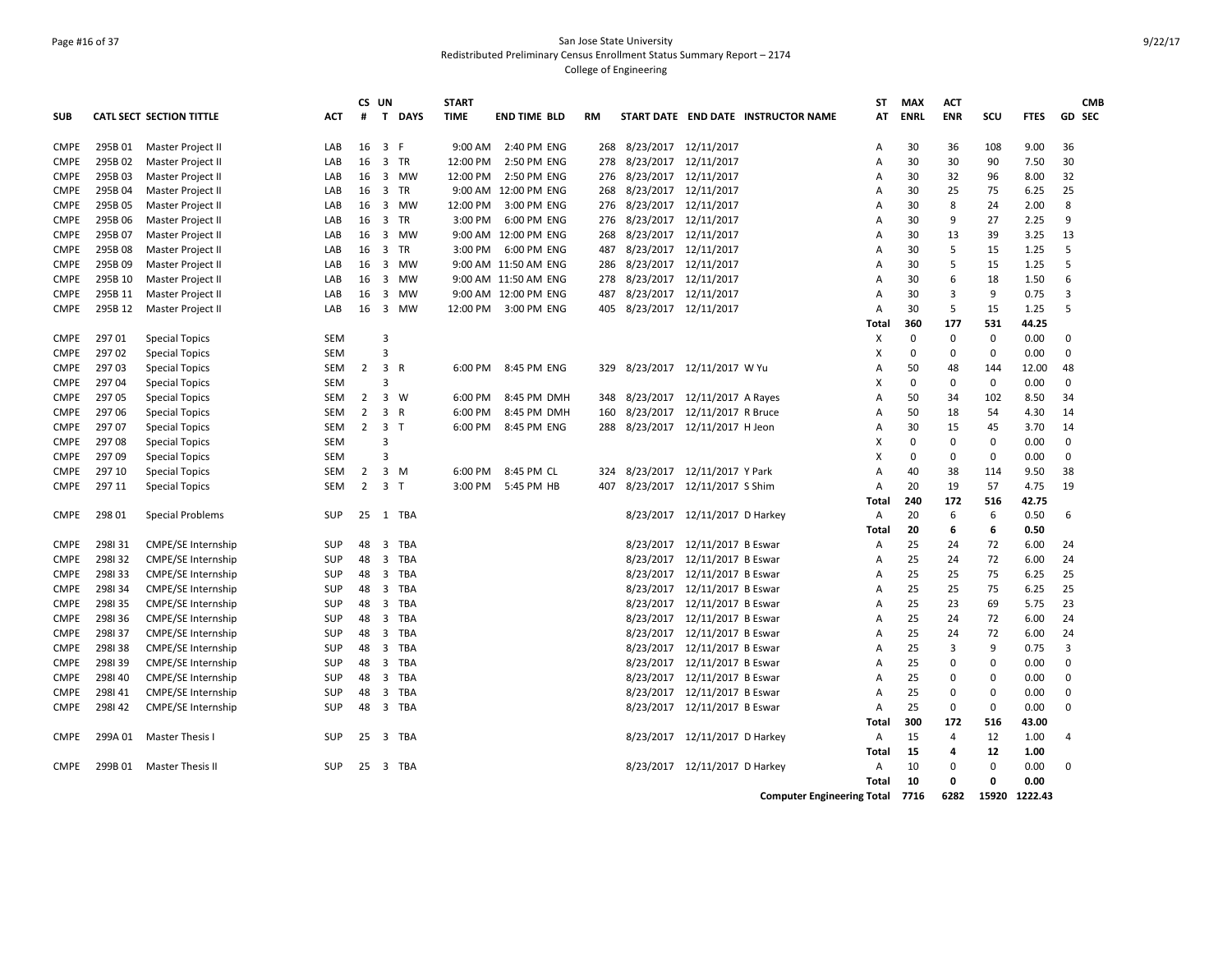### Page #17 of 37 San Jose State University Redistributed Preliminary Census Enrollment Status Summary Report – 2174 College of Engineering

|            |                               |                                 |            |                | CS UN                | <b>START</b> |                       |     |                                        | <b>ST</b>      | <b>MAX</b>  | ACT         |             |             | <b>CMB</b>     |
|------------|-------------------------------|---------------------------------|------------|----------------|----------------------|--------------|-----------------------|-----|----------------------------------------|----------------|-------------|-------------|-------------|-------------|----------------|
| <b>SUB</b> |                               | <b>CATL SECT SECTION TITTLE</b> | ACT        | #              | T DAYS               | <b>TIME</b>  | <b>END TIME BLD</b>   | RM  | START DATE END DATE INSTRUCTOR NAME    | AT             | <b>ENRL</b> | <b>ENR</b>  | scu         | <b>FTES</b> | <b>GD SEC</b>  |
|            | <b>Electrical Engineering</b> |                                 |            |                |                      |              |                       |     |                                        |                |             |             |             |             |                |
| EE         | 30 01                         | Intr PRGM MC EE                 | LEC        | 1              | 3 MW                 |              | 1:30 PM 2:20 PM ENG   |     | 345 8/23/2017 12/11/2017 F Lin         | Α              | 80          | 53          | 106         | 10.60       | 0              |
| EE         | 30 02                         | Intr PRGM MC EE                 | LAB        | 16             | $\mathbf 0$<br>M     | 2:30 PM      | 5:20 PM ENG           | 290 | 8/23/2017 12/11/2017 F Lin             | Α              | 30          | 24          | 24          | 0.00        | $\mathbf 0$    |
| EE.        | 30 03                         | Intr PRGM MC EE                 | LAB        |                | $\Omega$             |              |                       |     |                                        | Χ              | $\Omega$    | $\mathbf 0$ | $\mathbf 0$ | 0.00        | $\Omega$       |
| EE         | 30 04                         | Intr PRGM MC EE                 | LAB        |                | 16 0 T               |              | 2:30 PM 5:20 PM ENG   |     | 258 8/23/2017 12/11/2017 F Lin         | Α              | 30          | 29          | 29          | 0.00        | $\Omega$       |
|            |                               |                                 |            |                |                      |              |                       |     |                                        | Total          | 140         | 106         | 159         | 10.60       |                |
| EE         | 9701                          | Intro EE Lab                    | LAB        |                | 17 1 R               |              | 6:00 PM 8:45 PM ENG   | 249 | 8/23/2017 12/11/2017 P Neelakrishnan   | Α              | 20          | 18          | 18          | 1.20        | $\Omega$       |
| EE         | 9702                          | Intro EE Lab                    | LAB        |                | 17 1 T               |              | 9:00 AM 11:45 AM ENG  | 249 | 8/23/2017 12/11/2017 M Sharma          | Α              | 20          | 19          | 19          | 1.27        | $\mathbf 0$    |
| EE         | 9703                          | Intro EE Lab                    | LAB        |                | 17 1 T               |              | 1:30 PM 4:15 PM ENG   | 249 | 8/23/2017  12/11/2017 J Basra          | Α              | 20          | 21          | 21          | 1.40        | $\Omega$       |
| EE         | 9704                          | Intro EE Lab                    | LAB        |                | 17 1 R               |              | 1:30 PM 4:15 PM ENG   | 249 | 8/23/2017 12/11/2017 S Datar           | Α              | 20          | 16          | 16          | 1.07        | $\Omega$       |
| EE.        | 9705                          | Intro EE Lab                    | LAB        |                | 17 1 F               |              | 9:00 AM 11:45 AM ENG  | 249 | 8/23/2017 12/11/2017 J Basra           | A              | 20          | 21          | 21          | 1.40        | $\Omega$       |
| EE.        | 9706                          | Intro EE Lab                    | LAB        |                | 17 1 R               |              | 9:00 AM 11:45 AM ENG  | 249 | 8/23/2017 12/11/2017 M Sharma          | A              | 20          | 18          | 18          | 1.20        | $\Omega$       |
| EE         | 9707                          | Intro EE Lab                    | LAB        |                | 17 1 F               |              | 1:30 PM 4:15 PM ENG   | 249 | 8/23/2017 12/11/2017 P Neelakrishnan   | Α              | 20          | 16          | 16          | 1.07        | $\Omega$       |
|            |                               |                                 |            |                |                      |              |                       |     |                                        | Total          | 140         | 129         | 129         | 8.60        |                |
| EE         | 98 01                         | Intro Ckt Analysis              | <b>SEM</b> | 4              | 3 MW                 |              | 1:30 PM 2:45 PM DMH   | 234 | 8/23/2017 12/11/2017 M Zand            | A              | 60          | 58          | 174         | 11.60       | $\mathbf 0$    |
| EE.        | 98 02                         | Intro Ckt Analysis              | SEM        | $\overline{4}$ | $\overline{3}$<br>MW |              | 10:30 AM 11:45 AM ENG | 339 | 8/23/2017 12/11/2017 K Lau             | Α              | 60          | 66          | 198         | 13.20       | 0              |
| EE         | 98 03                         | Intro Ckt Analysis              | <b>SEM</b> | 4              | 3<br>TR              |              | 1:30 PM 2:45 PM ENG   | 345 | 8/23/2017 12/11/2017 E Ayme Bellegarda | Α              | 60          | 63          | 189         | 12.65       | 1              |
| EE         | 98 04                         | Intro Ckt Analysis              | <b>SEM</b> | 4              | 3 TR                 |              | 6:00 PM 7:15 PM ENG   |     | 343 8/23/2017 12/11/2017 N Ge          | $\overline{A}$ | 60          | 50          | 150         | 10.05       | 1              |
|            |                               |                                 |            |                |                      |              |                       |     |                                        | <b>Total</b>   | 240         | 237         | 711         | 47.50       |                |
| EE         | 101 01                        | Cir/Conc & Prob So              | ACT        | 13             | 1 R                  | 2:00 PM      | 4:00 PM ENG           | 339 | 8/23/2017 12/11/2017 D Parent          | Α              | 60          | 27          | 27          | 1.80        | $\Omega$       |
|            |                               |                                 |            |                |                      |              |                       |     |                                        | Total          | 60          | 27          | 27          | 1.80        |                |
| EE         | 102 01                        | Prob/Stat in EE                 | <b>SEM</b> | 4              | 3<br><b>MW</b>       |              | 10:30 AM 11:45 AM ENG |     | 341 8/23/2017 12/11/2017 J Zhao        | A              | 90          | 88          | 264         | 17.60       | $\Omega$       |
|            |                               |                                 |            |                |                      |              |                       |     |                                        | <b>Total</b>   | 90          | 88          | 264         | 17.60       |                |
| EE         | 110 01                        | <b>Circuits and Systems</b>     | SEM        |                | 3                    |              |                       |     |                                        | Х              | $\mathbf 0$ | $\mathbf 0$ | $\mathbf 0$ | 0.00        | $\mathbf 0$    |
| EE         | 110 02                        | <b>Circuits and Systems</b>     | <b>SEM</b> |                | $\overline{3}$       |              |                       |     |                                        | X              | $\mathbf 0$ | 0           | $\mathbf 0$ | 0.00        | $\Omega$       |
| EE         | 110 03                        | <b>Circuits and Systems</b>     | <b>SEM</b> | 4              | 3<br><b>MW</b>       | 3:00 PM      | 4:15 PM ENG           | 345 | 8/23/2017 12/11/2017 D Parent          | $\overline{A}$ | 55          | 35          | 105         | 7.10        | $\overline{2}$ |
| EE.        | 110 04                        | <b>Circuits and Systems</b>     | SEM        | $\overline{4}$ | 3<br>MW              |              | 3:00 PM 4:15 PM BBC   | 104 | 8/23/2017 12/11/2017 E Ayme Bellegarda | A              | 55          | 41          | 123         | 8.50        | 6              |
|            |                               |                                 |            |                |                      |              |                       |     |                                        | Total          | 110         | 76          | 228         | 15.60       |                |
| EE         | 110L 01                       | C and D Sys Lab                 | LAB        |                | 16 1 F               |              | 9:00 AM 11:45 AM ENG  | 290 | 8/23/2017 12/11/2017 D Bhatt           | Α              | 20          | 20          | 20          | 1.33        | $\Omega$       |
| EE         | 110L02                        | C and D Sys Lab                 | LAB        | 16             | 1 F                  |              | 9:00 AM 11:45 AM ENG  | 258 | 8/23/2017 12/11/2017 R Bhaskar         | $\overline{A}$ | 20          | 15          | 15          | 1.02        | $\mathbf{1}$   |
| EE         | 110L03                        | C and D Sys Lab                 | LAB        | 16             | 1 F                  |              | 1:30 PM 4:15 PM ENG   | 290 | 8/23/2017 12/11/2017 U Vyas            | A              | 20          | 19          | 19          | 1.27        | $\mathbf 0$    |
| EE         | 110L04                        | C and D Sys Lab                 | LAB        |                | 16 1 F               |              | 1:30 PM 4:15 PM ENG   |     | 258 8/23/2017 12/11/2017 D Patel       | Α              | 20          | 17          | 17          | 1.13        | $\mathbf 0$    |
|            |                               |                                 |            |                |                      |              |                       |     |                                        | Total          | 80          | 71          | 71          | 4.75        |                |
| EE         | 11201                         | <b>Signal Processing</b>        | <b>SEM</b> |                | 3                    |              |                       |     |                                        | Х              | $\mathbf 0$ | $\mathbf 0$ | $\mathbf 0$ | 0.00        | $\Omega$       |
| EE         | 112 02                        | Signal Processing               | SEM        |                | $\overline{3}$       |              |                       |     |                                        | х              | $\mathbf 0$ | 0           | 0           | 0.00        | $\Omega$       |
| EE.        | 112 03                        | <b>Signal Processing</b>        | SEM        | 4              | 3<br>MW              |              | 4:30 PM 5:45 PM CL    | 117 | 8/23/2017 12/11/2017 P Santacruz       | Α              | 55          | 52          | 156         | 10.75       | $\overline{7}$ |
| EE         | 112 04                        | <b>Signal Processing</b>        | <b>SEM</b> | $\overline{4}$ | 3 MW                 |              | 4:30 PM 5:45 PM ENG   |     | 345 8/23/2017 12/11/2017 J Ponniah     | A              | 55          | 24          | 72          | 4.95        | з              |
|            |                               |                                 |            |                |                      |              |                       |     |                                        | Total          | 110         | 76          | 228         | 15.70       |                |
| EE         | 118 01                        | Dig Lgc Crt Dsgn                | SEM        | 4              | 4<br>MW              |              | 10:30 AM 11:45 AM ENG |     | 345 8/23/2017 12/11/2017 T Caohuu      | Α              | 90          | 86          | 258         | 23.40       | 7              |
| EE         | 118 02                        | Dig Lgc Crt Dsgn                | SEM        |                | $\overline{4}$       |              |                       |     |                                        | X              | 0           | $\mathbf 0$ | $\mathbf 0$ | 0.00        | $\mathbf 0$    |
| EE         | 118 03                        | Dig Lgc Crt Dsgn                | LAB        | 16             | 0 R                  |              | 9:00 AM 11:45 AM ENG  | 305 | 8/23/2017 12/11/2017 N Chandupatla     | Α              | 20          | 21          | 21          | 0.00        | 1              |
| EE         | 118 04                        | Dig Lgc Crt Dsgn                | LAB        | 16             | 0 R                  |              | 6:00 PM 8:45 PM ENG   | 305 | 8/23/2017 12/11/2017 A Bhattacharjee   | Α              | 20          | 22          | 22          | 0.00        | $\overline{2}$ |
| EE         | 118 05                        | Dig Lgc Crt Dsgn                | LAB        | 16             | 0 <sub>T</sub>       |              | 9:00 AM 11:45 AM ENG  | 305 | 8/23/2017  12/11/2017 D Thakkar        | А              | 20          | 20          | 20          | 0.00        | $\mathbf 0$    |
| EE         | 11806                         | Dig Lgc Crt Dsgn                | LAB        |                | 16 0 T               |              | 1:30 PM 4:15 PM ENG   |     | 305 8/23/2017 12/11/2017 J Wang        | Α              | 20          | 23          | 23          | 0.00        | 4              |
| EE         | 11807                         | Dig Lgc Crt Dsgn                | LAB        |                | $\Omega$             |              |                       |     |                                        | X              | $\Omega$    | $\mathbf 0$ | 0           | 0.00        | $\Omega$       |
| EE         | 11808                         | Dig Lgc Crt Dsgn                | LAB        |                | $\Omega$             |              |                       |     |                                        | X              | $\Omega$    | $\mathbf 0$ | $\mathbf 0$ | 0.00        | $\Omega$       |
|            |                               |                                 |            |                |                      |              |                       |     |                                        | Total          | 170         | 172         | 344         | 23.40       |                |
| EE         | 120 01                        | Microp Sys Design               | SEM        | $\overline{4}$ | 4 MW                 |              | 1:30 PM 2:45 PM ENG   |     | 341 8/23/2017 12/11/2017 Y Kim         | A              | 90          | 88          | 264         | 23.67       | 3              |
|            |                               |                                 |            |                |                      |              |                       |     |                                        |                |             |             |             |             |                |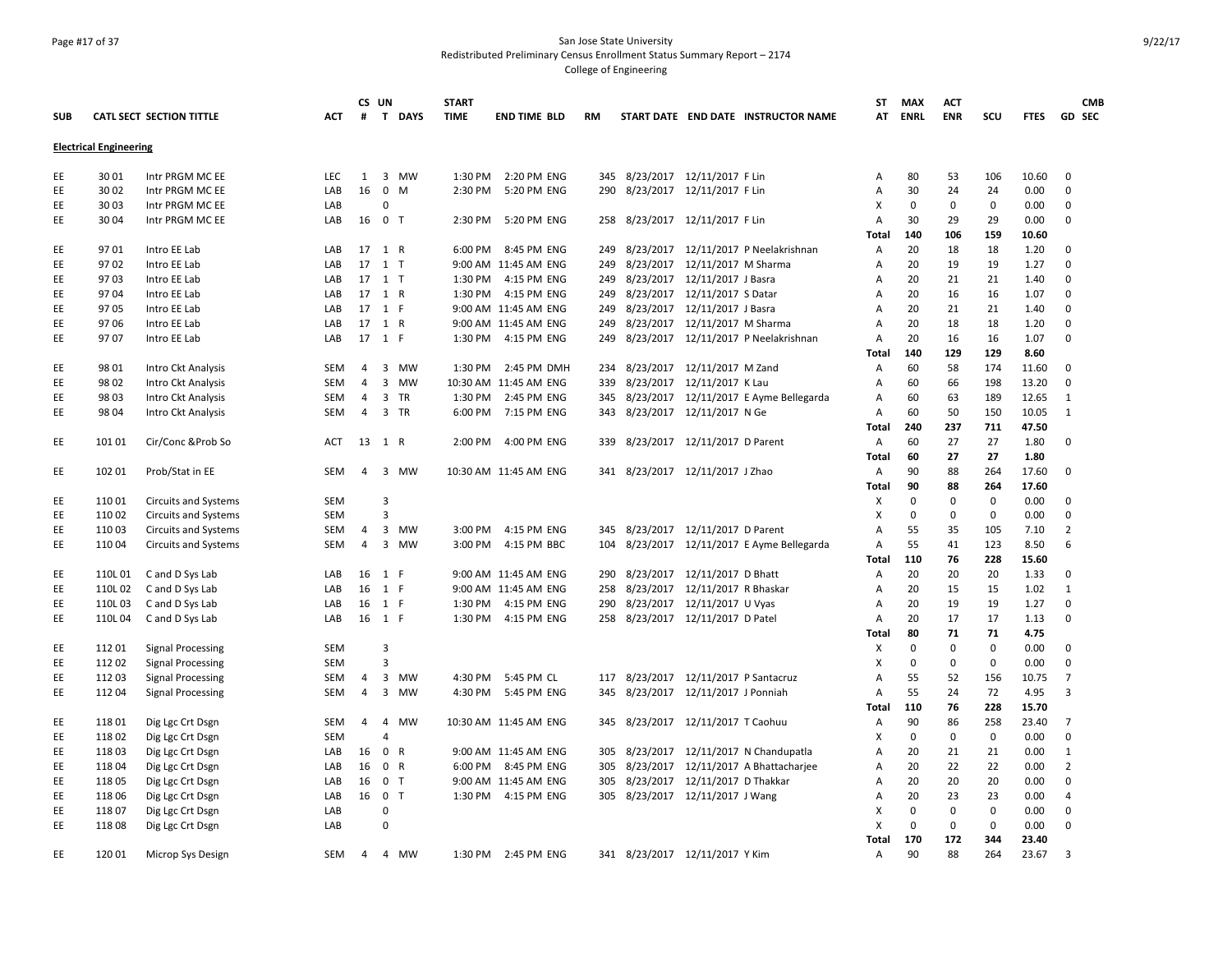### Page #18 of 37 San Jose State University Redistributed Preliminary Census Enrollment Status Summary Report – 2174 College of Engineering

|            |        |                           |            | CS UN          |                               | <b>START</b> |                        |           |                                     |                               |                                         | ST           | <b>MAX</b>  | <b>ACT</b>  |             |              | <b>CMB</b>     |
|------------|--------|---------------------------|------------|----------------|-------------------------------|--------------|------------------------|-----------|-------------------------------------|-------------------------------|-----------------------------------------|--------------|-------------|-------------|-------------|--------------|----------------|
| <b>SUB</b> |        | CATL SECT SECTION TITTLE  | <b>ACT</b> | #              | $\mathbf{T}$<br><b>DAYS</b>   | <b>TIME</b>  | <b>END TIME BLD</b>    | <b>RM</b> |                                     |                               | START DATE END DATE INSTRUCTOR NAME     | AT           | <b>ENRL</b> | <b>ENR</b>  | SCU         | <b>FTES</b>  | <b>GD SEC</b>  |
| EE         | 120 02 | Microp Sys Design         | LAB        | 16             | 0 <sub>T</sub>                |              | 1:30 PM 4:15 PM ENG    | 307       |                                     | 8/23/2017 12/11/2017 M Garcia |                                         | А            | 18          | 18          | 18          | 0.00         | $\mathbf 0$    |
| EE         | 120 03 | Microp Sys Design         | LAB        | 16             | 0 R                           |              | 10:30 AM  1:15 PM ENG  | 307       |                                     | 8/23/2017 12/11/2017 Y Zhao   |                                         | А            | 18          | 17          | 17          | 0.00         | 1              |
| EE         | 120 04 | Microp Sys Design         | LAB        | 16             | 0 R                           |              | 1:30 PM 4:15 PM ENG    | 307       |                                     | 8/23/2017 12/11/2017 A Chen   |                                         | Α            | 18          | 18          | 18          | 0.00         | $\mathbf 0$    |
| EE         | 120 05 | Microp Sys Design         | LAB        | 16             | 0 W                           |              | 6:00 PM 8:45 PM ENG    |           | 307 8/23/2017 12/11/2017 D Raval    |                               |                                         | А            | 18          | 18          | 18          | 0.00         | 1              |
| EE         | 120 06 | Microp Sys Design         | LAB        |                | 0                             |              |                        |           |                                     |                               |                                         | X            | $\mathbf 0$ | $\mathbf 0$ | $\mathbf 0$ | 0.00         | $\mathbf 0$    |
| EE         | 120 07 | Microp Sys Design         | LAB        | 16             | $0$ M                         |              | 6:00 PM 8:45 PM ENG    | 307       |                                     | 8/23/2017 12/11/2017 D Raval  |                                         | А            | 18          | 17          | 17          | 0.00         | 1              |
|            |        |                           |            |                |                               |              |                        |           |                                     |                               |                                         | <b>Total</b> | 180         | 176         | 352         | 23.67        |                |
| EE         | 122 01 | Electr Design I           | <b>SEM</b> | 4              | 4 TR                          |              | 9:00 AM 10:15 AM ENG   | 345       |                                     |                               | 8/23/2017 12/11/2017 S Hamedi-Hagh      | Α            | 90          | 87          | 261         | 23.33        | $\overline{2}$ |
| EE         | 122 02 | Electr Design I           | LAB        | 16             | 0 <sub>T</sub>                |              | 6:00 PM 8:45 PM ENG    | 290       |                                     | 8/23/2017 12/11/2017 S Yu     |                                         | Α            | 20          | 21          | 21          | 0.00         | 1              |
| EE         | 122 03 | Electr Design I           | LAB        | 16             | 0 T                           |              | 1:30 PM 4:15 PM ENG    | 290       |                                     | 8/23/2017 12/11/2017 M Teoh   |                                         | А            | 20          | 26          | 26          | 0.00         | $\mathbf 0$    |
| EE         | 122 04 | Electr Design I           | LAB        |                | 16 0 T                        |              | 10:30 AM   1:15 PM ENG | 290       |                                     | 8/23/2017 12/11/2017 J Jiang  |                                         | А            | 20          | 21          | 21          | 0.00         | 1              |
| EE         | 122 05 | Electr Design I           | LAB        | 16             | $\mathbf{0}$<br>R             |              | 6:00 PM 8:45 PM ENG    | 290       |                                     | 8/23/2017 12/11/2017 C Yen    |                                         | A            | 20          | 19          | 19          | 0.00         | $\mathbf 0$    |
| EE         | 122 06 | Electr Design I           | LAB        |                | 0                             |              |                        |           |                                     |                               |                                         | Χ            | $\mathbf 0$ | $\mathbf 0$ | $\mathbf 0$ | 0.00         | $\Omega$       |
|            |        |                           |            |                |                               |              |                        |           |                                     |                               |                                         | Total        | 170         | 174         | 348         | 23.33        |                |
| EE         | 124 01 | Electr Design II          | SEM        | $\overline{4}$ | 4 MW                          |              | 9:00 AM 10:15 AM ENG   | 345       |                                     | 8/23/2017 12/11/2017 S Lee    |                                         | А            | 65          | 63          | 189         | 16.80        | $\mathbf 0$    |
| EE         | 124 02 | Electr Design II          | LAB        | 16             | $\overline{0}$<br>R           |              | 1:30 PM 4:15 PM ENG    | 258       |                                     |                               | 8/23/2017 12/11/2017 S Rallabandi       | А            | 18          | 18          | 18          | 0.00         | $\Omega$       |
| EE.        | 124 03 | Electr Design II          | LAB        | 16             | 0 R                           |              | 6:00 PM 8:45 PM ENG    | 258       | 8/23/2017 12/11/2017 D Nguyen       |                               |                                         | A            | 18          | 14          | 14          | 0.00         | $\Omega$       |
| EE         | 124 04 | Electr Design II          | LAB        | 16             | 0 <sub>T</sub>                | 6:00 PM      | 8:45 PM ENG            | 258       |                                     | 8/23/2017 12/11/2017 T Lan    |                                         | А            | 18          | 12          | 12          | 0.00         | $\mathbf 0$    |
| EE         | 124 05 | Electr Design II          | LAB        |                | 16 0 R                        |              | 10:30 AM  1:15 PM ENG  |           |                                     |                               | 258 8/23/2017 12/11/2017 S Rallabandi   | А            | 18          | 19          | 19          | 0.00         | $\mathbf 0$    |
|            |        |                           |            |                |                               |              |                        |           |                                     |                               |                                         | Total        | 137         | 126         | 252         | 16.80        |                |
| EE         | 127 01 | Elec Biomed Appl          | <b>LEC</b> |                | 3                             |              |                        |           |                                     |                               |                                         | X            | $\mathbf 0$ | $\mathbf 0$ | $\mathbf 0$ | 0.00         | $\mathbf 0$    |
| EE         | 127 02 | Elec Biomed Appl          | LEC        |                | 3                             |              |                        |           |                                     |                               |                                         | Χ            | $\mathbf 0$ | $\mathbf 0$ | $\mathbf 0$ | 0.00         | $\mathbf 0$    |
| EE         | 12703  | Elec Biomed Appl          | LEC        | $2^{\circ}$    | 3 F                           |              | 6:00 PM 8:45 PM ENG    | 345       |                                     | 8/23/2017 12/11/2017 C Nguyen |                                         | А            | 35          | 26          | 78          | 5.25         | 1              |
|            |        |                           |            |                |                               |              |                        |           |                                     |                               |                                         | <b>Total</b> | 35          | 26          | 78          | 5.25         |                |
| EE         | 128 01 | <b>Phys Electronics</b>   | <b>SEM</b> | 4              | 3 TR                          |              | 10:30 AM 11:45 AM ENG  | 345       | 8/23/2017 12/11/2017 L He           |                               |                                         | Α            | 80          | 72          | 216         | 14.40        | $\mathbf 0$    |
|            |        |                           |            |                |                               |              |                        |           |                                     |                               |                                         | <b>Total</b> | 80          | 72          | 216         | 14.40        |                |
| EE         | 132 01 | Theo Auto Controls        | SEM        | 4              | 3 MW                          |              | 1:30 PM 2:45 PM SH     | 100       |                                     |                               | 8/23/2017 12/11/2017 A Bhattacharya     | Α            | 65          | 63          | 189         | 12.60        | $\mathbf 0$    |
|            |        |                           |            |                |                               |              |                        |           |                                     |                               |                                         | <b>Total</b> | 65          | 63          | 189         | 12.60        |                |
| EE         | 134 01 | Power Systems             | <b>LEC</b> |                | $2 \quad 3 \quad F$           |              | 3:00 PM 5:45 PM ENG    |           | 401 8/23/2017 12/11/2017 A Shahsiah |                               |                                         | Α            | 40          | 32          | 96          | 6.40         | $\mathbf 0$    |
|            |        |                           |            |                |                               |              |                        |           |                                     |                               |                                         | Total        | 40          | 32          | 96          | 6.40         |                |
| EE         | 136 01 | <b>Power Electronics</b>  | <b>SEM</b> | $\overline{4}$ | 3 TR                          |              | 4:30 PM 5:45 PM ENG    |           | 303 8/23/2017 12/11/2017 S Sylvia   |                               |                                         | А            | 35          | 20          | 60          | 4.05         | 1              |
|            |        |                           |            |                |                               |              |                        |           |                                     |                               |                                         |              | 35          | 20          |             | 4.05         |                |
|            |        |                           |            |                |                               |              |                        |           |                                     |                               |                                         | Total        | 35          |             | 60          |              | 1              |
| EE         | 138 01 | Embd Cntrl Sys Des        | SEM        | - 5            | 3 TR                          |              | 6:00 PM 7:15 PM ENG    |           | 401 8/23/2017 12/11/2017 C Pham     |                               |                                         | Α            | 35          | 17          | 51<br>51    | 3.45<br>3.45 |                |
|            |        |                           |            |                |                               |              |                        |           |                                     |                               |                                         | Total        | 80          | 17          |             |              | $\overline{2}$ |
| EE         | 140 01 | Prin of E & M Flds        | <b>SEM</b> | 4              | 3 TR                          |              | 9:00 AM 10:15 AM ENG   | 331       |                                     | 8/23/2017 12/11/2017 R Kwok   |                                         | Α            |             | 81          | 243         | 16.30        |                |
|            |        |                           |            |                |                               |              |                        |           |                                     |                               |                                         | <b>Total</b> | 80          | 81          | 243         | 16.30        |                |
| EE         | 153 01 | Intro DIg Sig Proc        | SEM        | 5              | 3 TR                          |              | 1:30 PM 2:45 PM ENG    | 303       | 8/23/2017 12/11/2017 J Kim          |                               |                                         | Α            | 40          | 26          | 78          | 5.20         | $\mathbf 0$    |
|            |        |                           |            |                |                               |              |                        |           |                                     |                               |                                         | Total        | 40          | 26          | 78          | 5.20         |                |
| EE         | 160 01 | <b>Princ Comm Systems</b> | LEC        | 2              | 3 TR                          | 4:30 PM      | 5:20 PM ENG            | 345       |                                     |                               | 8/23/2017 12/11/2017 R Morelos-Zaragoza | А            | 55          | 40          | 80          | 8.00         | $\mathbf 0$    |
| EE         | 160 02 | <b>Princ Comm Systems</b> | LAB        | 16             | $\mathbf{0}$<br>M             | 6:00 PM      | 8:45 PM ENG            | 238       |                                     |                               | 8/23/2017 12/11/2017 S Swaminathan      | А            | 16          | 14          | 14          | 0.00         | $\mathbf 0$    |
| EE         | 160 03 | Princ Comm Systems        | LAB        | 16             | $0 \quad W$                   |              | 3:00 PM 5:45 PM ENG    | 238       |                                     | 8/23/2017 12/11/2017 A Sabane |                                         | Α            | 16          | 16          | 16          | 0.00         | $\mathbf 0$    |
| EE         | 160 04 | <b>Princ Comm Systems</b> | LAB        | 16             | 0 F                           |              | 9:00 AM 11:45 AM ENG   |           | 238 8/23/2017 12/11/2017 P Yadav    |                               |                                         | Α            | 16          | 10          | 10          | 0.00         | $\Omega$       |
|            |        |                           |            |                |                               |              |                        |           |                                     |                               |                                         | Total        | 103         | 80          | 120         | 8.00         |                |
| EE         | 172 01 | Intro MicrowavesEngr      | <b>SEM</b> | 4              | 3 MW                          |              | 6:00 PM 7:15 PM ENG    |           | 401 8/23/2017 12/11/2017 R Kwok     |                               |                                         | Α            | 35          | 19          | 57          | 3.95         | 3              |
|            |        |                           |            |                |                               |              |                        |           |                                     |                               |                                         | <b>Total</b> | 35          | 19          | 57          | 3.95         |                |
| EE         | 174 01 | INT ALG PR EBD SYS        | <b>SEM</b> | $\overline{a}$ | $\overline{\mathbf{3}}$<br>MW | 7:30 PM      | 8:45 PM ENG            | 401       |                                     | 8/23/2017 12/11/2017 T Nguyen |                                         | Α            | 35          | 16          | 48          | 3.20         | $\mathbf 0$    |
|            |        |                           |            |                |                               |              |                        |           |                                     |                               |                                         | Total        | 35          | 16          | 48          | 3.20         |                |
| EE         | 178 01 | Dig Design w FPGAS        | SEM        | 4              | 3 TR                          |              | 7:30 PM 8:45 PM CL     |           | 310 8/23/2017 12/11/2017 E Crabill  |                               |                                         | Α            | 55          | 47          | 141         | 9.45         | 1              |
|            |        |                           |            |                |                               |              |                        |           |                                     |                               |                                         | Total        | 55          | 47          | 141         | 9.45         |                |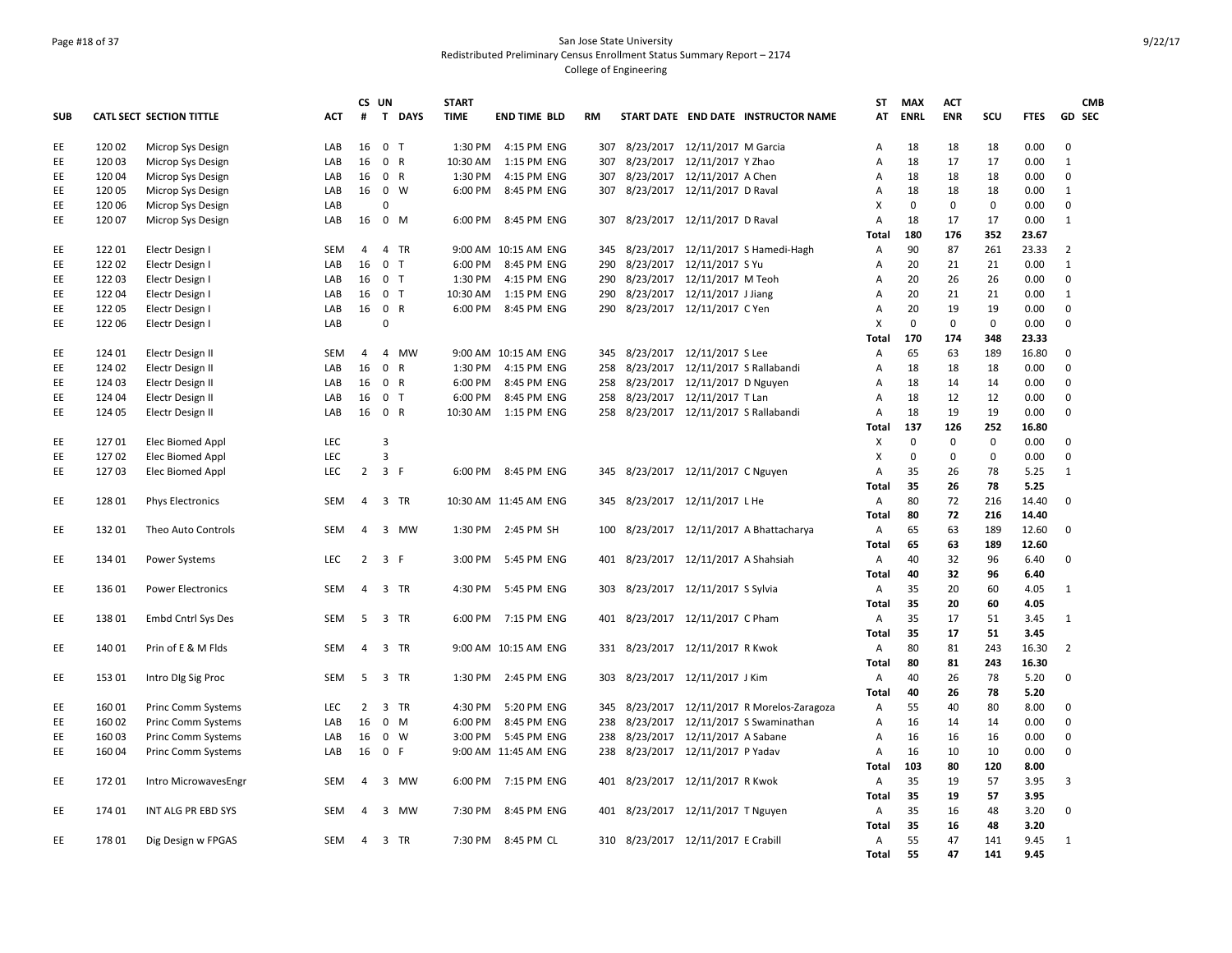### Page #19 of 37 San Jose State University Redistributed Preliminary Census Enrollment Status Summary Report – 2174 College of Engineering

|            |         |                                        |            | CS UN                |                         |             | <b>START</b> |                       |            |                                    |                                |                                             | <b>ST</b>         | <b>MAX</b>        | <b>ACT</b>        |                   |               | <b>CMB</b>      |  |
|------------|---------|----------------------------------------|------------|----------------------|-------------------------|-------------|--------------|-----------------------|------------|------------------------------------|--------------------------------|---------------------------------------------|-------------------|-------------------|-------------------|-------------------|---------------|-----------------|--|
| <b>SUB</b> |         | <b>CATL SECT SECTION TITTLE</b>        | <b>ACT</b> | #                    | T                       | <b>DAYS</b> | <b>TIME</b>  | <b>END TIME BLD</b>   | <b>RM</b>  |                                    |                                | START DATE END DATE INSTRUCTOR NAME         | AT                | <b>ENRL</b>       | <b>ENR</b>        | scu               | <b>FTES</b>   | GD SEC          |  |
| EE         | 180 01  | <b>Indiv Studies</b>                   | <b>SUP</b> | 36                   |                         | 3 TBA       |              |                       |            |                                    | 8/23/2017 12/11/2017           |                                             | $\overline{A}$    | 10                | $\mathbf 0$       | $\mathbf 0$       | 0.00          | $\overline{0}$  |  |
|            |         |                                        |            |                      |                         |             |              |                       |            |                                    |                                |                                             | <b>Total</b>      | 10                | 0                 | 0                 | 0.00          |                 |  |
| EE         | 18101   | Fund-Internetwork                      | <b>LEC</b> | $\overline{2}$       | 3                       | MW          |              | 10:30 AM 11:45 AM ENG |            | 331 8/23/2017 12/11/2017 C Tarng   |                                |                                             | $\overline{A}$    | 80                | 61                | 183               | 12.20         | $\mathbf 0$     |  |
|            | 198A 01 |                                        | LAB        | 16                   |                         |             |              | 10:00 AM 12:45 PM ENG |            |                                    | 8/23/2017 12/11/2017 P Hsu     |                                             | Total<br>Α        | 80<br>20          | 61<br>26          | 183<br>26         | 12.20<br>1.73 | 0               |  |
| EE<br>EE   | 198A 02 | EE Sr Dsgn Proj I<br>EE Sr Dsgn Proj I | LAB        | 16                   | 1 F<br>1 F              |             |              | 10:00 AM 12:45 PM ENG | 244<br>244 |                                    | 8/23/2017 12/11/2017 P Hsu     |                                             | A                 | 20                | 20                | 20                | 1.33          | 0               |  |
| EE         | 198A 03 | EE Sr Dsgn Proj I                      | LAB        | 16                   | 1 F                     |             |              | 10:00 AM 12:45 PM ENG | 244        |                                    | 8/23/2017 12/11/2017 P Hsu     |                                             | A                 | 20                | 20                | 20                | 1.33          | $\mathbf 0$     |  |
|            |         |                                        |            |                      |                         |             |              |                       |            |                                    |                                |                                             | <b>Total</b>      | 60                | 66                | 66                | 4.40          |                 |  |
| EE         | 198B 01 | EE Sr Dsgn Proj II                     | LAB        | 16                   | 3 S                     |             | 9:00 AM      | 6:00 PM ENG           | 376        |                                    | 8/23/2017 12/11/2017 P Hsu     |                                             | Α                 | 15                | 19                | 57                | 3.80          | 0               |  |
| EE         | 198B 02 | EE Sr Dsgn Proj II                     | LAB        | 16                   | 3S                      |             | 9:00 AM      | 6:00 PM ENG           | 376        | 8/23/2017 12/11/2017 P Hsu         |                                |                                             | A                 | 15                | 15                | 45                | 3.00          | $\mathbf 0$     |  |
| EE         | 198B03  | EE Sr Dsgn Proj II                     | LAB        | 16                   | 3S                      |             | 9:00 AM      | 6:00 PM ENG           |            | 376 8/23/2017 12/11/2017 P Hsu     |                                |                                             | A                 | 15                | 15                | 45                | 3.00          | $\mathbf 0$     |  |
| EE         | 198B 04 | EE Sr Dsgn Proj II                     | LAB        | $16 \quad 3 \quad S$ |                         |             | 9:00 AM      | 6:00 PM ENG           |            | 376 8/23/2017 12/11/2017 P Hsu     |                                |                                             | $\overline{A}$    | 15                | 15                | 45                | 3.00          | $\mathbf 0$     |  |
|            |         |                                        |            |                      |                         |             |              |                       |            |                                    |                                |                                             | <b>Total</b>      | 60                | 64                | 192               | 12.80         |                 |  |
| EE         | 209 01  | <b>Network Security</b>                | <b>LEC</b> | 1                    | 3                       | MW          | 4:30 PM      | 5:45 PM ENG           | 339        |                                    | 8/23/2017 12/11/2017 C Tarng   |                                             | Α                 | 0                 | 41                | 123               | 10.20         | 40 C            |  |
| EE         | 209 02  | <b>Network Security</b>                | LEC        | 1                    | 3 TR                    |             | 3:00 PM      | 4:15 PM DMH           |            | 357 8/23/2017 12/11/2017 J Zhao    |                                |                                             | Α                 | 0                 | 27                | 81                | 6.75          | 27 <sub>c</sub> |  |
|            |         |                                        |            |                      |                         |             |              |                       |            |                                    |                                |                                             | Total             | $\mathbf 0$       | 68                | 204               | 16.95         |                 |  |
| EE         | 210 01  | Linear Systems                         | <b>SEM</b> | 5                    | $\overline{3}$          | <b>TR</b>   | 4:30 PM      | 5:45 PM ENG           | 343        |                                    | 8/23/2017 12/11/2017 K Ghadiri |                                             | $\overline{A}$    | 60                | 45                | 135               | 11.25         | 45              |  |
| EE         | 210 02  | Linear Systems                         | <b>SEM</b> |                      | 3                       |             |              |                       |            |                                    |                                |                                             | X                 | $\mathbf 0$       | $\pmb{0}$         | $\mathbf 0$       | 0.00          | $\pmb{0}$       |  |
| EE         | 210 03  | Linear Systems                         | <b>SEM</b> | 5                    | $\overline{\mathbf{3}}$ | MW          |              | 6:00 PM 7:15 PM ENG   |            | 343 8/23/2017 12/11/2017 K Ghadiri |                                |                                             | A                 | 60                | 26                | 78                | 6.45          | 25              |  |
|            |         |                                        |            |                      |                         |             |              |                       |            |                                    |                                |                                             | <b>Total</b>      | 120               | 71                | 213               | 17.70         |                 |  |
| EE         | 220 01  | <b>RFIC Design I</b>                   | <b>LEC</b> |                      | $\overline{3}$          |             |              |                       |            |                                    |                                |                                             | X                 | $\mathbf 0$       | $\mathbf 0$       | $\mathbf 0$       | 0.00          | $\mathbf 0$     |  |
|            |         |                                        |            |                      |                         |             |              |                       |            |                                    |                                |                                             | Total             | 0                 | 0                 | 0                 | 0.00          |                 |  |
| EE         | 221 01  | Prin of Semi Dev I                     | SEM        | 5                    | 3 TR                    |             | 3:00 PM      | 4:15 PM ENG           |            | 331 8/23/2017 12/11/2017 L He      |                                |                                             | Α                 | 60                | 56                | 168               | 13.95         | 55              |  |
| EE         | 221 02  | Prin of Semi Dev I                     | <b>SEM</b> |                      | 3                       |             |              |                       |            |                                    |                                |                                             | X                 | 0                 | 0                 | 0                 | 0.00          | 0               |  |
| EE         | 221 04  | Prin of Semi Dev I                     | <b>SEM</b> | 5                    | 3 TR                    |             | 6:00 PM      | 7:15 PM CL            |            | 310 8/23/2017 12/11/2017 B Mantha  |                                |                                             | Α                 | 60                | 56                | 168               | 14.00         | 56              |  |
|            |         |                                        |            |                      |                         |             |              |                       |            |                                    |                                |                                             | <b>Total</b>      | 120               | 112               | 336               | 27.95         |                 |  |
| EE         | 223 01  | Analog Int Ckts                        | <b>SEM</b> | 5                    | 3 TR                    |             | 4:30 PM      | 5:45 PM ENG           |            | 401 8/23/2017 12/11/2017 S Lee     |                                |                                             | A                 | 35                | 15                | 45                | 3.75          | 15              |  |
|            |         |                                        |            |                      |                         |             |              |                       |            |                                    |                                |                                             | <b>Total</b>      | 35                | 15                | 45                | 3.75          |                 |  |
| EE         | 224 01  | Hi Speed CMOS Ckts                     | <b>SEM</b> | 5                    |                         | 3 MW        |              | 7:30 PM 8:45 PM ENG   |            | 403 8/23/2017 12/11/2017 K Ghadiri |                                |                                             | Α                 | 35                | 15                | 45                | 3.75          | 15              |  |
| EE         | 227 01  |                                        | <b>SEM</b> |                      | $\overline{3}$          |             |              |                       |            |                                    |                                |                                             | <b>Total</b><br>X | 35<br>$\mathbf 0$ | 15<br>$\mathbf 0$ | 45<br>$\mathbf 0$ | 3.75<br>0.00  | $\mathbf 0$     |  |
|            |         | Signal Integrity--AMS IC               |            |                      |                         |             |              |                       |            |                                    |                                |                                             | <b>Total</b>      | 0                 | 0                 | 0                 | 0.00          |                 |  |
| EE         | 231 01  | Automat Contr Theo                     | SEM        | 5                    | 3                       |             |              |                       |            |                                    | 8/23/2017 12/11/2017           |                                             | х                 | 0                 | 0                 | $\mathbf 0$       | 0.00          | 0               |  |
| EE         | 231 02  | <b>Automat Contr Theo</b>              | <b>SEM</b> | 5                    | $\overline{3}$          | MW          |              | 6:00 PM 7:15 PM BBC   |            | 125 8/23/2017 12/11/2017 M Badawy  |                                |                                             | Α                 | 35                | 26                | 78                | 6.40          | 24              |  |
|            |         |                                        |            |                      |                         |             |              |                       |            |                                    |                                |                                             | Total             | 35                | 26                | 78                | 6.40          |                 |  |
| EE         | 239 01  | Sel Top in Sys & C                     | <b>SEM</b> | 5                    | 3 TR                    |             | 7:30 PM      | 8:45 PM ENG           |            | 343 8/23/2017 12/11/2017 M Badawy  |                                |                                             | $\overline{A}$    | 35                | 30                | 90                | 7.45          | 29              |  |
|            |         |                                        |            |                      |                         |             |              |                       |            |                                    |                                |                                             | Total             | 35                | 30                | 90                | 7.45          |                 |  |
| EE         | 250 01  | Prob Ran Vari & St Prc                 | SEM        | 5                    | $\overline{\mathbf{3}}$ | <b>MW</b>   | 3:00 PM      | 4:15 PM ENG           |            | 331 8/23/2017 12/11/2017 B Sirkeci |                                |                                             | Α                 | 60                | 71                | 213               | 17.70         | 70              |  |
| EE         | 250 02  | Prob Ran Vari & St Prc                 | <b>SEM</b> |                      | 3                       |             |              |                       |            |                                    |                                |                                             | X                 | $\mathbf 0$       | $\mathbf 0$       | $\mathbf 0$       | 0.00          | $\mathbf 0$     |  |
| EE         | 250 03  | Prob Ran Vari & St Prc                 | <b>SEM</b> | 5                    | 3 TR                    |             | 7:30 PM      | 8:45 PM ENG           |            | 345 8/23/2017 12/11/2017 J Kamali  |                                |                                             | $\overline{A}$    | 60                | 55                | 165               | 13.75         | 55              |  |
|            |         |                                        |            |                      |                         |             |              |                       |            |                                    |                                |                                             | Total             | 120               | 126               | 378               | 31.45         |                 |  |
| EE         | 251 01  | Digital Comm Systems                   | LEC        | $\overline{2}$       | 3 TR                    |             | 6:00 PM      | 7:15 PM BBC           |            |                                    |                                | 120 8/23/2017 12/11/2017 R Morelos-Zaragoza | Α                 | 35                | 18                | 54                | 4.45          | 17              |  |
|            |         |                                        |            |                      |                         |             |              |                       |            |                                    |                                |                                             | <b>Total</b>      | 35                | 18                | 54                | 4.45          |                 |  |
| EE         | 253 01  | Signal Processing                      | <b>SEM</b> |                      | $\overline{3}$          |             |              |                       |            |                                    |                                |                                             | X                 | $\mathbf 0$       | $\mathbf 0$       | $\mathbf 0$       | 0.00          | $\mathbf 0$     |  |
|            |         |                                        |            |                      |                         |             |              |                       |            |                                    |                                |                                             | <b>Total</b>      | $\mathbf 0$       | 0                 | 0                 | 0.00          |                 |  |
| EE         | 258 01  | <b>Neural Networks</b>                 | <b>SEM</b> | 5                    | 3 TR                    |             | 3:00 PM      | 4:15 PM ENG           |            | 345 8/23/2017 12/11/2017 B Sirkeci |                                |                                             | Α                 | 53                | 66                | 198               | 16.40         | 64              |  |
|            |         |                                        |            |                      |                         |             |              |                       |            |                                    |                                |                                             | <b>Total</b>      | 53                | 66                | 198               | 16.40         |                 |  |
| EE         | 265 01  | Hands-onWire.Comm.                     | LEC        | 4                    |                         | 3 MW        | 4:30 PM      | 5:45 PM ENG           |            |                                    |                                | 401 8/23/2017 12/11/2017 R Morelos-Zaragoza | Α                 | 35                | 13                | 39                | 3.10          | 10              |  |
|            |         |                                        |            |                      |                         |             |              |                       |            |                                    |                                |                                             | <b>Total</b>      | 35                | 13                | 39                | 3.10          |                 |  |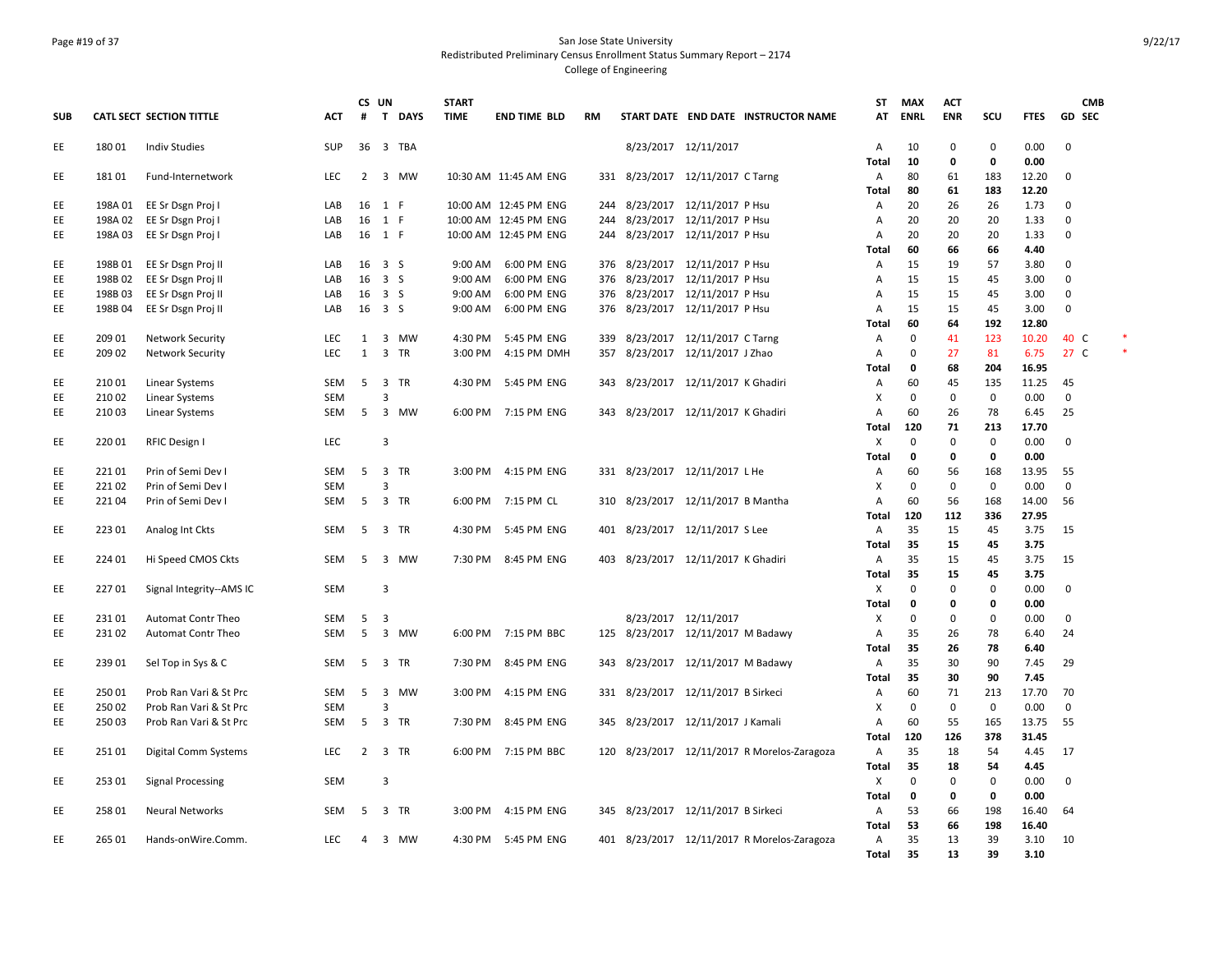### Page #20 of 37 San Jose State University Redistributed Preliminary Census Enrollment Status Summary Report – 2174 College of Engineering

|            |                  |                                 |            | CS UN          |                                      | <b>START</b>       |                            |     |                                        | ST                | <b>MAX</b>        | <b>ACT</b>  |                    |              | <b>CMB</b>       |
|------------|------------------|---------------------------------|------------|----------------|--------------------------------------|--------------------|----------------------------|-----|----------------------------------------|-------------------|-------------------|-------------|--------------------|--------------|------------------|
| <b>SUB</b> |                  | <b>CATL SECT SECTION TITTLE</b> | <b>ACT</b> | #              | $\mathbf{T}$<br><b>DAYS</b>          | <b>TIME</b>        | <b>END TIME BLD</b>        | RM  | START DATE END DATE INSTRUCTOR NAME    | AT                | <b>ENRL</b>       | <b>ENR</b>  | scu                | <b>FTES</b>  | GD SEC           |
| EE         | 270 01           | Adv Logic Design                | SEM        | 5              | $\overline{\mathbf{3}}$<br>MW        | 4:30 PM            | 5:45 PM ENG                |     | 232 8/23/2017 12/11/2017 T Caohuu      | Α                 | 35                | 14          | 42                 | 3.50         | 14               |
|            |                  |                                 |            |                |                                      |                    |                            |     |                                        | Total             | 35                | 14          | 42                 | 3.50         |                  |
| EE         | 27101            | Digital Sys Design              | SEM        | 5              | 3<br>MW                              | 6:00 PM            | 7:15 PM ENG                | 339 | 8/23/2017 12/11/2017 J Kim             | Α                 | 55                | 52          | 156                | 13.00        | 52               |
|            |                  |                                 |            |                |                                      |                    |                            |     |                                        | Total             | 55                | 52          | 156                | 13.00        |                  |
| EE         | 27201            | <b>SOC DESIGN</b>               | <b>SEM</b> | 5              | $\overline{\mathbf{3}}$<br>MW        | 7:30 PM            | 8:45 PM ENG                | 341 | 8/23/2017 12/11/2017 M Jones           | Α                 | 65                | 45          | 135                | 11.25        | 45               |
|            |                  |                                 |            |                |                                      |                    |                            |     |                                        | Total             | 65<br>$\mathbf 0$ | 45          | 135<br>$\mathbf 0$ | 11.25        |                  |
| EE.<br>EE  | 275 01<br>275 02 | Adv Comp Architect              | <b>SEM</b> | 5<br>5         | -3<br>3<br><b>MW</b>                 |                    |                            | 403 | 8/23/2017 12/11/2017                   | Χ                 | 35                | 0<br>8      | 24                 | 0.00<br>2.00 | $\mathbf 0$<br>8 |
|            |                  | Adv Comp Architect              | SEM        |                |                                      | 6:00 PM            | 7:15 PM ENG                |     | 8/23/2017 12/11/2017 T Caohuu          | А<br><b>Total</b> | 35                | 8           | 24                 | 2.00         |                  |
| EE.        | 277A 02          | Embedded SoC Des.               | SEM        | 5              | $\overline{\mathbf{3}}$<br><b>TR</b> | 3:00 PM            | 4:15 PM ENG                | 301 | 8/23/2017 12/11/2017 Y Kim             | Α                 | 35                | 9           | 27                 | 2.25         | 9                |
|            |                  |                                 |            |                |                                      |                    |                            |     |                                        | Total             | 35                | 9           | 27                 | 2.25         |                  |
| EE         | 278 01           | Dig Des DSP/Comm                | <b>SEM</b> | $\overline{4}$ | $\overline{3}$                       |                    |                            |     | 8/23/2017 12/11/2017                   | Х                 | $\mathbf 0$       | $\mathbf 0$ | $\mathbf 0$        | 0.00         | $\mathbf 0$      |
| EE         | 278 02           | Dig Des DSP/Comm                | SEM        |                | $\overline{3}$                       |                    |                            |     |                                        | X                 | $\mathbf 0$       | 0           | $\mathbf 0$        | 0.00         | $\mathbf 0$      |
| EE         | 278 03           | Dig Des DSP/Comm                | SEM        | 4              | 3 F                                  | 3:00 PM            | 5:45 PM ENG                | 345 | 8/23/2017 12/11/2017 C Choo            | Α                 | 60                | 34          | 102                | 8.50         | 34               |
|            |                  |                                 |            |                |                                      |                    |                            |     |                                        | Total             | 60                | 34          | 102                | 8.50         |                  |
| EE         | 279 01           | <b>Topics in Digital</b>        | <b>SEM</b> | 5              | 3 TR                                 | 6:00 PM            | 7:15 PM ENG                | 345 | 8/23/2017 12/11/2017 M Jones           | Α                 | 55                | 35          | 105                | 8.75         | 35               |
|            |                  |                                 |            |                |                                      |                    |                            |     |                                        | Total             | 55                | 35          | 105                | 8.75         |                  |
| EE         | 281 01           | Internetworking                 | SEM        | 4              | 3<br>TR                              | 4:30 PM            | 5:45 PM ENG                | 339 | 8/23/2017 12/11/2017 J Ponniah         | А                 | 60                | 33          | 99                 | 8.25         | 33               |
| EE.        | 281 02           | Internetworking                 | <b>SEM</b> | 4              | 3<br>MW                              | 6:00 PM            | 7:15 PM ENG                | 345 | 8/23/2017 12/11/2017 N Ghazisaidi      | A                 | 60                | 56          | 168                | 14.00        | 56               |
|            |                  |                                 |            |                |                                      |                    |                            |     |                                        | Total             | 120               | 89          | 267                | 22.25        |                  |
| EE         | 283 01           | <b>Broadband Comm Nt</b>        | SEM        |                | 3                                    |                    |                            |     |                                        | X                 | $\mathbf{0}$      | $\pmb{0}$   | 0                  | 0.00         | 0                |
|            |                  |                                 |            |                |                                      |                    |                            |     |                                        | Total             | 0                 | 0           | 0                  | 0.00         |                  |
| EE         | 284 01           | Voice & Data Net                | <b>SEM</b> | 5              | 3<br>MW                              | 7:30 PM            | 8:45 PM ENG                | 345 | 8/23/2017 12/11/2017 B Venkatraman     | Α                 | 65                | 40          | 120                | 10.00        | 40               |
| EE         | 284 02           | Voice & Data Net                | SEM        | 5              | $\overline{\mathbf{3}}$<br>MW        | 4:30 PM            | 5:45 PM CL                 |     | 222 8/23/2017 12/11/2017 B Venkatraman | Α                 | 80                | 33          | 99                 | 8.25         | 33               |
|            |                  |                                 |            |                |                                      |                    |                            |     |                                        | Total             | 145               | 73          | 219                | 18.25        |                  |
| EE         | 286 01           | Mob/Wireless Net                | <b>SEM</b> | 5              | $\overline{3}$<br>TR                 | 6:00 PM            | 7:15 PM ENG                |     | 341 8/23/2017 12/11/2017 P Santacruz   | Α                 | 80                | 71          | 213                | 17.75        | 71               |
|            |                  |                                 |            |                |                                      |                    |                            |     |                                        | Total             | 80                | 71          | 213                | 17.75        |                  |
| EE         | 287 01           | <b>ASIC CMOS Design</b>         | SEM        | 5              | 3<br>TR                              | 7:30 PM            | 8:45 PM ENG                |     | 341 8/23/2017 12/11/2017 M Jones       | Α                 | 65                | 19          | 57                 | 4.75         | 19               |
|            |                  |                                 |            |                |                                      |                    |                            |     |                                        | Total             | 65                | 19          | 57                 | 4.75         |                  |
| EE         | 288 01           | Data Cony for AMS               | LEC        |                | $\overline{3}$                       |                    |                            |     |                                        | X                 | $\Omega$          | 0           | $\mathbf 0$        | 0.00         | 0                |
|            |                  |                                 |            |                |                                      |                    |                            |     |                                        | Total             | $\mathbf 0$       | 0           | $\mathbf 0$        | 0.00         |                  |
| EE         | 295 01           | <b>Technical Writing</b>        | LEC        |                | 3                                    |                    |                            |     |                                        | х                 | $\mathbf 0$       | $\mathbf 0$ | $\mathbf 0$        | 0.00         | $\mathbf 0$      |
| EE         | 295 02           | <b>Technical Writing</b>        | <b>LEC</b> | 3              | $\overline{\mathbf{3}}$<br><b>RF</b> |                    | 7:30 AM 8:45 AM ENG        | 189 | 8/23/2017 12/11/2017 T Wrappe          | Α                 | 120               | 61          | 183                | 15.25        | 61               |
|            |                  |                                 |            |                |                                      |                    |                            |     |                                        | <b>Total</b>      | 120               | 61          | 183                | 15.25        |                  |
| EE         | 297A 01          | <b>MSEE Project Proposal</b>    | LAB        | 16             | 3 <sup>5</sup>                       | 9:00 AM            | 6:00 PM ENG                | 305 | 8/23/2017 12/11/2017 B Sirkeci         | А                 | 10                | 16          | 48                 | 4.00         | 16               |
| EE         | 297A 02          | <b>MSEE Project Proposal</b>    | LAB        | 16             | 3S                                   | 9:00 AM            | 6:00 PM ENG                | 305 | 8/23/2017 12/11/2017 B Sirkeci         | А                 | 10                | 16          | 48                 | 4.00         | 16               |
| EE         | 297A03           | <b>MSEE Project Proposal</b>    | LAB        |                | 16 3 S                               | 9:00 AM            | 6:00 PM ENG                | 258 | 8/23/2017 12/11/2017 B Sirkeci         | А                 | 10                | 16          | 48                 | 4.00         | 16               |
| EE         | 297A 04          | <b>MSEE Project Proposal</b>    | LAB        | 16             | 3S                                   | 9:00 AM            | 6:00 PM ENG                | 258 | 8/23/2017 12/11/2017 B Sirkeci         | Α                 | 10                | 16          | 48                 | 4.00         | 16               |
| EE         | 297A 05          | <b>MSEE Project Proposal</b>    | LAB        | 16             | 3S                                   | 9:00 AM            | 6:00 PM ENG                | 258 | 8/23/2017 12/11/2017 B Sirkeci         | А                 | 10                | 16          | 48                 | 4.00         | 16               |
| EE         | 297A 06          | <b>MSEE Project Proposal</b>    | LAB        | 16             | 3S                                   | 9:00 AM            | 6:00 PM ENG                | 305 | 8/23/2017 12/11/2017 B Sirkeci         | А                 | 10                | 15          | 45                 | 3.75         | 15               |
| EE         | 297A 07          | <b>MSEE Project Proposal</b>    | LAB        |                | $16 \quad 3 \quad S$                 | 9:00 AM            | 6:00 PM ENG                | 305 | 8/23/2017 12/11/2017 B Sirkeci         | Α                 | 10                | 15          | 45                 | 3.75         | 15               |
| EE         | 297A 08          | <b>MSEE Project Proposal</b>    | LAB        |                | 16 3 S                               | 9:00 AM            | 6:00 PM ENG                | 258 | 8/23/2017 12/11/2017 B Sirkeci         | А                 | 10                | 15          | 45                 | 3.75         | 15               |
| EE         | 297A 09          | <b>MSEE Project Proposal</b>    | LAB        |                | $16 \quad 3 \quad S$                 | 9:00 AM            | 6:00 PM ENG                | 258 | 8/23/2017 12/11/2017 B Sirkeci         | Α                 | 10                | 15          | 45                 | 3.75         | 15               |
| EE         | 297A 10          | <b>MSEE Project Proposal</b>    | LAB        | 16             | 3S                                   | 9:00 AM<br>9:00 AM | 6:00 PM ENG                | 305 | 8/23/2017 12/11/2017 B Sirkeci         | А                 | 10<br>10          | 14          | 42                 | 3.50         | 14               |
| EE<br>EE   | 297A 11          | <b>MSEE Project Proposal</b>    | LAB<br>LAB | 16             | 3 <sub>5</sub><br>16 3 S             | 9:00 AM            | 6:00 PM ENG<br>6:00 PM ENG | 258 | 8/23/2017 12/11/2017 B Sirkeci         | Α                 | 10                | 15<br>15    | 45<br>45           | 3.75<br>3.75 | 15<br>15         |
|            | 297A 12          | <b>MSEE Project Proposal</b>    |            |                |                                      |                    |                            | 258 | 8/23/2017 12/11/2017 B Sirkeci         | А<br>Total        | 120               | 184         | 552                | 46.00        |                  |
| EE         | 297B 01          | <b>MSEE Project</b>             | LAB        |                | 16 3 S                               | 12:30 PM           | 9:30 PM ENG                | 290 | 8/23/2017 12/11/2017 B Sirkeci         | Α                 | 10                | 10          | 30                 | 2.50         | 10               |
| EE         | 297B 02          | <b>MSEE Project</b>             | LAB        |                | 16 3 S                               | 12:30 PM           | 9:30 PM ENG                | 290 | 8/23/2017 12/11/2017 B Sirkeci         | Α                 | 10                | 10          | 30                 | 2.50         | 10               |
|            |                  |                                 |            |                |                                      |                    |                            |     |                                        |                   |                   |             |                    |              |                  |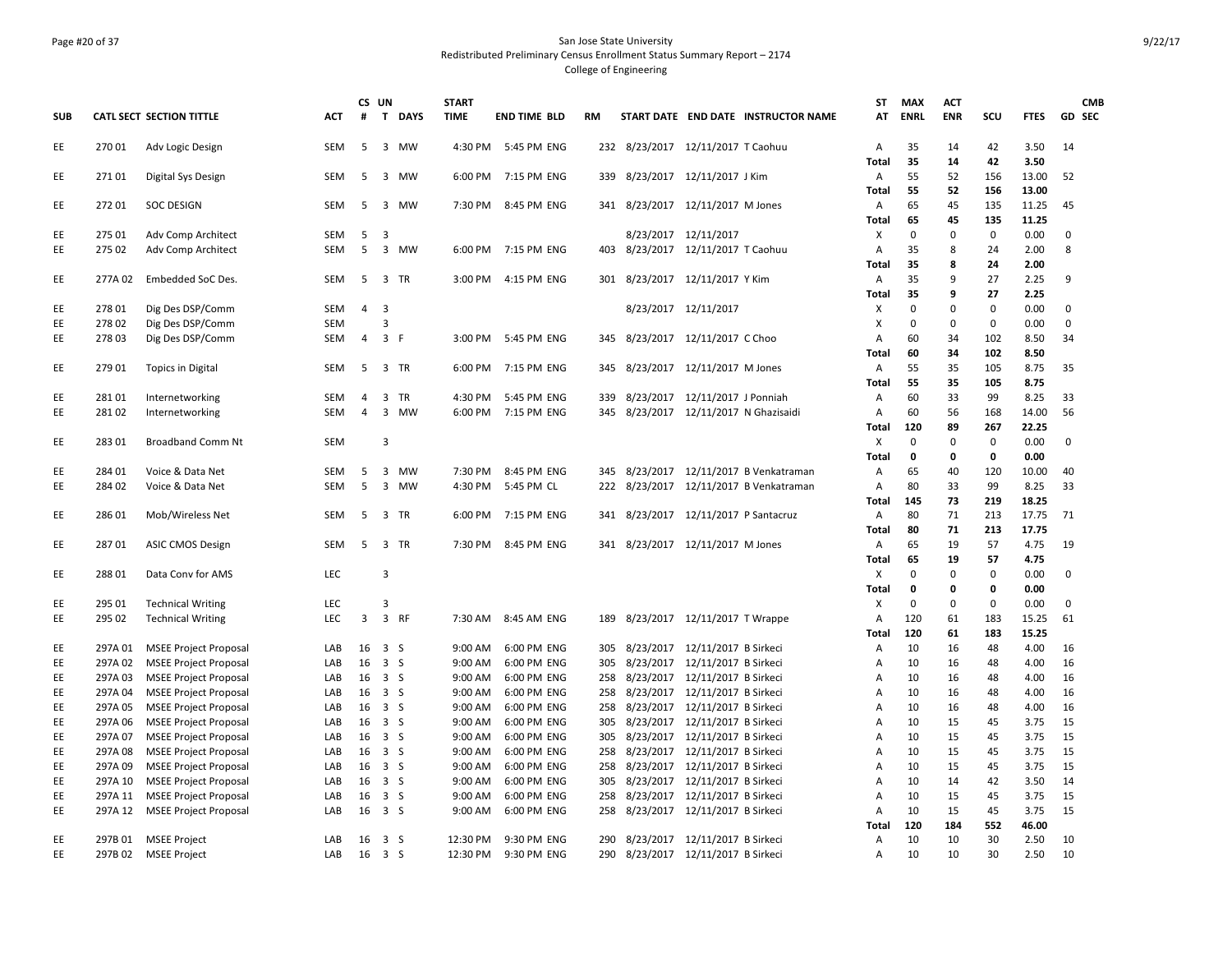### Page #21 of 37 San Jose State University Redistributed Preliminary Census Enrollment Status Summary Report – 2174 College of Engineering

|            |         |                                 |            | CS UN |                       | <b>START</b> |                     |           |           |                                |                                     | ST           | <b>MAX</b>  | <b>ACT</b>  |          |             | <b>CMB</b>    |
|------------|---------|---------------------------------|------------|-------|-----------------------|--------------|---------------------|-----------|-----------|--------------------------------|-------------------------------------|--------------|-------------|-------------|----------|-------------|---------------|
| <b>SUB</b> |         | <b>CATL SECT SECTION TITTLE</b> | <b>ACT</b> |       | <b>DAYS</b>           | <b>TIME</b>  | <b>END TIME BLD</b> | <b>RM</b> |           |                                | START DATE END DATE INSTRUCTOR NAME | AT           | <b>ENRL</b> | <b>ENR</b>  | scu      | <b>FTES</b> | <b>GD SEC</b> |
| EE         | 297B03  | <b>MSEE Project</b>             | LAB        | 16    | 3 S                   | 12:30 PM     | 9:30 PM ENG         | 307       | 8/23/2017 | 12/11/2017 B Sirkeci           |                                     | A            | 10          | 10          | 30       | 2.50        | 10            |
| EE         | 297B 04 | <b>MSEE Project</b>             | LAB        | 16    | 3 S                   | 12:30 PM     | 9:30 PM ENG         | 290       | 8/23/2017 | 12/11/2017 B Sirkeci           |                                     | A            | 10          | 10          | 30       | 2.50        | 10            |
| EE         | 297B 05 | <b>MSEE Project</b>             | LAB        | 16    | 3 S                   | 12:30 PM     | 9:30 PM ENG         | 307       | 8/23/2017 | 12/11/2017 B Sirkeci           |                                     | A            | 10          | 11          | 33       | 2.75        | -11           |
| EE         | 297B 06 | <b>MSEE Project</b>             | LAB        | 16    | 3 S                   | 12:30 PM     | 9:30 PM ENG         | 290       | 8/23/2017 | 12/11/2017 B Sirkeci           |                                     | A            | 10          | 5           | 15       | 1.25        | -5            |
|            |         |                                 |            |       |                       |              |                     |           |           |                                |                                     | Total        | 60          | 56          | 168      | 14.00       |               |
| EE         | 298 01  | Spec Prob                       | <b>SUP</b> | 25    | TBA                   |              |                     |           |           | 8/23/2017 12/11/2017 T Le      |                                     | A            | 5           | 0           | $\Omega$ | 0.00        | 0             |
|            |         |                                 |            |       |                       |              |                     |           |           |                                |                                     | Total        | 5           | 0           | 0        | 0.00        |               |
| EE         | 298101  | EE Internship Experience        | SUP        | 48    | TBA                   |              |                     |           | 8/23/2017 | 12/11/2017 T Le                |                                     | A            | 5           | $\mathbf 0$ | 0        | 0.00        | 0             |
| EE         | 298102  | EE Internship Experience        | <b>SUP</b> | 48    | TBA<br>2              |              |                     |           | 8/23/2017 | 12/11/2017 T Le                |                                     | A            | 5           | $\mathbf 0$ |          | 0.00        | 0             |
| EE         | 298103  | EE Internship Experience        | <b>SUP</b> | 48    | TBA<br>3              |              |                     |           | 8/23/2017 | 12/11/2017 T Le                |                                     | A            | 50          | 62          | 186      | 15.45       | 61            |
|            |         |                                 |            |       |                       |              |                     |           |           |                                |                                     | <b>Total</b> | 60          | 62          | 186      | 15.45       |               |
| EE         | 299A 01 | <b>MSEE Thesis Proposal</b>     | <b>SUP</b> | 25    | TBA<br>$\overline{3}$ |              |                     |           |           | 8/23/2017 12/11/2017 B Sirkeci |                                     | A            | 5           | 11          | 33       | 2.75        | -11           |
|            |         |                                 |            |       |                       |              |                     |           |           |                                |                                     | Total        | 5           | 11          | 33       | 2.75        |               |
| EE         | 299B 01 | <b>MSEE Thesis</b>              | <b>SUP</b> | 25    | TBA<br>3              |              |                     |           | 8/23/2017 | 12/11/2017 B Sirkeci           |                                     | A            | 5           |             |          | 0.25        |               |
|            |         |                                 |            |       |                       |              |                     |           |           |                                |                                     | <b>Total</b> | э           |             |          | 0.25        |               |
| EE         |         | 1290R 01 Culm Exp Supervis      | SUP        |       |                       |              |                     |           |           |                                |                                     | x            | $\Omega$    | $\mathbf 0$ | $\Omega$ | 0.00        | $\mathbf 0$   |
|            |         |                                 |            |       |                       |              |                     |           |           |                                |                                     | <b>Total</b> | 0           | 0           |          | 0.00        |               |
|            |         |                                 |            |       |                       |              |                     |           |           |                                | <b>Electrical Engineering Total</b> |              | 4223        | 3532        | 9083     | 676.30      |               |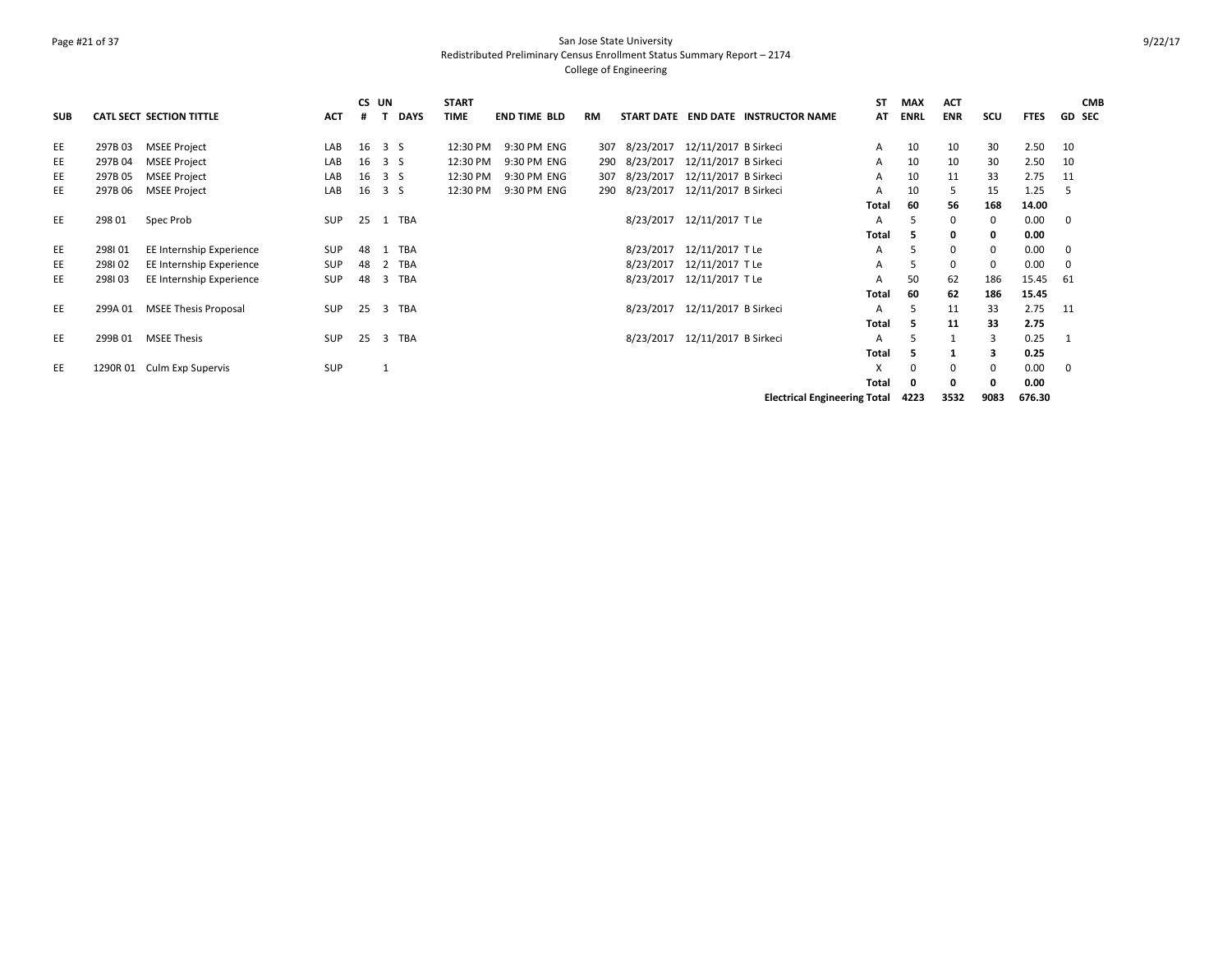### Page #22 of 37 San Jose State University Redistributed Preliminary Census Enrollment Status Summary Report – 2174 College of Engineering

|             |                            |                                 |            | CS UN |                                      | <b>START</b> |                          |     |                                    |                                  |                                      | SΤ             | <b>MAX</b> | <b>ACT</b> |      |             | <b>CMB</b>    |
|-------------|----------------------------|---------------------------------|------------|-------|--------------------------------------|--------------|--------------------------|-----|------------------------------------|----------------------------------|--------------------------------------|----------------|------------|------------|------|-------------|---------------|
| <b>SUB</b>  |                            | <b>CATL SECT SECTION TITTLE</b> | ACT        | #     | T DAYS                               | <b>TIME</b>  | <b>END TIME BLD</b>      | RM  |                                    |                                  | START DATE END DATE INSTRUCTOR NAME  | AT             | ENRL       | <b>ENR</b> | scu  | <b>FTES</b> | <b>GD SEC</b> |
|             | <b>General Engineering</b> |                                 |            |       |                                      |              |                          |     |                                    |                                  |                                      |                |            |            |      |             |               |
| ENGR        | 1001                       | Intro to Engr                   | SEM        | 5     | $\overline{3}$<br>MW                 |              | 8:00 AM 8:50 AM MD       | 101 | 8/23/2017 12/11/2017 J Warecki     |                                  |                                      | A              | 250        | 230        | 460  | 46.00       | $\mathbf 0$   |
| <b>ENGR</b> | 1002                       | Intro to Engr                   | SEM        | 5     | $\overline{\mathbf{3}}$<br><b>MW</b> |              | 1:30 PM 2:20 PM MD       | 101 |                                    | 8/23/2017  12/11/2017 K Youssefi |                                      | Α              | 250        | 265        | 530  | 53.00       | 0             |
| ENGR        | 1003                       | Intro to Engr                   | LAB        | 16    | $\overline{0}$<br>R                  |              | 9:00 AM 11:45 AM ENG     | 391 |                                    | 8/23/2017 12/11/2017 S Duorah    |                                      | A              | 22         | 24         | 24   | 0.00        | 0             |
| ENGR        | 1004                       | Intro to Engr                   | LAB        | 16    | 0 <sub>T</sub>                       | 3:00 PM      | 5:45 PM ENG              | 391 | 8/23/2017 12/11/2017 F Marbouti    |                                  |                                      | Α              | 22         | 24         | 24   | 0.00        | 0             |
| ENGR        | 10 05                      | Intro to Engr                   | LAB        | 16    | $\mathbf{0}$<br>R                    | 3:00 PM      | 5:45 PM ENG              | 391 |                                    | 8/23/2017 12/11/2017 C Foster    |                                      | A              | 22         | 24         | 24   | 0.00        | 0             |
| ENGR        | 1006                       | Intro to Engr                   | LAB        | 16    | 0 W                                  |              | 9:00 AM 11:45 AM ENG     | 391 | 8/23/2017  12/11/2017 C Foster     |                                  |                                      | Α              | 22         | 22         | 22   | 0.00        | 0             |
| ENGR        | 1007                       | Intro to Engr                   | LAB        | 16    | 0 W                                  | 3:00 PM      | 5:45 PM ENG              | 391 |                                    | 8/23/2017 12/11/2017 A Banafa    |                                      | A              | 22         | 23         | 23   | 0.00        | $\Omega$      |
| ENGR        | 1008                       | Intro to Engr                   | LAB        | 16    | 0 F                                  |              | 9:00 AM 11:45 AM ENG     | 391 | 8/23/2017  12/11/2017 K Youssefi   |                                  |                                      | A              | 22         | 25         | 25   | 0.00        | $\mathbf 0$   |
| ENGR        | 1009                       | Intro to Engr                   | LAB        | 16    | 0 F                                  | 12:30 PM     | 3:15 PM ENG              | 391 | 8/23/2017  12/11/2017 K Youssefi   |                                  |                                      | А              | 22         | 24         | 24   | 0.00        | 0             |
| ENGR        | 10 10                      | Intro to Engr                   | LAB        | 16    | 0 <sub>T</sub>                       | 12:00 PM     | 2:45 PM ENG              | 391 |                                    | 8/23/2017 12/11/2017 J Warecki   |                                      | Α              | 22         | 25         | 25   | 0.00        | 0             |
| ENGR        | 10 11                      | Intro to Engr                   | LAB        | 16    | 0 <sub>T</sub>                       | 6:00 PM      | 8:45 PM ENG              | 391 | 8/23/2017 12/11/2017 S Sepka       |                                  |                                      | A              | 22         | 24         | 24   | 0.00        | 0             |
| ENGR        | 10 12                      | Intro to Engr                   | LAB        | 16    | 0 R                                  | 12:00 PM     | 2:45 PM ENG              | 391 |                                    | 8/23/2017 12/11/2017 C Foster    |                                      | A              | 22         | 24         | 24   | 0.00        | $\mathbf 0$   |
| ENGR        | 10 13                      | Intro to Engr                   | LAB        | 16    | 0 F                                  |              | 9:00 AM 11:45 AM ENG     | 393 | 8/23/2017 12/11/2017 S Sepka       |                                  |                                      | A              | 22         | 23         | 23   | 0.00        | $\mathbf 0$   |
| ENGR        | 10 14                      | Intro to Engr                   | LAB        | 16    | 0 W                                  | 3:00 PM      | 5:45 PM ENG              | 393 |                                    |                                  | 8/23/2017 12/11/2017 A Boylan-Ashraf | A              | 22         | 25         | 25   | 0.00        | 0             |
| ENGR        | 10 15                      | Intro to Engr                   | LAB        | 16    | 0 F                                  | 12:30 PM     | 3:15 PM ENG              | 393 | 8/23/2017  12/11/2017 J Valencia   |                                  |                                      | A              | 22         | 23         | 23   | 0.00        | 0             |
| <b>ENGR</b> | 10 16                      | Intro to Engr                   | LAB        | 16    | 0 <sub>T</sub>                       |              | 9:00 AM 11:45 AM ENG     | 391 |                                    | 8/23/2017 12/11/2017 S Duorah    |                                      | A              | 22         | 22         | 22   | 0.00        | $\mathbf 0$   |
| ENGR        | 10 17                      | Intro to Engr                   | LAB        | 16    | 0 T                                  | 3:00 PM      | 5:45 PM ENG              | 393 |                                    | 8/23/2017 12/11/2017 B Wei       |                                      | A              | 22         | 23         | 23   | 0.00        | 0             |
| ENGR        | 10 18                      | Intro to Engr                   | LAB        | 16    | 0 R                                  | 6:00 PM      | 8:45 PM ENG              | 391 | 8/23/2017 12/11/2017 J Valencia    |                                  |                                      | Α              | 22         | 22         | 22   | 0.00        | 0             |
| ENGR        | 10 19                      | Intro to Engr                   | LAB        | 16    | 0 R                                  | 12:00 PM     | 2:45 PM ENG              | 393 |                                    | 8/23/2017 12/11/2017 S Duorah    |                                      | A              | 22         | 22         | 22   | 0.00        | 0             |
| <b>ENGR</b> | 10 20                      | Intro to Engr                   | LAB        | 16    | 0 W                                  |              | 9:00 AM 11:45 AM ENG     | 393 |                                    | 8/23/2017 12/11/2017 A Banafa    |                                      | A              | 22         | 23         | 23   | 0.00        | 0             |
| ENGR        | 10 21                      | Intro to Engr                   | LAB        | 16    | $\mathbf{0}$<br>R                    | 3:00 PM      | 5:45 PM ENG              | 393 |                                    | 8/23/2017 12/11/2017 A Banafa    |                                      | A              | 22         | 24         | 24   | 0.00        | $\mathbf 0$   |
| ENGR        | 10 22                      | Intro to Engr                   | LAB        | 16    | 0 <sub>T</sub>                       | 12:00 PM     | 2:45 PM ENG              | 393 | 8/23/2017 12/11/2017 A Banafa      |                                  |                                      | Α              | 22         | 24         | 24   | 0.00        | 0             |
| <b>ENGR</b> | 10 23                      | Intro to Engr                   | LAB        | 16    | 0 W                                  | 6:00 PM      | 8:45 PM ENG              | 393 |                                    |                                  | 8/23/2017 12/11/2017 L Villanueva    | Α              | 22         | 25         | 25   | 0.00        | $\mathbf 0$   |
|             |                            |                                 |            |       |                                      |              |                          |     |                                    |                                  |                                      | Total          | 962        | 990        | 1485 | 99.00       |               |
| ENGR        | 60SL 01                    | <b>EPICS</b>                    | LAB        |       | 15 1 W                               | 6:00 PM      | 8:45 PM ENG              | 329 |                                    |                                  | 8/23/2017  12/11/2017 J Thompson     | A              | 10         | 3          | 3    | 0.20        | 0             |
|             |                            |                                 |            |       |                                      |              |                          |     |                                    |                                  |                                      | Total          | 10         | 3          | з    | 0.20        |               |
| <b>ENGR</b> |                            | 100W 01 Engr Reports            | <b>SEM</b> | 5     | $\overline{\mathbf{3}}$<br><b>MW</b> | 7:30 AM      | 8:20 AM ENG              | 388 | 8/23/2017 12/11/2017 S Tran        |                                  |                                      | Α              | 22         | 22         | 44   | 4.40        | 0             |
| ENGR        | 100W 02                    | <b>Engr Reports</b>             | LAB        | 16    | <b>MW</b><br>$\mathbf 0$             | 8:20 AM      | 9:20 AM ENG              | 388 |                                    | 8/23/2017 12/11/2017             |                                      | A              | 22         | 22         | 22   | 0.00        | $\mathbf 0$   |
| ENGR        | 100W 03                    | <b>Engr Reports</b>             | <b>SEM</b> | 5     | $\overline{\mathbf{3}}$<br>MW        | 7:30 AM      | 8:20 AM ENG              | 392 | 8/23/2017 12/11/2017 B Hsia        |                                  |                                      | A              | 22         | 21         | 42   | 4.20        | 0             |
| ENGR        | 100W 04                    | <b>Engr Reports</b>             | LAB        | 16    | $\mathbf 0$<br>W                     |              | 12:00 PM 1:15 PM ENG     | 189 |                                    | 8/23/2017 12/11/2017             |                                      | A              | 22         | 21         | 21   | 0.00        | 0             |
| ENGR        |                            | 100W 05 Engr Reports            | <b>SEM</b> | 5     | $\overline{\mathbf{3}}$<br>MW        |              | 9:30 AM 10:20 AM ENG     | 392 | 8/23/2017 12/11/2017 B Hsia        |                                  |                                      | Α              | 22         | 22         | 44   | 4.40        | 0             |
| ENGR        |                            | 100W 06 Engr Reports            | LAB        | 16    | $\overline{0}$<br>W                  |              | 12:00 PM   1:15 PM   ENG | 189 |                                    | 8/23/2017 12/11/2017             |                                      | A              | 22         | 22         | 22   | 0.00        | $\Omega$      |
| ENGR        | 100W 07                    | Engr Reports                    | <b>SEM</b> | 5     | 3<br>MW                              |              | 9:30 AM 10:20 AM ENG     | 394 | 8/23/2017 12/11/2017 C Cordero     |                                  |                                      | A              | 22         | 23         | 46   | 4.60        | 0             |
| ENGR        |                            | 100W 08 Engr Reports            | LAB        | 16    | $\overline{0}$<br>W                  |              | 12:00 PM 1:15 PM ENG     | 189 |                                    | 8/23/2017 12/11/2017             |                                      | Α              | 22         | 23         | 23   | 0.00        | 0             |
| ENGR        | 100W 09                    | <b>Engr Reports</b>             | SEM        | 5     | 3<br><b>MW</b>                       |              | 9:30 AM 10:20 AM ENG     | 388 |                                    | 8/23/2017 12/11/2017 S Tran      |                                      | A              | 22         | 23         | 46   | 4.60        | 0             |
| ENGR        |                            | 100W 10 Engr Reports            | LAB        | 16    | $\overline{0}$<br>W                  |              | 12:00 PM   1:15 PM   ENG | 189 |                                    | 8/23/2017 12/11/2017             |                                      | A              | 22         | 23         | 23   | 0.00        | 0             |
| ENGR        | 100W 11                    | <b>Engr Reports</b>             | <b>SEM</b> | 5     | $\overline{\mathbf{3}}$<br>MW        | 1:30 PM      | 2:20 PM ENG              | 392 |                                    | 8/23/2017 12/11/2017 V Sansome   |                                      | A              | 22         | 22         | 44   | 4.40        | 0             |
| ENGR        |                            | 100W 12 Engr Reports            | LAB        | 16    | $\mathbf 0$<br>W                     | 12:00 PM     | 1:15 PM ENG              | 189 |                                    | 8/23/2017 12/11/2017             |                                      | A              | 22         | 22         | 22   | 0.00        | 0             |
| ENGR        |                            | 100W 13 Engr Reports            | SEM        | 5     | $\overline{\mathbf{3}}$<br>MW        | 1:30 PM      | 2:20 PM ENG              | 394 |                                    | 8/23/2017 12/11/2017 C Cordero   |                                      | Α              | 22         | 24         | 48   | 4.80        | $\Omega$      |
| ENGR        |                            | 100W 14 Engr Reports            | LAB        | 16    | $\overline{0}$<br>W                  | 12:00 PM     | 1:15 PM ENG              | 189 |                                    | 8/23/2017 12/11/2017             |                                      | A              | 22         | 24         | 24   | 0.00        | 0             |
| <b>ENGR</b> |                            | 100W 15 Engr Reports            | <b>SEM</b> | 5     | MW<br>$\overline{3}$                 | 1:30 PM      | 2:20 PM ENG              | 388 |                                    | 8/23/2017 12/11/2017 J Melvin    |                                      | Α              | 22         | 21         | 42   | 4.20        | $\mathbf 0$   |
| ENGR        |                            | 100W 16 Engr Reports            | LAB        | 16    | $\mathbf 0$<br>W                     | 12:00 PM     | 1:15 PM ENG              | 189 |                                    | 8/23/2017 12/11/2017             |                                      | A              | 22         | 21         | 21   | 0.00        | 0             |
| ENGR        |                            | 100W 17 Engr Reports            | SEM        | 5     | $\overline{\mathbf{3}}$<br>MW        | 3:30 PM      | 4:20 PM ENG              | 388 |                                    | 8/23/2017 12/11/2017 J Melvin    |                                      | A              | 22         | 22         | 44   | 4.40        | 0             |
| ENGR        |                            | 100W 18 Engr Reports            | LAB        | 16    | $\overline{0}$<br>W                  | 12:00 PM     | 1:15 PM ENG              | 189 |                                    | 8/23/2017 12/11/2017             |                                      | A              | 22         | 22         | 22   | 0.00        | 0             |
| <b>ENGR</b> |                            | 100W 19 Engr Reports            | <b>SEM</b> | 5     | 3 MW                                 | 3:30 PM      | 4:20 PM ENG              | 392 |                                    | 8/23/2017 12/11/2017 V Sansome   |                                      | A              | 22         | 22         | 44   | 4.40        | $\mathbf 0$   |
| ENGR        |                            | 100W 20 Engr Reports            | LAB        | 16    | $\mathbf 0$<br>W                     | 12:00 PM     | 1:15 PM ENG              | 189 |                                    | 8/23/2017 12/11/2017             |                                      | Α              | 22         | 22         | 22   | 0.00        | $\mathbf 0$   |
| ENGR        |                            | 100W 21 Engr Reports            | <b>SEM</b> | 5     | 3 MW                                 | 3:30 PM      | 4:20 PM ENG              |     | 394 8/23/2017 12/11/2017 Q Hancock |                                  |                                      | $\overline{A}$ | 22         | 23         | 46   | 4.60        | $\Omega$      |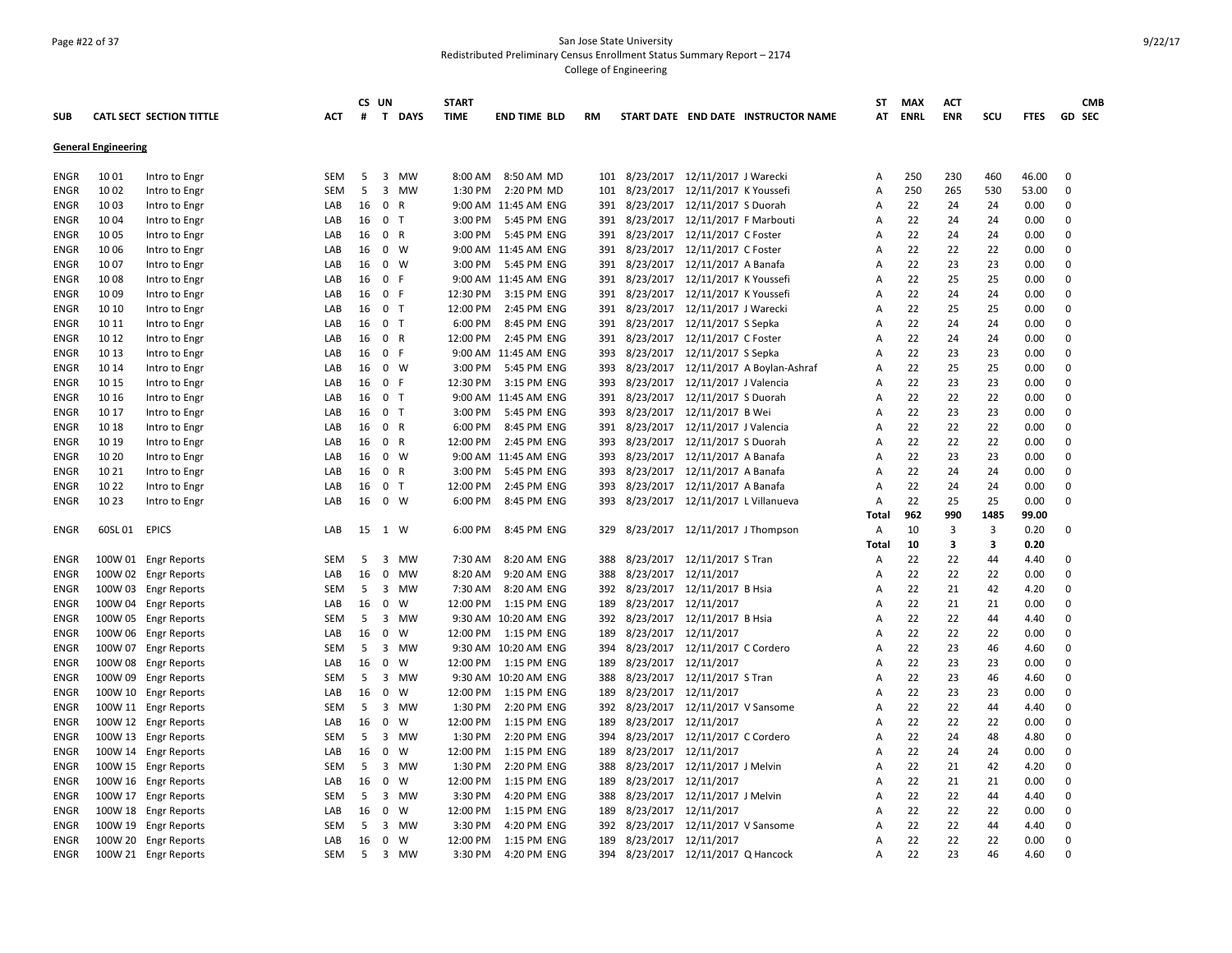### Page #23 of 37 San Jose State University Redistributed Preliminary Census Enrollment Status Summary Report – 2174 College of Engineering

|             |                   |                                 |            | CS UN          |                                | <b>START</b> |                          |     |                          |                                     |                                          | <b>ST</b>      | <b>MAX</b>  | <b>ACT</b>  |             |             |               | <b>CMB</b> |
|-------------|-------------------|---------------------------------|------------|----------------|--------------------------------|--------------|--------------------------|-----|--------------------------|-------------------------------------|------------------------------------------|----------------|-------------|-------------|-------------|-------------|---------------|------------|
| <b>SUB</b>  |                   | <b>CATL SECT SECTION TITTLE</b> | ACT        | #              | T DAYS                         | <b>TIME</b>  | <b>END TIME BLD</b>      | RM  |                          |                                     | START DATE END DATE INSTRUCTOR NAME      | AT             | <b>ENRL</b> | <b>ENR</b>  | scu         | <b>FTES</b> | <b>GD SEC</b> |            |
| <b>ENGR</b> |                   | 100W 22 Engr Reports            | LAB        | 16             | $\mathbf 0$<br>W               |              | 12:00 PM   1:15 PM   ENG | 189 |                          | 8/23/2017 12/11/2017                |                                          | A              | 22          | 23          | 23          | 0.00        | $\mathbf 0$   |            |
| ENGR        |                   | 100W 23 Engr Reports            | SEM        | 5              | 3<br>MW                        | 6:00 PM      | 6:50 PM ENG              | 394 |                          | 8/23/2017 12/11/2017 J Melvin       |                                          | Α              | 22          | 23          | 46          | 4.60        | $\Omega$      |            |
| ENGR        |                   | 100W 24 Engr Reports            | LAB        | 16             | $\mathbf 0$<br><b>MW</b>       | 6:50 PM      | 8:20 PM ENG              | 394 | 8/23/2017                | 12/11/2017 J Melvin                 |                                          | $\overline{A}$ | 22          | 23          | 23          | 0.00        | $\Omega$      |            |
| ENGR        |                   | 100W 25 Engr Reports            | SEM        | 5              | 3<br>MW                        | 6:00 PM      | 6:50 PM ENG              | 392 |                          | 8/23/2017 12/11/2017 V Sansome      |                                          | Α              | 22          | 21          | 42          | 4.20        | $\Omega$      |            |
| ENGR        |                   | 100W 26 Engr Reports            | LAB        | 16             | 0<br>MW                        | 6:50 PM      | 8:20 PM ENG              | 392 | 8/23/2017                | 12/11/2017 V Sansome                |                                          | Α              | 22          | 21          | 21          | 0.00        | $\mathbf 0$   |            |
| <b>ENGR</b> | 100W 27           | <b>Engr Reports</b>             | <b>SEM</b> | 5              | 3<br><b>TR</b>                 | 8:00 AM      | 8:50 AM ENG              | 392 |                          | 8/23/2017 12/11/2017 Q Hancock      |                                          | Α              | 22          | 22          | 44          | 4.40        | $\Omega$      |            |
| ENGR        |                   | 100W 28 Engr Reports            | LAB        | 16             | 0<br>TR                        |              | 8:50 AM 10:20 AM ENG     | 392 |                          | 8/23/2017 12/11/2017 Q Hancock      |                                          | Α              | 22          | 22          | 22          | 0.00        | $\Omega$      |            |
| ENGR        |                   | 100W 29 Engr Reports            | SEM        | 5              | 3 TR                           |              | 8:00 AM 8:50 AM ENG      | 394 | 8/23/2017                | 12/11/2017 C Peters                 |                                          | Α              | 22          | 24          | 48          | 4.80        | $\Omega$      |            |
| <b>ENGR</b> |                   | 100W 30 Engr Reports            | LAB        | 16             | $\mathbf 0$<br>TR              |              | 8:50 AM 10:20 AM ENG     | 394 |                          | 8/23/2017 12/11/2017 C Peters       |                                          | Α              | 22          | 24          | 24          | 0.00        | $\Omega$      |            |
| ENGR        |                   | 100W 31 Engr Reports            | SEM        | 5              | 3<br>TR                        |              | 11:00 AM 11:50 AM ENG    | 394 |                          |                                     | 8/23/2017 12/11/2017 B Murphy-Wesley     | Α              | 22          | 25          | 50          | 5.00        | $\Omega$      |            |
| ENGR        |                   | 100W 32 Engr Reports            | LAB        | 16             | $\mathbf 0$<br><b>TR</b>       |              | 11:50 AM  1:20 PM ENG    |     |                          |                                     | 394 8/23/2017 12/11/2017 B Murphy-Wesley | $\overline{A}$ | 22          | 25          | 25          | 0.00        | $\Omega$      |            |
| ENGR        | 100W 33           | <b>Engr Reports</b>             | SEM        |                | $\overline{3}$                 |              |                          |     |                          |                                     |                                          | Χ              | $\mathbf 0$ | $\mathbf 0$ | $\mathbf 0$ | 0.00        | $\mathbf 0$   |            |
| ENGR        |                   | 100W 34 Engr Reports            | LAB        |                | $\Omega$                       |              |                          |     |                          |                                     |                                          | х              | $\mathbf 0$ | $\mathbf 0$ | $\mathbf 0$ | 0.00        | $\mathbf 0$   |            |
| ENGR        |                   | 100W 35 Engr Reports            | <b>SEM</b> | 5              | 3 R                            |              | 11:00 AM 12:50 PM        |     |                          | 8/23/2017 12/11/2017 L Zou          |                                          | $\overline{A}$ | 22          | 24          | 48          | 4.85        | 1             |            |
| ENGR        |                   | 100W 36 Engr Reports            | LAB        | 16             | $\mathbf 0$<br>$\top$          |              | 11:00 AM  1:50 PM ENG    |     |                          | 392 8/23/2017 12/11/2017 L Zou      |                                          | A              | 22          | 24          | 24          | 0.00        | 1             |            |
| ENGR        |                   | 100W 37 Engr Reports            | SEM        |                | 3                              |              |                          |     |                          |                                     |                                          | х              | $\Omega$    | $\mathbf 0$ | 0           | 0.00        | $\Omega$      |            |
| <b>ENGR</b> |                   | 100W 38 Engr Reports            | LAB        |                | $\Omega$                       |              |                          |     |                          |                                     |                                          | х              | $\Omega$    | $\mathbf 0$ | 0           | 0.00        | $\Omega$      |            |
| ENGR        |                   | 100W 39 Engr Reports            | SEM        | 5              | 3 R                            | 2:00 PM      | 3:50 PM                  |     |                          | 8/23/2017 12/11/2017 L Zou          |                                          | Α              | 22          | 23          | 46          | 4.60        | $\Omega$      |            |
| ENGR        | 100W 40           | <b>Engr Reports</b>             | LAB        | 16             | $\mathbf 0$<br>$\top$          | 2:00 PM      | 4:50 PM ENG              | 392 | 8/23/2017                | 12/11/2017 L Zou                    |                                          | Α              | 22          | 23          | 23          | 0.00        | $\Omega$      |            |
| <b>ENGR</b> |                   | 100W 41 Engr Reports            | SEM        | 5              | 3 TR                           | 5:00 PM      | 5:50 PM ENG              | 392 |                          | 8/23/2017 12/11/2017 J Leih         |                                          | A              | 22          | 23          | 46          | 4.60        | $\mathbf 0$   |            |
| ENGR        |                   | 100W 42 Engr Reports            | LAB        | 16             | 0<br>TR                        | 5:50 PM      | 7:20 PM ENG              | 392 |                          | 8/23/2017 12/11/2017 J Leih         |                                          | $\overline{A}$ | 22          | 23          | 23          | 0.00        | $\Omega$      |            |
| ENGR        |                   | 100W 43 Engr Reports            | <b>SEM</b> | -5             | 3 TR                           | 6:00 PM      | 6:50 PM ENG              | 394 |                          | 8/23/2017 12/11/2017 S Evans-Wemusa |                                          | $\overline{A}$ | 22          | 26          | 52          | 5.20        | $\Omega$      |            |
| ENGR        |                   | 100W 44 Engr Reports            | LAB        | 16             | $0$ TR                         | 6:50 PM      | 8:20 PM ENG              | 394 | 8/23/2017                | 12/11/2017 S Evans-Wemusa           |                                          | Α              | 22          | 26          | 26          | 0.00        | $\mathbf 0$   |            |
| ENGR        | 100W 45           | <b>Engr Reports</b>             | <b>SEM</b> | 5              | 3 F                            |              | 9:30 AM 11:10 AM ENG     | 394 |                          | 8/23/2017 12/11/2017 J Leih         |                                          | Α              | 22          | 24          | 48          | 4.80        | $\Omega$      |            |
| <b>ENGR</b> |                   | 100W 46 Engr Reports            | LAB        | 16             | 0 F                            |              | 1:00 PM 2:40 PM ENG      | 394 |                          | 8/23/2017 12/11/2017                |                                          | Α              | 22          | 24          | 24          | 0.00        | $\Omega$      |            |
| ENGR        | 100W 47           | <b>Engr Reports</b>             | SEM        | 5              | 3 F                            |              | 9:30 AM 11:10 AM ENG     | 392 | 8/23/2017                |                                     | 12/11/2017 B Murphy-Wesley               | Α              | 22          | 25          | 50          | 5.00        | $\Omega$      |            |
| ENGR        | 100W 48           | <b>Engr Reports</b>             | LAB        | 16             | 0 F                            |              | 1:00 PM 2:40 PM ENG      | 392 | 8/23/2017 12/11/2017     |                                     |                                          | A              | 22          | 25          | 25          | 0.00        | $\mathbf 0$   |            |
| ENGR        | 100W 49           | <b>Engr Reports</b>             | SEM        | 5              | 3 F                            |              | 9:30 AM 11:10 AM ENG     | 388 |                          | 8/23/2017 12/11/2017 C Peters       |                                          | Α              | 22          | 24          | 48          | 4.80        | $\Omega$      |            |
| ENGR        |                   | 100W 50 Engr Reports            | LAB        | 16             | 0 F                            |              | 1:00 PM 2:40 PM ENG      |     | 388 8/23/2017 12/11/2017 |                                     |                                          | Α              | 22          | 24          | 24          | 0.00        | $\Omega$      |            |
| ENGR        |                   | 100W 51 Engr Reports            | <b>SEM</b> | 5              | 3 <sub>1</sub>                 |              | 10:00 AM 11:50 AM        |     | 8/23/2017                | 12/11/2017 S Knapp                  |                                          | Α              | 22          | 22          | 44          | 4.40        | $\Omega$      |            |
| <b>ENGR</b> |                   | 100W 52 Engr Reports            | LAB        | 16             | 0 R                            |              | 11:00 AM  1:50 PM ENG    |     |                          | 392 8/23/2017 12/11/2017 S Knapp    |                                          | Α              | 22          | 22          | 22          | 0.00        | $\Omega$      |            |
| ENGR        |                   | 100W 53 Engr Reports            | SEM        | 5              | 3 <sub>T</sub>                 |              | 2:00 PM 3:50 PM          |     |                          | 8/23/2017 12/11/2017 S Knapp        |                                          | Α              | 22          | 23          | 46          | 4.60        | $\Omega$      |            |
| ENGR        | 100W 54           | <b>Engr Reports</b>             | LAB        | 16             | 0 R                            | 2:00 PM      | 4:50 PM ENG              | 392 |                          | 8/23/2017 12/11/2017 S Knapp        |                                          | $\overline{A}$ | 22          | 23          | 23          | 0.00        | $\Omega$      |            |
| ENGR        | 100W 55           | <b>Engr Reports</b>             | SEM        | 5              | $3 \quad W$                    |              | 9:00 AM 10:50 AM         |     |                          | 8/23/2017 12/11/2017 M Highby       |                                          | A              | 22          | 20          | 40          | 4.00        | $\mathbf 0$   |            |
| ENGR        |                   | 100W 56 Engr Reports            | LAB        | 16             | $\mathbf 0$<br>M               |              | 9:00 AM 11:45 AM ENG     | 333 |                          | 8/23/2017 12/11/2017 M Highby       |                                          | Α              | 20          | 20          | 20          | 0.00        | $\mathbf 0$   |            |
| <b>ENGR</b> |                   | 100W 57 Engr Reports            | SEM        | 5              | 3<br>TR                        |              | 9:00 AM 9:50 AM ENG      | 388 |                          | 8/23/2017 12/11/2017 J Leih         |                                          | A              | 22          | 15          | 30          | 3.00        | $\Omega$      |            |
| ENGR        |                   | 100W 58 Engr Reports            | LAB        | 16             | $\mathbf 0$<br>TR              |              | 9:50 AM 11:20 AM ENG     | 388 |                          | 8/23/2017  12/11/2017 J Leih        |                                          | Α              | 22          | 15          | 15          | 0.00        | $\Omega$      |            |
|             |                   |                                 |            |                |                                |              |                          |     |                          |                                     |                                          | Total          | 1186        | 1218        | 1827        | 121.85      |               |            |
| ENGR        | 102 01            | Renew Energy Engineering        | LEC        |                | $\overline{3}$                 |              |                          |     |                          |                                     |                                          | Х              | $\Omega$    | $\mathbf 0$ | 0           | 0.00        | $\Omega$      |            |
|             |                   |                                 |            |                |                                |              |                          |     |                          |                                     |                                          | Total          | 0           | 0           | 0           | 0.00        |               |            |
| ENGR        | 120 01            | Prog for Soc Sci                | <b>LEC</b> | $\overline{2}$ | 3 TR                           |              | 12:00 PM   1:15 PM   ENG | 303 |                          | 8/23/2017 12/11/2017 V Carr         |                                          | Α              | 40          | 40          | 120         | 8.25        | .5            |            |
|             |                   |                                 |            |                |                                |              |                          |     |                          |                                     |                                          | <b>Total</b>   | 40          | 40          | 120         | 8.25        |               |            |
| ENGR        | 122 01            | R for Soc Sci                   | <b>LEC</b> | $\overline{2}$ | 3 TR                           |              | 12:00 PM 1:15 PM ENG     |     |                          | 401 8/23/2017 12/11/2017 M Jones    |                                          | Α              | 40          | 9           | 27          | 1.85        | 1             |            |
|             |                   |                                 |            |                |                                |              |                          |     |                          |                                     |                                          | Total          | 40          | 9           | 27          | 1.85        |               |            |
| ENGR        | 160SL 01 EPICS UD |                                 | LAB        | 15             | 1 W                            | 6:00 PM      | 8:45 PM ENG              | 329 |                          | 8/23/2017 12/11/2017 K Perry        |                                          | A              | 10          | 9           | 9           | 0.60        | $\mathbf 0$   |            |
|             |                   |                                 |            |                |                                |              |                          |     |                          |                                     |                                          | Total          | 10          | 9           | 9           | 0.60        |               |            |
| ENGR        | 180 01            | <b>Indiv Studies</b>            | SUP        | 36             | $\overline{\mathbf{3}}$<br>TBA |              |                          |     |                          | 8/23/2017 12/11/2017                |                                          | Α              | 36          | $\mathbf 0$ | $\Omega$    | 0.00        | $\Omega$      |            |
| ENGR        | 180 02            | <b>Indiv Studies</b>            | SUP        | 36             | $\overline{2}$<br>TBA          |              |                          |     |                          | 8/23/2017 12/11/2017                |                                          | Α              | 20          | $\Omega$    | 0           | 0.00        | $\Omega$      |            |
| ENGR        | 180 03            | <b>Indiv Studies</b>            | SUP        |                | 36 1 F                         |              | 1:00 PM 3:00 PM          |     |                          | 8/23/2017 12/11/2017                |                                          | Α              | 35          | $\Omega$    | $\Omega$    | 0.00        | $\Omega$      |            |
|             |                   |                                 |            |                |                                |              |                          |     |                          |                                     |                                          |                |             |             |             |             |               |            |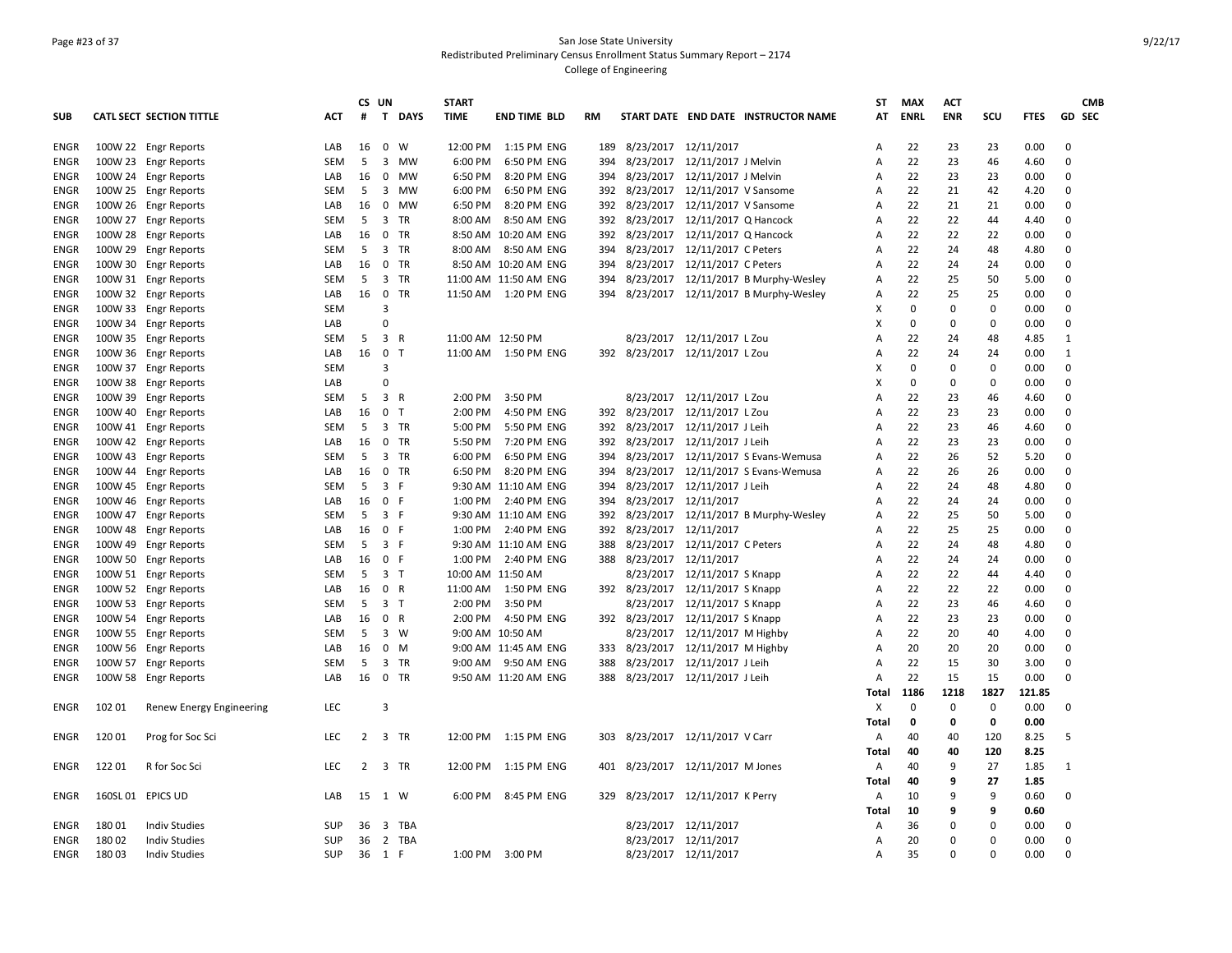### Page #24 of 37 San Jose State University Redistributed Preliminary Census Enrollment Status Summary Report – 2174 College of Engineering

|             |         |                           |                   |                | CS UN                   |             | <b>START</b> |                     |           |                                |                                  |                                     | <b>ST</b>      | <b>MAX</b>  | <b>ACT</b>   |                |             |                              | <b>CMB</b> |
|-------------|---------|---------------------------|-------------------|----------------|-------------------------|-------------|--------------|---------------------|-----------|--------------------------------|----------------------------------|-------------------------------------|----------------|-------------|--------------|----------------|-------------|------------------------------|------------|
| <b>SUB</b>  |         | CATL SECT SECTION TITTLE  | <b>ACT</b>        | #              | $\mathbf{T}$            | <b>DAYS</b> | <b>TIME</b>  | <b>END TIME BLD</b> | <b>RM</b> |                                |                                  | START DATE END DATE INSTRUCTOR NAME | AT             | <b>ENRL</b> | <b>ENR</b>   | scu            | <b>FTES</b> | <b>GD SEC</b>                |            |
| <b>ENGR</b> | 180 04  | <b>Indiv Studies</b>      | SUP               | 36             | 1 F                     |             | 1:00 PM      | 3:00 PM             |           |                                | 8/23/2017 12/11/2017             |                                     | Α              | 10          | 0            | $\mathbf 0$    | 0.00        | $\mathbf 0$                  |            |
| <b>ENGR</b> | 180 05  | <b>Indiv Studies</b>      | <b>SUP</b>        | 36             | 1 F                     |             | 1:00 PM      | 3:00 PM             |           |                                | 8/23/2017 12/11/2017             |                                     | $\overline{A}$ | 10          | $\mathbf 0$  | $\mathbf 0$    | 0.00        | 0                            |            |
| ENGR        | 180 06  | <b>Indiv Studies</b>      | <b>SUP</b>        | 36             | 1 F                     |             | 1:00 PM      | 3:00 PM             |           |                                | 8/23/2017 12/11/2017             |                                     | Α              | 35          | 0            | $\mathbf 0$    | 0.00        | $\mathbf 0$                  |            |
|             |         |                           |                   |                |                         |             |              |                     |           |                                |                                  |                                     | Total          | 146         | 0            | $\mathbf{0}$   | 0.00        |                              |            |
| <b>ENGR</b> | 195A 01 | Glob/Soc Iss Engr         | SEM               | 1              | 1 F                     |             | 12:00 PM     | 1:15 PM MD          |           | 101 8/23/2017 12/11/2017 C Cox |                                  |                                     | Α              | 250         | 238          | 238            | 15.87       | $\mathbf 0$                  |            |
| ENGR        | 195A 02 | Glob/Soc Iss Engr         | SEM               | 1              | 1 F                     |             | 1:30 PM      | 2:45 PM MD          |           | 101 8/23/2017 12/11/2017 C Cox |                                  |                                     | Α              | 250         | 218          | 218            | 14.53       | $\Omega$                     |            |
| <b>ENGR</b> | 195B01  | Glob/Soc Iss Engr         | <b>LEC</b>        | 1              | 1 F                     |             | 1:30 PM      | 2:45 PM WSQ         | 207       |                                | 8/23/2017 12/11/2017 K Yrigoyen  |                                     | A              | 130         | 114          | 114            | 7.60        | 0                            |            |
|             |         |                           |                   |                |                         |             |              |                     |           |                                |                                  |                                     | Total          | 630         | 570          | 570            | 38.00       |                              |            |
| <b>ENGR</b> | 195C 01 | Inter Sr Proj I           | SEM               | 5              |                         | 3 W         | 6:00 PM      | 8:45 PM ENG         | 329       |                                | 8/23/2017 12/11/2017 K Perry     |                                     | Α              | 15          | 15           | 45             | 3.00        | $\mathbf{0}$<br>C            |            |
| <b>AVIA</b> | 195C 01 | Inter Sr Proj I           | <b>SEM</b>        | 5              |                         | $3 \quad W$ | 6:00 PM      | 8:45 PM ENG         | 329       |                                | 8/23/2017 12/11/2017 K Perry     |                                     | $\overline{A}$ | 0           | $\mathbf{0}$ | $\mathbf{0}$   | 0.00        | $\mathbf{0}$<br><sub>c</sub> |            |
| <b>CHE</b>  | 195C 01 | Inter Sr Proj I           | SEM               | 5              |                         | 3 W         | 6:00 PM      | 8:45 PM ENG         | 329       |                                | 8/23/2017 12/11/2017 K Perry     |                                     | Α              | 0           | $\mathbf{0}$ | $\mathbf 0$    | 0.00        | 0 <sup>o</sup>               |            |
| <b>CMPE</b> | 195C01  | Inter Sr Proj I           | SEM               | 5              |                         | 3 W         | 6:00 PM      | 8:45 PM ENG         | 329       |                                | 8/23/2017 12/11/2017 K Perry     |                                     | Α              | $\mathbf 0$ | $\mathbf{0}$ | $\mathbf{0}$   | 0.00        | $\mathbf 0$<br>C             |            |
| EE          | 195C 01 | Inter Sr Proj I           | <b>SEM</b>        | 5              |                         | 3 W         | 6:00 PM      | 8:45 PM ENG         | 329       | 8/23/2017 12/11/2017 K Perry   |                                  |                                     | $\overline{A}$ | $\Omega$    | $\mathbf{0}$ | $\mathbf{0}$   | 0.00        | 0 <sup>o</sup>               |            |
| ISE         | 195C 01 | Inter Sr Proj             | SEM               | 5              | 3                       | W           | 6:00 PM      | 8:45 PM ENG         | 329       | 8/23/2017                      | 12/11/2017 K Perry               |                                     | Α              | 0           | $\Omega$     | $\Omega$       | 0.00        | $\mathbf{0}$<br>C            |            |
| MATE        | 195C01  | Inter Sr Proj I           | SEM               | 5              |                         | 3 W         | 6:00 PM      | 8:45 PM ENG         | 329       |                                | 8/23/2017 12/11/2017 K Perry     |                                     | Α              | $\mathbf 0$ | $\Omega$     | $\mathbf{0}$   | 0.00        | 0 <sup>o</sup>               |            |
| <b>TECH</b> | 195C 01 | Inter Sr Proj I           | SEM               | 5              |                         | 3 W         | 6:00 PM      | 8:45 PM ENG         | 329       |                                | 8/23/2017 12/11/2017 K Perry     |                                     | Α              | 0           | $\mathbf 0$  | $\mathbf 0$    | 0.00        | $\mathbf 0$<br>C             |            |
| ENGR        | 195C 02 | Inter Sr Proj I           | <b>SEM</b>        | 5              |                         | 3 W         | 6:00 PM      | 8:45 PM ENG         | 329       |                                | 8/23/2017  12/11/2017 J Thompson |                                     | Α              | 15          | 19           | -57            | 3.80        | 0 <sup>o</sup>               |            |
| <b>AVIA</b> | 195C 02 | Inter Sr Proj I           | <b>SEM</b>        | 5              |                         | $3 \quad W$ | 6:00 PM      | 8:45 PM ENG         | 329       |                                | 8/23/2017 12/11/2017 J Thompson  |                                     | $\overline{A}$ | $\Omega$    | $\Omega$     | $\mathbf{0}$   | 0.00        | $\mathsf{C}$<br>$\mathbf{0}$ |            |
| <b>CHE</b>  | 195C 02 | Inter Sr Proj I           | SEM               | 5              |                         | 3 W         | 6:00 PM      | 8:45 PM ENG         | 329       |                                | 8/23/2017 12/11/2017 J Thompson  |                                     | Α              | 0           | $\mathbf 0$  | $\mathbf 0$    | 0.00        | $\mathbf{0}$<br>$\mathsf{C}$ |            |
| <b>CMPE</b> | 195C 02 | Inter Sr Proj I           | SEM               | 5              |                         | 3 W         | 6:00 PM      | 8:45 PM ENG         | 329       |                                | 8/23/2017 12/11/2017 J Thompson  |                                     | Α              | 0           | $\mathbf{0}$ | $\mathbf{0}$   | 0.00        | 0 <sup>o</sup>               |            |
| EE          | 195C 02 | Inter Sr Proj I           | <b>SEM</b>        | 5              | 3                       | W           | 6:00 PM      | 8:45 PM ENG         | 329       |                                | 8/23/2017 12/11/2017 J Thompson  |                                     | $\overline{A}$ | $\Omega$    | $\Omega$     | $\Omega$       | 0.00        | $\mathbf{0}$<br>C            |            |
| ISE         | 195C02  | Inter Sr Proj             | SEM               | 5              |                         | 3 W         | 6:00 PM      | 8:45 PM ENG         | 329       |                                | 8/23/2017 12/11/2017 J Thompson  |                                     | Α              | $\Omega$    | $\Omega$     | $\mathbf 0$    | 0.00        | $0-$                         |            |
| MATE        | 195C02  | Inter Sr Proj I           | SEM               | 5              |                         | 3 W         | 6:00 PM      | 8:45 PM ENG         | 329       |                                | 8/23/2017 12/11/2017 J Thompson  |                                     | Α              | 0           | $\mathbf{0}$ | $\mathbf{0}$   | 0.00        | $\mathbf 0$<br>C             |            |
| <b>TECH</b> | 195C02  | Inter Sr Proj I           | <b>SEM</b>        | 5              |                         | 3 W         | 6:00 PM      | 8:45 PM ENG         | 329       |                                | 8/23/2017 12/11/2017 J Thompson  |                                     | $\overline{A}$ | $\Omega$    | $\Omega$     | $\Omega$       | 0.00        | 0 <sup>o</sup>               |            |
|             |         |                           |                   |                |                         |             |              |                     |           |                                |                                  |                                     | Total          | 30          | 34           | 102            | 6.80        |                              |            |
| ENGR        | 196 01  | StratPlanCareer           | LEC               |                | 1                       |             |              |                     |           |                                |                                  |                                     | X              | $\Omega$    | $\mathbf 0$  | 0              | 0.00        | $\mathbf 0$                  |            |
|             |         |                           |                   |                |                         |             |              |                     |           |                                |                                  |                                     | <b>Total</b>   | 0           | 0            | $\mathbf{0}$   | 0.00        |                              |            |
| <b>ENGR</b> | 19701   | Co-op Ed Project          | SEM               | 4              | 3                       |             |              |                     |           |                                | 8/23/2017 12/11/2017             |                                     | х              | $\Omega$    | $\Omega$     | $\Omega$       | 0.00        | $\Omega$                     |            |
| <b>AVIA</b> | 19701   | Co-op Ed Project          | <b>SEM</b>        |                | $\overline{\mathbf{3}}$ |             |              |                     |           |                                |                                  |                                     | X              | $\Omega$    | $\Omega$     | $\Omega$       | 0.00        | $\Omega$                     |            |
| <b>CHE</b>  | 19701   | Co-op Ed Project          | SEM               |                | $\overline{3}$          |             |              |                     |           |                                |                                  |                                     | X              | 0           | 0            | $\mathbf 0$    | 0.00        | $\mathbf 0$                  |            |
| <b>CMPE</b> | 197 01  | Co-op Ed Project          | SEM               |                | 3                       |             |              |                     |           |                                |                                  |                                     | X              | 0           | $\mathbf 0$  | $\mathbf 0$    | 0.00        | $\Omega$                     |            |
| EE          | 19701   | Co-op Ed Project          | <b>SEM</b>        |                | 3                       |             |              |                     |           |                                |                                  |                                     | X              | $\Omega$    | $\mathbf 0$  | $\Omega$       | 0.00        | $\Omega$                     |            |
| <b>ISE</b>  | 19701   | Co-op Ed Project          | SEM               |                | 3                       |             |              |                     |           |                                |                                  |                                     | X              | 0           | $\mathbf 0$  | $\mathbf 0$    | 0.00        | $\Omega$                     |            |
| MATE        | 19701   | Co-op Ed Project          | SEM               |                | 3                       |             |              |                     |           |                                |                                  |                                     | X              | $\mathbf 0$ | $\mathbf 0$  | $\mathbf 0$    | 0.00        | $\Omega$                     |            |
| ME          | 19701   | Co-op Ed Project          | SEM               |                | 3                       |             |              |                     |           |                                |                                  |                                     | X              | $\Omega$    | $\Omega$     | $\Omega$       | 0.00        | $\Omega$                     |            |
| TECH        | 19701   | Co-op Ed Project          | SEM               |                | 3                       |             |              |                     |           |                                |                                  |                                     | х              | $\Omega$    | $\mathbf 0$  | $\mathbf 0$    | 0.00        | $\Omega$                     |            |
| <b>ENGR</b> | 19702   | Co-op Ed Project          | SEM               |                | $\overline{3}$          |             |              |                     |           |                                |                                  |                                     | X              | $\Omega$    | $\Omega$     | $\Omega$       | 0.00        | $\Omega$                     |            |
| AVIA        | 19702   | Co-op Ed Project          | SEM               |                | 3                       |             |              |                     |           |                                |                                  |                                     | X              | 0           | 0            | 0              | 0.00        | $\mathbf 0$                  |            |
| <b>CHE</b>  | 19702   | Co-op Ed Project          | <b>SEM</b>        |                | 3                       |             |              |                     |           |                                |                                  |                                     | X              | $\Omega$    | $\Omega$     | $\Omega$       | 0.00        | $\Omega$                     |            |
| <b>CMPE</b> | 19702   | Co-op Ed Project          | <b>SEM</b>        |                | $\overline{\mathbf{3}}$ |             |              |                     |           |                                |                                  |                                     | X              | $\Omega$    | $\Omega$     | $\Omega$       | 0.00        | $\Omega$                     |            |
| EE          | 197 02  | Co-op Ed Project          | SEM               |                | $\overline{3}$          |             |              |                     |           |                                |                                  |                                     | X              | 0           | 0            | $\mathbf 0$    | 0.00        | $\mathbf 0$                  |            |
| <b>ISE</b>  | 19702   | Co-op Ed Project          | <b>SEM</b>        |                | 3                       |             |              |                     |           |                                |                                  |                                     | X              | $\Omega$    | $\mathbf 0$  | $\Omega$       | 0.00        | $\Omega$                     |            |
| MATE        | 19702   | Co-op Ed Project          | <b>SEM</b>        |                | 3                       |             |              |                     |           |                                |                                  |                                     | х              | $\Omega$    | 0            | $\Omega$       | 0.00        | $\Omega$                     |            |
| МE          | 197 02  | Co-op Ed Project          | <b>SEM</b>        |                | $\overline{3}$          |             |              |                     |           |                                |                                  |                                     | X              | 0           | 0            | $\mathbf 0$    | 0.00        | $\mathbf 0$                  |            |
| <b>TECH</b> | 197 02  | Co-op Ed Project          | <b>SEM</b>        |                | 3                       |             |              |                     |           |                                |                                  |                                     | X              | 0           | $\mathbf 0$  | $\mathbf 0$    | 0.00        | $\Omega$                     |            |
|             |         |                           |                   |                |                         |             |              |                     |           |                                |                                  |                                     | Total          | 0           | 0            | $\mathbf{0}$   | 0.00        |                              |            |
| ENGR        | 200W 01 | <b>Engr Grad Reports</b>  | <b>LEC</b>        |                | 3                       |             |              |                     |           |                                |                                  |                                     | х              | $\Omega$    | $\mathbf 0$  | $\Omega$<br>33 | 0.00        | $\mathbf 0$                  |            |
| ENGR        |         | 200W 02 Engr Grad Reports | <b>LEC</b><br>LEC | $\overline{2}$ |                         | $3 \, M$    | 7:00 PM      | 9:45 PM ENG         | 388       |                                | 8/23/2017 12/11/2017 M Highby    |                                     | A              | 22<br>22    | 11           | 66             | 2.75        | 11                           |            |
| ENGR        |         | 200W 03 Engr Grad Reports |                   | $\overline{2}$ | 3 <sub>1</sub>          |             | 7:00 PM      | 9:45 PM ENG         | 388       |                                |                                  | 8/23/2017 12/11/2017 F De La Calle  | A              |             | 22           |                | 5.50        | 22                           |            |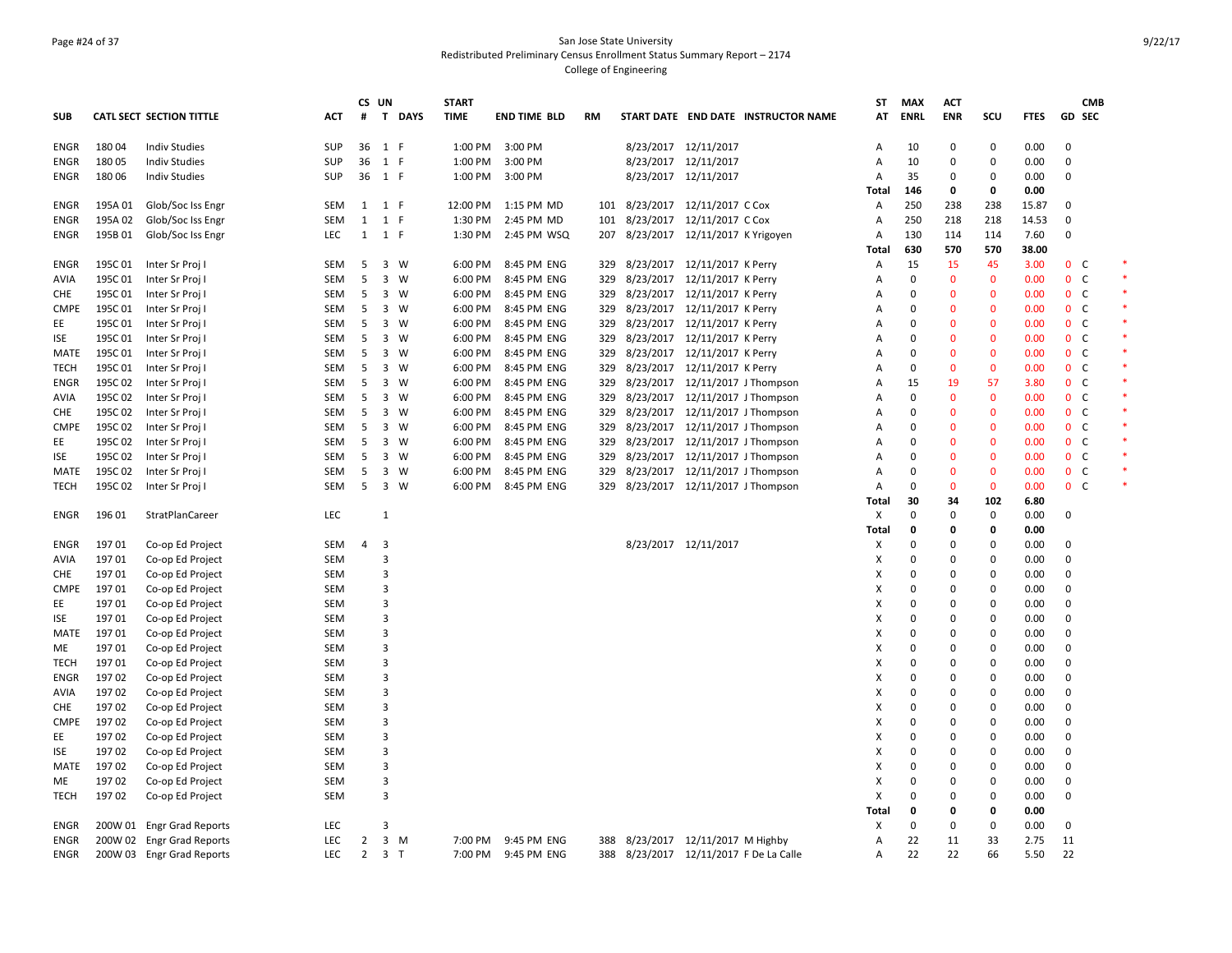### Page #25 of 37 San Jose State University Redistributed Preliminary Census Enrollment Status Summary Report – 2174 College of Engineering

|             |        |                                 |            | CS UN |                     | <b>START</b> |                     |     |           |                                 |                                     | ST    | <b>MAX</b>  | <b>ACT</b>     |          |             | <b>CMB</b>     |
|-------------|--------|---------------------------------|------------|-------|---------------------|--------------|---------------------|-----|-----------|---------------------------------|-------------------------------------|-------|-------------|----------------|----------|-------------|----------------|
| <b>SUB</b>  |        | <b>CATL SECT SECTION TITTLE</b> | ACT        |       | <b>DAYS</b>         | <b>TIME</b>  | <b>END TIME BLD</b> | RM  |           |                                 | START DATE END DATE INSTRUCTOR NAME | AT    | <b>ENRL</b> | <b>ENR</b>     | scu      | <b>FTES</b> | <b>GD SEC</b>  |
|             |        |                                 |            |       |                     |              |                     |     |           |                                 |                                     | Total | 44          | 33             | 99       | 8.25        |                |
| ENGR        | 201 01 | Engr Analysis                   | SEM        | 5     | $\overline{3}$<br>M | 6:00 PM      | 8:45 PM ENG         | 395 |           | 8/23/2017 12/11/2017 M Khosravi |                                     | A     | 25          | 6              | 18       | 1.50        | 6              |
|             |        |                                 |            |       |                     |              |                     |     |           |                                 |                                     | Total | 25          | 6              | 18       | 1.50        |                |
| ENGR        | 202 01 | <b>Systems Engr</b>             | <b>LEC</b> |       | 3<br>W              | 6:00 PM      | 8:45 PM ENG         | 335 |           | 8/23/2017 12/11/2017 W Wei      |                                     | A     | 25          | 5              | 15       | 1.25        | .5             |
|             |        |                                 |            |       |                     |              |                     |     |           |                                 |                                     | Total | 25          | 5.             | 15       | 1.25        |                |
| ENGR        | 28101  | Master's Project                | LAB        | 16    | 1 F                 | 6:00 PM      | 8:45 PM ENG         | 388 | 8/23/2017 |                                 | 12/11/2017 R Venkatesh              | A     | 20          | 3              |          | 0.25        | 3              |
| ENGR        | 298 01 | Master's Project                | LAB        | 16    | TBA<br>2            |              |                     |     |           | 8/23/2017 12/11/2017            |                                     | A     | 30          | $\overline{2}$ | 4        | 0.33        | $\overline{2}$ |
|             |        |                                 |            |       |                     |              |                     |     |           |                                 |                                     | Total | 50          | 5.             |          | 0.58        |                |
| ENGR        | 298101 | MSE Internship Experience       | SUP        | 48    | TBA                 |              |                     |     | 8/23/2017 | 12/11/2017                      |                                     | A     | 24          | 0              |          | 0.00        | 0              |
| ENGR        | 298102 | MSE Internship Experience       | SUP        | 48    | TBA<br>2            |              |                     |     | 8/23/2017 | 12/11/2017                      |                                     | A     | 20          | $\mathbf 0$    | $\Omega$ | 0.00        | $\mathbf 0$    |
| <b>ENGR</b> | 298103 | MSE Internship Experience       | <b>SUP</b> | 48    | TBA                 |              |                     |     |           | 8/23/2017 12/11/2017            |                                     | Α     | 20          | $\mathbf 0$    | 0        | 0.00        | $\mathbf 0$    |
|             |        |                                 |            |       |                     |              |                     |     |           |                                 |                                     | Total | 64          | 0              |          | 0.00        |                |
| ENGR        | 299 01 | <b>Masters Thesis</b>           | <b>SUP</b> | 25    | TBA                 |              |                     |     | 8/23/2017 | 12/11/2017                      |                                     | A     | 30          | $\mathbf 0$    | 0        | 0.00        | 0              |
| <b>ENGR</b> | 299 02 | <b>Masters Thesis</b>           | <b>SUP</b> | 25    | TBA<br>2            |              |                     |     | 8/23/2017 | 12/11/2017                      |                                     | A     | 25          | $\mathbf 0$    | $\Omega$ | 0.00        | 0              |
| ENGR        | 299 03 | <b>Masters Thesis</b>           | <b>SUP</b> | 25    | TBA<br>3            |              |                     |     | 8/23/2017 | 12/11/2017                      |                                     | A     | 25          | $\mathbf 0$    |          | 0.00        | $\mathbf 0$    |
|             |        |                                 |            |       |                     |              |                     |     |           |                                 |                                     | Total | 80          | 0              |          | 0.00        |                |
| <b>ENGR</b> |        | 1081W 03 Basic Writ Wrkshp      | LAB        | 16    | TBA                 |              |                     |     |           | 8/23/2017 12/11/2017            |                                     | A     | 25          | $\mathbf 0$    | $\Omega$ | 0.00        | $\mathbf 0$    |
|             |        |                                 |            |       |                     |              |                     |     |           |                                 |                                     | Total | 25          | 0              |          | 0.00        |                |
|             |        |                                 |            |       |                     |              |                     |     |           |                                 | <b>General Engineering Total</b>    |       | 3367        | 2922           | 4282     | 288.13      |                |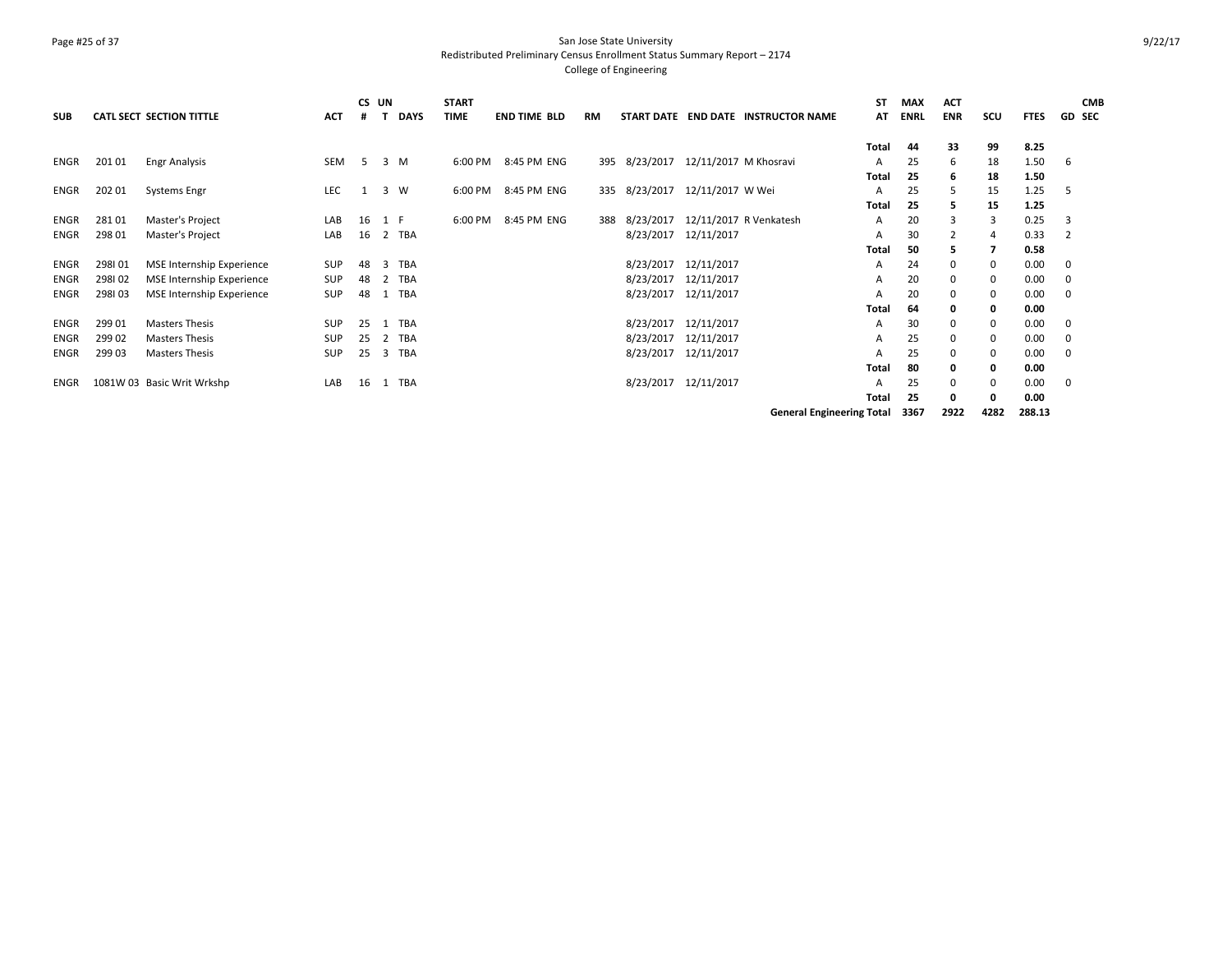### Page #26 of 37 San Jose State University Redistributed Preliminary Census Enrollment Status Summary Report – 2174 College of Engineering

| SUB         |                | <b>CATL SECT SECTION TITTLE</b>                | <b>ACT</b> | CS UN<br>#     |                            | T DAYS | <b>START</b><br><b>TIME</b> | <b>END TIME BLD</b>        | <b>RM</b> |                                                                         |                                 | START DATE END DATE INSTRUCTOR NAME       | ST<br>AT          | MAX<br>ENRL | <b>ACT</b><br><b>ENR</b> | SCU         | <b>FTES</b>    | СМВ<br><b>GD SEC</b> |  |
|-------------|----------------|------------------------------------------------|------------|----------------|----------------------------|--------|-----------------------------|----------------------------|-----------|-------------------------------------------------------------------------|---------------------------------|-------------------------------------------|-------------------|-------------|--------------------------|-------------|----------------|----------------------|--|
|             |                |                                                |            |                |                            |        |                             |                            |           |                                                                         |                                 |                                           |                   |             |                          |             |                |                      |  |
|             |                | <b>Industrial &amp; Systems Engineering</b>    |            |                |                            |        |                             |                            |           |                                                                         |                                 |                                           |                   |             |                          |             |                |                      |  |
| <b>ISE</b>  | 102 01         | <b>Engr Econ Systems</b>                       | <b>SEM</b> | $\overline{4}$ | 3 TR                       |        | 1:30 PM                     | 2:45 PM ENG                |           |                                                                         |                                 | 189 8/23/2017 12/11/2017 D Nathan-Roberts | Α                 | 100         | 87                       | 261         | 17.40          | $\mathbf 0$          |  |
|             |                |                                                |            |                |                            |        |                             |                            |           |                                                                         |                                 |                                           | Total             | 100         | 87                       | 261         | 17.40          |                      |  |
| ISE         | 11201          | Occup Health Engr                              | <b>SEM</b> | $\overline{4}$ | 3 <sub>1</sub>             |        |                             | 6:00 PM 8:45 PM CL         |           | 117 8/23/2017 12/11/2017 C Foster                                       |                                 |                                           | Α                 | 65          | 31                       | 93          | 6.25           | 1                    |  |
|             |                |                                                |            |                |                            |        |                             |                            |           |                                                                         |                                 |                                           | Total             | 65          | 31                       | 93          | 6.25           |                      |  |
| ISE         | 130 01         | <b>Engr Statistics</b>                         | <b>LEC</b> | $\overline{4}$ | 3 TR                       |        |                             | 9:00 AM 10:15 AM ENG       | 189       |                                                                         | 8/23/2017 12/11/2017 N Patel    |                                           | Α                 | 180         | 193                      | 579         | 39.20          | 12                   |  |
| ISE         | 135 01         | Design of Expmts                               | SEM        | $\overline{4}$ | 3 TR                       |        | 3:00 PM                     | 4:15 PM BBC                | 204       |                                                                         | 8/23/2017 12/11/2017 S Erdogan  |                                           | Total<br>Α        | 180<br>80   | 193<br>86                | 579<br>258  | 39.20<br>18.00 | 16                   |  |
|             |                |                                                |            |                |                            |        |                             |                            |           |                                                                         |                                 |                                           | Total             | 80          | 86                       | 258         | 18.00          |                      |  |
| <b>ISE</b>  | 140 01         | Oper Plan & Control                            | <b>SEM</b> | $\overline{4}$ | 3 TR                       |        | 4:30 PM                     | 5:45 PM ENG                | 189       |                                                                         | 8/23/2017 12/11/2017 A Kumar    |                                           | Α                 | 150         | 173                      | 519         | 39.60          | 100                  |  |
|             |                |                                                |            |                |                            |        |                             |                            |           |                                                                         |                                 |                                           | Total             | 150         | 173                      | 519         | 39.60          |                      |  |
| <b>ISE</b>  | 15101          | <b>Managing Engr</b>                           | <b>SEM</b> | $\overline{4}$ | 3 W                        |        | 4:30 PM                     | 7:15 PM ENG                | 189       | 8/23/2017 12/11/2017 J Flahaux                                          |                                 |                                           | Α                 | 80          | 81                       | 243         | 16.20          | $\mathbf 0$          |  |
|             |                |                                                |            |                |                            |        |                             |                            |           |                                                                         |                                 |                                           | Total             | 80          | 81                       | 243         | 16.20          |                      |  |
| <b>ISE</b>  | 161 01         | Med Err Sfty Engr                              | <b>LEC</b> | $\overline{2}$ | 3 W                        |        | 6:00 PM                     | 8:45 PM ENG                |           | 340 8/23/2017 12/11/2017 C Brown                                        |                                 |                                           | Α                 | 20          | 5                        | 15          | 1.00           | $\mathbf 0$          |  |
|             |                |                                                |            |                |                            |        |                             |                            |           |                                                                         |                                 |                                           | Total             | 20          | 5                        | 15          | 1.00           |                      |  |
| ISE         | 162 01         | <b>Engr Stat Analysis</b>                      | <b>LEC</b> | 1 2 T          |                            |        | 4:30 PM                     | 5:20 PM BBC                |           | 204 8/23/2017 12/11/2017 H Tsao                                         |                                 |                                           | Α                 | 0           | 110                      | 110         | 14.70          | 1 C                  |  |
|             |                |                                                |            |                |                            |        |                             |                            |           |                                                                         |                                 |                                           | <b>Total</b>      | $\mathbf 0$ | 110                      | 110         | 14.70          |                      |  |
| <b>ISE</b>  | 164 01         | Comp & Hum Interact                            | <b>SEM</b> | $\overline{4}$ | 3 M                        |        |                             | 6:00 PM 8:45 PM CL         |           | 222 8/23/2017 12/11/2017 A Moallem                                      |                                 |                                           | Α                 | 80          | 69                       | 207         | 13.80          | $\mathbf 0$          |  |
|             |                |                                                |            |                |                            |        |                             |                            |           |                                                                         |                                 |                                           | <b>Total</b>      | 80          | 69                       | 207         | 13.80          |                      |  |
| <b>ISE</b>  | 16701          | <b>Sys Simulation</b>                          | <b>SEM</b> | 4              | 3 M                        |        |                             | 10:00 AM 11:45 AM ENG      | 189       |                                                                         | 8/23/2017 12/11/2017 K Mabrouk  |                                           | Α                 | 130         | 123                      | 246         | 26.80          | 44                   |  |
| <b>ISE</b>  | 16702          | <b>Sys Simulation</b>                          | LAB        | 16             | $0$ M                      |        | 12:00 PM                    | 2:45 PM ENG                |           | 333 8/23/2017 12/11/2017 K Mabrouk                                      |                                 |                                           | А                 | 50          | 50                       | 50          | 0.00           | 1                    |  |
| ISE<br>ISE  | 16703<br>16704 | <b>Sys Simulation</b><br><b>Sys Simulation</b> | LAB<br>LAB | 16<br>16       | $0 \quad M$<br>$0 \quad W$ |        | 3:00 PM<br>6:00 PM          | 5:45 PM ENG<br>8:45 PM ENG |           | 333 8/23/2017 12/11/2017 K Mabrouk<br>333 8/23/2017 12/11/2017 D Steele |                                 |                                           | Α<br>A            | 50<br>30    | 51<br>22                 | 51<br>22    | 0.00<br>0.00   | 24<br>19             |  |
|             |                |                                                |            |                |                            |        |                             |                            |           |                                                                         |                                 |                                           | <b>Total</b>      | 260         | 246                      | 369         | 26.80          |                      |  |
| <b>ISE</b>  | 180 01         | <b>Individ Studies</b>                         | <b>SUP</b> | 36 1 TBA       |                            |        |                             |                            |           |                                                                         | 8/23/2017 12/11/2017 Y Dessouky |                                           | Α                 | 35          | 1                        | 1           | 0.07           | 0                    |  |
| <b>ISE</b>  | 180 02         | <b>Individ Studies</b>                         | <b>SUP</b> | 36             |                            | 2 TBA  |                             |                            |           |                                                                         | 8/23/2017 12/11/2017 Y Dessouky |                                           | Α                 | 35          | 0                        | 0           | 0.00           | 0                    |  |
| <b>ISE</b>  | 18003          | <b>Individ Studies</b>                         | <b>SUP</b> | 36             |                            | 3 TBA  |                             |                            |           |                                                                         | 8/23/2017 12/11/2017 Y Dessouky |                                           | A                 | 35          | 1                        | 3           | 0.20           | $\mathbf 0$          |  |
|             |                |                                                |            |                |                            |        |                             |                            |           |                                                                         |                                 |                                           | Total             | 105         | $\overline{2}$           | 4           | 0.27           |                      |  |
| <b>ISE</b>  | 194 01         | Anlyt Wrkshp                                   | LAB        | 16             | 1 W                        |        |                             | 10:30 AM  1:15 PM ENG      | 488       | 8/23/2017 12/11/2017 H Liu                                              |                                 |                                           | Α                 | 50          | 40                       | 40          | 2.67           | $\mathbf 0$          |  |
|             |                |                                                |            |                |                            |        |                             |                            |           |                                                                         |                                 |                                           | Total             | 50          | 40                       | 40          | 2.67           |                      |  |
| ISE         |                | 195A 01 Sr ISE Design I                        | LAB        | 16             | 1 F                        |        |                             | 9:30 AM 12:15 PM ENG       | 488       |                                                                         | 8/23/2017 12/11/2017 B Saeed    |                                           | Α                 | 40          | 45                       | 45          | 3.00           | $\mathbf 0$          |  |
|             |                |                                                |            |                |                            |        |                             |                            |           |                                                                         |                                 |                                           | Total             | 40          | 45                       | 45          | 3.00           |                      |  |
| <b>ISE</b>  | 195B 01        | Sr ISE Design II                               | LAB        | 16             | 3 F                        |        | 1:30 PM                     | 4:15 PM ENG                | 488       |                                                                         | 8/23/2017 12/11/2017 B Saeed    |                                           | Α                 | 40          | 26                       | 78          | 5.20           | $\mathbf 0$          |  |
|             |                |                                                |            |                |                            |        |                             |                            |           |                                                                         |                                 |                                           | Total             | 40          | 26                       | 78          | 5.20           |                      |  |
| ISE         | 20101          | Engr Stat                                      | <b>SEM</b> | $\overline{4}$ | 3 M                        |        | 3:00 PM                     | 5:45 PM CL                 | 310       |                                                                         | 8/23/2017 12/11/2017 S Amin     |                                           | Α                 | 60          | 49                       | 147         | 12.25          | 49                   |  |
|             |                |                                                |            |                |                            |        |                             |                            |           |                                                                         |                                 |                                           | <b>Total</b>      | 60          | 49                       | 147         | 12.25          |                      |  |
| <b>ISE</b>  | 21001          | Hum Factors Des                                | SEM        | 5 3 T          |                            |        | 6:00 PM                     | 8:45 PM ENG                |           |                                                                         |                                 | 488 8/23/2017 12/11/2017 D Nathan-Roberts | Α<br><b>Total</b> | 50<br>50    | 43<br>43                 | 129<br>129  | 10.75<br>10.75 | 43                   |  |
| <b>ISE</b>  | 21201          | Hum Factors Exp                                | <b>SEM</b> | 5              | 3 <sub>1</sub>             |        | 6:00 PM                     | 8:45 PM CL                 |           | 226 8/23/2017 12/11/2017 A Kumar                                        |                                 |                                           | Α                 | 50          | $\overline{7}$           | 21          | 1.75           | 7                    |  |
|             |                |                                                |            |                |                            |        |                             |                            |           |                                                                         |                                 |                                           | <b>Total</b>      | 50          | $\overline{7}$           | 21          | 1.75           |                      |  |
| ISE         | 214 80         | <b>Enterp Engr</b>                             | <b>LEC</b> | $\overline{2}$ |                            | 3 TBA  |                             |                            |           |                                                                         | 8/23/2017 12/11/2017 J Barjis   |                                           | Α                 | 40          | 10                       | 30          | 2.50           | 10                   |  |
|             |                |                                                |            |                |                            |        |                             |                            |           |                                                                         |                                 |                                           | Total             | 40          | 10                       | 30          | 2.50           |                      |  |
| <b>ISE</b>  | 21701          | Hum Cmptr Int                                  | SEM        | 4              | 3 R                        |        | 6:00 PM                     | 8:45 PM CL                 |           | 226 8/23/2017 12/11/2017 A Moallem                                      |                                 |                                           | Α                 | 60          | 49                       | 147         | 12.25          | 49 C                 |  |
| <b>CMPE</b> | 21701          | Hum Cmptr Int                                  | SEM        | $\overline{4}$ | 3 R                        |        | 6:00 PM                     | 8:45 PM CL                 |           | 226 8/23/2017 12/11/2017 A Moallem                                      |                                 |                                           | Α                 | $\mathbf 0$ | $\mathbf 0$              | $\mathbf 0$ | 0.00           | 0 <sup>o</sup>       |  |
|             |                |                                                |            |                |                            |        |                             |                            |           |                                                                         |                                 |                                           | Total             | 60          | 49                       | 147         | 12.25          |                      |  |
| ISE         | 220 01         | Int. Design II                                 | LEC        | $\overline{2}$ | $3 \, M$                   |        | 6:00 PM                     | 8:45 PM ENG                |           | 488 8/23/2017 12/11/2017 D Rosenberg                                    |                                 |                                           | Α                 | 40          | 20                       | 60          | 5.00           | 20                   |  |
|             |                |                                                |            |                |                            |        |                             |                            |           |                                                                         |                                 |                                           | Total             | 40          | 20                       | 60          | 5.00           |                      |  |
| ISE         | 22201          | Adv Sys Engr                                   | SEM        | 5 <sup>7</sup> | 3 W                        |        | 3:00 PM                     | 5:45 PM CL                 |           | 310 8/23/2017 12/11/2017 S Amin                                         |                                 |                                           | Α                 | 60          | 60                       | 180         | 15.00          | 60                   |  |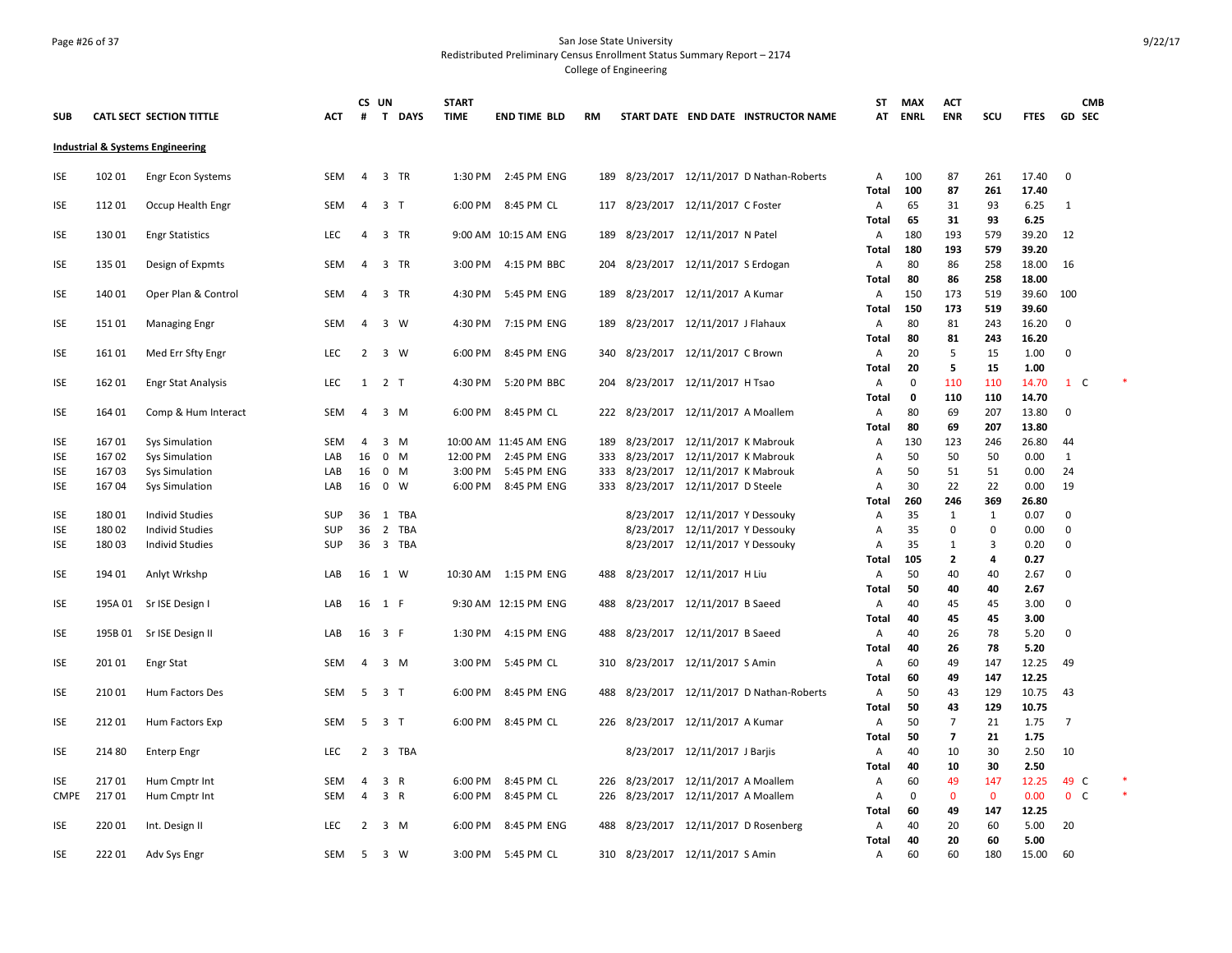### Page #27 of 37 San Jose State University Redistributed Preliminary Census Enrollment Status Summary Report – 2174 College of Engineering

| <b>SUB</b> |        | <b>CATL SECT SECTION TITTLE</b> | <b>ACT</b> | CS UN<br>#     | $\mathbf{T}$<br><b>DAYS</b> | <b>START</b><br><b>TIME</b> | <b>END TIME BLD</b> | <b>RM</b> |           | START DATE END DATE INSTRUCTOR NAME    | SΤ<br>AT     | <b>MAX</b><br><b>ENRL</b> | <b>ACT</b><br><b>ENR</b> | scu      | <b>FTES</b> | <b>CMB</b><br><b>GD SEC</b> |
|------------|--------|---------------------------------|------------|----------------|-----------------------------|-----------------------------|---------------------|-----------|-----------|----------------------------------------|--------------|---------------------------|--------------------------|----------|-------------|-----------------------------|
|            |        |                                 |            |                |                             |                             |                     |           |           |                                        |              |                           |                          |          |             |                             |
|            |        |                                 |            |                |                             |                             |                     |           |           |                                        | <b>Total</b> | 60                        | 60                       | 180      | 15.00       |                             |
| <b>ISE</b> | 230 01 | Adv Oper Resrch                 | SEM        | 5              | $\overline{3}$<br>W         |                             | 3:00 PM 5:45 PM ENG | 488       |           | 8/23/2017 12/11/2017 S Erdogan         | А            | 60                        | 41                       | 123      | 10.25       | 41                          |
|            |        |                                 |            |                |                             |                             |                     |           |           |                                        | Total        | 60                        | 41                       | 123      | 10.25       |                             |
| <b>ISE</b> | 235 01 | Qual Assur & Relia              | SEM        | 5              | 3 W                         | 6:00 PM                     | 8:45 PM ENG         |           |           | 331 8/23/2017 12/11/2017 H Tsao        | A            | 60                        | 59                       | 177      | 14.75       | 59                          |
|            |        |                                 |            |                |                             |                             |                     |           |           |                                        | Total        | 60                        | 59                       | 177      | 14.75       |                             |
| <b>ISE</b> | 245 01 | Adv Sply Chain Engr             | LEC        | $\overline{a}$ | 3 M                         | 6:00 PM                     | 8:45 PM ENG         |           |           | 331 8/23/2017 12/11/2017 H Liu         | А            | 60                        | 58                       | 174      | 14.50       | 58                          |
|            |        |                                 |            |                |                             |                             |                     |           |           |                                        | Total        | 60                        | 58                       | 174      | 14.50       |                             |
| <b>ISE</b> | 251 01 | Mang Lean Imprvmnt Prgms        | SEM        | $\overline{a}$ | 3 <sub>1</sub>              | 6:00 PM                     | 8:45 PM ENG         | 189       |           | 8/23/2017 12/11/2017 D Steele          | A            | 150                       | 112                      | 336      | 28.00       | 112                         |
|            |        |                                 |            |                |                             |                             |                     |           |           |                                        | Total        | 150                       | 112                      | 336      | 28.00       |                             |
| <b>ISE</b> | 261 01 | <b>Med Errors Reduct</b>        | LEC        | 2              | $\overline{3}$<br>W         | 6:00 PM                     | 8:45 PM ENG         | 488       |           | 8/23/2017 12/11/2017 C Brown           | A            | 40                        | 7                        | 21       | 1.75        | 7                           |
|            |        |                                 |            |                |                             |                             |                     |           |           |                                        | Total        | 40                        | 7                        | 21       | 1.75        |                             |
| <b>ISE</b> | 290 01 | HF/Ergo Prof Sem                | SEM        | -5             | 2 R                         | 3:00 PM                     | 5:45 PM ENG         | 488       |           | 8/23/2017 12/11/2017 A Andre           | A            | 45                        | 41                       | 82       | 6.83        | 41                          |
|            |        |                                 |            |                |                             |                             |                     |           |           |                                        | Total        | 45                        | 41                       | 82       | 6.83        |                             |
| <b>ISE</b> | 297 01 | Sp Topics IE                    | SEM        | -5             | TBA<br>1                    |                             |                     |           |           | 8/23/2017 12/11/2017                   | A            | 35                        | 0                        | $\Omega$ | 0.00        | 0                           |
|            |        |                                 |            |                |                             |                             |                     |           |           |                                        | Total        | 35                        | 0                        | 0        | 0.00        |                             |
| <b>ISE</b> | 298 01 | Spec Prob                       | SUP        | 25             | TBA<br>$\overline{1}$       |                             |                     |           | 8/23/2017 | 12/11/2017 D Rosenberg                 | Α            | 35                        | 16                       | 16       | 1.33        | 16                          |
| <b>ISE</b> | 298 02 | Spec Prob                       | SUP        | 25             | TBA<br>$\overline{2}$       |                             |                     |           | 8/23/2017 | 12/11/2017 Y Dessouky                  | A            | 35                        | 12                       | 24       | 2.00        | 12                          |
| <b>ISE</b> | 298 03 | Spec Prob                       | SUP        | 25             | TBA<br>3                    |                             |                     |           | 8/23/2017 | 12/11/2017 L Freund                    | A            | 35                        | 23                       | 69       | 5.75        | 23                          |
| <b>ISE</b> | 298 04 | Spec Prob                       | SUP        | 25             | TBA<br>4                    |                             |                     |           | 8/23/2017 | 12/11/2017 Y Dessouky                  | А            | 35                        | 5                        | 20       | 1.67        | .5                          |
|            |        |                                 |            |                |                             |                             |                     |           |           |                                        | Total        | 140                       | 56                       | 129      | 10.75       |                             |
| <b>ISE</b> | 299 01 | <b>Masters Thesis</b>           | <b>SUP</b> | 25             | TBA<br>-1                   |                             |                     |           | 8/23/2017 | 12/11/2017                             | А            | 35                        | 0                        | $\Omega$ | 0.00        | 0                           |
| <b>ISE</b> | 299 02 | <b>Masters Thesis</b>           | SUP        | 25             | TBA<br>$\overline{2}$       |                             |                     |           | 8/23/2017 | 12/11/2017                             | А            | 35                        | 0                        | 0        | 0.00        | 0                           |
| <b>ISE</b> | 299 03 | <b>Masters Thesis</b>           | <b>SUP</b> | 25             | TBA<br>3                    |                             |                     |           | 8/23/2017 | 12/11/2017                             | А            | 35                        | $\mathbf 0$              | 0        | 0.00        | $\mathbf 0$                 |
| <b>ISE</b> | 299 04 | <b>Masters Thesis</b>           | SUP        | 25             | TBA<br>4                    |                             |                     |           | 8/23/2017 | 12/11/2017 Y Dessouky                  | А            | 35                        | 1                        | 4        | 0.33        | 1                           |
|            |        |                                 |            |                |                             |                             |                     |           |           |                                        | Total        | 140                       | 1                        |          | 0.33        |                             |
|            |        |                                 |            |                |                             |                             |                     |           |           | Industrial & Systems Engineering Total |              | 2340                      | 1807                     | 4581     | 350.75      |                             |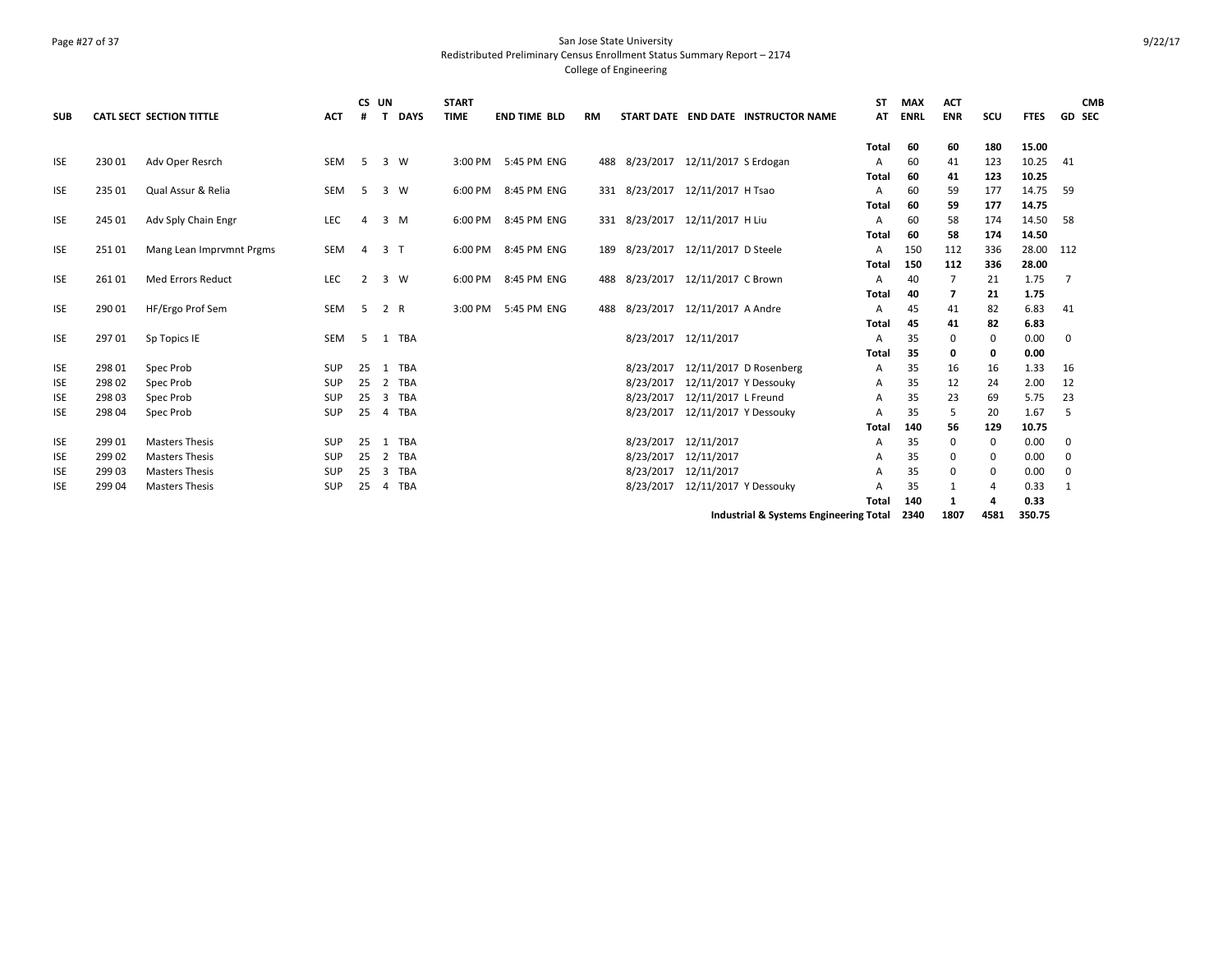### Page #28 of 37 San Jose State University Redistributed Preliminary Census Enrollment Status Summary Report – 2174 College of Engineering

|             |                              |                                 |            | CS UN          |                         |           | <b>START</b> |                       |           |                                   |                                |                                      | <b>ST</b>      | <b>MAX</b>  | <b>ACT</b>     |                |             |                              | <b>CMB</b> |  |
|-------------|------------------------------|---------------------------------|------------|----------------|-------------------------|-----------|--------------|-----------------------|-----------|-----------------------------------|--------------------------------|--------------------------------------|----------------|-------------|----------------|----------------|-------------|------------------------------|------------|--|
| <b>SUB</b>  |                              | <b>CATL SECT SECTION TITTLE</b> | <b>ACT</b> | #              |                         | T DAYS    | <b>TIME</b>  | <b>END TIME BLD</b>   | <b>RM</b> |                                   |                                | START DATE END DATE INSTRUCTOR NAME  | AT             | <b>ENRL</b> | <b>ENR</b>     | scu            | <b>FTES</b> | <b>GD SEC</b>                |            |  |
|             | <b>Materials Engineering</b> |                                 |            |                |                         |           |              |                       |           |                                   |                                |                                      |                |             |                |                |             |                              |            |  |
| <b>MATE</b> | 25 01                        | Intro to Materials              | <b>LEC</b> | 1              |                         | 3 MW      | 4:30 PM      | 5:45 PM WSQ           | 207       |                                   | 8/23/2017 12/11/2017 M Oye     |                                      | Α              | 100         | 115            | 345            | 23.25       | - 5                          |            |  |
| MATE        | 25 02                        | Intro to Materials              | <b>LEC</b> | 1              | 3                       | TR        |              | 9:00 AM 10:15 AM ENG  | 341       |                                   | 8/23/2017 12/11/2017 D Oh      |                                      | A              | 90          | 88             | 264            | 17.95       | 7                            |            |  |
| MATE        | 25 03                        | Intro to Materials              | LEC        | 1              |                         | 3 MW      |              | 9:00 AM 10:15 AM BBC  |           | 202 8/23/2017 12/11/2017 W Chung  |                                |                                      | A              | 100         | 103            | 309            | 20.80       | $\overline{4}$               |            |  |
|             |                              |                                 |            |                |                         |           |              |                       |           |                                   |                                |                                      | Total          | 290         | 306            | 918            | 62.00       |                              |            |  |
| MATE        | 115 01                       | Struc/Prop Solids               | LEC        | $\overline{2}$ | 3 TR                    |           |              | 9:00 AM 10:15 AM ENG  | 339       |                                   | 8/23/2017 12/11/2017 O Keles   |                                      | Α              | 45          | 34             | 102            | 6.95        | 3                            |            |  |
|             |                              |                                 |            |                |                         |           |              |                       |           |                                   |                                |                                      | Total          | 45          | 34             | 102            | 6.95        |                              |            |  |
| MATE        | 143 01                       | Prin Scng Micrscpy              | LAB        | 16             | 1 M                     |           | 1:30 PM      | 4:15 PM ENG           | 105       |                                   | 8/23/2017 12/11/2017 C Peters  |                                      | Α              | 15          | 15             | 15             | 1.03        | $\overline{2}$               |            |  |
| MATE        | 143 02                       | Prin Scng Micrscpy              | LAB        | 16             | 1 T                     |           | 1:30 PM      | 4:15 PM ENG           | 223       |                                   | 8/23/2017 12/11/2017 C Peters  |                                      | Α              | 15          | 14             | 14             | 0.97        | $\overline{2}$               |            |  |
|             |                              |                                 |            |                |                         |           |              |                       |           |                                   |                                |                                      | Total          | 30          | 29             | 29             | 2.00        |                              |            |  |
|             | 144 01                       |                                 |            | 16 1 W         |                         |           |              | 10:30 AM  1:15 PM ENG |           |                                   |                                |                                      | $\overline{A}$ | 15          | $\overline{7}$ | 7              |             | $\overline{2}$               |            |  |
| MATE        |                              | XRD Lab                         | LAB        |                |                         |           |              |                       |           | 105 8/23/2017 12/11/2017 C Peters |                                |                                      |                | 15          | $\overline{7}$ | $\overline{ }$ | 0.50        |                              |            |  |
|             |                              |                                 |            |                |                         |           |              |                       |           |                                   |                                |                                      | <b>Total</b>   | $\Omega$    | $\mathbf 0$    | $\mathbf 0$    | 0.50        |                              |            |  |
| MATE        | 145 01                       | <b>Princ Scnng Probes</b>       | LAB        |                | 1                       |           |              |                       |           |                                   |                                |                                      | X              |             |                |                | 0.00        | $\mathbf 0$                  |            |  |
|             |                              |                                 |            |                |                         |           |              |                       |           |                                   |                                |                                      | <b>Total</b>   | 0           | 0              | 0              | 0.00        |                              |            |  |
| MATE        | 15301                        | <b>EO&amp;M Props Solids</b>    | <b>LEC</b> | $\overline{2}$ | 3 TR                    |           | 8:00 AM      | 8:50 AM ENG           | 331       |                                   | 8/23/2017 12/11/2017 T Pan     |                                      | A              | 65          | 41             | 82             | 8.20        | $\mathbf 0$                  |            |  |
| MATE        | 153 02                       | <b>EO&amp;M Props Solids</b>    | LAB        | 16             | 0 <sub>T</sub>          |           | 10:30 AM     | 1:15 PM ENG           | 105       |                                   | 8/23/2017 12/11/2017 B Serrano |                                      | A              | 16          | 16             | 16             | 0.00        | $\mathbf 0$                  |            |  |
| MATE        | 153 03                       | <b>EO&amp;M Props Solids</b>    | LAB        | 16             | 0 R                     |           | 6:00 PM      | 8:45 PM ENG           | 105       |                                   | 8/23/2017 12/11/2017 J Wong    |                                      | A              | 16          | 15             | 15             | 0.00        | $\mathbf 0$                  |            |  |
| MATE        | 153 04                       | <b>EO&amp;M Props Solids</b>    | LAB        | 16             | 0 R                     |           | 3:00 PM      | 5:50 PM ENG           | 105       |                                   | 8/23/2017 12/11/2017 S Morgan  |                                      | Α              | 15          | 3              | 3              | 0.00        | $\Omega$                     |            |  |
| MATE        | 153 05                       | <b>EO&amp;M Props Solids</b>    | LAB        | 16             | 0 <sub>T</sub>          |           | 1:30 PM      | 4:15 PM ENG           | 105       |                                   | 8/23/2017 12/11/2017 D Oh      |                                      | $\overline{A}$ | 16          | 17             | 17             | 0.00        | $\Omega$                     |            |  |
| MATE        | 153 06                       | EO&M Props Solids               | LAB        | 16             | 0 W                     |           | 6:00 PM      | 8:45 PM ENG           | 105       |                                   | 8/23/2017 12/11/2017 C England |                                      | A              | 16          | 15             | 15             | 0.00        | $\mathbf 0$                  |            |  |
| MATE        | 153 07                       | <b>EO&amp;M Props Solids</b>    | LAB        | 16             | 0 F                     |           |              | 9:00 AM 11:45 AM ENG  | 105       |                                   | 8/23/2017 12/11/2017 E Ishida  |                                      | A              | 16          | 14             | 14             | 0.00        | $\Omega$                     |            |  |
| MATE        | 153 08                       | <b>EO&amp;M Props Solids</b>    | LAB        | 16             | 0 F                     |           | 12:00 PM     | 2:45 PM ENG           | 105       |                                   | 8/23/2017 12/11/2017 B Serrano |                                      | $\overline{A}$ | 16          | 14             | 14             | 0.00        | $\mathbf 0$                  |            |  |
| MATE        | 153 09                       | EO&M Props Solids               | LEC        | $\overline{2}$ | 3 TR                    |           | 4:30 PM      | 5:20 PM CL            |           | 222 8/23/2017 12/11/2017 M Oye    |                                |                                      | A              | 65          | 53             | 106            | 10.60       | 0                            |            |  |
| MATE        | 153 10                       | <b>EO&amp;M Props Solids</b>    | LAB        |                | $\Omega$                |           |              |                       |           |                                   |                                |                                      | X              | $\Omega$    | $\mathbf 0$    | $\mathbf 0$    | 0.00        | $\Omega$                     |            |  |
|             |                              |                                 |            |                |                         |           |              |                       |           |                                   |                                |                                      | Total          | 241         | 188            | 282            | 18.80       |                              |            |  |
| MATE        | 165 01                       | Photovoltaic Lab                | LAB        | 16             | 1 T                     |           | 6:00 PM      | 8:45 PM ENG           | 311       |                                   | 8/23/2017 12/11/2017 E Lucow   |                                      | Α              | 16          | 16             | 16             | 1.07        | $\mathbf 0$<br>C             |            |  |
| EE          | 165 01                       | Photovoltaic Lab                | LAB        | 16             | $1$ T                   |           | 6:00 PM      | 8:45 PM ENG           |           | 311 8/23/2017 12/11/2017 E Lucow  |                                |                                      | A              | 0           | $\mathbf 0$    | $\mathbf{0}$   | 0.00        | $\mathbf{0}$<br>C            |            |  |
| MATE        | 165 02                       | Photovoltaic Lab                | LAB        | 16             | 1 F                     |           | 6:00 PM      | 8:45 PM ENG           |           | 311 8/23/2017 12/11/2017 E Lucow  |                                |                                      | A              | 16          | 10             | 10             | 0.68        | $1\quad C$                   |            |  |
| EE          | 165 02                       | Photovoltaic Lab                | LAB        | 16 1 F         |                         |           | 6:00 PM      | 8:45 PM ENG           |           | 311 8/23/2017 12/11/2017 E Lucow  |                                |                                      | $\overline{A}$ | $\Omega$    | $\mathbf 0$    | $\Omega$       | 0.00        | 0 <sub>c</sub>               |            |  |
|             |                              |                                 |            |                |                         |           |              |                       |           |                                   |                                |                                      | Total          | 32          | 26             | 26             | 1.75        |                              |            |  |
| MATE        | 175 01                       | <b>Biomaterials</b>             | <b>LEC</b> | $\overline{2}$ | 3                       | <b>TR</b> |              | 10:30 AM 11:20 AM ENG |           | 341 8/23/2017 12/11/2017 M Simon  |                                |                                      | A              | 80          | $\mathbf{0}$   | $\mathbf{0}$   | 0.00        | $\mathbf{0}$<br>- C          |            |  |
| MATE        | 175 02                       | <b>Biomaterials</b>             | LAB        | 16             | 0 F                     |           | 10:30 AM     | 1:15 PM ENG           | 221       |                                   | 8/23/2017 12/11/2017 D Lopez   |                                      | $\overline{A}$ | 20          | 20             | 20             | 0.00        | 7 <sup>C</sup>               |            |  |
| BME         | 175 02                       | <b>Biomaterials</b>             | LAB        | 16             | 0 F                     |           | 10:30 AM     | 1:15 PM ENG           | 221       |                                   | 8/23/2017 12/11/2017 D Lopez   |                                      | A              | 0           | $\mathbf 0$    | $\mathbf 0$    | 0.00        | $\mathbf 0$<br>C             |            |  |
| MATE        | 175 03                       | <b>Biomaterials</b>             | LAB        | 16             | 0 F                     |           | 3:00 PM      | 5:45 PM ENG           |           | 221 8/23/2017 12/11/2017 A Hall   |                                |                                      | A              | 20          | 21             | 21             | 0.00        | $4-$                         |            |  |
| <b>BME</b>  | 175 03                       | <b>Biomaterials</b>             | LAB        | 16             | 0 F                     |           | 3:00 PM      | 5:45 PM ENG           | 221       |                                   | 8/23/2017 12/11/2017 A Hall    |                                      | $\overline{A}$ | $\Omega$    | $\mathbf{0}$   | $\mathbf{0}$   | 0.00        | $\mathsf{C}$<br>$\mathbf{0}$ |            |  |
| MATE        | 175 04                       | <b>Biomaterials</b>             | LAB        | 16             | 0 M                     |           |              | 9:00 AM 11:45 AM ENG  |           |                                   |                                | 221 8/23/2017 12/11/2017 R Thenuwara | A              | 20          | 21             | 21             | 0.00        | $1\quad C$                   |            |  |
| BME         | 175 04                       | <b>Biomaterials</b>             | LAB        | 16             | 0 M                     |           |              | 9:00 AM 11:45 AM ENG  |           |                                   |                                | 221 8/23/2017 12/11/2017 R Thenuwara | A              | 0           | $\mathbf{0}$   | $\mathbf{0}$   | 0.00        | 0 <sup>o</sup>               |            |  |
| MATE        | 175 05                       | <b>Biomaterials</b>             | LAB        | 16             | $\mathbf{0}$            | - F       | 6:00 PM      | 8:50 PM ENG           | 2331      |                                   |                                | 8/23/2017 12/11/2017 R Thenuwara     | A              | 20          | 17             | 17             | 0.00        | $3-$                         |            |  |
| <b>BME</b>  | 175 05                       | <b>Biomaterials</b>             | LAB        | 16             | 0 F                     |           | 6:00 PM      | 8:50 PM ENG           | 2331      |                                   |                                | 8/23/2017 12/11/2017 R Thenuwara     | $\overline{A}$ | $\Omega$    | $\mathbf 0$    | $\mathbf 0$    | 0.00        | 0 <sup>o</sup>               |            |  |
|             |                              |                                 |            |                |                         |           |              |                       |           |                                   |                                |                                      | Total          | 160         | 79             | 79             | 0.00        |                              |            |  |
| MATE        | 18001                        | Ind Studies                     | SUP        | 36             | 1 TBA                   |           |              |                       |           |                                   | 8/23/2017 12/11/2017           |                                      | Α              | 15          | 0              | 0              | 0.00        | 0                            |            |  |
| MATE        | 180 02                       | Ind Studies                     | <b>SUP</b> | 36             |                         | 2 TBA     |              |                       |           |                                   | 8/23/2017 12/11/2017           |                                      | Α              | 15          | 0              | $\mathbf 0$    | 0.00        | $\Omega$                     |            |  |
| MATE        | 18003                        | Ind Studies                     | SUP        | 36             | 3 TBA                   |           |              |                       |           |                                   | 8/23/2017 12/11/2017           |                                      | A              | 15          | 0              | $\mathbf 0$    | 0.00        | 0                            |            |  |
|             |                              |                                 |            |                |                         |           |              |                       |           |                                   |                                |                                      | Total          | 45          | 0              | 0              | 0.00        |                              |            |  |
| MATE        | 185 01                       | Ceramics                        | <b>SEM</b> | -5             | $\overline{\mathbf{3}}$ | MW        |              | 9:00 AM 10:15 AM ENG  |           | 301 8/23/2017 12/11/2017 D Chafey |                                |                                      | A              | 40          | 15             | 45             | 3.20        | 4                            |            |  |
|             |                              |                                 |            |                |                         |           |              |                       |           |                                   |                                |                                      | <b>Total</b>   | 40          | 15             | 45             | 3.20        |                              |            |  |
| MATE        | 195 01                       | <b>Mech Bhvr Matls</b>          | SEM        | 4              | 3                       | MW        |              | 12:00 PM 12:50 PM ENG | 327       |                                   | 8/23/2017 12/11/2017 W Chung   |                                      | А              | 30          | 10             | 20             | 2.15        | 3                            |            |  |
| MATE        | 195 02                       | <b>Mech Bhvr Matls</b>          | LAB        | 16             | 0 <sub>T</sub>          |           | 6:00 PM      | 8:45 PM ENG           | 105       | 8/23/2017 12/11/2017              |                                |                                      | Α              | 15          | $\Omega$       | $\Omega$       | 0.00        | $\Omega$                     |            |  |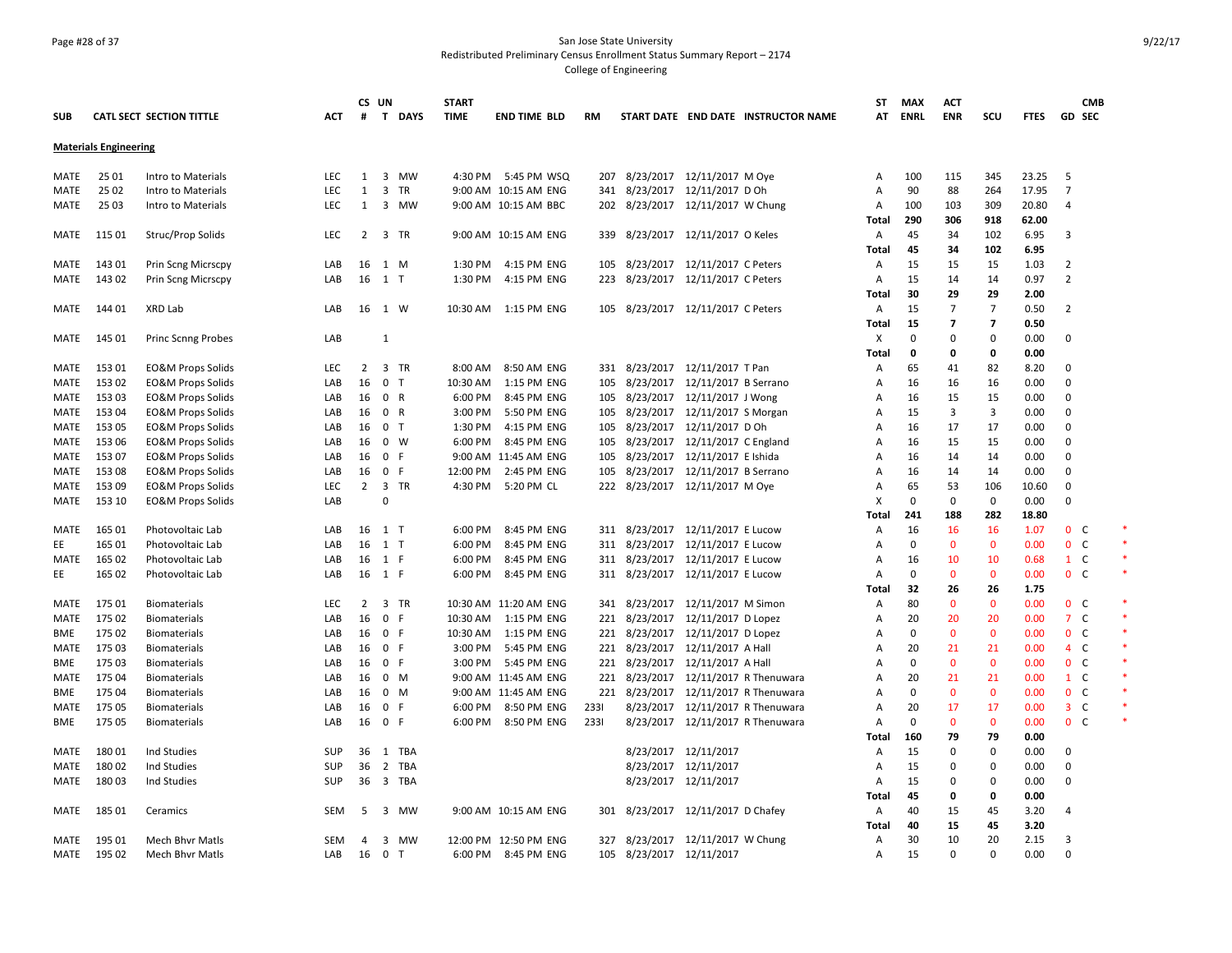### Page #29 of 37 San Jose State University Redistributed Preliminary Census Enrollment Status Summary Report – 2174 College of Engineering

| <b>SUB</b>  |         | <b>CATL SECT SECTION TITTLE</b> | <b>ACT</b> | CS UN |                | <b>DAYS</b> | <b>START</b><br><b>TIME</b> | <b>END TIME BLD</b> |            | <b>RM</b> |                                    |                      | START DATE END DATE INSTRUCTOR NAME | SΤ<br>AT     | <b>MAX</b><br><b>ENRL</b> | <b>ACT</b><br><b>ENR</b> | scu          | <b>FTES</b> | <b>CMB</b><br><b>GD SEC</b> |  |
|-------------|---------|---------------------------------|------------|-------|----------------|-------------|-----------------------------|---------------------|------------|-----------|------------------------------------|----------------------|-------------------------------------|--------------|---------------------------|--------------------------|--------------|-------------|-----------------------------|--|
|             |         |                                 |            |       |                |             |                             |                     |            |           |                                    |                      |                                     |              |                           |                          |              |             |                             |  |
| <b>MATE</b> | 195 03  | <b>Mech Bhyr Matls</b>          | LAB        | 16    | $0 \quad W$    |             | 1:30 PM                     | 4:15 PM ENG         |            |           | 105 8/23/2017 12/11/2017 W Chung   |                      |                                     | А            | 15                        | 10                       | 10           | 0.00        | 3                           |  |
|             |         |                                 |            |       |                |             |                             |                     |            |           |                                    |                      |                                     | <b>Total</b> | 60                        | 20                       | 30           | 2.15        |                             |  |
| <b>MATE</b> | 198A 01 | Sr Design Proj                  | <b>SEM</b> | 4     | 2 F            |             | 9:00 AM                     | 9:50 AM ENG         |            |           | 340 8/23/2017                      | 12/11/2017 W Slocumb |                                     | Α            | 25                        |                          |              | 0.93        | 0                           |  |
| <b>MATE</b> | 198A 02 | Sr Design Proj                  | LAB        | 16    | 0 F            |             | 10:00 AM 12:45 PM ENG       |                     |            |           | 340 8/23/2017                      | 12/11/2017 W Slocumb |                                     | А            | 25                        | 7                        |              | 0.00        | 0                           |  |
|             |         |                                 |            |       |                |             |                             |                     |            |           |                                    |                      |                                     | <b>Total</b> | 50                        | 14                       | 14           | 0.93        |                             |  |
| <b>MATE</b> | 205 01  | Adv Theory Behav                | <b>SEM</b> | -5    | 3 W            |             | 6:00 PM                     | 8:45 PM ENG         |            |           | 303 8/23/2017                      | 12/11/2017 T Pan     |                                     | А            | 40                        | 27                       | 81           | 6.75        | 27                          |  |
|             |         |                                 |            |       |                |             |                             |                     |            |           |                                    |                      |                                     | <b>Total</b> | 40                        | 27                       | 81           | 6.75        |                             |  |
| MATE        | 21001   | Expl Methods Mat E              | <b>SEM</b> | -5    | $3 \, M$       |             | 4:30 PM                     | 5:50 PM ENG         |            | 303       | 8/23/2017                          | 12/11/2017 O Keles   |                                     | А            | 40                        | 25                       | 50           | 6.25        | 25                          |  |
| <b>MATE</b> | 210 02  | Expl Methods Mat E              | LAB        | 16    | $0 \mathsf{M}$ |             | 6:00 PM                     | 8:50 PM ENG         |            |           | 105 8/23/2017                      | 12/11/2017 O Keles   |                                     | А            | 40                        | 25                       | 25           | 0.00        | 25                          |  |
|             |         |                                 |            |       |                |             |                             |                     |            |           |                                    |                      |                                     | Total        | 80                        | 50                       | 75           | 6.25        |                             |  |
| <b>MATE</b> | 260 01  | <b>Theory Semic Matls</b>       | SEM        | -5    | 3 <sub>1</sub> |             | 6:00 PM                     | 8:45 PM ENG         |            |           | 303 8/23/2017 12/11/2017 C England |                      |                                     | А            | 40                        | 10                       | 30           | 2.50        | 10                          |  |
|             |         |                                 |            |       |                |             |                             |                     |            |           |                                    |                      |                                     | Total        | 40                        | 10                       | 30           | 2.50        |                             |  |
| MATE        | 28101   | Thesis Prep Sem                 | LAB        | 16    | 1 F            |             | 3:00 PM                     | 5:45 PM ENG         |            | 333       | 8/23/2017                          | 12/11/2017 C England |                                     | A            | 45                        | 29                       | 29           | 2.42        | 29 C                        |  |
| <b>BME</b>  | 28101   | Thesis Prep Sem                 | LAB        | 16    | 1 F            |             | 3:00 PM                     | 5:45 PM ENG         |            | 333       | 8/23/2017                          | 12/11/2017 C England |                                     | А            |                           | 0                        | $\mathbf 0$  | 0.00        | 0 <sup>o</sup>              |  |
| <b>CHE</b>  | 28101   | Thesis Prep Sem                 | LAB        | 16    | 1 F            |             | 3:00 PM                     | 5:45 PM ENG         |            | 333       | 8/23/2017                          | 12/11/2017 C England |                                     | А            |                           | $\Omega$                 | $\mathbf{0}$ | 0.00        | 0 <sup>o</sup>              |  |
|             |         |                                 |            |       |                |             |                             |                     |            |           |                                    |                      |                                     | Total        | 45                        | 29                       | 29           | 2.42        |                             |  |
| <b>MATE</b> | 298 01  | <b>MS Res Project</b>           | <b>SUP</b> | 25    | 1              | TBA         |                             |                     | ENG        | 329       | 8/23/2017                          | 12/11/2017 S Diaz    |                                     | А            | 20                        | 0                        | 0            | 0.00        | 0                           |  |
| <b>MATE</b> | 298 02  | <b>MS Res Project</b>           | <b>SUP</b> | 25    | 2              | TBA         |                             |                     | <b>ENG</b> | 329       | 8/23/2017                          | 12/11/2017 S Diaz    |                                     | А            | 20                        | 2                        | 4            | 0.33        | -2                          |  |
| <b>MATE</b> | 298 03  | <b>MS Res Project</b>           | <b>SUP</b> | 25    | 2 F            |             | 3:00 PM                     | 5:45 PM ENG         |            | 329       | 8/23/2017                          | 12/11/2017 S Diaz    |                                     | А            | 40                        | 3                        | 6            | 0.50        | 3                           |  |
|             |         |                                 |            |       |                |             |                             |                     |            |           |                                    |                      |                                     | <b>Total</b> | 80                        | 5                        | 10           | 0.83        |                             |  |
| <b>MATE</b> | 299 01  | Master's Thesis                 | <b>SUP</b> | 25    | 3              | TBA         |                             |                     | ENG        | 329       | 8/23/2017                          | 12/11/2017 S Diaz    |                                     | A            | 20                        | $\mathbf 0$              | 0            | 0.00        | 0                           |  |
| <b>MATE</b> | 299 02  | Master's Thesis                 | SUP        | 25    | 3 F            |             | 3:00 PM                     | 5:45 PM ENG         |            | 329       | 8/23/2017                          | 12/11/2017 S Diaz    |                                     | А            | 20                        | 1                        | 3            | 0.25        | -1                          |  |
|             |         |                                 |            |       |                |             |                             |                     |            |           |                                    |                      |                                     | Total        | 40                        |                          | з            | 0.25        |                             |  |

**Materials Engineering Total 1333 840 1760 117.28**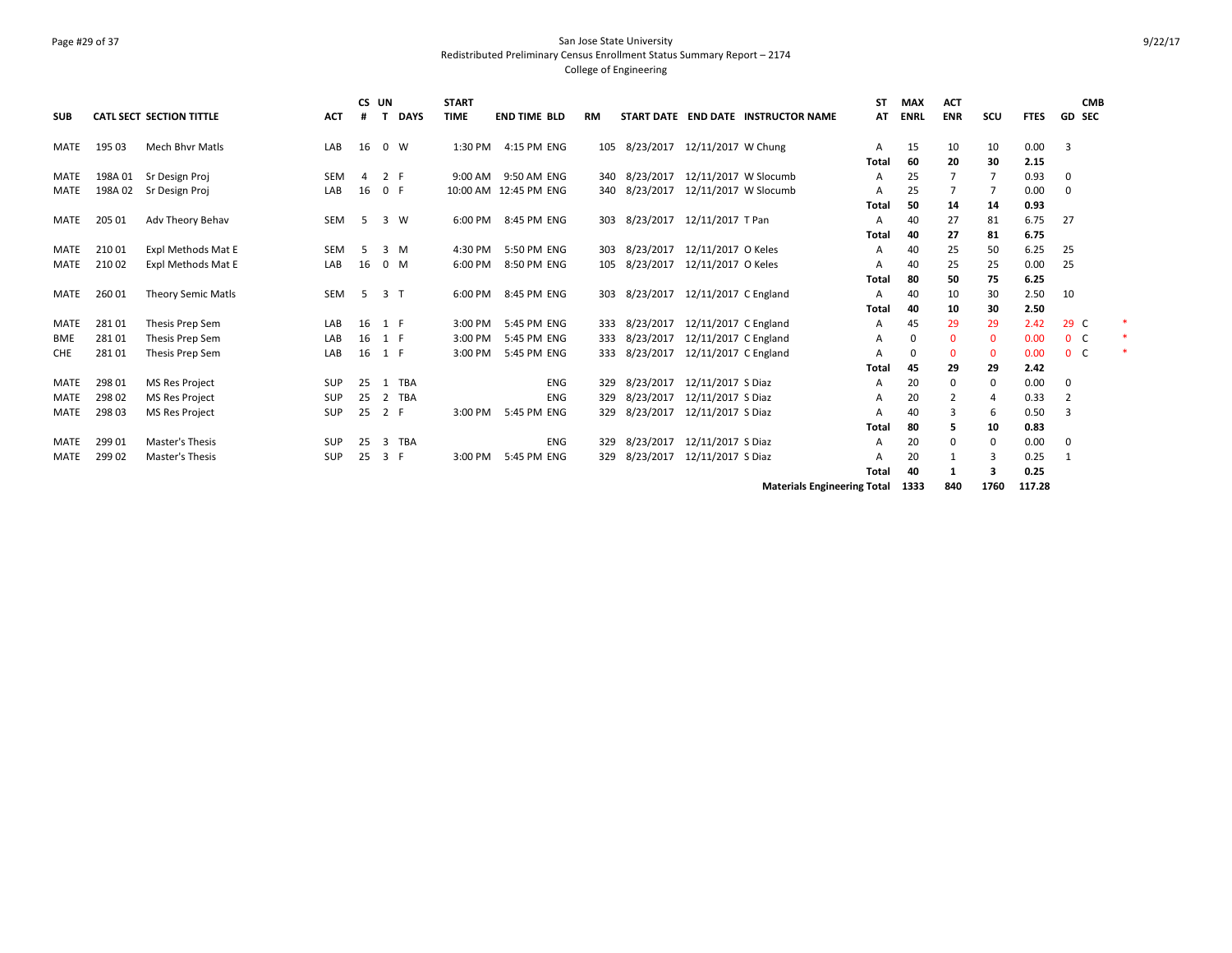### Page #30 of 37 San Jose State University Redistributed Preliminary Census Enrollment Status Summary Report – 2174 College of Engineering

|            |                               |                                 |                          | CS UN          |                |              | <b>START</b> |                       |           |                                     |                      |                                       | <b>ST</b>                 | <b>MAX</b>  | <b>ACT</b>        |              |             | <b>CMB</b>                          |  |
|------------|-------------------------------|---------------------------------|--------------------------|----------------|----------------|--------------|--------------|-----------------------|-----------|-------------------------------------|----------------------|---------------------------------------|---------------------------|-------------|-------------------|--------------|-------------|-------------------------------------|--|
| <b>SUB</b> |                               | <b>CATL SECT SECTION TITTLE</b> | <b>ACT</b>               | #              | $\mathbf{T}$   | <b>DAYS</b>  | <b>TIME</b>  | <b>END TIME BLD</b>   | <b>RM</b> |                                     |                      | START DATE END DATE INSTRUCTOR NAME   |                           | AT ENRL     | <b>ENR</b>        | SCU          | <b>FTES</b> | <b>GD SEC</b>                       |  |
|            | <b>Mechanical Engineering</b> |                                 |                          |                |                |              |              |                       |           |                                     |                      |                                       |                           |             |                   |              |             |                                     |  |
| ME         | 20 01                         | Design & Graphics               | SEM                      | 5              |                | 2 M          |              | 9:00 AM 9:50 AM ENG   |           | 189 8/23/2017 12/11/2017 K Youssefi |                      |                                       | Α                         | 150         | 141               | 141          | 18.80       | $\mathbf 0$                         |  |
| ME         | 20 02                         | Design & Graphics               | LAB                      | 16             |                | $0$ M        |              | 10:00 AM 12:45 PM ENG |           | 213 8/23/2017 12/11/2017 K Youssefi |                      |                                       | $\overline{A}$            | 25          | 27                | 27           | 0.00        | $\mathbf 0$                         |  |
| ME         | 20 03                         | Design & Graphics               | LAB                      | 16             | 0 M            |              | 1:30 PM      | 4:15 PM ENG           |           | 213 8/23/2017 12/11/2017 K Youssefi |                      |                                       | $\overline{A}$            | 25          | 27                | 27           | 0.00        | $\mathbf 0$                         |  |
| ME         | 20 04                         | Design & Graphics               | LAB                      | 16             | 0 <sub>T</sub> |              |              | 9:00 AM 11:45 AM ENG  |           | 213 8/23/2017 12/11/2017 K Youssefi |                      |                                       | A                         | 25          | 23                | 23           | 0.00        | $\mathbf 0$                         |  |
| ME         | 20 05                         | Design & Graphics               | LAB                      | 16             |                | $0 \quad W$  |              | 9:00 AM 11:45 AM ENG  |           | 213 8/23/2017 12/11/2017 K Youssefi |                      |                                       | Α                         | 25          | 25                | 25           | 0.00        | $\Omega$                            |  |
| ME         | 20 06                         | Design & Graphics               | LAB                      | 16             | $\mathbf 0$    | $\mathsf{R}$ |              | 9:00 AM 11:45 AM ENG  |           | 213 8/23/2017 12/11/2017 K Youssefi |                      |                                       | A                         | 25          | 15                | 15           | 0.00        | $\Omega$                            |  |
| ME         | 20 07                         | Design & Graphics               | LAB                      | 16             | 0 R            |              | 1:30 PM      | 4:15 PM ENG           | 213       | 8/23/2017 12/11/2017 K Youssefi     |                      |                                       | Α                         | 25          | 24                | 24           | 0.00        | 0                                   |  |
|            |                               |                                 |                          |                |                |              |              |                       |           |                                     |                      |                                       | Total                     | 300         | 282               | 282          | 18.80       |                                     |  |
| ME         | 3001                          | <b>Comp Applications</b>        | SEM                      | 5              |                | 2 W          |              | 12:00 PM 12:50 PM BBC |           |                                     |                      | 4 8/23/2017 12/11/2017 B Burlingame   | A                         | 100         | 99                | 99           | 13.20       | $\mathbf 0$                         |  |
| ME         | 30 02                         | <b>Comp Applications</b>        | LAB                      | 16             | 0 <sub>T</sub> |              | 1:30 PM      | 4:15 PM ENG           |           |                                     |                      | 407 8/23/2017 12/11/2017 B Burlingame | $\overline{A}$            | 25          | 28                | 28           | 0.00        | $\Omega$                            |  |
| ME         | 3003                          | <b>Comp Applications</b>        | LAB                      | 16             | 0 R            |              |              | 9:00 AM 11:45 AM ENG  |           |                                     |                      | 407 8/23/2017 12/11/2017 B Burlingame | A                         | 25          | 26                | 26           | 0.00        | $\mathbf 0$                         |  |
| ME         | 30 04                         | <b>Comp Applications</b>        | LAB                      | 16             | 0 F            |              |              | 9:00 AM 11:45 AM ENG  |           |                                     |                      | 407 8/23/2017 12/11/2017 B Burlingame | A                         | 25          | 22                | 22           | 0.00        | $\Omega$                            |  |
| <b>ME</b>  | 30 05                         | <b>Comp Applications</b>        | LAB                      | 16             | 0 F            |              |              | 1:30 PM 4:15 PM ENG   |           |                                     |                      | 407 8/23/2017 12/11/2017 B Burlingame | A                         | 25          | 23                | 23           | 0.00        | $\Omega$                            |  |
|            |                               |                                 |                          |                |                |              |              |                       |           |                                     |                      |                                       | Total                     | 200         | 198               | 198          | 13.20       |                                     |  |
| ME         | 101 01                        | Dynamics                        | SEM                      | 4              |                | 3 TR         | 1:30 PM      | 2:45 PM ENG           |           | 327 8/23/2017 12/11/2017 R Agarwal  |                      |                                       | Α                         | 25          | 22                | 66           | 4.45        | $\mathbf{1}$                        |  |
| ME         | 101 02                        | Dynamics                        | <b>SEM</b>               | 4              |                | 3 TR         | 3:00 PM      | 4:15 PM ENG           |           | 327 8/23/2017 12/11/2017 R Agarwal  |                      |                                       | Α                         | 25          | 24                | 72           | 4.80        | $\Omega$                            |  |
| ME         | 101 03                        | <b>Dynamics</b>                 | <b>SEM</b>               | 4              |                | 3 TR         | 7:30 AM      | 8:45 AM ENG           |           | 192 8/23/2017 12/11/2017 A Tabrizi  |                      |                                       | $\overline{A}$            | 25          | 35                | 105          | 7.00        | $\Omega$                            |  |
| ME         | 101 04                        | Dynamics                        | <b>SEM</b>               | 4              |                | 3 TR         |              | 9:00 AM 10:15 AM ENG  |           | 192 8/23/2017 12/11/2017 A Tabrizi  |                      |                                       | $\overline{A}$            | 25          | 36                | 108          | 7.20        | $\mathbf 0$                         |  |
| ME         | 101 05                        | Dynamics                        | <b>SEM</b>               | 4              |                | 3 TR         | 4:30 PM      | 5:45 PM ENG           |           | 327 8/23/2017 12/11/2017 J Wang     |                      |                                       | Α                         | 25          | 21                | 63           | 4.20        | $\Omega$                            |  |
| <b>ME</b>  | 101 06                        | Dynamics                        | <b>SEM</b>               | $\overline{4}$ | 3              |              |              |                       |           |                                     | 8/23/2017 12/11/2017 |                                       | X                         | $\mathbf 0$ | $\mathbf 0$       | $\mathbf 0$  | 0.00        | $\Omega$                            |  |
| ME         | 101 07                        | Dynamics                        | <b>SEM</b>               |                | 3              |              |              |                       |           |                                     |                      |                                       | $\boldsymbol{\mathsf{X}}$ | 0           | 0                 | $\mathbf 0$  | 0.00        | $\mathbf 0$                         |  |
| ME         | 101 08                        | Dynamics                        | <b>SEM</b>               | 4              |                | 3 TR         | 1:30 PM      | 2:45 PM MH            |           | 222 8/23/2017 12/11/2017 J Wang     |                      |                                       | Α                         | 25          | 26                | 78           | 5.20        | $\mathbf 0$                         |  |
| ME         | 101 09                        | Dynamics                        | <b>SEM</b>               | 4              |                | 3 TR         |              | 10:30 AM 11:45 AM ENG | 401       | 8/23/2017 12/11/2017 R Tsou         |                      |                                       | A                         | 25          | 35                | 105          | 7.05        | $\mathbf{1}$                        |  |
| ME         | 101 10                        | Dynamics                        | <b>SEM</b>               | 4              |                | 3 TR         | 4:30 PM      | 5:45 PM ENG           |           | 141 8/23/2017 12/11/2017 S Bowley   |                      |                                       | A                         | 25          | 29                | 87           | 5.80        | 0                                   |  |
|            |                               |                                 |                          |                |                |              |              |                       |           |                                     |                      |                                       | Total                     | 200         | 228               | 684          | 45.70       |                                     |  |
| ME         | 101H 01                       | <b>Honors Dynamics</b>          | LEC                      | $\overline{2}$ |                | 3 TR         | 1:30 PM      | 2:45 PM ENG           | 141       | 8/23/2017 12/11/2017 B Furman       |                      |                                       | Α                         | 15          | 8                 | 24           | 1.60        | $\Omega$                            |  |
|            |                               |                                 |                          |                |                |              |              |                       |           |                                     |                      |                                       | Total                     | 15          | 8                 | 24           | 1.60        |                                     |  |
| ME         | 106 01                        | Fund Mechatro Engr              | <b>SEM</b>               | 4              | 3              | <b>MW</b>    | 8:00 AM      | 8:50 AM ENG           |           | 331 8/23/2017 12/11/2017 W Du       |                      |                                       | A                         | 80          | 85                | 170          | 17.20       | 4 C                                 |  |
| EE         | 106 01                        | Fund Mechatro Engr              | <b>SEM</b>               | 4              | 3              | MW           | 8:00 AM      | 8:50 AM ENG           | 331       | 8/23/2017 12/11/2017 W Du           |                      |                                       | A                         | 0           | $\mathbf 0$       | $\mathbf 0$  | 0.00        | 0 <sub>c</sub>                      |  |
| ME         | 106 02                        | <b>Fund Mechatro Engr</b>       | LAB                      | 16             | $\mathbf{0}$   | $\top$       | 1:30 PM      | 4:15 PM ENG           | 125       | 8/23/2017 12/11/2017 W Du           |                      |                                       | Α                         | 20          | 22                | 22           | 0.00        | 2 <sub>c</sub>                      |  |
| EE         | 106 02                        | <b>Fund Mechatro Engr</b>       | LAB                      | 16             | 0 <sub>T</sub> |              | 1:30 PM      | 4:15 PM ENG           |           | 125 8/23/2017 12/11/2017 W Du       |                      |                                       | $\overline{A}$            | 0           | $\mathbf{0}$      | $\mathbf{0}$ | 0.00        | 0 <sup>o</sup>                      |  |
| ME         | 106 03                        | <b>Fund Mechatro Engr</b>       | LAB                      | 16             |                | $0 \quad W$  | 6:00 PM      | 8:45 PM ENG           |           | 125 8/23/2017 12/11/2017 W Du       |                      |                                       | Α                         | 20          | 21                | 21           | 0.00        | $1\quad C$                          |  |
| EE         | 106 03                        | <b>Fund Mechatro Engr</b>       | LAB                      | 16             |                | $0 \quad W$  | 6:00 PM      | 8:45 PM ENG           |           | 125 8/23/2017 12/11/2017 W Du       |                      |                                       | Α                         | 0           | $\mathbf 0$       | $\mathbf{0}$ | 0.00        | 0 <sup>o</sup>                      |  |
| ME         | 106 04                        | Fund Mechatro Engr              | LAB                      | 16             | 0 R            |              | 6:00 PM      | 8:45 PM ENG           |           | 125 8/23/2017 12/11/2017 W Du       |                      |                                       | $\overline{A}$            | 20          | 20                | 20           | 0.00        | $1 \quad C$                         |  |
| EE.        | 106 04                        | <b>Fund Mechatro Engr</b>       | LAB                      | 16             | $\mathbf{0}$   | $\mathsf{R}$ | 6:00 PM      | 8:45 PM ENG           | 125       | 8/23/2017 12/11/2017 W Du           |                      |                                       | $\overline{A}$            | $\mathbf 0$ | $\mathbf{0}$      | $\mathbf{0}$ | 0.00        | $\mathbf 0$<br><b>C</b>             |  |
| ME         | 106 05                        | <b>Fund Mechatro Engr</b>       | LAB                      | 16             | 0              | F            | 2:30 PM      | 5:15 PM ENG           | 125       | 8/23/2017 12/11/2017 W Du           |                      |                                       | A                         | 20          | 22                | 22           | 0.00        | 0 <sup>o</sup>                      |  |
| EE         | 106 05                        | Fund Mechatro Engr              | LAB                      | 16             | 0 F            |              | 2:30 PM      | 5:15 PM ENG           | 125       | 8/23/2017 12/11/2017 W Du           |                      |                                       | $\overline{A}$            | $\mathbf 0$ | $\mathbf{0}$      | $\mathbf{0}$ | 0.00        | 0 <sup>o</sup>                      |  |
|            |                               |                                 |                          |                |                |              |              |                       |           |                                     |                      |                                       |                           | 160         | 170               | 255          | 17.20       |                                     |  |
| ME         | 11001                         |                                 | <b>LEC</b>               |                | 3              |              |              |                       |           |                                     |                      |                                       | Total<br>х                | 0           | $\mathbf 0$       | $\mathbf 0$  | 0.00        | $\mathbf 0$                         |  |
|            |                               | <b>Mfg Processes</b>            | <b>LEC</b>               |                | 3              |              |              |                       |           |                                     |                      |                                       | X                         | $\mathbf 0$ | $\mathbf 0$       | $\mathbf 0$  | 0.00        | $\mathbf 0$                         |  |
| <b>ISE</b> | 11001                         | Mfg Processes                   |                          |                |                | 3 TR         |              |                       |           |                                     |                      |                                       |                           |             |                   | 138          |             | $1\quad C$                          |  |
| ME         | 110 02                        | Mfg Processes                   | LEC                      | 4              |                |              |              | 10:30 AM 11:45 AM ENG |           | 192 8/23/2017 12/11/2017 S Lee      |                      |                                       | Α                         | 35          | 46                | $\Omega$     | 9.25        |                                     |  |
| <b>ISE</b> | 110 02                        | <b>Mfg Processes</b>            | <b>LEC</b><br><b>LEC</b> | $\overline{4}$ |                | 3 TR         |              | 10:30 AM 11:45 AM ENG |           | 192 8/23/2017 12/11/2017 S Lee      |                      |                                       | Α                         | 0<br>60     | $\mathbf{0}$      | 180          | 0.00        | $\mathbf{0}$<br>C<br>0 <sup>o</sup> |  |
| ME         | 11003                         | Mfg Processes                   |                          | 4              |                | 3 TBA        |              |                       |           |                                     | 8/23/2017 12/11/2017 |                                       | $\overline{A}$            |             | 60<br>$\mathbf 0$ | $\mathbf 0$  | 12.00       | 0 <sup>o</sup>                      |  |
| <b>ISE</b> | 11003                         | Mfg Processes                   | LEC                      | 4              | 3              | TBA          |              |                       |           |                                     | 8/23/2017 12/11/2017 |                                       | Α                         | 0           |                   |              | 0.00        |                                     |  |
|            |                               |                                 |                          |                |                |              |              |                       |           |                                     |                      |                                       | Total                     | 95          | 106               | 318          | 21.25       |                                     |  |
| ME         | 11101                         | Fluid Mech                      | <b>SEM</b>               | $\overline{a}$ |                | 3 MW         |              | 9:00 AM 10:15 AM ENG  |           | 192 8/23/2017 12/11/2017 N Okamoto  |                      |                                       | Α                         | 40          | 46                | 138          | 9.25        | 1                                   |  |
| ME         | 11102                         | Fluid Mech                      | <b>SEM</b>               | 4              |                | 3 TR         |              | 1:30 PM 2:45 PM ENG   | 401       | 8/23/2017 12/11/2017 R Tsou         |                      |                                       | $\overline{A}$            | 40          | 37                | 111          | 7.50        | $\overline{2}$                      |  |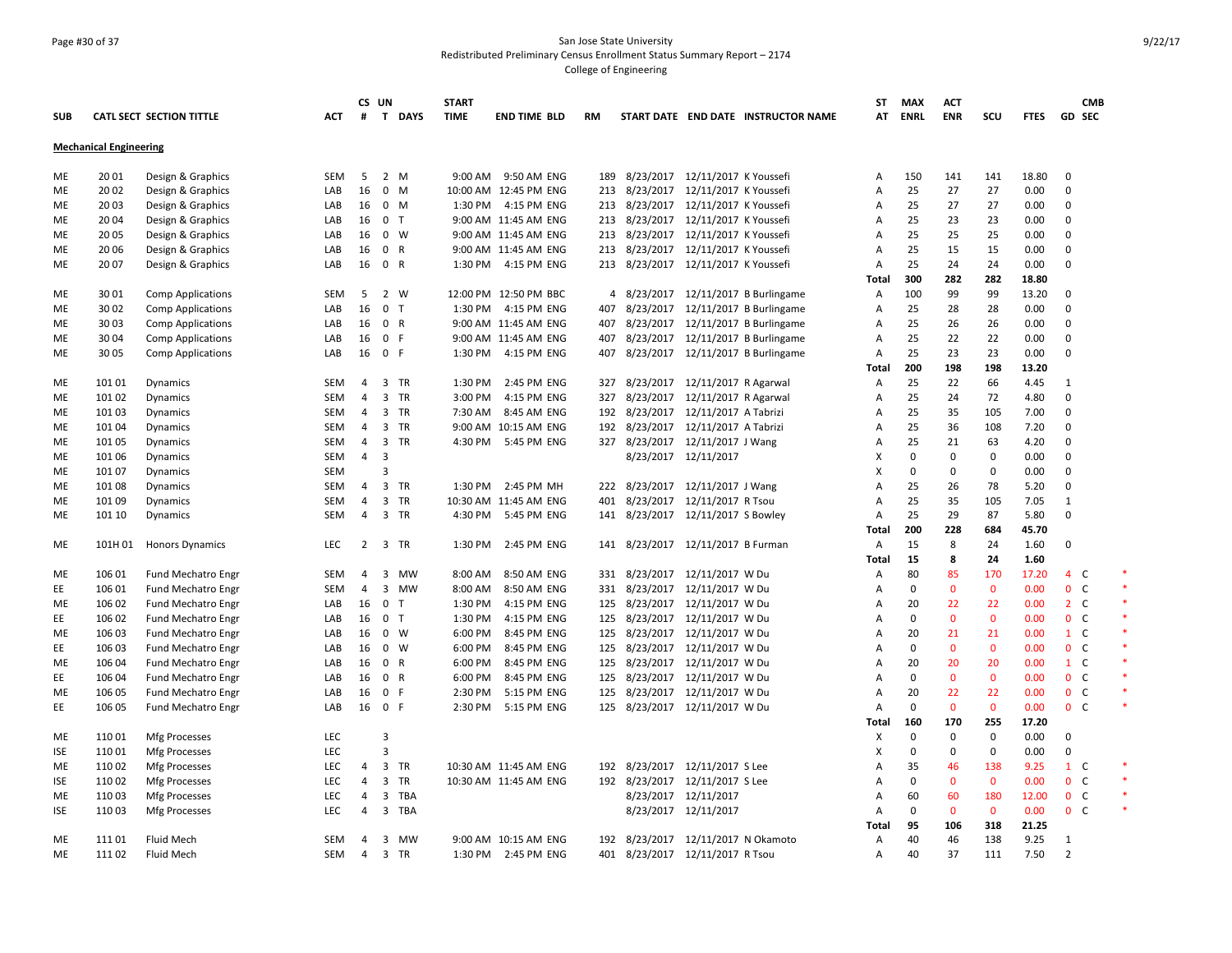### Page #31 of 37 San Jose State University Redistributed Preliminary Census Enrollment Status Summary Report – 2174 College of Engineering

|            |        |                                 |            |                | CS UN          |                | <b>START</b> |                       |     |                                     |                               |                                                  | <b>ST</b>      | <b>MAX</b>  | <b>ACT</b>     |                |             | <b>CMB</b>     |  |
|------------|--------|---------------------------------|------------|----------------|----------------|----------------|--------------|-----------------------|-----|-------------------------------------|-------------------------------|--------------------------------------------------|----------------|-------------|----------------|----------------|-------------|----------------|--|
| <b>SUB</b> |        | <b>CATL SECT SECTION TITTLE</b> | ACT        | #              | $\mathbf{T}$   | <b>DAYS</b>    | <b>TIME</b>  | <b>END TIME BLD</b>   | RM  |                                     |                               | START DATE END DATE INSTRUCTOR NAME              | AT             | <b>ENRL</b> | <b>ENR</b>     | scu            | <b>FTES</b> | GD SEC         |  |
| ME         | 111 03 | Fluid Mech                      | SEM        | 4              |                | 3 TR           |              | 4:30 PM 5:45 PM ENG   |     | 341 8/23/2017 12/11/2017 P Kutler   |                               |                                                  | Α              | 75          | 73             | 219            | 14.65       | $\mathbf{1}$   |  |
| ME         | 111 04 | Fluid Mech                      | <b>SEM</b> | 4              |                | 3 TR           |              | 6:00 PM 7:15 PM CL    |     | 202 8/23/2017 12/11/2017 H Kabbani  |                               |                                                  | A              | 40          | 47             | 141            | 9.45        | 1              |  |
|            |        |                                 |            |                |                |                |              |                       |     |                                     |                               |                                                  | <b>Total</b>   | 195         | 203            | 609            | 40.85       |                |  |
| ME         | 113 01 | Thermodynamics                  | SEM        | 4              |                | 4 MW           |              | 12:00 PM 1:40 PM CL   |     |                                     |                               | 222 8/23/2017 12/11/2017 D Abdollahian           | Α              | 60          | 59             | 236            | 15.73       | $\mathbf{0}$   |  |
| ME         | 113 02 | Thermodynamics                  | SEM        | 4              | 4              | TR             |              | 10:30 AM 12:10 PM ENG | 301 |                                     |                               | 8/23/2017 12/11/2017 N Djordjevic                | Α              | 40          | 39             | 156            | 10.40       | $\mathbf 0$    |  |
| ME         | 113 03 | Thermodynamics                  | <b>SEM</b> | 4              |                | 4 MW           |              | 7:30 PM 9:10 PM ENG   | 339 | 8/23/2017 12/11/2017 S Zaidi        |                               |                                                  | Α              | 60          | 65             | 260            | 17.33       | $\mathbf 0$    |  |
|            |        |                                 |            |                |                |                |              |                       |     |                                     |                               |                                                  | Total          | 160         | 163            | 652            | 43.47       |                |  |
| ME         | 114 01 | <b>Heat Transfer</b>            | <b>SEM</b> | 4              |                | 3 TR           |              | 9:00 AM 10:15 AM CL   |     | 222 8/23/2017 12/11/2017 K Gosselin |                               |                                                  | Α              | 65          | 51             | 153            | 10.35       | 3              |  |
|            |        |                                 |            |                |                |                |              |                       |     |                                     |                               |                                                  | Total          | 65          | 51             | 153            | 10.35       |                |  |
| ME         | 115 01 | Thermal Eng Lab                 | LAB        | 16             | 1 M            |                |              | 10:00 AM 12:45 PM ENG |     | 113 8/23/2017 12/11/2017 M Tran     |                               |                                                  | Α              | 15          | 13             | 13             | 0.87        | $\Omega$       |  |
| ME         | 115 02 | Thermal Eng Lab                 | LAB        |                | 16 1 M         |                |              | 1:30 PM 4:15 PM ENG   |     | 113 8/23/2017 12/11/2017 M Tran     |                               |                                                  | Α              | 15          | 16             | 16             | 1.07        | $\Omega$       |  |
| ME         | 115 03 | Thermal Eng Lab                 | LAB        |                | 16 1 T         |                | 10:30 AM     | 1:15 PM ENG           |     | 113 8/23/2017 12/11/2017 Y Lam      |                               |                                                  | $\overline{A}$ | 15          | 18             | 18             | 1.20        | $\Omega$       |  |
| ME         | 115 04 | Thermal Eng Lab                 | LAB        |                | 16 1 T         |                | 1:30 PM      | 4:15 PM ENG           |     | 114 8/23/2017 12/11/2017 Y Lam      |                               |                                                  | $\overline{A}$ | 15          | $\overline{7}$ | $\overline{7}$ | 0.47        | $\mathbf 0$    |  |
| ME         | 115 05 | Thermal Eng Lab                 | LAB        | 16             | 1 W            |                |              | 10:00 AM 12:45 PM ENG |     | 114 8/23/2017 12/11/2017 J Mokri    |                               |                                                  | Α              | 15          | 16             | 16             | 1.07        | $\Omega$       |  |
|            |        |                                 |            |                |                |                |              |                       |     |                                     |                               |                                                  | Total          | 75          | 70             | 70             | 4.67        |                |  |
| ME         | 120 01 | <b>Experimental Meths</b>       | <b>SEM</b> | 4              |                | 2 W            | 9:00 AM      | 9:50 AM ENG           | 189 | 8/23/2017 12/11/2017 A Mysore       |                               |                                                  | Α              | 105         | 100            | 100            | 13.33       | $\mathbf 0$    |  |
| ME         | 120 02 | <b>Experimental Meths</b>       | LAB        | 16             |                | 0 M            | 10:30 AM     | 1:15 PM ENG           |     | 133 8/23/2017 12/11/2017 A Mysore   |                               |                                                  | Α              | 15          | 17             | 17             | 0.00        | $\mathbf 0$    |  |
| ME         | 120 03 | <b>Experimental Meths</b>       | LAB        | 16             |                | $0 \mathsf{M}$ | 1:30 PM      | 4:15 PM ENG           |     | 133 8/23/2017 12/11/2017 A Mysore   |                               |                                                  | Α              | 15          | 15             | 15             | 0.00        | $\Omega$       |  |
| ME         | 120 04 | <b>Experimental Meths</b>       | LAB        | 16             |                | $0$ M          | 6:00 PM      | 8:45 PM ENG           |     | 133 8/23/2017 12/11/2017 A Mysore   |                               |                                                  | Α              | 15          | 17             | 17             | 0.00        | $\mathbf 0$    |  |
| ME         | 120 05 | <b>Experimental Meths</b>       | LAB        | 16             | 0 <sub>T</sub> |                |              | 10:00 AM 12:45 PM ENG |     | 133 8/23/2017 12/11/2017 A Mysore   |                               |                                                  | Α              | 15          | 14             | 14             | 0.00        | $\Omega$       |  |
| ME         | 120 06 | <b>Experimental Meths</b>       | LAB        |                | 16 0 T         |                |              | 1:30 PM 4:15 PM ENG   | 133 | 8/23/2017 12/11/2017 S Zaidi        |                               |                                                  | Α              | 15          | 18             | 18             | 0.00        | $\Omega$       |  |
| ME         | 120 07 | <b>Experimental Meths</b>       | LAB        |                | $\Omega$       |                |              |                       |     |                                     |                               |                                                  | X              | 0           | $\mathbf 0$    | 0              | 0.00        | $\mathbf 0$    |  |
| ME         | 12008  | <b>Experimental Meths</b>       | LAB        |                | $\Omega$       |                |              |                       |     |                                     |                               |                                                  | X              | 0           | $\mathbf 0$    | $\mathbf 0$    | 0.00        | $\Omega$       |  |
| ME         | 12009  | <b>Experimental Meths</b>       | LAB        |                | $\Omega$       |                |              |                       |     |                                     |                               |                                                  | X              | $\mathbf 0$ | $\mathbf 0$    | $\mathbf 0$    | 0.00        | $\mathbf 0$    |  |
| ME         | 120 10 | <b>Experimental Meths</b>       | LAB        |                | 16 0 F         |                |              | 10:00 AM 12:45 PM ENG |     | 133 8/23/2017 12/11/2017 S Zaidi    |                               |                                                  | $\overline{A}$ | 15          | 15             | 15             | 0.00        | 0              |  |
| ME         | 120 11 | <b>Experimental Meths</b>       | LAB        | 16             | 0 R            |                |              | 9:00 AM 11:45 AM ENG  |     | 133 8/23/2017 12/11/2017 A Mysore   |                               |                                                  | A              | 15          | 4              | 4              | 0.00        | $\mathbf 0$    |  |
|            |        |                                 |            |                |                |                |              |                       |     |                                     |                               |                                                  | <b>Total</b>   | 210         | 200            | 200            | 13.33       |                |  |
| ME         | 130 01 | Appl Engr Analysis              | <b>SEM</b> |                | 3              |                |              |                       |     |                                     |                               |                                                  | X              | 0           | $\mathbf 0$    | $\pmb{0}$      | 0.00        | $\mathbf 0$    |  |
| ME         | 130 02 | Appl Engr Analysis              | SEM        | 4              |                | 3 TR           |              | 3:00 PM 4:15 PM ENG   |     | 341 8/23/2017 12/11/2017 T Hsu      |                               |                                                  | Α              | 75          | 76             | 228            | 15.20       | $\mathbf 0$    |  |
|            |        |                                 |            |                |                |                |              |                       |     |                                     |                               |                                                  | Total          | 75          | 76             | 228            | 15.20       |                |  |
| ME         | 14701  | Dyn Sys Vibs Cntrl              | SEM        | 4              | 3              | MW             | 4:30 PM      | 5:45 PM ENG           |     | 331 8/23/2017 12/11/2017 F Barez    |                               |                                                  | Α              | 65          | 58             | 174            | 11.70       | 2              |  |
| ME         | 14702  | Dyn Sys Vibs Cntrl              | SEM        | 4              |                | 3 MW           |              | 7:30 PM 8:45 PM ENG   |     | 301 8/23/2017 12/11/2017 A Rahimi   |                               |                                                  | A              | 40          | 27             | 81             | 5.55        | 3              |  |
|            |        |                                 |            |                |                |                |              |                       |     |                                     |                               |                                                  | Total          | 105         | 85             | 255            | 17.25       |                |  |
| ME         | 154 01 | Mech Engr Design                | SEM        | 4              | $\overline{4}$ | MW             |              | 10:30 AM 12:10 PM ENG |     |                                     |                               | 301 8/23/2017 12/11/2017 V Cherickal Viswanathan | $\overline{A}$ | 35          | 26             | 104            | 7.07        | $\overline{2}$ |  |
| ME         | 154 02 | Mech Engr Design                | SEM        | 4              | 4              | МW             | 3:00 PM      | 4:40 PM ENG           | 301 | 8/23/2017  12/11/2017 K Youssefi    |                               |                                                  | Α              | 35          | 32             | 128            | 8.67        | $\overline{2}$ |  |
|            |        |                                 |            |                |                |                |              |                       |     |                                     |                               |                                                  | <b>Total</b>   | 70          | 58             | 232            | 15.73       |                |  |
| ME         | 15701  | Mech System Design              | SEM        | 4              |                | 3 MW           | 12:00 PM     | 1:15 PM WSQ           | 109 | 8/23/2017 12/11/2017 R Yee          |                               |                                                  | A              | 80          | 84             | 252            | 16.95       | 3              |  |
|            |        |                                 |            |                |                |                |              |                       |     |                                     |                               |                                                  | Total          | 80          | 84             | 252            | 16.95       |                |  |
| ME         | 16001  | Finite Ele Methods              | <b>SEM</b> | 4              |                | 3 TR           | 7:30 PM      | 8:45 PM ENG           | 403 |                                     |                               | 8/23/2017 12/11/2017 P Woytowitz                 | A              | 35          | 10             | 30             | 2.05        | 1              |  |
|            |        |                                 |            |                |                |                |              |                       |     |                                     |                               |                                                  | Total          | 35          | 10             | 30             | 2.05        |                |  |
| ME         | 165 01 | Com Aid Des in ME               | SEM        | 4              | 3              |                |              |                       |     |                                     | 8/23/2017 12/11/2017          |                                                  | х              | $\mathbf 0$ | $\mathbf 0$    | 0              | 0.00        | $\mathbf 0$    |  |
| ME         | 165 80 | Com Aid Des in ME               | <b>SEM</b> | 4              |                | 3 M            | 1:30 PM      | 4:15 PM               |     |                                     | 8/23/2017 12/11/2017 S Bowley |                                                  | A              | 35          | 16             | 48             | 3.50        | 6              |  |
|            |        |                                 |            |                |                |                |              |                       |     |                                     |                               |                                                  | Total          | 35          | 16             | 48             | 3.50        |                |  |
| ME         | 169 01 | MEMS Fab & Design               | LAB        | 16             | 1 R            |                | 1:30 PM      | 4:15 PM ENG           |     | 115 8/23/2017 12/11/2017 S Lee      |                               |                                                  | Α              | 16          | 13             | 13             | 0.92        | $3-$           |  |
| EE         | 169 01 | MEMS Fab & Design               | LAB        | 16             | 1 R            |                | 1:30 PM      | 4:15 PM ENG           |     | 115 8/23/2017 12/11/2017 S Lee      |                               |                                                  | Α              | 0           | $\mathbf{0}$   | $\mathbf{0}$   | 0.00        | 0 <sup>o</sup> |  |
| MATE       | 169 01 | MEMS Fab & Design               | LAB        | 16             | 1 R            |                | 1:30 PM      | 4:15 PM ENG           |     | 115 8/23/2017 12/11/2017 S Lee      |                               |                                                  | Α              | 0           | $\Omega$       | $\mathbf 0$    | 0.00        | 0 <sup>o</sup> |  |
|            |        |                                 |            |                |                |                |              |                       |     |                                     |                               |                                                  | Total          | 16          | 13             | 13             | 0.92        |                |  |
| ME         | 17201  | Alt Renew Energy Resourc        | <b>SEM</b> | $\overline{4}$ | 3              |                |              |                       |     |                                     | 8/23/2017 12/11/2017          |                                                  | х              | $\mathbf 0$ | $\mathbf 0$    | $\mathbf 0$    | 0.00        | $\mathbf 0$    |  |
| ME         | 172 02 | Alt Renew Energy Resourc        | <b>SEM</b> | $\overline{4}$ | 3 F            |                |              | 9:30 AM 12:15 PM ENG  |     | 401 8/23/2017 12/11/2017 F Rongere  |                               |                                                  | Α              | 40          | 33             | 99             | 7.20        | 12             |  |
|            |        |                                 |            |                |                |                |              |                       |     |                                     |                               |                                                  |                |             |                |                |             |                |  |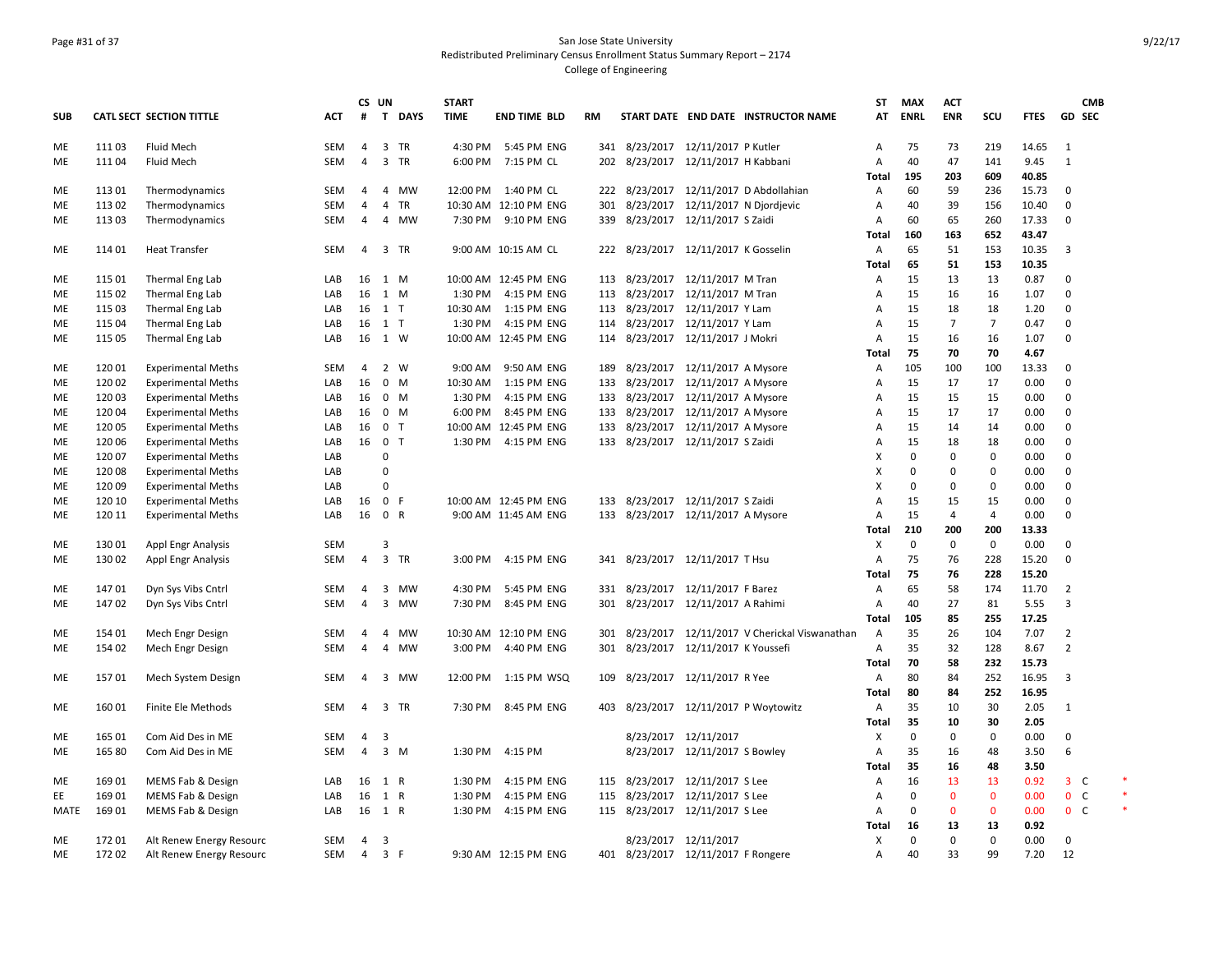### Page #32 of 37 San Jose State University Redistributed Preliminary Census Enrollment Status Summary Report – 2174 College of Engineering

|            |         |                                 |            |                | CS UN                   |             | <b>START</b> |                       |     |                                    |                                |                                                  | <b>ST</b>      | <b>MAX</b> | <b>ACT</b>              |                |             | <b>CMB</b>     |
|------------|---------|---------------------------------|------------|----------------|-------------------------|-------------|--------------|-----------------------|-----|------------------------------------|--------------------------------|--------------------------------------------------|----------------|------------|-------------------------|----------------|-------------|----------------|
| <b>SUB</b> |         | <b>CATL SECT SECTION TITTLE</b> | ACT        | #              | $\mathbf{T}$            | <b>DAYS</b> | <b>TIME</b>  | <b>END TIME BLD</b>   | RM  |                                    |                                | START DATE END DATE INSTRUCTOR NAME              | АТ             | ENRL       | <b>ENR</b>              | scu            | <b>FTES</b> | <b>GD SEC</b>  |
|            |         |                                 |            |                |                         |             |              |                       |     |                                    |                                |                                                  | <b>Total</b>   | 40         | 33                      | 99             | 7.20        |                |
| ME         | 18001   | <b>Indiv Studies</b>            | <b>SUP</b> | 36             |                         | 1 TBA       |              |                       |     |                                    | 8/23/2017 12/11/2017 N Okamoto |                                                  | A              | 15         | $\overline{2}$          | $\overline{2}$ | 0.13        | 0              |
| ME         | 180 02  | <b>Indiv Studies</b>            | SUP        | 36             |                         | 2 TBA       |              |                       |     |                                    | 8/23/2017 12/11/2017 N Okamoto |                                                  | A              | 15         | 0                       | 0              | 0.00        | $\mathbf 0$    |
| ME         | 180 03  | <b>Indiv Studies</b>            | SUP        | 36             |                         | 3 TBA       |              |                       |     |                                    | 8/23/2017 12/11/2017 N Okamoto |                                                  | A              | 15         | 1                       | 3              | 0.20        | $\Omega$       |
| ME         | 180 04  | <b>Indiv Studies</b>            | SUP        |                | 36 1 T                  |             | 4:30 PM      | 5:20 PM CL            |     | 238 8/23/2017                      | 12/11/2017 N Okamoto           |                                                  | Α              | 30         | 23                      | 23             | 1.62        | 5              |
| ME         | 180 05  | <b>Indiv Studies</b>            | <b>SUP</b> | 36             | 1 T                     |             | 3:00 PM      | 3:50 PM ENG           | 141 |                                    | 8/23/2017 12/11/2017 B Furman  |                                                  | A              | 10         | 6                       | 6              | 0.40        | $\Omega$       |
| МE         | 18006   | <b>Indiv Studies</b>            | <b>SUP</b> | 36             | 1 R                     |             | 3:00 PM      | 3:50 PM ENG           | 141 | 8/23/2017                          | 12/11/2017 B Furman            |                                                  | A              | 10         | $\overline{\mathbf{3}}$ | 3              | 0.20        | $\Omega$       |
| ME         | 18007   | <b>Indiv Studies</b>            | SUP        | 36             | 1 W                     |             |              | 10:30 AM 11:45 AM ENG | 141 |                                    | 8/23/2017 12/11/2017 R Agarwal |                                                  | А              | 35         | 19                      | 19             | 1.27        | $\Omega$       |
| ME         | 180 08  | <b>Indiv Studies</b>            | SUP        | 36             | $1$ T                   |             | 12:00 PM     | 1:15 PM ENG           | 135 |                                    | 8/23/2017 12/11/2017 R Agarwal |                                                  | Α              | 35         | 19                      | 19             | 1.27        | $\mathbf 0$    |
| ME         | 18009   | <b>Indiv Studies</b>            | <b>SUP</b> | 36             | 1 R                     |             | 4:30 PM      | 5:45 PM ENG           |     | 135 8/23/2017 12/11/2017 R Agarwal |                                |                                                  | Α              | 35         | $\overline{4}$          | 4              | 0.27        | $\Omega$       |
| ME         | 180 10  | <b>Indiv Studies</b>            | <b>SUP</b> | 36             | 1 M                     |             | 3:00 PM      | 4:15 PM ENG           |     | 135 8/23/2017 12/11/2017 R Agarwal |                                |                                                  | $\overline{A}$ | 35         | 17                      | 17             | 1.13        | $\Omega$       |
|            |         |                                 |            |                |                         |             |              |                       |     |                                    |                                |                                                  | Total          | 235        | 94                      | 96             | 6.48        |                |
| ME         | 182 01  | <b>Thermal System Design</b>    | <b>SEM</b> | $\overline{4}$ |                         | 3 TR        | 12:00 PM     | 1:15 PM ENG           |     | 339 8/23/2017 12/11/2017 E Thurlow |                                |                                                  | Α              | 50         | 58                      | 174            | 11.70       | $\overline{2}$ |
|            |         |                                 |            |                |                         |             |              |                       |     |                                    |                                |                                                  | Total          | 50         | 58                      | 174            | 11.70       |                |
| МE         | 18601   | <b>Automotive Engineering</b>   | <b>SEM</b> | 4              | 3 W                     |             | 6:00 PM      | 8:45 PM ENG           |     | 327 8/23/2017 12/11/2017 T Chung   |                                |                                                  | A              | 30         | 18                      | 54             | 3.85        | 5              |
|            |         |                                 |            |                |                         |             |              |                       |     |                                    |                                |                                                  | Total          | 30         | 18                      | 54             | 3.85        |                |
| ME         | 190 01  | Mecha Sys Design                | SEM        | 4              |                         | 3 TR        | 1:30 PM      | 2:20 PM ENG           |     | 341 8/23/2017 12/11/2017 S Bashash |                                |                                                  | Α              | 60         | 49                      | 98             | 10.30       | 10             |
| ME         | 190 02  | Mecha Sys Design                | LAB        | 16             | 0 <sub>T</sub>          |             | 2:30 PM      | 5:15 PM ENG           |     | 135 8/23/2017 12/11/2017 S Bashash |                                |                                                  | A              | 20         | 20                      | 20             | 0.00        | $\overline{2}$ |
| ME         | 190 03  | Mecha Sys Design                | LAB        | 16             | 0 R                     |             | 2:30 PM      | 5:15 PM ENG           |     | 135 8/23/2017 12/11/2017 S Bashash |                                |                                                  | $\overline{A}$ | 20         | 18                      | 18             | 0.00        | 8              |
| ME         | 190 04  | Mecha Sys Design                | LAB        | 16             | $0 \quad W$             |             |              | 10:00 AM 12:45 PM ENG |     | 135 8/23/2017 12/11/2017 S Bashash |                                |                                                  | Α              | 20         | 11                      | 11             | 0.00        | $\Omega$       |
|            |         |                                 |            |                |                         |             |              |                       |     |                                    |                                |                                                  | Total          | 120        | 98                      | 147            | 10.30       |                |
| ME         | 195A 01 | Sr Design Proj I                | <b>SEM</b> | -5             | 3 W                     |             | 1:30 PM      | 4:15 PM ENG           |     | 135 8/23/2017 12/11/2017 R Agarwal |                                |                                                  | A              | 30         | 26                      | 78             | 5.20        | $\mathbf 0$    |
| МE         | 195A 02 | Sr Design Proj I                | <b>SEM</b> | 5              |                         | 3 W         | 1:30 PM      | 4:15 PM ENG           |     | 111 8/23/2017                      | 12/11/2017 R Yee               |                                                  | $\mathsf{A}$   | 30         | 30                      | 90             | 6.00        | $\Omega$       |
| ME         | 195A 03 | Sr Design Proj I                | <b>SEM</b> | 5              | 3 W                     |             | 1:30 PM      | 4:15 PM ENG           |     | 192 8/23/2017 12/11/2017 W Du      |                                |                                                  | А              | 30         | 17                      | 51             | 3.40        | $\Omega$       |
| ME         | 195A 04 | Sr Design Proj I                | <b>SEM</b> | 5              | $\overline{3}$          | W           | 1:30 PM      | 4:15 PM ENG           | 141 |                                    | 8/23/2017 12/11/2017 B Furman  |                                                  | Α              | 30         | 23                      | 69             | 4.60        | $\mathbf 0$    |
| ME         | 195A 05 | Sr Design Proj I                | <b>SEM</b> | 5              | 3 W                     |             | 1:30 PM      | 4:15 PM ENG           |     | 141 8/23/2017 12/11/2017 J Mokri   |                                |                                                  | Α              | 30         | 44                      | 132            | 8.80        | $\Omega$       |
|            |         |                                 |            |                |                         |             |              |                       |     |                                    |                                |                                                  | <b>Total</b>   | 150        | 140                     | 420            | 28.00       |                |
| ME         | 211 01  | Adv Heat Transfer               | <b>SEM</b> | 5              | $\overline{\mathbf{3}}$ | MW          | 7:30 PM      | 8:45 PM CL            |     | 202 8/23/2017 12/11/2017 Y Shabany |                                |                                                  | Α              | 35         | 9                       | 27             | 2.25        | 9              |
|            |         |                                 |            |                |                         |             |              |                       |     |                                    |                                |                                                  | <b>Total</b>   | 35         | 9                       | 27             | 2.25        |                |
| МE         | 230 01  | Ad Mech Eng Analys              | <b>SEM</b> | -5             |                         | 3 MW        | 6:00 PM      | 7:15 PM CL            |     | 202 8/23/2017 12/11/2017 Y Shabany |                                |                                                  | A              | 45         | 44                      | 132            | 10.95       | 43             |
|            |         |                                 |            |                |                         |             |              |                       |     |                                    |                                |                                                  | Total          | 45         | 44                      | 132            | 10.95       |                |
| МE         | 243 01  | Vib of Mech System              | SEM        | 5              | 3                       | MW          | 6:00 PM      | 7:15 PM ENG           | 301 | 8/23/2017                          | 12/11/2017 A Rahimi            |                                                  | A              | 40         | 26                      | 78             | 6.50        | 26             |
|            |         |                                 |            |                |                         |             |              |                       |     |                                    |                                |                                                  | Total          | 40         | 26                      | 78             | 6.50        |                |
| ME         | 260 01  | App Stress Analys               | <b>SEM</b> | 5              |                         | 3 MW        | 4:30 PM      | 5:45 PM ENG           |     | 340 8/23/2017 12/11/2017 S Lee     |                                |                                                  | Α              | 40         | 24                      | 72             | 6.00        | 24             |
|            |         |                                 |            |                |                         |             |              |                       |     |                                    |                                |                                                  | <b>Total</b>   | 40         | 24                      | 72             | 6.00        |                |
| ME         | 27301   | Finite El Meth Eng              | SEM        | 4              |                         | 3 TR        | 6:00 PM      | 7:15 PM ENG           | 301 |                                    | 8/23/2017 12/11/2017 E Chan    |                                                  | A              | 35         | 37                      | 111            | 9.25        | 37             |
|            |         |                                 |            |                |                         |             |              |                       |     |                                    |                                |                                                  | <b>Total</b>   | 35         | 37                      | 111            | 9.25        |                |
| МE         | 274 01  | Adv FEM in Engr                 | <b>LEC</b> | $\overline{4}$ |                         | 3 TR        | 7:30 PM      | 8:45 PM ENG           |     | 301 8/23/2017 12/11/2017 E Chan    |                                |                                                  | A              | 35         | 16                      | 48             | 4.00        | 16             |
|            |         |                                 |            |                |                         |             |              |                       |     |                                    |                                |                                                  | Total          | 35         | 16                      | 48             | 4.00        |                |
| ME         | 280 01  | Auto Control Engr               | <b>SEM</b> | -5             |                         | 3 MW        | 7:30 PM      | 8:45 PM ENG           |     | 343 8/23/2017 12/11/2017 N Hemati  |                                |                                                  | A              | 35         | 38                      | 114            | 9.40        | 36             |
|            |         |                                 |            |                |                         |             |              |                       |     |                                    |                                |                                                  | <b>Total</b>   | 35         | 38                      | 114            | 9.40        |                |
| ME         | 295A 01 | ME Project I                    | <b>SUP</b> | 25             | 3 F                     |             | 5:00 PM      | 7:30 PM ENG           |     | 339 8/23/2017 12/11/2017 R Agarwal |                                |                                                  | Α              | 20         | 30                      | 90             | 7.50        | 30             |
|            |         |                                 |            |                |                         |             |              |                       |     |                                    |                                |                                                  | <b>Total</b>   | 20         | 30                      | 90             | 7.50        |                |
| ME         |         | 295B 01 ME Project II           | SUP        | 25             | 3 F                     |             | 5:00 PM      | 7:30 PM ENG           |     | 339 8/23/2017 12/11/2017 R Agarwal |                                |                                                  | A              | 20         | 10                      | 30             | 2.50        | 10             |
|            |         |                                 |            |                |                         |             |              |                       |     |                                    |                                |                                                  | Total          | 20         | 10                      | 30             | 2.50        |                |
| ME         | 297 01  | Special Topics Mech Eng         | <b>SEM</b> |                | 3                       |             |              |                       |     |                                    |                                |                                                  | X              | $\Omega$   | $\mathbf{0}$            | 0              | 0.00        | $\mathbf 0$    |
| ME         | 297 02  |                                 | <b>SEM</b> | 4              |                         | 3 TR        |              | 6:00 PM 7:15 PM ENG   |     |                                    |                                | 135 8/23/2017 12/11/2017 V Cherickal Viswanathan | А              | 35         | 21                      | 63             | 5.25        | 21             |
|            |         | Special Topics Mech Eng         |            |                |                         |             |              |                       |     |                                    |                                |                                                  | Total          | 35         | 21                      | 63             | 5.25        |                |
| ME         | 298 01  | <b>Special Project ME</b>       | <b>SUP</b> | 25             |                         | 1 TBA       |              |                       |     |                                    | 8/23/2017 12/11/2017 N Okamoto |                                                  | A              | 10         | $\Delta$                | 4              | 0.33        | 4              |
|            |         |                                 |            |                |                         |             |              |                       |     |                                    |                                |                                                  |                |            |                         |                |             |                |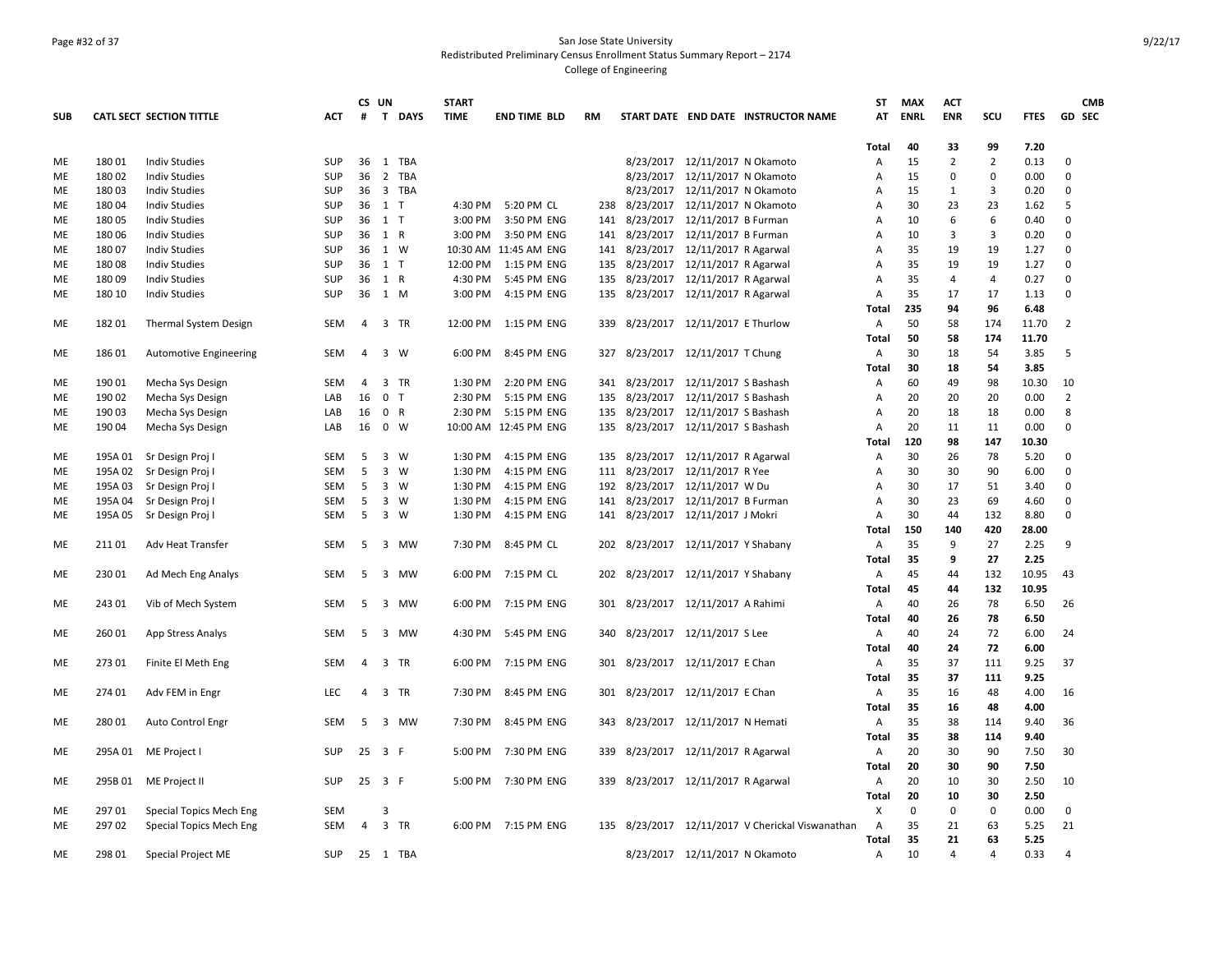### Page #33 of 37 San Jose State University Redistributed Preliminary Census Enrollment Status Summary Report – 2174 College of Engineering

|            |        |                          |            | CS UN |             | <b>START</b> |                     |           |                                     | ST    | MAX  | <b>ACT</b> |             |                 | <b>CMB</b>              |
|------------|--------|--------------------------|------------|-------|-------------|--------------|---------------------|-----------|-------------------------------------|-------|------|------------|-------------|-----------------|-------------------------|
| <b>SUB</b> |        | CATL SECT SECTION TITTLE | <b>ACT</b> |       | <b>DAYS</b> | <b>TIME</b>  | <b>END TIME BLD</b> | <b>RM</b> | START DATE END DATE INSTRUCTOR NAME | AT    | ENRL | <b>ENR</b> | scu         | <b>FTES</b>     | <b>GD SEC</b>           |
| ME         | 298 02 | Special Project ME       | <b>SUP</b> |       | 25 2 TBA    |              |                     |           | 8/23/2017 12/11/2017 N Okamoto      | A     | 10   |            | - 0         | $0.00 \qquad 0$ |                         |
| ME         | 298 03 | Special Project ME       | <b>SUP</b> |       | 25 3 TBA    |              |                     |           | 8/23/2017 12/11/2017 N Okamoto      | A     | 10   | $\Omega$   | $\mathbf 0$ | 0.00            | $\overline{\mathbf{0}}$ |
|            |        |                          |            |       |             |              |                     |           |                                     | Total | -30  | 4          | 4           | 0.33            |                         |
| ME         | 299 01 | Master's Thesis          | <b>SUP</b> |       | 25 3 F      | 5:00 PM      | 7:30 PM ENG         |           | 339 8/23/2017 12/11/2017 R Agarwal  | A     | 20   |            | 15          | $1.25 \t 5$     |                         |
|            |        |                          |            |       |             |              |                     |           |                                     | Total | - 20 |            | 15          | 1.25            |                         |
|            |        |                          |            |       |             |              |                     |           | <b>Mechanical Engineering Total</b> |       | 3106 | 2726       | 6277        | 434.73          |                         |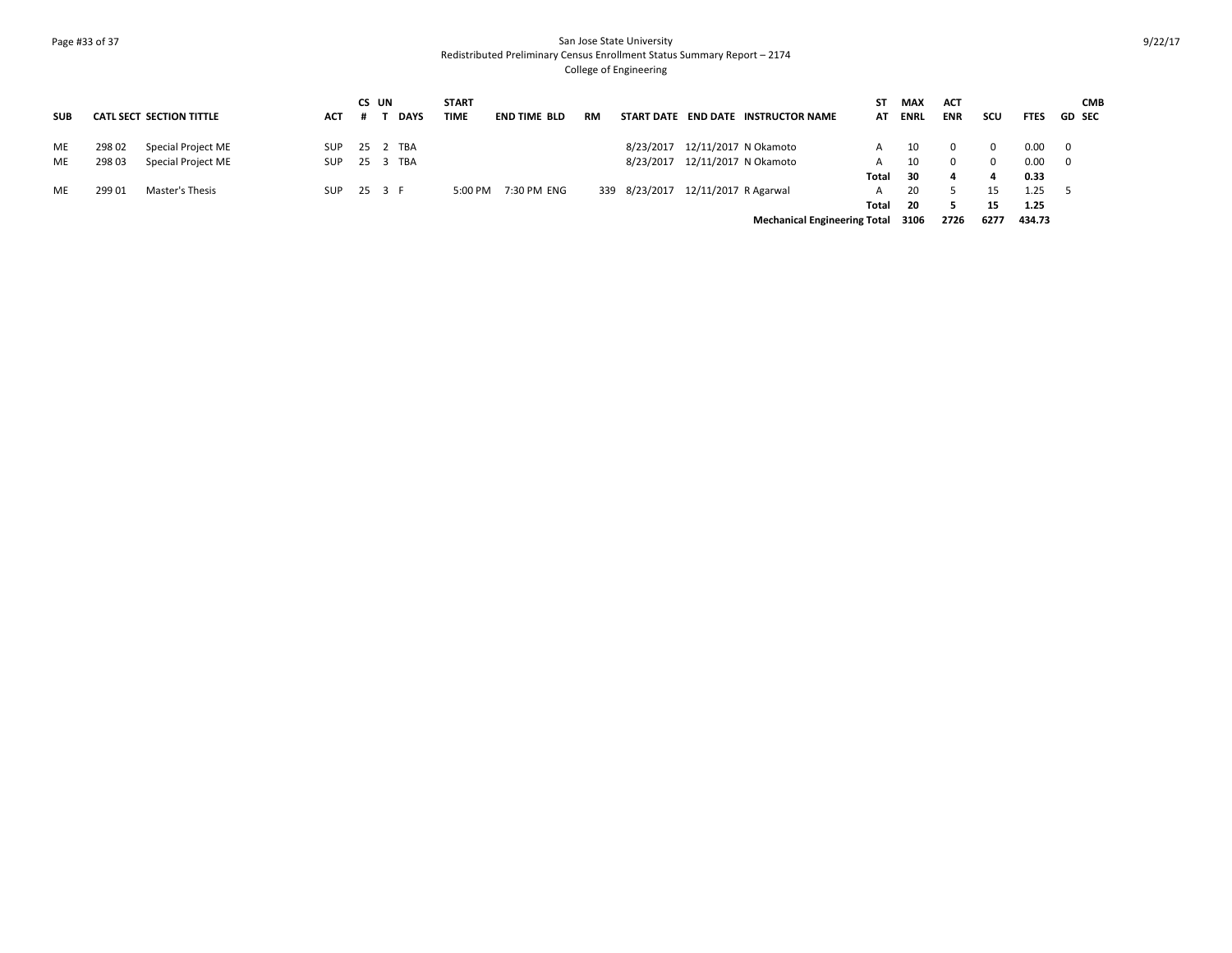## Page #34 of 37 San Jose State University Redistributed Preliminary Census Enrollment Status Summary Report – 2174

College of Engineering

| <b>ENR</b><br><b>CATL SECT SECTION TITTLE</b><br>#<br>T.<br><b>DAYS</b><br><b>TIME</b><br><b>END TIME BLD</b><br>RM<br>START DATE END DATE INSTRUCTOR NAME<br>AT<br><b>ENRL</b><br>scu<br><b>FTES</b><br><b>GD SEC</b><br><b>SUB</b><br>ACT<br>Technology<br>0.00<br>$\overline{2}$<br>0<br>0<br>$\mathbf 0$<br>0<br>TECH<br>20A 01<br>Comp Aid Graphics<br>LEC<br>х<br>$\overline{2}$<br>2 R<br>LEC<br>40<br>13<br>13<br>$\mathbf 0$<br><b>TECH</b><br>20A 02<br><b>Comp Aid Graphics</b><br>10:30 AM 11:20 AM ENG<br>103 8/23/2017 12/11/2017 K Haydari Shayesteh<br>A<br>1.73<br>20A 11<br>LAB<br>$\Omega$<br>0<br>0<br>0.00<br>$\mathbf 0$<br><b>TECH</b><br>Comp Aid Graphics<br>х<br>$\mathbf 0$<br>20A 12<br>Comp Aid Graphics<br>LAB<br>$\Omega$<br>X<br>$\Omega$<br>$\mathbf 0$<br>$\Omega$<br>0.00<br>$\Omega$<br>TECH<br>40<br><b>TECH</b><br>20A 13<br>Comp Aid Graphics<br>LAB<br>16<br>$\mathbf{0}$<br>R<br>12:00 PM<br>2:45 PM ENG<br>8/23/2017 12/11/2017 K Haydari Shayesteh<br>$\overline{A}$<br>13<br>13<br>0.00<br>$\Omega$<br>103<br>1.73<br>80<br>26<br>26<br>Total<br>8/23/2017 12/11/2017 S Obi<br>30<br><b>TECH</b><br>3101<br>Qual Assur & Control<br><b>LEC</b><br>3<br>MW<br>9:00 AM 10:15 AM IS<br>A<br>49<br>147<br>9.80<br>0<br>1<br>216<br>LEC<br>$\mathbf{1}$<br>3<br>103<br>8/23/2017 12/11/2017 N Nader<br>30<br>35<br>105<br>7.00<br>0<br><b>TECH</b><br>3102<br>Qual Assur & Control<br>MW<br>9:00 AM 10:15 AM ENG<br>A<br>252<br>60<br>84<br>16.80<br>Total<br>LAB<br>16<br>12:00 PM<br>2:45 PM IS<br>8/23/2017 12/11/2017 D Muntz<br>22<br>23<br>23<br>1.53<br>$\mathbf{0}$<br><sub>c</sub><br><b>TECH</b><br>41 11<br>Mach Shop Safety<br>1 M<br>119<br>Α<br>LAB<br>16<br>1 M<br>12:00 PM<br>2:45 PM IS<br>119<br>8/23/2017 12/11/2017 D Muntz<br>$\overline{A}$<br>0<br>$\mathbf{0}$<br>$\mathbf{0}$<br>0.00<br>$\mathbf{0}$<br><sub>c</sub><br>ME<br>41 11<br>Mach Shop Safety<br>8/23/2017 12/11/2017 D Muntz<br>22<br>23<br>$\mathbf{0}$<br>41 12<br>Mach Shop Safety<br>16<br>6:00 PM<br>8:45 PM IS<br>119<br>23<br>1.53<br><sub>c</sub><br>TECH<br>LAB<br>1 M<br>A<br>$\mathbf 0$<br>$\mathbf 0$<br>Mach Shop Safety<br>6:00 PM<br>8/23/2017 12/11/2017 D Muntz<br>0<br>0.00<br>0 <sup>o</sup><br>41 12<br>LAB<br>16<br>1 M<br>8:45 PM IS<br>119<br>A<br>ME<br>41 13<br>Mach Shop Safety<br>16<br>$1$ T<br>1:30 PM<br>4:15 PM IS<br>119<br>8/23/2017 12/11/2017   Ulate-Sanchez<br>A<br>22<br>27<br>27<br>1.80<br>$\mathbf 0$<br><b>C</b><br>TECH<br>LAB<br>$\mathbf 0$<br>$\mathbf{0}$<br>$\mathbf{0}$<br>0 <sup>o</sup><br>41 13<br>Mach Shop Safety<br>LAB<br>16<br>1 T<br>1:30 PM<br>4:15 PM IS<br>119<br>8/23/2017  12/11/2017   Ulate-Sanchez<br>$\overline{A}$<br>0.00<br>ME<br>$0-$<br>$1$ T<br>6:00 PM<br>8:45 PM IS<br>8/23/2017 12/11/2017 D Muntz<br>22<br>23<br>23<br>1.53<br><b>TECH</b><br>41 14<br>Mach Shop Safety<br>LAB<br>16<br>119<br>A<br>6:00 PM<br>8:45 PM IS<br>8/23/2017 12/11/2017 D Muntz<br>$\mathbf 0$<br>$\mathbf{0}$<br>$\mathbf{0}$<br>0.00<br>$\mathbf{0}$<br><sub>c</sub><br>41 14<br>Mach Shop Safety<br>LAB<br>16<br>1 T<br>119<br>A<br>ME<br>16<br>1 R<br>12:00 PM<br>2:45 PM IS<br>8/23/2017 12/11/2017 I Ulate-Sanchez<br>22<br>24<br>0 <sup>o</sup><br><b>TECH</b><br>41 15<br>Mach Shop Safety<br>LAB<br>119<br>$\overline{A}$<br>24<br>1.60<br>8/23/2017<br>0<br>$\mathbf 0$<br>$\mathbf{0}$<br>$\mathbf{0}$<br>C<br>1 R<br>12:00 PM<br>12/11/2017   Ulate-Sanchez<br>$\overline{A}$<br>0.00<br>ME<br>41 15<br>Mach Shop Safety<br>LAB<br>16<br>2:45 PM IS<br>119<br>22<br>3:00 PM<br>8/23/2017 12/11/2017   Ulate-Sanchez<br>0 <sup>o</sup><br><b>TECH</b><br>41 16<br>Mach Shop Safety<br>16<br>1<br>- F<br>5:45 PM IS<br>119<br>$\overline{A}$<br>18<br>18<br>1.20<br>LAB<br>16<br>3:00 PM<br>5:45 PM IS<br>8/23/2017 12/11/2017   Ulate-Sanchez<br>A<br>0<br>$\mathbf 0$<br>$\Omega$<br>0.00<br>$0-$<br>41 16<br>Mach Shop Safety<br>LAB<br>1 F<br>119<br>ME<br>Total<br>132<br>138<br>138<br>9.20<br>9<br>8/23/2017 12/11/2017 D Muntz<br>22<br>9<br>0 <sup>o</sup><br><b>TECH</b><br>42 11<br>Mfg Mach Shop Proj<br>LAB<br>16<br>1 W<br>6:00 PM<br>8:45 PM IS<br>119<br>$\overline{A}$<br>0.60<br>0<br>$\mathbf 0$<br>$0-$<br>16<br>6:00 PM<br>8:45 PM IS<br>119<br>8/23/2017 12/11/2017 D Muntz<br>$\overline{A}$<br>$\mathbf{0}$<br>0.00<br>42 11<br>Mfg Mach Shop Proj<br>LAB<br>1 W<br>ME<br>22<br>Total<br>9<br>9<br>0.60<br>8/23/2017 12/11/2017 D Muntz<br>17<br><b>TECH</b><br>46 01<br>Mach Oper & Mgmt<br><b>LEC</b><br>$\overline{2}$<br>3<br>MW<br>4:30 PM<br>5:20 PM IS<br>120<br>$\overline{A}$<br>24<br>34<br>3.40<br>0<br>16<br>8/23/2017 12/11/2017 D Muntz<br>0.00<br>$\mathbf 0$<br>46 11<br>LAB<br>0 <sub>T</sub><br>3:00 PM<br>5:45 PM IS<br>122<br>Α<br>24<br>17<br>17<br>TECH<br>Mach Oper & Mgmt<br>48<br>51<br>34<br>3.40<br>Total<br>60 01<br><b>LEC</b><br>$\overline{2}$<br>3<br>-F<br>9:30 AM 11:15 AM ENG<br>331 8/23/2017 12/11/2017 M Zand<br>40<br>51<br>102<br>10.20<br>$\Omega$<br><b>TECH</b><br>Intro Electronics<br>A<br>$\overline{2}$<br>3 W<br><b>TECH</b><br>60 02<br>Intro Electronics<br><b>LEC</b><br>12:00 PM<br>1:45 PM IS<br>133<br>8/23/2017 12/11/2017 F Mahzabeen<br>$\overline{A}$<br>24<br>19<br>38<br>3.80<br>$\Omega$<br>16<br>$\mathbf{0}$<br>F.<br>12:00 PM<br>2:45 PM IS<br>8/23/2017<br>12/11/2017 M Zand<br>24<br>0.00<br>$\mathbf 0$<br><b>TECH</b><br>60 11<br>Intro Electronics<br>LAB<br>117<br>$\overline{A}$<br>10<br>24<br>30<br>60 12<br>16<br>0 F<br>3:00 PM<br>5:45 PM IS<br>117 8/23/2017 12/11/2017 M Zand<br>$\overline{A}$<br>27<br>27<br>0.00<br>$\Omega$<br>TECH<br>Intro Electronics<br>LAB<br><b>TECH</b><br>60 13<br>Intro Electronics<br>LAB<br>16<br>0 M<br>12:00 PM<br>2:45 PM IS<br>117<br>8/23/2017 12/11/2017 F Mahzabeen<br>$\overline{A}$<br>24<br>19<br>19<br>0.00<br>$\Omega$<br>128<br>210<br>Total<br>140<br>14.00<br>LEC<br>$\overline{3}$<br>0<br>0<br>$\mathbf 0$<br>0.00<br><b>TECH</b><br>6201<br>х<br>$\mathbf 0$<br><b>Analog Circuits</b><br><b>LEC</b><br>X<br>$\mathbf 0$<br>$\Omega$<br>0.00<br><b>TECH</b><br>62 02<br><b>Analog Circuits</b><br>3<br>$\mathbf 0$<br>$\Omega$<br>$\overline{2}$<br>3 TR<br>3:50 PM IS<br>216 8/23/2017 12/11/2017 I Bezzam<br>60<br>37<br>74<br>$\mathbf 0$<br><b>TECH</b><br>62 03<br><b>Analog Circuits</b><br><b>LEC</b><br>3:00 PM<br>A<br>7.40<br>$\overline{2}$<br>8/23/2017 12/11/2017 M Mortezaie<br>68<br>62 04<br><b>LEC</b><br>$\overline{3}$<br>TR<br>3:00 PM<br>3:50 PM ENG<br>103<br>30<br>34<br>6.80<br>0<br>TECH<br><b>Analog Circuits</b><br>А<br>62 11<br>LAB<br>$\Omega$<br>X<br>0<br>0<br>$\mathbf 0$<br>0.00<br>$\Omega$<br><b>TECH</b><br><b>Analog Circuits</b><br><b>TECH</b><br>62 12<br>LAB<br>0<br>X<br>$\Omega$<br>$\mathbf 0$<br>$\Omega$<br>0.00<br>$\Omega$<br><b>Analog Circuits</b><br>117 8/23/2017 12/11/2017 R Shah<br>22<br><b>TECH</b><br>62 13<br><b>Analog Circuits</b><br>LAB<br>16<br>$0 \t M$<br>9:00 AM 11:45 AM IS<br>$\overline{A}$<br>30<br>22<br>0.00<br>$\Omega$<br>15<br>62 14<br>16<br>$\mathbf 0$<br>F<br>9:00 AM 11:45 AM IS<br>117<br>8/23/2017<br>12/11/2017 A Saeidi Ashtiyani<br>30<br>15<br>0.00<br>$\mathbf 0$<br><b>TECH</b><br><b>Analog Circuits</b><br>LAB<br>A<br>30<br>22<br>22<br><b>TECH</b><br>62 15<br><b>Analog Circuits</b><br>LAB<br>16<br>0 <sub>T</sub><br>6:00 PM<br>8:45 PM IS<br>117 8/23/2017 12/11/2017 J Modi<br>A<br>0.00<br>$\Omega$<br>0 R<br>8/23/2017 12/11/2017 A Saeidi Ashtiyani<br>12<br><b>TECH</b><br>62 16<br><b>Analog Circuits</b><br>LAB<br>16<br>4:30 PM<br>7:15 PM IS<br>117<br>$\overline{A}$<br>30<br>12<br>0.00<br>$\Omega$<br>213<br>142<br>14.20<br>Total<br>210<br>63 01<br>6:00 PM<br>8/23/2017 12/11/2017 P Ostovari<br>43<br>86<br><b>TECH</b><br><b>Digital Circuits</b><br><b>LEC</b><br>2<br>3 M<br>7:45 PM BBC<br>104<br>A<br>60<br>8.60<br>$\Omega$<br><b>TECH</b><br>LAB<br>16<br>$0 \quad W$<br>6:00 PM<br>8:45 PM IS<br>117<br>8/23/2017 12/11/2017 P Ostovari<br>30<br>17<br>17<br>0.00<br>$\Omega$<br>63 11<br><b>Digital Circuits</b><br>A |  |  | CS UN | <b>START</b> |  |  | <b>ST</b> | MAX | <b>ACT</b> |  | <b>CMB</b> |  |
|-------------------------------------------------------------------------------------------------------------------------------------------------------------------------------------------------------------------------------------------------------------------------------------------------------------------------------------------------------------------------------------------------------------------------------------------------------------------------------------------------------------------------------------------------------------------------------------------------------------------------------------------------------------------------------------------------------------------------------------------------------------------------------------------------------------------------------------------------------------------------------------------------------------------------------------------------------------------------------------------------------------------------------------------------------------------------------------------------------------------------------------------------------------------------------------------------------------------------------------------------------------------------------------------------------------------------------------------------------------------------------------------------------------------------------------------------------------------------------------------------------------------------------------------------------------------------------------------------------------------------------------------------------------------------------------------------------------------------------------------------------------------------------------------------------------------------------------------------------------------------------------------------------------------------------------------------------------------------------------------------------------------------------------------------------------------------------------------------------------------------------------------------------------------------------------------------------------------------------------------------------------------------------------------------------------------------------------------------------------------------------------------------------------------------------------------------------------------------------------------------------------------------------------------------------------------------------------------------------------------------------------------------------------------------------------------------------------------------------------------------------------------------------------------------------------------------------------------------------------------------------------------------------------------------------------------------------------------------------------------------------------------------------------------------------------------------------------------------------------------------------------------------------------------------------------------------------------------------------------------------------------------------------------------------------------------------------------------------------------------------------------------------------------------------------------------------------------------------------------------------------------------------------------------------------------------------------------------------------------------------------------------------------------------------------------------------------------------------------------------------------------------------------------------------------------------------------------------------------------------------------------------------------------------------------------------------------------------------------------------------------------------------------------------------------------------------------------------------------------------------------------------------------------------------------------------------------------------------------------------------------------------------------------------------------------------------------------------------------------------------------------------------------------------------------------------------------------------------------------------------------------------------------------------------------------------------------------------------------------------------------------------------------------------------------------------------------------------------------------------------------------------------------------------------------------------------------------------------------------------------------------------------------------------------------------------------------------------------------------------------------------------------------------------------------------------------------------------------------------------------------------------------------------------------------------------------------------------------------------------------------------------------------------------------------------------------------------------------------------------------------------------------------------------------------------------------------------------------------------------------------------------------------------------------------------------------------------------------------------------------------------------------------------------------------------------------------------------------------------------------------------------------------------------------------------------------------------------------------------------------------------------------------------------------------------------------------------------------------------------------------------------------------------------------------------------------------------------------------------------------------------------------------------------------------------------------------------------------------------------------------------------------------------------------------------------------------------------------------------------------------------------------------------------------------------------------------------------------------------------------------------------------------------------------------------------------------------------------------------------------------------------------------------------------------------------------------------------------------------------------------------------------------------------------------------------------------------------------------------------------------------------------------------------------------------------------------------------------------------------------------------------------------------------------------------------------------------------------------------------------------------------------------------------------------------------------------------------------------------------------------------------------------------------------------------------------------------------------------------------------------------------------------------------------------------------------------------------------------------------------------------------------------------------------------------------------------------------------------------------------------------------------------------------------------------------------------------------------------------------------------------------------------------------------------------------------------------------------------------------------------------------------------------------------------------------------------------------------------------------------------------------------------------------------------------------------------------------------------|--|--|-------|--------------|--|--|-----------|-----|------------|--|------------|--|
|                                                                                                                                                                                                                                                                                                                                                                                                                                                                                                                                                                                                                                                                                                                                                                                                                                                                                                                                                                                                                                                                                                                                                                                                                                                                                                                                                                                                                                                                                                                                                                                                                                                                                                                                                                                                                                                                                                                                                                                                                                                                                                                                                                                                                                                                                                                                                                                                                                                                                                                                                                                                                                                                                                                                                                                                                                                                                                                                                                                                                                                                                                                                                                                                                                                                                                                                                                                                                                                                                                                                                                                                                                                                                                                                                                                                                                                                                                                                                                                                                                                                                                                                                                                                                                                                                                                                                                                                                                                                                                                                                                                                                                                                                                                                                                                                                                                                                                                                                                                                                                                                                                                                                                                                                                                                                                                                                                                                                                                                                                                                                                                                                                                                                                                                                                                                                                                                                                                                                                                                                                                                                                                                                                                                                                                                                                                                                                                                                                                                                                                                                                                                                                                                                                                                                                                                                                                                                                                                                                                                                                                                                                                                                                                                                                                                                                                                                                                                                                                                                                                                                                                                                                                                                                                                                                                                                                                                                                                                                                                                                                                                                                       |  |  |       |              |  |  |           |     |            |  |            |  |
|                                                                                                                                                                                                                                                                                                                                                                                                                                                                                                                                                                                                                                                                                                                                                                                                                                                                                                                                                                                                                                                                                                                                                                                                                                                                                                                                                                                                                                                                                                                                                                                                                                                                                                                                                                                                                                                                                                                                                                                                                                                                                                                                                                                                                                                                                                                                                                                                                                                                                                                                                                                                                                                                                                                                                                                                                                                                                                                                                                                                                                                                                                                                                                                                                                                                                                                                                                                                                                                                                                                                                                                                                                                                                                                                                                                                                                                                                                                                                                                                                                                                                                                                                                                                                                                                                                                                                                                                                                                                                                                                                                                                                                                                                                                                                                                                                                                                                                                                                                                                                                                                                                                                                                                                                                                                                                                                                                                                                                                                                                                                                                                                                                                                                                                                                                                                                                                                                                                                                                                                                                                                                                                                                                                                                                                                                                                                                                                                                                                                                                                                                                                                                                                                                                                                                                                                                                                                                                                                                                                                                                                                                                                                                                                                                                                                                                                                                                                                                                                                                                                                                                                                                                                                                                                                                                                                                                                                                                                                                                                                                                                                                                       |  |  |       |              |  |  |           |     |            |  |            |  |
|                                                                                                                                                                                                                                                                                                                                                                                                                                                                                                                                                                                                                                                                                                                                                                                                                                                                                                                                                                                                                                                                                                                                                                                                                                                                                                                                                                                                                                                                                                                                                                                                                                                                                                                                                                                                                                                                                                                                                                                                                                                                                                                                                                                                                                                                                                                                                                                                                                                                                                                                                                                                                                                                                                                                                                                                                                                                                                                                                                                                                                                                                                                                                                                                                                                                                                                                                                                                                                                                                                                                                                                                                                                                                                                                                                                                                                                                                                                                                                                                                                                                                                                                                                                                                                                                                                                                                                                                                                                                                                                                                                                                                                                                                                                                                                                                                                                                                                                                                                                                                                                                                                                                                                                                                                                                                                                                                                                                                                                                                                                                                                                                                                                                                                                                                                                                                                                                                                                                                                                                                                                                                                                                                                                                                                                                                                                                                                                                                                                                                                                                                                                                                                                                                                                                                                                                                                                                                                                                                                                                                                                                                                                                                                                                                                                                                                                                                                                                                                                                                                                                                                                                                                                                                                                                                                                                                                                                                                                                                                                                                                                                                                       |  |  |       |              |  |  |           |     |            |  |            |  |
|                                                                                                                                                                                                                                                                                                                                                                                                                                                                                                                                                                                                                                                                                                                                                                                                                                                                                                                                                                                                                                                                                                                                                                                                                                                                                                                                                                                                                                                                                                                                                                                                                                                                                                                                                                                                                                                                                                                                                                                                                                                                                                                                                                                                                                                                                                                                                                                                                                                                                                                                                                                                                                                                                                                                                                                                                                                                                                                                                                                                                                                                                                                                                                                                                                                                                                                                                                                                                                                                                                                                                                                                                                                                                                                                                                                                                                                                                                                                                                                                                                                                                                                                                                                                                                                                                                                                                                                                                                                                                                                                                                                                                                                                                                                                                                                                                                                                                                                                                                                                                                                                                                                                                                                                                                                                                                                                                                                                                                                                                                                                                                                                                                                                                                                                                                                                                                                                                                                                                                                                                                                                                                                                                                                                                                                                                                                                                                                                                                                                                                                                                                                                                                                                                                                                                                                                                                                                                                                                                                                                                                                                                                                                                                                                                                                                                                                                                                                                                                                                                                                                                                                                                                                                                                                                                                                                                                                                                                                                                                                                                                                                                                       |  |  |       |              |  |  |           |     |            |  |            |  |
|                                                                                                                                                                                                                                                                                                                                                                                                                                                                                                                                                                                                                                                                                                                                                                                                                                                                                                                                                                                                                                                                                                                                                                                                                                                                                                                                                                                                                                                                                                                                                                                                                                                                                                                                                                                                                                                                                                                                                                                                                                                                                                                                                                                                                                                                                                                                                                                                                                                                                                                                                                                                                                                                                                                                                                                                                                                                                                                                                                                                                                                                                                                                                                                                                                                                                                                                                                                                                                                                                                                                                                                                                                                                                                                                                                                                                                                                                                                                                                                                                                                                                                                                                                                                                                                                                                                                                                                                                                                                                                                                                                                                                                                                                                                                                                                                                                                                                                                                                                                                                                                                                                                                                                                                                                                                                                                                                                                                                                                                                                                                                                                                                                                                                                                                                                                                                                                                                                                                                                                                                                                                                                                                                                                                                                                                                                                                                                                                                                                                                                                                                                                                                                                                                                                                                                                                                                                                                                                                                                                                                                                                                                                                                                                                                                                                                                                                                                                                                                                                                                                                                                                                                                                                                                                                                                                                                                                                                                                                                                                                                                                                                                       |  |  |       |              |  |  |           |     |            |  |            |  |
|                                                                                                                                                                                                                                                                                                                                                                                                                                                                                                                                                                                                                                                                                                                                                                                                                                                                                                                                                                                                                                                                                                                                                                                                                                                                                                                                                                                                                                                                                                                                                                                                                                                                                                                                                                                                                                                                                                                                                                                                                                                                                                                                                                                                                                                                                                                                                                                                                                                                                                                                                                                                                                                                                                                                                                                                                                                                                                                                                                                                                                                                                                                                                                                                                                                                                                                                                                                                                                                                                                                                                                                                                                                                                                                                                                                                                                                                                                                                                                                                                                                                                                                                                                                                                                                                                                                                                                                                                                                                                                                                                                                                                                                                                                                                                                                                                                                                                                                                                                                                                                                                                                                                                                                                                                                                                                                                                                                                                                                                                                                                                                                                                                                                                                                                                                                                                                                                                                                                                                                                                                                                                                                                                                                                                                                                                                                                                                                                                                                                                                                                                                                                                                                                                                                                                                                                                                                                                                                                                                                                                                                                                                                                                                                                                                                                                                                                                                                                                                                                                                                                                                                                                                                                                                                                                                                                                                                                                                                                                                                                                                                                                                       |  |  |       |              |  |  |           |     |            |  |            |  |
|                                                                                                                                                                                                                                                                                                                                                                                                                                                                                                                                                                                                                                                                                                                                                                                                                                                                                                                                                                                                                                                                                                                                                                                                                                                                                                                                                                                                                                                                                                                                                                                                                                                                                                                                                                                                                                                                                                                                                                                                                                                                                                                                                                                                                                                                                                                                                                                                                                                                                                                                                                                                                                                                                                                                                                                                                                                                                                                                                                                                                                                                                                                                                                                                                                                                                                                                                                                                                                                                                                                                                                                                                                                                                                                                                                                                                                                                                                                                                                                                                                                                                                                                                                                                                                                                                                                                                                                                                                                                                                                                                                                                                                                                                                                                                                                                                                                                                                                                                                                                                                                                                                                                                                                                                                                                                                                                                                                                                                                                                                                                                                                                                                                                                                                                                                                                                                                                                                                                                                                                                                                                                                                                                                                                                                                                                                                                                                                                                                                                                                                                                                                                                                                                                                                                                                                                                                                                                                                                                                                                                                                                                                                                                                                                                                                                                                                                                                                                                                                                                                                                                                                                                                                                                                                                                                                                                                                                                                                                                                                                                                                                                                       |  |  |       |              |  |  |           |     |            |  |            |  |
|                                                                                                                                                                                                                                                                                                                                                                                                                                                                                                                                                                                                                                                                                                                                                                                                                                                                                                                                                                                                                                                                                                                                                                                                                                                                                                                                                                                                                                                                                                                                                                                                                                                                                                                                                                                                                                                                                                                                                                                                                                                                                                                                                                                                                                                                                                                                                                                                                                                                                                                                                                                                                                                                                                                                                                                                                                                                                                                                                                                                                                                                                                                                                                                                                                                                                                                                                                                                                                                                                                                                                                                                                                                                                                                                                                                                                                                                                                                                                                                                                                                                                                                                                                                                                                                                                                                                                                                                                                                                                                                                                                                                                                                                                                                                                                                                                                                                                                                                                                                                                                                                                                                                                                                                                                                                                                                                                                                                                                                                                                                                                                                                                                                                                                                                                                                                                                                                                                                                                                                                                                                                                                                                                                                                                                                                                                                                                                                                                                                                                                                                                                                                                                                                                                                                                                                                                                                                                                                                                                                                                                                                                                                                                                                                                                                                                                                                                                                                                                                                                                                                                                                                                                                                                                                                                                                                                                                                                                                                                                                                                                                                                                       |  |  |       |              |  |  |           |     |            |  |            |  |
|                                                                                                                                                                                                                                                                                                                                                                                                                                                                                                                                                                                                                                                                                                                                                                                                                                                                                                                                                                                                                                                                                                                                                                                                                                                                                                                                                                                                                                                                                                                                                                                                                                                                                                                                                                                                                                                                                                                                                                                                                                                                                                                                                                                                                                                                                                                                                                                                                                                                                                                                                                                                                                                                                                                                                                                                                                                                                                                                                                                                                                                                                                                                                                                                                                                                                                                                                                                                                                                                                                                                                                                                                                                                                                                                                                                                                                                                                                                                                                                                                                                                                                                                                                                                                                                                                                                                                                                                                                                                                                                                                                                                                                                                                                                                                                                                                                                                                                                                                                                                                                                                                                                                                                                                                                                                                                                                                                                                                                                                                                                                                                                                                                                                                                                                                                                                                                                                                                                                                                                                                                                                                                                                                                                                                                                                                                                                                                                                                                                                                                                                                                                                                                                                                                                                                                                                                                                                                                                                                                                                                                                                                                                                                                                                                                                                                                                                                                                                                                                                                                                                                                                                                                                                                                                                                                                                                                                                                                                                                                                                                                                                                                       |  |  |       |              |  |  |           |     |            |  |            |  |
|                                                                                                                                                                                                                                                                                                                                                                                                                                                                                                                                                                                                                                                                                                                                                                                                                                                                                                                                                                                                                                                                                                                                                                                                                                                                                                                                                                                                                                                                                                                                                                                                                                                                                                                                                                                                                                                                                                                                                                                                                                                                                                                                                                                                                                                                                                                                                                                                                                                                                                                                                                                                                                                                                                                                                                                                                                                                                                                                                                                                                                                                                                                                                                                                                                                                                                                                                                                                                                                                                                                                                                                                                                                                                                                                                                                                                                                                                                                                                                                                                                                                                                                                                                                                                                                                                                                                                                                                                                                                                                                                                                                                                                                                                                                                                                                                                                                                                                                                                                                                                                                                                                                                                                                                                                                                                                                                                                                                                                                                                                                                                                                                                                                                                                                                                                                                                                                                                                                                                                                                                                                                                                                                                                                                                                                                                                                                                                                                                                                                                                                                                                                                                                                                                                                                                                                                                                                                                                                                                                                                                                                                                                                                                                                                                                                                                                                                                                                                                                                                                                                                                                                                                                                                                                                                                                                                                                                                                                                                                                                                                                                                                                       |  |  |       |              |  |  |           |     |            |  |            |  |
|                                                                                                                                                                                                                                                                                                                                                                                                                                                                                                                                                                                                                                                                                                                                                                                                                                                                                                                                                                                                                                                                                                                                                                                                                                                                                                                                                                                                                                                                                                                                                                                                                                                                                                                                                                                                                                                                                                                                                                                                                                                                                                                                                                                                                                                                                                                                                                                                                                                                                                                                                                                                                                                                                                                                                                                                                                                                                                                                                                                                                                                                                                                                                                                                                                                                                                                                                                                                                                                                                                                                                                                                                                                                                                                                                                                                                                                                                                                                                                                                                                                                                                                                                                                                                                                                                                                                                                                                                                                                                                                                                                                                                                                                                                                                                                                                                                                                                                                                                                                                                                                                                                                                                                                                                                                                                                                                                                                                                                                                                                                                                                                                                                                                                                                                                                                                                                                                                                                                                                                                                                                                                                                                                                                                                                                                                                                                                                                                                                                                                                                                                                                                                                                                                                                                                                                                                                                                                                                                                                                                                                                                                                                                                                                                                                                                                                                                                                                                                                                                                                                                                                                                                                                                                                                                                                                                                                                                                                                                                                                                                                                                                                       |  |  |       |              |  |  |           |     |            |  |            |  |
|                                                                                                                                                                                                                                                                                                                                                                                                                                                                                                                                                                                                                                                                                                                                                                                                                                                                                                                                                                                                                                                                                                                                                                                                                                                                                                                                                                                                                                                                                                                                                                                                                                                                                                                                                                                                                                                                                                                                                                                                                                                                                                                                                                                                                                                                                                                                                                                                                                                                                                                                                                                                                                                                                                                                                                                                                                                                                                                                                                                                                                                                                                                                                                                                                                                                                                                                                                                                                                                                                                                                                                                                                                                                                                                                                                                                                                                                                                                                                                                                                                                                                                                                                                                                                                                                                                                                                                                                                                                                                                                                                                                                                                                                                                                                                                                                                                                                                                                                                                                                                                                                                                                                                                                                                                                                                                                                                                                                                                                                                                                                                                                                                                                                                                                                                                                                                                                                                                                                                                                                                                                                                                                                                                                                                                                                                                                                                                                                                                                                                                                                                                                                                                                                                                                                                                                                                                                                                                                                                                                                                                                                                                                                                                                                                                                                                                                                                                                                                                                                                                                                                                                                                                                                                                                                                                                                                                                                                                                                                                                                                                                                                                       |  |  |       |              |  |  |           |     |            |  |            |  |
|                                                                                                                                                                                                                                                                                                                                                                                                                                                                                                                                                                                                                                                                                                                                                                                                                                                                                                                                                                                                                                                                                                                                                                                                                                                                                                                                                                                                                                                                                                                                                                                                                                                                                                                                                                                                                                                                                                                                                                                                                                                                                                                                                                                                                                                                                                                                                                                                                                                                                                                                                                                                                                                                                                                                                                                                                                                                                                                                                                                                                                                                                                                                                                                                                                                                                                                                                                                                                                                                                                                                                                                                                                                                                                                                                                                                                                                                                                                                                                                                                                                                                                                                                                                                                                                                                                                                                                                                                                                                                                                                                                                                                                                                                                                                                                                                                                                                                                                                                                                                                                                                                                                                                                                                                                                                                                                                                                                                                                                                                                                                                                                                                                                                                                                                                                                                                                                                                                                                                                                                                                                                                                                                                                                                                                                                                                                                                                                                                                                                                                                                                                                                                                                                                                                                                                                                                                                                                                                                                                                                                                                                                                                                                                                                                                                                                                                                                                                                                                                                                                                                                                                                                                                                                                                                                                                                                                                                                                                                                                                                                                                                                                       |  |  |       |              |  |  |           |     |            |  |            |  |
|                                                                                                                                                                                                                                                                                                                                                                                                                                                                                                                                                                                                                                                                                                                                                                                                                                                                                                                                                                                                                                                                                                                                                                                                                                                                                                                                                                                                                                                                                                                                                                                                                                                                                                                                                                                                                                                                                                                                                                                                                                                                                                                                                                                                                                                                                                                                                                                                                                                                                                                                                                                                                                                                                                                                                                                                                                                                                                                                                                                                                                                                                                                                                                                                                                                                                                                                                                                                                                                                                                                                                                                                                                                                                                                                                                                                                                                                                                                                                                                                                                                                                                                                                                                                                                                                                                                                                                                                                                                                                                                                                                                                                                                                                                                                                                                                                                                                                                                                                                                                                                                                                                                                                                                                                                                                                                                                                                                                                                                                                                                                                                                                                                                                                                                                                                                                                                                                                                                                                                                                                                                                                                                                                                                                                                                                                                                                                                                                                                                                                                                                                                                                                                                                                                                                                                                                                                                                                                                                                                                                                                                                                                                                                                                                                                                                                                                                                                                                                                                                                                                                                                                                                                                                                                                                                                                                                                                                                                                                                                                                                                                                                                       |  |  |       |              |  |  |           |     |            |  |            |  |
|                                                                                                                                                                                                                                                                                                                                                                                                                                                                                                                                                                                                                                                                                                                                                                                                                                                                                                                                                                                                                                                                                                                                                                                                                                                                                                                                                                                                                                                                                                                                                                                                                                                                                                                                                                                                                                                                                                                                                                                                                                                                                                                                                                                                                                                                                                                                                                                                                                                                                                                                                                                                                                                                                                                                                                                                                                                                                                                                                                                                                                                                                                                                                                                                                                                                                                                                                                                                                                                                                                                                                                                                                                                                                                                                                                                                                                                                                                                                                                                                                                                                                                                                                                                                                                                                                                                                                                                                                                                                                                                                                                                                                                                                                                                                                                                                                                                                                                                                                                                                                                                                                                                                                                                                                                                                                                                                                                                                                                                                                                                                                                                                                                                                                                                                                                                                                                                                                                                                                                                                                                                                                                                                                                                                                                                                                                                                                                                                                                                                                                                                                                                                                                                                                                                                                                                                                                                                                                                                                                                                                                                                                                                                                                                                                                                                                                                                                                                                                                                                                                                                                                                                                                                                                                                                                                                                                                                                                                                                                                                                                                                                                                       |  |  |       |              |  |  |           |     |            |  |            |  |
|                                                                                                                                                                                                                                                                                                                                                                                                                                                                                                                                                                                                                                                                                                                                                                                                                                                                                                                                                                                                                                                                                                                                                                                                                                                                                                                                                                                                                                                                                                                                                                                                                                                                                                                                                                                                                                                                                                                                                                                                                                                                                                                                                                                                                                                                                                                                                                                                                                                                                                                                                                                                                                                                                                                                                                                                                                                                                                                                                                                                                                                                                                                                                                                                                                                                                                                                                                                                                                                                                                                                                                                                                                                                                                                                                                                                                                                                                                                                                                                                                                                                                                                                                                                                                                                                                                                                                                                                                                                                                                                                                                                                                                                                                                                                                                                                                                                                                                                                                                                                                                                                                                                                                                                                                                                                                                                                                                                                                                                                                                                                                                                                                                                                                                                                                                                                                                                                                                                                                                                                                                                                                                                                                                                                                                                                                                                                                                                                                                                                                                                                                                                                                                                                                                                                                                                                                                                                                                                                                                                                                                                                                                                                                                                                                                                                                                                                                                                                                                                                                                                                                                                                                                                                                                                                                                                                                                                                                                                                                                                                                                                                                                       |  |  |       |              |  |  |           |     |            |  |            |  |
|                                                                                                                                                                                                                                                                                                                                                                                                                                                                                                                                                                                                                                                                                                                                                                                                                                                                                                                                                                                                                                                                                                                                                                                                                                                                                                                                                                                                                                                                                                                                                                                                                                                                                                                                                                                                                                                                                                                                                                                                                                                                                                                                                                                                                                                                                                                                                                                                                                                                                                                                                                                                                                                                                                                                                                                                                                                                                                                                                                                                                                                                                                                                                                                                                                                                                                                                                                                                                                                                                                                                                                                                                                                                                                                                                                                                                                                                                                                                                                                                                                                                                                                                                                                                                                                                                                                                                                                                                                                                                                                                                                                                                                                                                                                                                                                                                                                                                                                                                                                                                                                                                                                                                                                                                                                                                                                                                                                                                                                                                                                                                                                                                                                                                                                                                                                                                                                                                                                                                                                                                                                                                                                                                                                                                                                                                                                                                                                                                                                                                                                                                                                                                                                                                                                                                                                                                                                                                                                                                                                                                                                                                                                                                                                                                                                                                                                                                                                                                                                                                                                                                                                                                                                                                                                                                                                                                                                                                                                                                                                                                                                                                                       |  |  |       |              |  |  |           |     |            |  |            |  |
|                                                                                                                                                                                                                                                                                                                                                                                                                                                                                                                                                                                                                                                                                                                                                                                                                                                                                                                                                                                                                                                                                                                                                                                                                                                                                                                                                                                                                                                                                                                                                                                                                                                                                                                                                                                                                                                                                                                                                                                                                                                                                                                                                                                                                                                                                                                                                                                                                                                                                                                                                                                                                                                                                                                                                                                                                                                                                                                                                                                                                                                                                                                                                                                                                                                                                                                                                                                                                                                                                                                                                                                                                                                                                                                                                                                                                                                                                                                                                                                                                                                                                                                                                                                                                                                                                                                                                                                                                                                                                                                                                                                                                                                                                                                                                                                                                                                                                                                                                                                                                                                                                                                                                                                                                                                                                                                                                                                                                                                                                                                                                                                                                                                                                                                                                                                                                                                                                                                                                                                                                                                                                                                                                                                                                                                                                                                                                                                                                                                                                                                                                                                                                                                                                                                                                                                                                                                                                                                                                                                                                                                                                                                                                                                                                                                                                                                                                                                                                                                                                                                                                                                                                                                                                                                                                                                                                                                                                                                                                                                                                                                                                                       |  |  |       |              |  |  |           |     |            |  |            |  |
|                                                                                                                                                                                                                                                                                                                                                                                                                                                                                                                                                                                                                                                                                                                                                                                                                                                                                                                                                                                                                                                                                                                                                                                                                                                                                                                                                                                                                                                                                                                                                                                                                                                                                                                                                                                                                                                                                                                                                                                                                                                                                                                                                                                                                                                                                                                                                                                                                                                                                                                                                                                                                                                                                                                                                                                                                                                                                                                                                                                                                                                                                                                                                                                                                                                                                                                                                                                                                                                                                                                                                                                                                                                                                                                                                                                                                                                                                                                                                                                                                                                                                                                                                                                                                                                                                                                                                                                                                                                                                                                                                                                                                                                                                                                                                                                                                                                                                                                                                                                                                                                                                                                                                                                                                                                                                                                                                                                                                                                                                                                                                                                                                                                                                                                                                                                                                                                                                                                                                                                                                                                                                                                                                                                                                                                                                                                                                                                                                                                                                                                                                                                                                                                                                                                                                                                                                                                                                                                                                                                                                                                                                                                                                                                                                                                                                                                                                                                                                                                                                                                                                                                                                                                                                                                                                                                                                                                                                                                                                                                                                                                                                                       |  |  |       |              |  |  |           |     |            |  |            |  |
|                                                                                                                                                                                                                                                                                                                                                                                                                                                                                                                                                                                                                                                                                                                                                                                                                                                                                                                                                                                                                                                                                                                                                                                                                                                                                                                                                                                                                                                                                                                                                                                                                                                                                                                                                                                                                                                                                                                                                                                                                                                                                                                                                                                                                                                                                                                                                                                                                                                                                                                                                                                                                                                                                                                                                                                                                                                                                                                                                                                                                                                                                                                                                                                                                                                                                                                                                                                                                                                                                                                                                                                                                                                                                                                                                                                                                                                                                                                                                                                                                                                                                                                                                                                                                                                                                                                                                                                                                                                                                                                                                                                                                                                                                                                                                                                                                                                                                                                                                                                                                                                                                                                                                                                                                                                                                                                                                                                                                                                                                                                                                                                                                                                                                                                                                                                                                                                                                                                                                                                                                                                                                                                                                                                                                                                                                                                                                                                                                                                                                                                                                                                                                                                                                                                                                                                                                                                                                                                                                                                                                                                                                                                                                                                                                                                                                                                                                                                                                                                                                                                                                                                                                                                                                                                                                                                                                                                                                                                                                                                                                                                                                                       |  |  |       |              |  |  |           |     |            |  |            |  |
|                                                                                                                                                                                                                                                                                                                                                                                                                                                                                                                                                                                                                                                                                                                                                                                                                                                                                                                                                                                                                                                                                                                                                                                                                                                                                                                                                                                                                                                                                                                                                                                                                                                                                                                                                                                                                                                                                                                                                                                                                                                                                                                                                                                                                                                                                                                                                                                                                                                                                                                                                                                                                                                                                                                                                                                                                                                                                                                                                                                                                                                                                                                                                                                                                                                                                                                                                                                                                                                                                                                                                                                                                                                                                                                                                                                                                                                                                                                                                                                                                                                                                                                                                                                                                                                                                                                                                                                                                                                                                                                                                                                                                                                                                                                                                                                                                                                                                                                                                                                                                                                                                                                                                                                                                                                                                                                                                                                                                                                                                                                                                                                                                                                                                                                                                                                                                                                                                                                                                                                                                                                                                                                                                                                                                                                                                                                                                                                                                                                                                                                                                                                                                                                                                                                                                                                                                                                                                                                                                                                                                                                                                                                                                                                                                                                                                                                                                                                                                                                                                                                                                                                                                                                                                                                                                                                                                                                                                                                                                                                                                                                                                                       |  |  |       |              |  |  |           |     |            |  |            |  |
|                                                                                                                                                                                                                                                                                                                                                                                                                                                                                                                                                                                                                                                                                                                                                                                                                                                                                                                                                                                                                                                                                                                                                                                                                                                                                                                                                                                                                                                                                                                                                                                                                                                                                                                                                                                                                                                                                                                                                                                                                                                                                                                                                                                                                                                                                                                                                                                                                                                                                                                                                                                                                                                                                                                                                                                                                                                                                                                                                                                                                                                                                                                                                                                                                                                                                                                                                                                                                                                                                                                                                                                                                                                                                                                                                                                                                                                                                                                                                                                                                                                                                                                                                                                                                                                                                                                                                                                                                                                                                                                                                                                                                                                                                                                                                                                                                                                                                                                                                                                                                                                                                                                                                                                                                                                                                                                                                                                                                                                                                                                                                                                                                                                                                                                                                                                                                                                                                                                                                                                                                                                                                                                                                                                                                                                                                                                                                                                                                                                                                                                                                                                                                                                                                                                                                                                                                                                                                                                                                                                                                                                                                                                                                                                                                                                                                                                                                                                                                                                                                                                                                                                                                                                                                                                                                                                                                                                                                                                                                                                                                                                                                                       |  |  |       |              |  |  |           |     |            |  |            |  |
|                                                                                                                                                                                                                                                                                                                                                                                                                                                                                                                                                                                                                                                                                                                                                                                                                                                                                                                                                                                                                                                                                                                                                                                                                                                                                                                                                                                                                                                                                                                                                                                                                                                                                                                                                                                                                                                                                                                                                                                                                                                                                                                                                                                                                                                                                                                                                                                                                                                                                                                                                                                                                                                                                                                                                                                                                                                                                                                                                                                                                                                                                                                                                                                                                                                                                                                                                                                                                                                                                                                                                                                                                                                                                                                                                                                                                                                                                                                                                                                                                                                                                                                                                                                                                                                                                                                                                                                                                                                                                                                                                                                                                                                                                                                                                                                                                                                                                                                                                                                                                                                                                                                                                                                                                                                                                                                                                                                                                                                                                                                                                                                                                                                                                                                                                                                                                                                                                                                                                                                                                                                                                                                                                                                                                                                                                                                                                                                                                                                                                                                                                                                                                                                                                                                                                                                                                                                                                                                                                                                                                                                                                                                                                                                                                                                                                                                                                                                                                                                                                                                                                                                                                                                                                                                                                                                                                                                                                                                                                                                                                                                                                                       |  |  |       |              |  |  |           |     |            |  |            |  |
|                                                                                                                                                                                                                                                                                                                                                                                                                                                                                                                                                                                                                                                                                                                                                                                                                                                                                                                                                                                                                                                                                                                                                                                                                                                                                                                                                                                                                                                                                                                                                                                                                                                                                                                                                                                                                                                                                                                                                                                                                                                                                                                                                                                                                                                                                                                                                                                                                                                                                                                                                                                                                                                                                                                                                                                                                                                                                                                                                                                                                                                                                                                                                                                                                                                                                                                                                                                                                                                                                                                                                                                                                                                                                                                                                                                                                                                                                                                                                                                                                                                                                                                                                                                                                                                                                                                                                                                                                                                                                                                                                                                                                                                                                                                                                                                                                                                                                                                                                                                                                                                                                                                                                                                                                                                                                                                                                                                                                                                                                                                                                                                                                                                                                                                                                                                                                                                                                                                                                                                                                                                                                                                                                                                                                                                                                                                                                                                                                                                                                                                                                                                                                                                                                                                                                                                                                                                                                                                                                                                                                                                                                                                                                                                                                                                                                                                                                                                                                                                                                                                                                                                                                                                                                                                                                                                                                                                                                                                                                                                                                                                                                                       |  |  |       |              |  |  |           |     |            |  |            |  |
|                                                                                                                                                                                                                                                                                                                                                                                                                                                                                                                                                                                                                                                                                                                                                                                                                                                                                                                                                                                                                                                                                                                                                                                                                                                                                                                                                                                                                                                                                                                                                                                                                                                                                                                                                                                                                                                                                                                                                                                                                                                                                                                                                                                                                                                                                                                                                                                                                                                                                                                                                                                                                                                                                                                                                                                                                                                                                                                                                                                                                                                                                                                                                                                                                                                                                                                                                                                                                                                                                                                                                                                                                                                                                                                                                                                                                                                                                                                                                                                                                                                                                                                                                                                                                                                                                                                                                                                                                                                                                                                                                                                                                                                                                                                                                                                                                                                                                                                                                                                                                                                                                                                                                                                                                                                                                                                                                                                                                                                                                                                                                                                                                                                                                                                                                                                                                                                                                                                                                                                                                                                                                                                                                                                                                                                                                                                                                                                                                                                                                                                                                                                                                                                                                                                                                                                                                                                                                                                                                                                                                                                                                                                                                                                                                                                                                                                                                                                                                                                                                                                                                                                                                                                                                                                                                                                                                                                                                                                                                                                                                                                                                                       |  |  |       |              |  |  |           |     |            |  |            |  |
|                                                                                                                                                                                                                                                                                                                                                                                                                                                                                                                                                                                                                                                                                                                                                                                                                                                                                                                                                                                                                                                                                                                                                                                                                                                                                                                                                                                                                                                                                                                                                                                                                                                                                                                                                                                                                                                                                                                                                                                                                                                                                                                                                                                                                                                                                                                                                                                                                                                                                                                                                                                                                                                                                                                                                                                                                                                                                                                                                                                                                                                                                                                                                                                                                                                                                                                                                                                                                                                                                                                                                                                                                                                                                                                                                                                                                                                                                                                                                                                                                                                                                                                                                                                                                                                                                                                                                                                                                                                                                                                                                                                                                                                                                                                                                                                                                                                                                                                                                                                                                                                                                                                                                                                                                                                                                                                                                                                                                                                                                                                                                                                                                                                                                                                                                                                                                                                                                                                                                                                                                                                                                                                                                                                                                                                                                                                                                                                                                                                                                                                                                                                                                                                                                                                                                                                                                                                                                                                                                                                                                                                                                                                                                                                                                                                                                                                                                                                                                                                                                                                                                                                                                                                                                                                                                                                                                                                                                                                                                                                                                                                                                                       |  |  |       |              |  |  |           |     |            |  |            |  |
|                                                                                                                                                                                                                                                                                                                                                                                                                                                                                                                                                                                                                                                                                                                                                                                                                                                                                                                                                                                                                                                                                                                                                                                                                                                                                                                                                                                                                                                                                                                                                                                                                                                                                                                                                                                                                                                                                                                                                                                                                                                                                                                                                                                                                                                                                                                                                                                                                                                                                                                                                                                                                                                                                                                                                                                                                                                                                                                                                                                                                                                                                                                                                                                                                                                                                                                                                                                                                                                                                                                                                                                                                                                                                                                                                                                                                                                                                                                                                                                                                                                                                                                                                                                                                                                                                                                                                                                                                                                                                                                                                                                                                                                                                                                                                                                                                                                                                                                                                                                                                                                                                                                                                                                                                                                                                                                                                                                                                                                                                                                                                                                                                                                                                                                                                                                                                                                                                                                                                                                                                                                                                                                                                                                                                                                                                                                                                                                                                                                                                                                                                                                                                                                                                                                                                                                                                                                                                                                                                                                                                                                                                                                                                                                                                                                                                                                                                                                                                                                                                                                                                                                                                                                                                                                                                                                                                                                                                                                                                                                                                                                                                                       |  |  |       |              |  |  |           |     |            |  |            |  |
|                                                                                                                                                                                                                                                                                                                                                                                                                                                                                                                                                                                                                                                                                                                                                                                                                                                                                                                                                                                                                                                                                                                                                                                                                                                                                                                                                                                                                                                                                                                                                                                                                                                                                                                                                                                                                                                                                                                                                                                                                                                                                                                                                                                                                                                                                                                                                                                                                                                                                                                                                                                                                                                                                                                                                                                                                                                                                                                                                                                                                                                                                                                                                                                                                                                                                                                                                                                                                                                                                                                                                                                                                                                                                                                                                                                                                                                                                                                                                                                                                                                                                                                                                                                                                                                                                                                                                                                                                                                                                                                                                                                                                                                                                                                                                                                                                                                                                                                                                                                                                                                                                                                                                                                                                                                                                                                                                                                                                                                                                                                                                                                                                                                                                                                                                                                                                                                                                                                                                                                                                                                                                                                                                                                                                                                                                                                                                                                                                                                                                                                                                                                                                                                                                                                                                                                                                                                                                                                                                                                                                                                                                                                                                                                                                                                                                                                                                                                                                                                                                                                                                                                                                                                                                                                                                                                                                                                                                                                                                                                                                                                                                                       |  |  |       |              |  |  |           |     |            |  |            |  |
|                                                                                                                                                                                                                                                                                                                                                                                                                                                                                                                                                                                                                                                                                                                                                                                                                                                                                                                                                                                                                                                                                                                                                                                                                                                                                                                                                                                                                                                                                                                                                                                                                                                                                                                                                                                                                                                                                                                                                                                                                                                                                                                                                                                                                                                                                                                                                                                                                                                                                                                                                                                                                                                                                                                                                                                                                                                                                                                                                                                                                                                                                                                                                                                                                                                                                                                                                                                                                                                                                                                                                                                                                                                                                                                                                                                                                                                                                                                                                                                                                                                                                                                                                                                                                                                                                                                                                                                                                                                                                                                                                                                                                                                                                                                                                                                                                                                                                                                                                                                                                                                                                                                                                                                                                                                                                                                                                                                                                                                                                                                                                                                                                                                                                                                                                                                                                                                                                                                                                                                                                                                                                                                                                                                                                                                                                                                                                                                                                                                                                                                                                                                                                                                                                                                                                                                                                                                                                                                                                                                                                                                                                                                                                                                                                                                                                                                                                                                                                                                                                                                                                                                                                                                                                                                                                                                                                                                                                                                                                                                                                                                                                                       |  |  |       |              |  |  |           |     |            |  |            |  |
|                                                                                                                                                                                                                                                                                                                                                                                                                                                                                                                                                                                                                                                                                                                                                                                                                                                                                                                                                                                                                                                                                                                                                                                                                                                                                                                                                                                                                                                                                                                                                                                                                                                                                                                                                                                                                                                                                                                                                                                                                                                                                                                                                                                                                                                                                                                                                                                                                                                                                                                                                                                                                                                                                                                                                                                                                                                                                                                                                                                                                                                                                                                                                                                                                                                                                                                                                                                                                                                                                                                                                                                                                                                                                                                                                                                                                                                                                                                                                                                                                                                                                                                                                                                                                                                                                                                                                                                                                                                                                                                                                                                                                                                                                                                                                                                                                                                                                                                                                                                                                                                                                                                                                                                                                                                                                                                                                                                                                                                                                                                                                                                                                                                                                                                                                                                                                                                                                                                                                                                                                                                                                                                                                                                                                                                                                                                                                                                                                                                                                                                                                                                                                                                                                                                                                                                                                                                                                                                                                                                                                                                                                                                                                                                                                                                                                                                                                                                                                                                                                                                                                                                                                                                                                                                                                                                                                                                                                                                                                                                                                                                                                                       |  |  |       |              |  |  |           |     |            |  |            |  |
|                                                                                                                                                                                                                                                                                                                                                                                                                                                                                                                                                                                                                                                                                                                                                                                                                                                                                                                                                                                                                                                                                                                                                                                                                                                                                                                                                                                                                                                                                                                                                                                                                                                                                                                                                                                                                                                                                                                                                                                                                                                                                                                                                                                                                                                                                                                                                                                                                                                                                                                                                                                                                                                                                                                                                                                                                                                                                                                                                                                                                                                                                                                                                                                                                                                                                                                                                                                                                                                                                                                                                                                                                                                                                                                                                                                                                                                                                                                                                                                                                                                                                                                                                                                                                                                                                                                                                                                                                                                                                                                                                                                                                                                                                                                                                                                                                                                                                                                                                                                                                                                                                                                                                                                                                                                                                                                                                                                                                                                                                                                                                                                                                                                                                                                                                                                                                                                                                                                                                                                                                                                                                                                                                                                                                                                                                                                                                                                                                                                                                                                                                                                                                                                                                                                                                                                                                                                                                                                                                                                                                                                                                                                                                                                                                                                                                                                                                                                                                                                                                                                                                                                                                                                                                                                                                                                                                                                                                                                                                                                                                                                                                                       |  |  |       |              |  |  |           |     |            |  |            |  |
|                                                                                                                                                                                                                                                                                                                                                                                                                                                                                                                                                                                                                                                                                                                                                                                                                                                                                                                                                                                                                                                                                                                                                                                                                                                                                                                                                                                                                                                                                                                                                                                                                                                                                                                                                                                                                                                                                                                                                                                                                                                                                                                                                                                                                                                                                                                                                                                                                                                                                                                                                                                                                                                                                                                                                                                                                                                                                                                                                                                                                                                                                                                                                                                                                                                                                                                                                                                                                                                                                                                                                                                                                                                                                                                                                                                                                                                                                                                                                                                                                                                                                                                                                                                                                                                                                                                                                                                                                                                                                                                                                                                                                                                                                                                                                                                                                                                                                                                                                                                                                                                                                                                                                                                                                                                                                                                                                                                                                                                                                                                                                                                                                                                                                                                                                                                                                                                                                                                                                                                                                                                                                                                                                                                                                                                                                                                                                                                                                                                                                                                                                                                                                                                                                                                                                                                                                                                                                                                                                                                                                                                                                                                                                                                                                                                                                                                                                                                                                                                                                                                                                                                                                                                                                                                                                                                                                                                                                                                                                                                                                                                                                                       |  |  |       |              |  |  |           |     |            |  |            |  |
|                                                                                                                                                                                                                                                                                                                                                                                                                                                                                                                                                                                                                                                                                                                                                                                                                                                                                                                                                                                                                                                                                                                                                                                                                                                                                                                                                                                                                                                                                                                                                                                                                                                                                                                                                                                                                                                                                                                                                                                                                                                                                                                                                                                                                                                                                                                                                                                                                                                                                                                                                                                                                                                                                                                                                                                                                                                                                                                                                                                                                                                                                                                                                                                                                                                                                                                                                                                                                                                                                                                                                                                                                                                                                                                                                                                                                                                                                                                                                                                                                                                                                                                                                                                                                                                                                                                                                                                                                                                                                                                                                                                                                                                                                                                                                                                                                                                                                                                                                                                                                                                                                                                                                                                                                                                                                                                                                                                                                                                                                                                                                                                                                                                                                                                                                                                                                                                                                                                                                                                                                                                                                                                                                                                                                                                                                                                                                                                                                                                                                                                                                                                                                                                                                                                                                                                                                                                                                                                                                                                                                                                                                                                                                                                                                                                                                                                                                                                                                                                                                                                                                                                                                                                                                                                                                                                                                                                                                                                                                                                                                                                                                                       |  |  |       |              |  |  |           |     |            |  |            |  |
|                                                                                                                                                                                                                                                                                                                                                                                                                                                                                                                                                                                                                                                                                                                                                                                                                                                                                                                                                                                                                                                                                                                                                                                                                                                                                                                                                                                                                                                                                                                                                                                                                                                                                                                                                                                                                                                                                                                                                                                                                                                                                                                                                                                                                                                                                                                                                                                                                                                                                                                                                                                                                                                                                                                                                                                                                                                                                                                                                                                                                                                                                                                                                                                                                                                                                                                                                                                                                                                                                                                                                                                                                                                                                                                                                                                                                                                                                                                                                                                                                                                                                                                                                                                                                                                                                                                                                                                                                                                                                                                                                                                                                                                                                                                                                                                                                                                                                                                                                                                                                                                                                                                                                                                                                                                                                                                                                                                                                                                                                                                                                                                                                                                                                                                                                                                                                                                                                                                                                                                                                                                                                                                                                                                                                                                                                                                                                                                                                                                                                                                                                                                                                                                                                                                                                                                                                                                                                                                                                                                                                                                                                                                                                                                                                                                                                                                                                                                                                                                                                                                                                                                                                                                                                                                                                                                                                                                                                                                                                                                                                                                                                                       |  |  |       |              |  |  |           |     |            |  |            |  |
|                                                                                                                                                                                                                                                                                                                                                                                                                                                                                                                                                                                                                                                                                                                                                                                                                                                                                                                                                                                                                                                                                                                                                                                                                                                                                                                                                                                                                                                                                                                                                                                                                                                                                                                                                                                                                                                                                                                                                                                                                                                                                                                                                                                                                                                                                                                                                                                                                                                                                                                                                                                                                                                                                                                                                                                                                                                                                                                                                                                                                                                                                                                                                                                                                                                                                                                                                                                                                                                                                                                                                                                                                                                                                                                                                                                                                                                                                                                                                                                                                                                                                                                                                                                                                                                                                                                                                                                                                                                                                                                                                                                                                                                                                                                                                                                                                                                                                                                                                                                                                                                                                                                                                                                                                                                                                                                                                                                                                                                                                                                                                                                                                                                                                                                                                                                                                                                                                                                                                                                                                                                                                                                                                                                                                                                                                                                                                                                                                                                                                                                                                                                                                                                                                                                                                                                                                                                                                                                                                                                                                                                                                                                                                                                                                                                                                                                                                                                                                                                                                                                                                                                                                                                                                                                                                                                                                                                                                                                                                                                                                                                                                                       |  |  |       |              |  |  |           |     |            |  |            |  |
|                                                                                                                                                                                                                                                                                                                                                                                                                                                                                                                                                                                                                                                                                                                                                                                                                                                                                                                                                                                                                                                                                                                                                                                                                                                                                                                                                                                                                                                                                                                                                                                                                                                                                                                                                                                                                                                                                                                                                                                                                                                                                                                                                                                                                                                                                                                                                                                                                                                                                                                                                                                                                                                                                                                                                                                                                                                                                                                                                                                                                                                                                                                                                                                                                                                                                                                                                                                                                                                                                                                                                                                                                                                                                                                                                                                                                                                                                                                                                                                                                                                                                                                                                                                                                                                                                                                                                                                                                                                                                                                                                                                                                                                                                                                                                                                                                                                                                                                                                                                                                                                                                                                                                                                                                                                                                                                                                                                                                                                                                                                                                                                                                                                                                                                                                                                                                                                                                                                                                                                                                                                                                                                                                                                                                                                                                                                                                                                                                                                                                                                                                                                                                                                                                                                                                                                                                                                                                                                                                                                                                                                                                                                                                                                                                                                                                                                                                                                                                                                                                                                                                                                                                                                                                                                                                                                                                                                                                                                                                                                                                                                                                                       |  |  |       |              |  |  |           |     |            |  |            |  |
|                                                                                                                                                                                                                                                                                                                                                                                                                                                                                                                                                                                                                                                                                                                                                                                                                                                                                                                                                                                                                                                                                                                                                                                                                                                                                                                                                                                                                                                                                                                                                                                                                                                                                                                                                                                                                                                                                                                                                                                                                                                                                                                                                                                                                                                                                                                                                                                                                                                                                                                                                                                                                                                                                                                                                                                                                                                                                                                                                                                                                                                                                                                                                                                                                                                                                                                                                                                                                                                                                                                                                                                                                                                                                                                                                                                                                                                                                                                                                                                                                                                                                                                                                                                                                                                                                                                                                                                                                                                                                                                                                                                                                                                                                                                                                                                                                                                                                                                                                                                                                                                                                                                                                                                                                                                                                                                                                                                                                                                                                                                                                                                                                                                                                                                                                                                                                                                                                                                                                                                                                                                                                                                                                                                                                                                                                                                                                                                                                                                                                                                                                                                                                                                                                                                                                                                                                                                                                                                                                                                                                                                                                                                                                                                                                                                                                                                                                                                                                                                                                                                                                                                                                                                                                                                                                                                                                                                                                                                                                                                                                                                                                                       |  |  |       |              |  |  |           |     |            |  |            |  |
|                                                                                                                                                                                                                                                                                                                                                                                                                                                                                                                                                                                                                                                                                                                                                                                                                                                                                                                                                                                                                                                                                                                                                                                                                                                                                                                                                                                                                                                                                                                                                                                                                                                                                                                                                                                                                                                                                                                                                                                                                                                                                                                                                                                                                                                                                                                                                                                                                                                                                                                                                                                                                                                                                                                                                                                                                                                                                                                                                                                                                                                                                                                                                                                                                                                                                                                                                                                                                                                                                                                                                                                                                                                                                                                                                                                                                                                                                                                                                                                                                                                                                                                                                                                                                                                                                                                                                                                                                                                                                                                                                                                                                                                                                                                                                                                                                                                                                                                                                                                                                                                                                                                                                                                                                                                                                                                                                                                                                                                                                                                                                                                                                                                                                                                                                                                                                                                                                                                                                                                                                                                                                                                                                                                                                                                                                                                                                                                                                                                                                                                                                                                                                                                                                                                                                                                                                                                                                                                                                                                                                                                                                                                                                                                                                                                                                                                                                                                                                                                                                                                                                                                                                                                                                                                                                                                                                                                                                                                                                                                                                                                                                                       |  |  |       |              |  |  |           |     |            |  |            |  |
|                                                                                                                                                                                                                                                                                                                                                                                                                                                                                                                                                                                                                                                                                                                                                                                                                                                                                                                                                                                                                                                                                                                                                                                                                                                                                                                                                                                                                                                                                                                                                                                                                                                                                                                                                                                                                                                                                                                                                                                                                                                                                                                                                                                                                                                                                                                                                                                                                                                                                                                                                                                                                                                                                                                                                                                                                                                                                                                                                                                                                                                                                                                                                                                                                                                                                                                                                                                                                                                                                                                                                                                                                                                                                                                                                                                                                                                                                                                                                                                                                                                                                                                                                                                                                                                                                                                                                                                                                                                                                                                                                                                                                                                                                                                                                                                                                                                                                                                                                                                                                                                                                                                                                                                                                                                                                                                                                                                                                                                                                                                                                                                                                                                                                                                                                                                                                                                                                                                                                                                                                                                                                                                                                                                                                                                                                                                                                                                                                                                                                                                                                                                                                                                                                                                                                                                                                                                                                                                                                                                                                                                                                                                                                                                                                                                                                                                                                                                                                                                                                                                                                                                                                                                                                                                                                                                                                                                                                                                                                                                                                                                                                                       |  |  |       |              |  |  |           |     |            |  |            |  |
|                                                                                                                                                                                                                                                                                                                                                                                                                                                                                                                                                                                                                                                                                                                                                                                                                                                                                                                                                                                                                                                                                                                                                                                                                                                                                                                                                                                                                                                                                                                                                                                                                                                                                                                                                                                                                                                                                                                                                                                                                                                                                                                                                                                                                                                                                                                                                                                                                                                                                                                                                                                                                                                                                                                                                                                                                                                                                                                                                                                                                                                                                                                                                                                                                                                                                                                                                                                                                                                                                                                                                                                                                                                                                                                                                                                                                                                                                                                                                                                                                                                                                                                                                                                                                                                                                                                                                                                                                                                                                                                                                                                                                                                                                                                                                                                                                                                                                                                                                                                                                                                                                                                                                                                                                                                                                                                                                                                                                                                                                                                                                                                                                                                                                                                                                                                                                                                                                                                                                                                                                                                                                                                                                                                                                                                                                                                                                                                                                                                                                                                                                                                                                                                                                                                                                                                                                                                                                                                                                                                                                                                                                                                                                                                                                                                                                                                                                                                                                                                                                                                                                                                                                                                                                                                                                                                                                                                                                                                                                                                                                                                                                                       |  |  |       |              |  |  |           |     |            |  |            |  |
|                                                                                                                                                                                                                                                                                                                                                                                                                                                                                                                                                                                                                                                                                                                                                                                                                                                                                                                                                                                                                                                                                                                                                                                                                                                                                                                                                                                                                                                                                                                                                                                                                                                                                                                                                                                                                                                                                                                                                                                                                                                                                                                                                                                                                                                                                                                                                                                                                                                                                                                                                                                                                                                                                                                                                                                                                                                                                                                                                                                                                                                                                                                                                                                                                                                                                                                                                                                                                                                                                                                                                                                                                                                                                                                                                                                                                                                                                                                                                                                                                                                                                                                                                                                                                                                                                                                                                                                                                                                                                                                                                                                                                                                                                                                                                                                                                                                                                                                                                                                                                                                                                                                                                                                                                                                                                                                                                                                                                                                                                                                                                                                                                                                                                                                                                                                                                                                                                                                                                                                                                                                                                                                                                                                                                                                                                                                                                                                                                                                                                                                                                                                                                                                                                                                                                                                                                                                                                                                                                                                                                                                                                                                                                                                                                                                                                                                                                                                                                                                                                                                                                                                                                                                                                                                                                                                                                                                                                                                                                                                                                                                                                                       |  |  |       |              |  |  |           |     |            |  |            |  |
|                                                                                                                                                                                                                                                                                                                                                                                                                                                                                                                                                                                                                                                                                                                                                                                                                                                                                                                                                                                                                                                                                                                                                                                                                                                                                                                                                                                                                                                                                                                                                                                                                                                                                                                                                                                                                                                                                                                                                                                                                                                                                                                                                                                                                                                                                                                                                                                                                                                                                                                                                                                                                                                                                                                                                                                                                                                                                                                                                                                                                                                                                                                                                                                                                                                                                                                                                                                                                                                                                                                                                                                                                                                                                                                                                                                                                                                                                                                                                                                                                                                                                                                                                                                                                                                                                                                                                                                                                                                                                                                                                                                                                                                                                                                                                                                                                                                                                                                                                                                                                                                                                                                                                                                                                                                                                                                                                                                                                                                                                                                                                                                                                                                                                                                                                                                                                                                                                                                                                                                                                                                                                                                                                                                                                                                                                                                                                                                                                                                                                                                                                                                                                                                                                                                                                                                                                                                                                                                                                                                                                                                                                                                                                                                                                                                                                                                                                                                                                                                                                                                                                                                                                                                                                                                                                                                                                                                                                                                                                                                                                                                                                                       |  |  |       |              |  |  |           |     |            |  |            |  |
|                                                                                                                                                                                                                                                                                                                                                                                                                                                                                                                                                                                                                                                                                                                                                                                                                                                                                                                                                                                                                                                                                                                                                                                                                                                                                                                                                                                                                                                                                                                                                                                                                                                                                                                                                                                                                                                                                                                                                                                                                                                                                                                                                                                                                                                                                                                                                                                                                                                                                                                                                                                                                                                                                                                                                                                                                                                                                                                                                                                                                                                                                                                                                                                                                                                                                                                                                                                                                                                                                                                                                                                                                                                                                                                                                                                                                                                                                                                                                                                                                                                                                                                                                                                                                                                                                                                                                                                                                                                                                                                                                                                                                                                                                                                                                                                                                                                                                                                                                                                                                                                                                                                                                                                                                                                                                                                                                                                                                                                                                                                                                                                                                                                                                                                                                                                                                                                                                                                                                                                                                                                                                                                                                                                                                                                                                                                                                                                                                                                                                                                                                                                                                                                                                                                                                                                                                                                                                                                                                                                                                                                                                                                                                                                                                                                                                                                                                                                                                                                                                                                                                                                                                                                                                                                                                                                                                                                                                                                                                                                                                                                                                                       |  |  |       |              |  |  |           |     |            |  |            |  |
|                                                                                                                                                                                                                                                                                                                                                                                                                                                                                                                                                                                                                                                                                                                                                                                                                                                                                                                                                                                                                                                                                                                                                                                                                                                                                                                                                                                                                                                                                                                                                                                                                                                                                                                                                                                                                                                                                                                                                                                                                                                                                                                                                                                                                                                                                                                                                                                                                                                                                                                                                                                                                                                                                                                                                                                                                                                                                                                                                                                                                                                                                                                                                                                                                                                                                                                                                                                                                                                                                                                                                                                                                                                                                                                                                                                                                                                                                                                                                                                                                                                                                                                                                                                                                                                                                                                                                                                                                                                                                                                                                                                                                                                                                                                                                                                                                                                                                                                                                                                                                                                                                                                                                                                                                                                                                                                                                                                                                                                                                                                                                                                                                                                                                                                                                                                                                                                                                                                                                                                                                                                                                                                                                                                                                                                                                                                                                                                                                                                                                                                                                                                                                                                                                                                                                                                                                                                                                                                                                                                                                                                                                                                                                                                                                                                                                                                                                                                                                                                                                                                                                                                                                                                                                                                                                                                                                                                                                                                                                                                                                                                                                                       |  |  |       |              |  |  |           |     |            |  |            |  |
|                                                                                                                                                                                                                                                                                                                                                                                                                                                                                                                                                                                                                                                                                                                                                                                                                                                                                                                                                                                                                                                                                                                                                                                                                                                                                                                                                                                                                                                                                                                                                                                                                                                                                                                                                                                                                                                                                                                                                                                                                                                                                                                                                                                                                                                                                                                                                                                                                                                                                                                                                                                                                                                                                                                                                                                                                                                                                                                                                                                                                                                                                                                                                                                                                                                                                                                                                                                                                                                                                                                                                                                                                                                                                                                                                                                                                                                                                                                                                                                                                                                                                                                                                                                                                                                                                                                                                                                                                                                                                                                                                                                                                                                                                                                                                                                                                                                                                                                                                                                                                                                                                                                                                                                                                                                                                                                                                                                                                                                                                                                                                                                                                                                                                                                                                                                                                                                                                                                                                                                                                                                                                                                                                                                                                                                                                                                                                                                                                                                                                                                                                                                                                                                                                                                                                                                                                                                                                                                                                                                                                                                                                                                                                                                                                                                                                                                                                                                                                                                                                                                                                                                                                                                                                                                                                                                                                                                                                                                                                                                                                                                                                                       |  |  |       |              |  |  |           |     |            |  |            |  |
|                                                                                                                                                                                                                                                                                                                                                                                                                                                                                                                                                                                                                                                                                                                                                                                                                                                                                                                                                                                                                                                                                                                                                                                                                                                                                                                                                                                                                                                                                                                                                                                                                                                                                                                                                                                                                                                                                                                                                                                                                                                                                                                                                                                                                                                                                                                                                                                                                                                                                                                                                                                                                                                                                                                                                                                                                                                                                                                                                                                                                                                                                                                                                                                                                                                                                                                                                                                                                                                                                                                                                                                                                                                                                                                                                                                                                                                                                                                                                                                                                                                                                                                                                                                                                                                                                                                                                                                                                                                                                                                                                                                                                                                                                                                                                                                                                                                                                                                                                                                                                                                                                                                                                                                                                                                                                                                                                                                                                                                                                                                                                                                                                                                                                                                                                                                                                                                                                                                                                                                                                                                                                                                                                                                                                                                                                                                                                                                                                                                                                                                                                                                                                                                                                                                                                                                                                                                                                                                                                                                                                                                                                                                                                                                                                                                                                                                                                                                                                                                                                                                                                                                                                                                                                                                                                                                                                                                                                                                                                                                                                                                                                                       |  |  |       |              |  |  |           |     |            |  |            |  |
|                                                                                                                                                                                                                                                                                                                                                                                                                                                                                                                                                                                                                                                                                                                                                                                                                                                                                                                                                                                                                                                                                                                                                                                                                                                                                                                                                                                                                                                                                                                                                                                                                                                                                                                                                                                                                                                                                                                                                                                                                                                                                                                                                                                                                                                                                                                                                                                                                                                                                                                                                                                                                                                                                                                                                                                                                                                                                                                                                                                                                                                                                                                                                                                                                                                                                                                                                                                                                                                                                                                                                                                                                                                                                                                                                                                                                                                                                                                                                                                                                                                                                                                                                                                                                                                                                                                                                                                                                                                                                                                                                                                                                                                                                                                                                                                                                                                                                                                                                                                                                                                                                                                                                                                                                                                                                                                                                                                                                                                                                                                                                                                                                                                                                                                                                                                                                                                                                                                                                                                                                                                                                                                                                                                                                                                                                                                                                                                                                                                                                                                                                                                                                                                                                                                                                                                                                                                                                                                                                                                                                                                                                                                                                                                                                                                                                                                                                                                                                                                                                                                                                                                                                                                                                                                                                                                                                                                                                                                                                                                                                                                                                                       |  |  |       |              |  |  |           |     |            |  |            |  |
|                                                                                                                                                                                                                                                                                                                                                                                                                                                                                                                                                                                                                                                                                                                                                                                                                                                                                                                                                                                                                                                                                                                                                                                                                                                                                                                                                                                                                                                                                                                                                                                                                                                                                                                                                                                                                                                                                                                                                                                                                                                                                                                                                                                                                                                                                                                                                                                                                                                                                                                                                                                                                                                                                                                                                                                                                                                                                                                                                                                                                                                                                                                                                                                                                                                                                                                                                                                                                                                                                                                                                                                                                                                                                                                                                                                                                                                                                                                                                                                                                                                                                                                                                                                                                                                                                                                                                                                                                                                                                                                                                                                                                                                                                                                                                                                                                                                                                                                                                                                                                                                                                                                                                                                                                                                                                                                                                                                                                                                                                                                                                                                                                                                                                                                                                                                                                                                                                                                                                                                                                                                                                                                                                                                                                                                                                                                                                                                                                                                                                                                                                                                                                                                                                                                                                                                                                                                                                                                                                                                                                                                                                                                                                                                                                                                                                                                                                                                                                                                                                                                                                                                                                                                                                                                                                                                                                                                                                                                                                                                                                                                                                                       |  |  |       |              |  |  |           |     |            |  |            |  |
|                                                                                                                                                                                                                                                                                                                                                                                                                                                                                                                                                                                                                                                                                                                                                                                                                                                                                                                                                                                                                                                                                                                                                                                                                                                                                                                                                                                                                                                                                                                                                                                                                                                                                                                                                                                                                                                                                                                                                                                                                                                                                                                                                                                                                                                                                                                                                                                                                                                                                                                                                                                                                                                                                                                                                                                                                                                                                                                                                                                                                                                                                                                                                                                                                                                                                                                                                                                                                                                                                                                                                                                                                                                                                                                                                                                                                                                                                                                                                                                                                                                                                                                                                                                                                                                                                                                                                                                                                                                                                                                                                                                                                                                                                                                                                                                                                                                                                                                                                                                                                                                                                                                                                                                                                                                                                                                                                                                                                                                                                                                                                                                                                                                                                                                                                                                                                                                                                                                                                                                                                                                                                                                                                                                                                                                                                                                                                                                                                                                                                                                                                                                                                                                                                                                                                                                                                                                                                                                                                                                                                                                                                                                                                                                                                                                                                                                                                                                                                                                                                                                                                                                                                                                                                                                                                                                                                                                                                                                                                                                                                                                                                                       |  |  |       |              |  |  |           |     |            |  |            |  |
|                                                                                                                                                                                                                                                                                                                                                                                                                                                                                                                                                                                                                                                                                                                                                                                                                                                                                                                                                                                                                                                                                                                                                                                                                                                                                                                                                                                                                                                                                                                                                                                                                                                                                                                                                                                                                                                                                                                                                                                                                                                                                                                                                                                                                                                                                                                                                                                                                                                                                                                                                                                                                                                                                                                                                                                                                                                                                                                                                                                                                                                                                                                                                                                                                                                                                                                                                                                                                                                                                                                                                                                                                                                                                                                                                                                                                                                                                                                                                                                                                                                                                                                                                                                                                                                                                                                                                                                                                                                                                                                                                                                                                                                                                                                                                                                                                                                                                                                                                                                                                                                                                                                                                                                                                                                                                                                                                                                                                                                                                                                                                                                                                                                                                                                                                                                                                                                                                                                                                                                                                                                                                                                                                                                                                                                                                                                                                                                                                                                                                                                                                                                                                                                                                                                                                                                                                                                                                                                                                                                                                                                                                                                                                                                                                                                                                                                                                                                                                                                                                                                                                                                                                                                                                                                                                                                                                                                                                                                                                                                                                                                                                                       |  |  |       |              |  |  |           |     |            |  |            |  |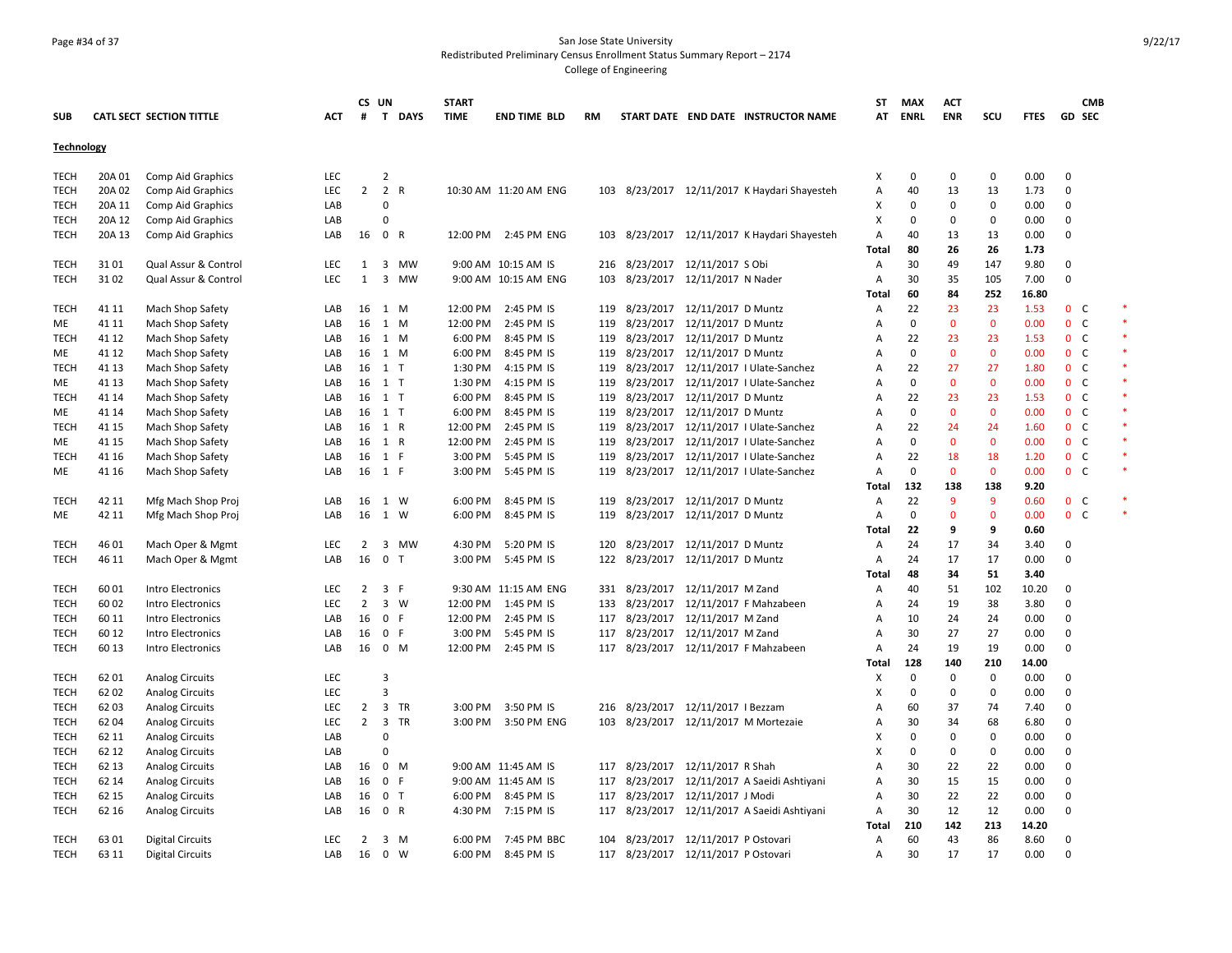### Page #35 of 37 San Jose State University Redistributed Preliminary Census Enrollment Status Summary Report – 2174 College of Engineering

|             |                  |                                        |            | CS UN                            |                            |             | <b>START</b>       |                                    |            |                                      |                                |                                             | <b>ST</b>                 | <b>MAX</b>  | <b>ACT</b>        |                          |              |                                | <b>CMB</b> |  |
|-------------|------------------|----------------------------------------|------------|----------------------------------|----------------------------|-------------|--------------------|------------------------------------|------------|--------------------------------------|--------------------------------|---------------------------------------------|---------------------------|-------------|-------------------|--------------------------|--------------|--------------------------------|------------|--|
| <b>SUB</b>  |                  | <b>CATL SECT SECTION TITTLE</b>        | АСТ        | #                                |                            | T DAYS      | <b>TIME</b>        | <b>END TIME BLD</b>                | <b>RM</b>  |                                      |                                | START DATE END DATE INSTRUCTOR NAME         | AT                        | <b>ENRL</b> | ENR               | SCU                      | <b>FTES</b>  | GD SEC                         |            |  |
| <b>TECH</b> | 63 12            | <b>Digital Circuits</b>                | LAB        | 16                               | 0 R                        |             |                    | 12:00 PM 2:45 PM IS                |            |                                      |                                | 117 8/23/2017 12/11/2017 A Saeidi Ashtiyani | $\overline{A}$            | 30          | 26                | 26                       | 0.00         | $\mathbf 0$                    |            |  |
|             |                  |                                        |            |                                  |                            |             |                    |                                    |            |                                      |                                |                                             | Total                     | 120         | 86                | 129                      | 8.60         |                                |            |  |
| <b>TECH</b> | 65 01            | Netwrk Theory/Appl                     | LEC        | $\overline{2}$                   |                            | 3 TR        | $9:00$ AM          | 9:50 AM ENG                        | 103        | 8/23/2017 12/11/2017 O Rashel        |                                |                                             | Α                         | 30          | 38                | 76                       | 7.60         | $\mathbf 0$                    |            |  |
| TECH        | 65 11            | Netwrk Theory/Appl                     | LAB        | 16                               |                            | $0 \quad W$ | 1:30 PM            | 4:15 PM ENG                        | 103        | 8/23/2017 12/11/2017 O Rashel        |                                |                                             | Α                         | 30          | 38                | 38                       | 0.00         | $\Omega$                       |            |  |
| TECH        | 65 12            | Netwrk Theory/Appl                     | <b>LEC</b> | $\overline{2}$                   | 3 <sub>1</sub>             |             | 12:00 PM           | 2:45 PM ENG                        | 103        | 8/23/2017 12/11/2017                 |                                |                                             | A                         | 30          | $\mathbf 0$       | $\mathbf 0$              | 0.00         | $\mathbf 0$                    |            |  |
|             |                  |                                        |            |                                  |                            |             |                    |                                    |            |                                      |                                |                                             | Total                     | 90          | 76                | 114                      | 7.60         |                                |            |  |
| TECH        | 115 01           | <b>Automation &amp; Cntrl</b>          | LEC        | $\overline{2}$                   | 3 F                        |             | 7:30 AM            | 9:15 AM IS                         | 216        | 8/23/2017 12/11/2017 R Werkman       |                                |                                             | Α                         | 60          | 59                | 118                      | 11.80        | 0                              |            |  |
| <b>TECH</b> | 115 11           | <b>Automation &amp; Cntrl</b>          | LAB        | 16                               | $0 \mathsf{M}$             |             | 6:00 PM            | 8:45 PM IS                         | 117        | 8/23/2017 12/11/2017 R Werkman       |                                |                                             | Α                         | 30          | 30                | 30                       | 0.00         | 0                              |            |  |
| TECH        | 115 12           | <b>Automation &amp; Cntrl</b>          | LAB        | 16                               | 0 <sub>T</sub>             |             |                    | 7:30 AM 10:15 AM IS                | 117        |                                      | 8/23/2017 12/11/2017 R Werkman |                                             | A                         | 30          | 29                | 29                       | 0.00         | $\Omega$                       |            |  |
|             |                  |                                        |            |                                  |                            |             |                    |                                    |            |                                      |                                |                                             | Total                     | 120         | 118               | 177                      | 11.80        |                                |            |  |
| <b>TECH</b> | 140 01           | Green Prod Design                      | LEC        | $\overline{2}$<br>$\overline{2}$ | 3 <sub>1</sub>             |             |                    | 6:00 PM 7:45 PM ENG<br>7:45 PM ENG |            | 103 8/23/2017 12/11/2017 D Yan       |                                |                                             | Α                         | 40          | 42                | 84<br>$\mathbf{0}$       | 8.40         | 0 <sup>o</sup><br>$\mathsf{C}$ |            |  |
| МE          | 140 01<br>140 11 | Green Prod Design                      | LEC        | 16                               | 3 <sub>1</sub><br>0 R      |             | 6:00 PM<br>6:00 PM | 8:45 PM ENG                        | 103        | 8/23/2017 12/11/2017 D Yan           |                                |                                             | Α<br>Α                    | 0<br>40     | $\mathbf 0$<br>42 | 42                       | 0.00<br>0.00 | $\mathbf 0$<br>0 <sup>o</sup>  |            |  |
| TECH<br>ME  | 140 11           | Green Prod Design<br>Green Prod Design | LAB<br>LAB | 16                               | 0 R                        |             | 6:00 PM            | 8:45 PM ENG                        | 103<br>103 | 8/23/2017 12/11/2017 D Yan           | 8/23/2017 12/11/2017 D Yan     |                                             | $\overline{A}$            | 0           | $\mathbf{0}$      | $\mathbf{0}$             | 0.00         | 0 <sup>o</sup>                 |            |  |
|             |                  |                                        |            |                                  |                            |             |                    |                                    |            |                                      |                                |                                             | Total                     | 80          | 84                | 126                      | 8.40         |                                |            |  |
| TECH        | 145 01           | Lean Manufacturing                     | <b>LEC</b> | 3                                |                            | 3 TR        | 7:30 PM            | 8:45 PM IS                         | 216        | 8/23/2017 12/11/2017 K Suleman       |                                |                                             | $\overline{A}$            | 40          | 34                | 102                      | 6.80         | $\Omega$                       |            |  |
|             |                  |                                        |            |                                  |                            |             |                    |                                    |            |                                      |                                |                                             | Total                     | 40          | 34                | 102                      | 6.80         |                                |            |  |
| <b>TECH</b> | 14701            | Green Mfg Managemt                     | LEC        | $\overline{2}$                   |                            | $3 \, M$    | 6:00 PM            | 7:45 PM ENG                        |            | 103 8/23/2017 12/11/2017 S Obi       |                                |                                             | A                         | 40          | 38                | 76                       | 7.60         | $\mathbf 0$                    |            |  |
| TECH        | 147 11           | Green Mfg Managemt                     | LAB        | 16                               | $\mathbf{0}$               | w           | 6:00 PM            | 8:45 PM ENG                        | 103        | 8/23/2017 12/11/2017 S Obi           |                                |                                             | A                         | 40          | 38                | 38                       | 0.00         | 0                              |            |  |
|             |                  |                                        |            |                                  |                            |             |                    |                                    |            |                                      |                                |                                             | <b>Total</b>              | 80          | 76                | 114                      | 7.60         |                                |            |  |
| TECH        | 160 01           | Mcropro Theory & AP                    | LEC        | 2                                | 3                          | МW          | 3:00 PM            | 3:50 PM IS                         | 117        | 8/23/2017 12/11/2017 M Zand          |                                |                                             | Α                         | 25          | 15                | 30                       | 3.00         | $\mathbf 0$                    |            |  |
| <b>TECH</b> | 160 11           | Mcropro Theory & AP                    | LAB        | 16                               | $\mathbf 0$                | MW          | 4:30 PM            | 5:50 PM IS                         |            | 117 8/23/2017 12/11/2017 M Zand      |                                |                                             | Α                         | 25          | 15                | 15                       | 0.00         | $\mathbf 0$                    |            |  |
|             |                  |                                        |            |                                  |                            |             |                    |                                    |            |                                      |                                |                                             | Total                     | 50          | 30                | 45                       | 3.00         |                                |            |  |
| TECH        | 163 01           | Telecomm Systems                       | LEC        |                                  | 3                          |             |                    |                                    |            |                                      |                                |                                             | Х                         | 0           | 0                 | 0                        | 0.00         | 0                              |            |  |
| TECH        | 163 02           | <b>Telecomm Systems</b>                | <b>LEC</b> | $\overline{2}$                   |                            | 3 MW        |                    | 6:00 PM 7:15 PM CL                 | 234        |                                      |                                | 8/23/2017 12/11/2017 A Dolatshahi-Pirooz    | Α                         | 40          | 30                | 90                       | 6.00         | $\mathbf 0$                    |            |  |
| TECH        | 163 03           | Telecomm Systems                       | LEC        | $\overline{2}$                   | $\overline{3}$             | MW          |                    | 6:00 PM 7:15 PM IS                 |            | 133 8/23/2017 12/11/2017 A Sanei     |                                |                                             | A                         | 24          | 19                | 57                       | 3.80         | $\mathbf 0$                    |            |  |
|             |                  |                                        |            |                                  |                            |             |                    |                                    |            |                                      |                                |                                             | <b>Total</b>              | 64          | 49                | 147                      | 9.80         |                                |            |  |
| TECH        | 165 01           | Wireless Comm Tech                     | LEC        |                                  | 3                          |             |                    |                                    |            |                                      |                                |                                             | X                         | $\mathbf 0$ | $\mathbf 0$       | $\mathbf 0$              | 0.00         | $\Omega$                       |            |  |
| <b>TECH</b> | 165 02           | Wireless Comm Tech                     | LEC        | $\overline{2}$                   | 3                          | MW          |                    | 10:30 AM 11:45 AM ENG              |            | 103 8/23/2017 12/11/2017 P Ostovari  |                                |                                             | A                         | 40          | 33                | 66                       | 6.60         | $\mathbf 0$                    |            |  |
| TECH        | 165 03           | Wireless Comm Tech                     | LEC        | $\overline{2}$                   | 3                          | <b>MW</b>   |                    | 10:30 AM 11:20 AM ENG              | 395        |                                      |                                | 8/23/2017 12/11/2017 F Mahzabeen            | Α                         | 30          | 18                | 36                       | 3.60         | 0                              |            |  |
| <b>TECH</b> | 165 11           | <b>Wireless Comm Tech</b>              | LAB        |                                  | $\Omega$                   |             |                    |                                    |            |                                      |                                |                                             | X                         | 0           | $\mathbf 0$       | $\mathbf 0$              | 0.00         | $\mathbf 0$                    |            |  |
| TECH        | 165 12           | <b>Wireless Comm Tech</b>              | LAB        | 16                               | $\mathbf 0$                | M           |                    | 12:00 PM 2:45 PM ENG               | 103        | 8/23/2017 12/11/2017 S Sandhu        |                                |                                             | $\overline{A}$            | 50          | 33                | 33                       | 0.00         | $\mathbf 0$                    |            |  |
| TECH        | 165 13           | <b>Wireless Comm Tech</b>              | LAB        |                                  | $\Omega$                   |             |                    |                                    |            |                                      |                                |                                             | X                         | $\mathbf 0$ | $\mathbf 0$       | $\mathbf 0$              | 0.00         | $\mathbf 0$                    |            |  |
| TECH        | 165 14           | Wireless Comm Tech                     | LAB        | 16                               | $0 \mathsf{M}$             |             |                    | 3:00 PM 5:45 PM ENG                |            | 103 8/23/2017 12/11/2017 S Sandhu    |                                |                                             | $\overline{A}$            | 30          | 18                | 18                       | 0.00         | $\Omega$                       |            |  |
|             |                  |                                        |            |                                  |                            |             |                    |                                    |            |                                      |                                |                                             | Total                     | 150         | 102               | 153                      | 10.20        |                                |            |  |
| <b>TECH</b> | 16701            | <b>Control Systems</b>                 | <b>LEC</b> |                                  | 3                          |             |                    |                                    |            |                                      |                                |                                             | х                         | $\mathbf 0$ | $\mathbf 0$       | $\mathbf 0$              | 0.00         | $\mathbf 0$                    |            |  |
| TECH        | 167 02           | <b>Control Systems</b>                 | <b>LEC</b> | $\overline{2}$                   | 3 F                        |             |                    | 4:00 PM 5:45 PM IS                 | 216        | 8/23/2017 12/11/2017 F Koushan       |                                |                                             | A                         | 50          | 31                | 62                       | 6.20         | $\Omega$                       |            |  |
| TECH        | 16703            | <b>Control Systems</b>                 | LEC        | $\overline{2}$                   | 3 <sub>1</sub>             |             |                    | 10:30 AM 12:15 PM IS               |            | 117 8/23/2017 12/11/2017 T Brown Jr. |                                |                                             | Α                         | 30          | 29                | 58                       | 5.80         | $\mathbf 0$                    |            |  |
| TECH        | 167 11           | <b>Control Systems</b>                 | LAB        |                                  | 0                          |             |                    |                                    |            |                                      |                                |                                             | X                         | 0           | $\mathbf 0$       | $\mathbf 0$              | 0.00         | $\Omega$                       |            |  |
| TECH        | 167 12           | <b>Control Systems</b>                 | LAB        | 16 0 F                           |                            |             |                    | 6:00 PM 8:45 PM IS                 |            | 117 8/23/2017 12/11/2017 F Koushan   |                                |                                             | $\overline{A}$            | 30          | 31                | 31                       | 0.00         | $\mathbf 0$                    |            |  |
| TECH        | 167 13           | <b>Control Systems</b>                 | LAB        |                                  | $\Omega$                   |             |                    |                                    |            |                                      |                                |                                             | X                         | $\mathbf 0$ | $\mathbf 0$       | $\mathbf 0$              | 0.00         | $\mathbf 0$                    |            |  |
| TECH        | 167 14           | <b>Control Systems</b>                 | LAB        |                                  | $\Omega$                   |             |                    |                                    |            |                                      |                                |                                             | $\boldsymbol{\mathsf{x}}$ | $\mathbf 0$ | $\mathbf 0$       | $\mathbf 0$              | 0.00         | $\Omega$                       |            |  |
| TECH        | 167 15           | <b>Control Systems</b>                 | LAB        | 16 0 R                           |                            |             |                    | 9:00 AM 11:45 AM IS                |            | 117 8/23/2017 12/11/2017 T Brown Jr. |                                |                                             | Α                         | 30          | 29                | 29                       | 0.00         | $\Omega$                       |            |  |
|             |                  |                                        |            |                                  |                            |             |                    |                                    |            |                                      |                                |                                             | Total                     | 140         | 120               | 180                      | 12.00        |                                |            |  |
| <b>TECH</b> | 169 01           | Applied Elec Desgn                     | LEC        |                                  | $\overline{3}$<br>$\Omega$ |             |                    |                                    |            |                                      |                                |                                             | х<br>X                    | 0<br>0      | $\mathbf 0$<br>0  | $\mathbf 0$<br>$\pmb{0}$ | 0.00         | 0<br>$\Omega$                  |            |  |
| TECH        | 169 11           | Applied Elec Desgn                     | LAB        |                                  |                            |             |                    |                                    |            |                                      |                                |                                             |                           | 0           | 0                 |                          | 0.00         |                                |            |  |
| <b>TECH</b> | 180A 01          | Indiv St El Comtec                     | <b>SUP</b> |                                  |                            | 36 3 TBA    |                    |                                    |            |                                      | 8/23/2017 12/11/2017 S Obi     |                                             | Total<br>$\overline{A}$   | 20          | 1                 | 0<br>3                   | 0.00<br>0.20 | $\mathbf 0$                    |            |  |
|             |                  |                                        |            |                                  |                            |             |                    |                                    |            |                                      |                                |                                             | Total                     | 20          | $\mathbf{1}$      | $\overline{\mathbf{3}}$  | 0.20         |                                |            |  |
|             |                  |                                        |            |                                  |                            |             |                    |                                    |            |                                      |                                |                                             |                           |             |                   |                          |              |                                |            |  |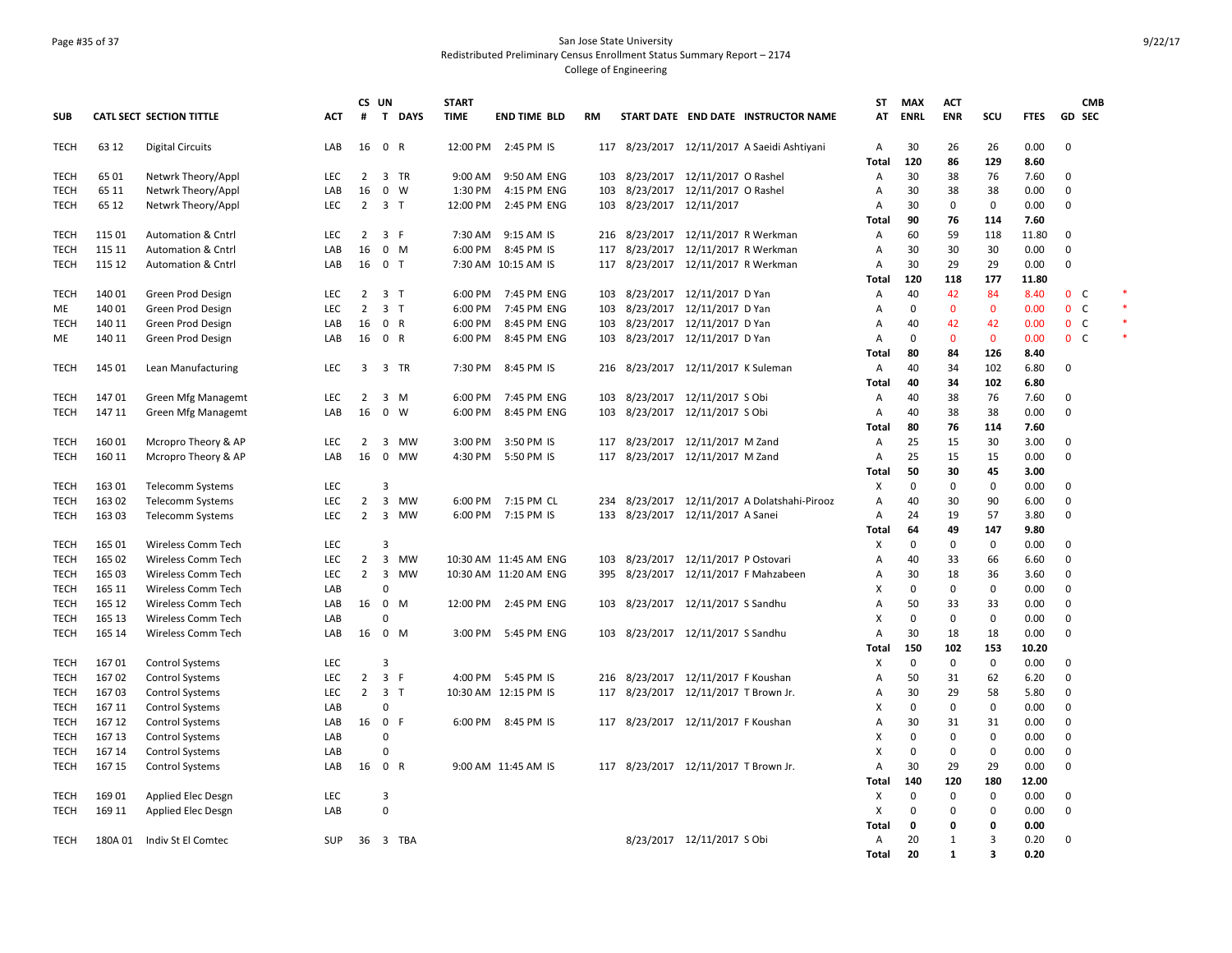### Page #36 of 37 San Jose State University Redistributed Preliminary Census Enrollment Status Summary Report – 2174 College of Engineering

|             |         |                                 |            | CS UN          |                         |              | <b>START</b> |                     |     |                                   |                                 |                                     | <b>ST</b>               | <b>MAX</b>  | <b>ACT</b>       |              |              |                              | <b>CMB</b> |
|-------------|---------|---------------------------------|------------|----------------|-------------------------|--------------|--------------|---------------------|-----|-----------------------------------|---------------------------------|-------------------------------------|-------------------------|-------------|------------------|--------------|--------------|------------------------------|------------|
| <b>SUB</b>  |         | <b>CATL SECT SECTION TITTLE</b> | ACT        | #              | $\mathbf{T}$            | <b>DAYS</b>  | <b>TIME</b>  | <b>END TIME BLD</b> | RM  |                                   |                                 | START DATE END DATE INSTRUCTOR NAME | AT                      | <b>ENRL</b> | <b>ENR</b>       | scu          | <b>FTES</b>  | <b>GD SEC</b>                |            |
| TECH        | 180B 01 | Indiv St Manufactg              | SUP        | 36             |                         | 3 TBA        |              |                     |     |                                   | 8/23/2017 12/11/2017 S Obi      |                                     | A<br>Total              | 20<br>20    | $\mathbf 0$<br>0 | 0<br>0       | 0.00<br>0.00 | $\mathbf 0$                  |            |
| <b>TECH</b> | 180J 01 | Indiv St Tech Issu              | <b>SUP</b> |                |                         | 36 3 TBA     |              |                     |     |                                   | 8/23/2017 12/11/2017 S Obi      |                                     | Α<br>Total              | 20<br>20    | 0<br>0           | 0<br>0       | 0.00<br>0.00 | 0                            |            |
| TECH        | 190A 01 | Senior Project I                | <b>SEM</b> | 5              |                         | 3 W          | 1:30 PM      | 4:15 PM IS          | 120 |                                   | 8/23/2017 12/11/2017 C Foster   |                                     | A                       | 24          | 29               | 87           | 5.80         | 0                            |            |
| <b>TECH</b> | 190A 02 | Senior Project I                | SEM        | 5              |                         | $3 \quad W$  | 1:30 PM      | 4:15 PM ENG         | 490 | 8/23/2017 12/11/2017 D Yan        |                                 |                                     | Α                       | 24          | 24               | 72           | 4.80         | $\Omega$                     |            |
| TECH        | 190A 03 | Senior Project I                | SEM        | -5             | 3                       | R            | 1:30 PM      | 4:15 PM ENG         |     | 394 8/23/2017 12/11/2017 S Obi    |                                 |                                     | A                       | 24          | 23               | 69           | 4.60         | $\Omega$                     |            |
| TECH        | 190A 04 | Senior Project I                | <b>SEM</b> | 5              | 3 R                     |              | 1:30 PM      | 4:15 PM ENG         |     | 407 8/23/2017 12/11/2017 E Cydzik |                                 |                                     | A                       | 24          | 23               | 69           | 4.60         | $\Omega$                     |            |
|             |         |                                 |            |                |                         |              |              |                     |     |                                   |                                 |                                     | Total                   | 96          | 99               | 297          | 19.80        |                              |            |
| TECH        | 195 01  | Cooperative Intern              | <b>SUP</b> | 36             |                         | 3 TBA        |              |                     |     |                                   | 8/23/2017 12/11/2017 S Obi      |                                     | A                       | 20          | 1                | 3            | 0.20         | $\mathbf 0$                  |            |
|             |         |                                 |            |                |                         |              |              |                     |     |                                   |                                 |                                     | Total                   | 20          | 1                | 3            | 0.20         |                              |            |
| <b>TECH</b> | 198 80  | Technology & Civil              | LEC        | $\overline{2}$ | $\overline{\mathbf{3}}$ | TBA          |              |                     |     |                                   | 8/23/2017 12/11/2017 L Zou      |                                     | Α                       | 40          | 40               | 120          | 8.15         | $3-$                         |            |
| AE          | 198 80  | Technology & Civil              | <b>LEC</b> | $\overline{2}$ | 3                       | TBA          |              |                     |     |                                   | 8/23/2017 12/11/2017 L Zou      |                                     | A                       | O           | $\Omega$         | $\mathbf{0}$ | 0.00         | $\mathbf{0}$<br><sub>c</sub> |            |
| <b>CMPE</b> | 19880   | Technology & Civil              | <b>LEC</b> | $\overline{2}$ |                         | 3 TBA        |              |                     |     |                                   | 8/23/2017 12/11/2017 L Zou      |                                     | A                       | $\Omega$    | $\Omega$         | $\mathbf{0}$ | 0.00         | 0 <sup>o</sup>               |            |
| ENGR        | 198 80  | Technology & Civil              | LEC        | $\overline{2}$ |                         | 3 TBA        |              |                     |     |                                   | 8/23/2017 12/11/2017 L Zou      |                                     | Α                       | 0           | $\mathbf 0$      | $\mathbf 0$  | 0.00         | 0 <sub>c</sub>               |            |
| ME          | 198 80  | Technology & Civil              | <b>LEC</b> | $\overline{2}$ | 3                       | TBA          |              |                     |     |                                   | 8/23/2017 12/11/2017 L Zou      |                                     | A                       | $\Omega$    | $\Omega$         | $\Omega$     | 0.00         | $\mathbf{0}$<br><sub>c</sub> |            |
| TECH        | 19881   | Technology & Civil              | LEC        | 2              |                         | 3 TBA        |              |                     |     |                                   | 8/23/2017 12/11/2017 L Zou      |                                     | A                       | 40          | 39               | 117          | 7.80         | 0 <sup>o</sup>               |            |
| AE          | 19881   | Technology & Civil              | LEC        | $\overline{2}$ |                         | 3 TBA        |              |                     |     |                                   | 8/23/2017 12/11/2017 L Zou      |                                     | $\overline{A}$          | 0           | $\mathbf 0$      | $\mathbf 0$  | 0.00         | 0 <sup>o</sup>               |            |
| <b>CMPE</b> | 198 81  | Technology & Civil              | <b>LEC</b> | $\overline{2}$ | 3                       | TBA          |              |                     |     |                                   | 8/23/2017 12/11/2017 L Zou      |                                     | A                       | $\Omega$    | $\Omega$         | $\mathbf{0}$ | 0.00         | 0 <sup>o</sup>               |            |
| ENGR        | 198 81  | Technology & Civil              | LEC        | $\overline{2}$ |                         | 3 TBA        |              |                     |     |                                   | 8/23/2017 12/11/2017 L Zou      |                                     | A                       | $\Omega$    | $\Omega$         | $\mathbf{0}$ | 0.00         | 0 <sup>o</sup>               |            |
| ME          | 198 81  | Technology & Civil              | LEC        | $\overline{2}$ |                         | 3 TBA        |              |                     |     |                                   | 8/23/2017 12/11/2017 L Zou      |                                     | A                       | 0           | $\mathbf{0}$     | $\mathbf 0$  | 0.00         | 0 <sub>c</sub>               |            |
| TECH        | 198 82  | Technology & Civil              | <b>LEC</b> | $\overline{2}$ | 3                       | TBA          |              |                     |     |                                   | 8/23/2017 12/11/2017 K Harrison |                                     | A                       | 40          | 22               | 66           | 4.40         | 0 <sup>o</sup>               |            |
| AE          | 198 82  | Technology & Civil              | <b>LEC</b> | $\overline{2}$ |                         | 3 TBA        |              |                     |     |                                   | 8/23/2017 12/11/2017 K Harrison |                                     | A                       | $\Omega$    | $\mathbf{0}$     | $\mathbf{0}$ | 0.00         | 0 <sup>o</sup>               |            |
| <b>CMPE</b> | 198 82  | Technology & Civil              | LEC        | $\overline{2}$ |                         | 3 TBA        |              |                     |     |                                   | 8/23/2017 12/11/2017 K Harrison |                                     | Α                       | $\Omega$    | $\mathbf{0}$     | $\mathbf 0$  | 0.00         | 0 <sup>o</sup>               |            |
| ENGR        | 19882   | Technology & Civil              | <b>LEC</b> | $\overline{2}$ | 3                       | TBA          |              |                     |     |                                   | 8/23/2017 12/11/2017 K Harrison |                                     | A                       | O           | $\Omega$         | $\Omega$     | 0.00         | $\mathbf{0}$<br><b>C</b>     |            |
| ME          | 19882   | Technology & Civil              | <b>LEC</b> | $\overline{2}$ |                         | 3 TBA        |              |                     |     |                                   | 8/23/2017 12/11/2017 K Harrison |                                     | A                       | 0           | $\mathbf{0}$     | $\mathbf{0}$ | 0.00         | 0 <sup>o</sup>               |            |
| TECH        | 19883   | Technology & Civil              | LEC        | $\overline{2}$ |                         | 3 TBA        |              |                     |     |                                   | 8/23/2017 12/11/2017 K Harrison |                                     | Α                       | 40          | 26               | 78           | 5.20         | 0 <sup>o</sup>               |            |
| AE          | 19883   | Technology & Civil              | <b>LEC</b> | $\overline{2}$ | 3                       | TBA          |              |                     |     |                                   | 8/23/2017 12/11/2017 K Harrison |                                     | A                       | $\Omega$    | $\mathbf{0}$     | $\mathbf{0}$ | 0.00         | 0 <sup>o</sup>               |            |
| <b>CMPE</b> | 19883   | Technology & Civil              | LEC        | 2              |                         | 3 TBA        |              |                     |     |                                   | 8/23/2017 12/11/2017 K Harrison |                                     | A                       | 0           | $\Omega$         | $\mathbf{0}$ | 0.00         | 0 <sup>o</sup>               |            |
| ENGR        | 19883   | Technology & Civil              | LEC        | 2              | 3                       | TBA          |              |                     |     |                                   | 8/23/2017 12/11/2017 K Harrison |                                     | $\overline{A}$          | $\Omega$    | $\mathbf{0}$     | $\mathbf 0$  | 0.00         | 0 <sup>o</sup>               |            |
| ME.         | 19883   | Technology & Civil              | LEC        | $\overline{2}$ | 3                       | TBA          |              |                     |     |                                   | 8/23/2017 12/11/2017 K Harrison |                                     | A                       | $\Omega$    | $\mathbf{0}$     | $\mathbf{0}$ | 0.00         | 0 <sup>o</sup>               |            |
|             |         |                                 |            |                |                         |              |              |                     |     |                                   |                                 |                                     | Total                   | 160         | 127              | 381          | 25.55        |                              |            |
| <b>TECH</b> | 199A 01 | <b>Special Topics ECT</b>       | SEM        |                | 3                       |              |              |                     |     |                                   |                                 |                                     | х                       | 0           | $\mathbf 0$      | 0            | 0.00         | 0                            |            |
| <b>TECH</b> | 199A 02 | <b>Special Topics ECT</b>       | <b>SEM</b> | 5              | $\overline{3}$          | $\mathsf{R}$ | 6:00 PM      | 8:45 PM ENG         | 490 |                                   | 8/23/2017 12/11/2017 D Frezzo   |                                     | $\overline{A}$          | 24          | 30               | 90           | 6.00         | $\mathbf 0$                  |            |
|             |         |                                 |            |                |                         |              |              |                     |     |                                   |                                 |                                     | Total                   | 24          | 30               | 90           | 6.00         |                              |            |
| <b>TECH</b> | 290 01  | Grad Prob                       | SUP        | 25             |                         | 3 TBA        |              |                     |     |                                   | 8/23/2017 12/11/2017            |                                     | Α                       | 10          | $\mathbf 0$      | $\mathbf 0$  | 0.00         | $\mathbf 0$                  |            |
|             |         |                                 |            |                |                         |              |              |                     |     |                                   |                                 |                                     | Total                   | 10          | 0                | 0            | 0.00         |                              |            |
| TECH        | 298 01  | Grad Spec Study                 | SUP        |                |                         | 25 3 TBA     |              |                     |     |                                   | 8/23/2017 12/11/2017            |                                     | Α                       | 10          | 0                | 0            | 0.00         | $\mathbf 0$                  |            |
|             |         |                                 |            |                |                         |              |              |                     |     |                                   |                                 |                                     | Total                   | 10          | 0                | 0            | 0.00         |                              |            |
| <b>TECH</b> | 299 01  | <b>Masters Thesis</b>           | <b>SUP</b> | $25 \quad 3$   |                         | TBA          |              |                     |     |                                   | 8/23/2017 12/11/2017            |                                     | A                       | 10          | $\Omega$         | $\mathbf 0$  | 0.00         | $\mathbf 0$                  |            |
|             |         |                                 |            |                |                         |              |              |                     |     |                                   |                                 |                                     | Total                   | 10          | 0                | $\Omega$     | 0.00         |                              |            |
|             |         |                                 |            |                |                         |              |              |                     |     |                                   |                                 |                                     | <b>Technology Total</b> | 2004        | 1606             | 2960         | 197.48       |                              |            |